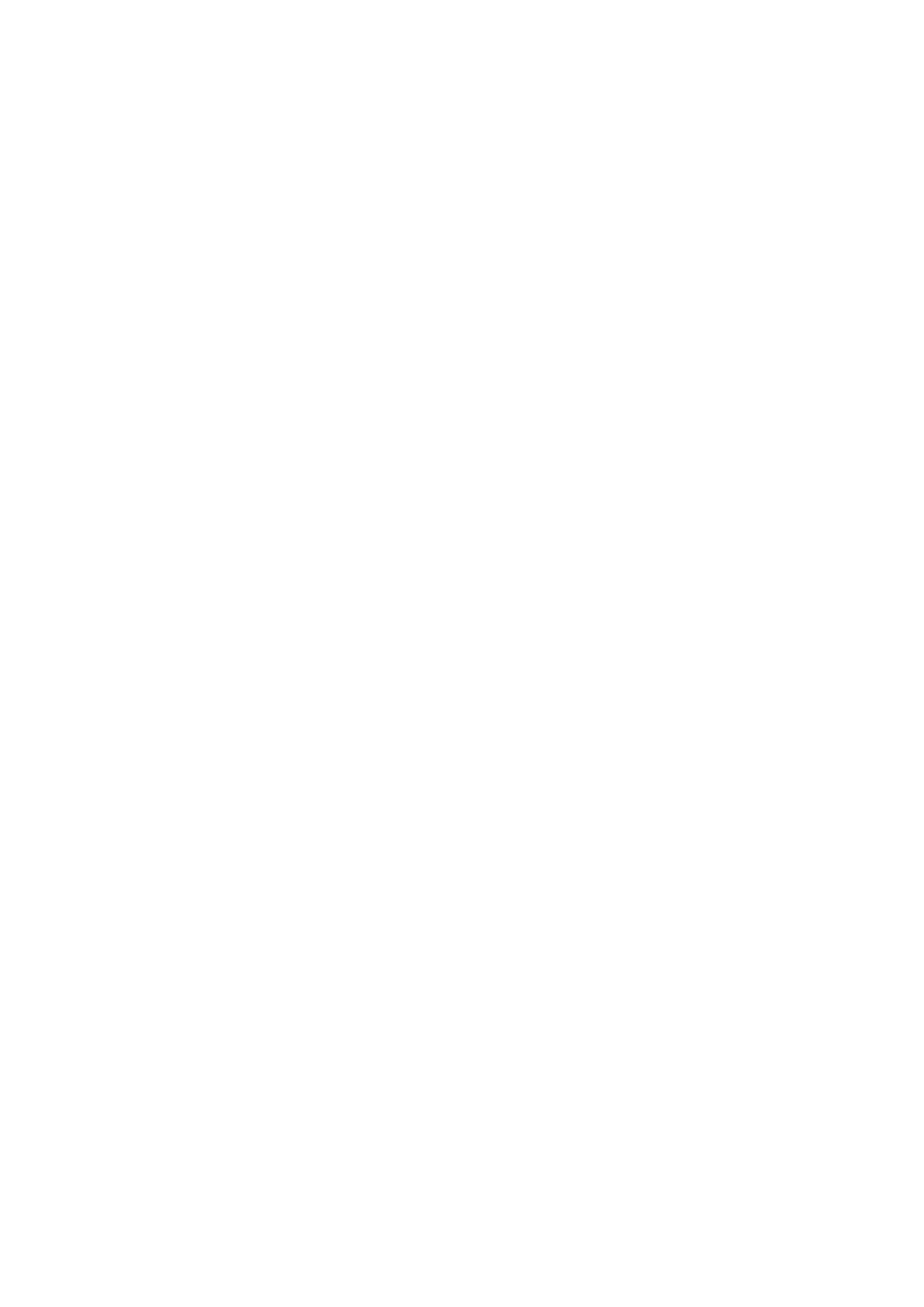**Reprinted under the**  *Reprints Act 1984* **as at 17 March 2000**

Western Australia

# **Mines Safety and Inspection Act 1994**

### **CONTENTS**

### **Part 1 — Preliminary**

|    | Short title                                            |    |
|----|--------------------------------------------------------|----|
| 2. | Commencement                                           | 2  |
| 3. | Objects                                                | 2  |
|    | Interpretation                                         | 3  |
| 5. | Crown bound                                            | 13 |
| 6. | Application to certain excavations, shafts, or tunnels | 13 |
| 7. | Relationship with other Acts                           | 13 |
|    | Power to exempt                                        | 14 |

# **Part 2 — General duties relating to occupational safety and health**

| 9.  | Duties of employers                                                                                                                                                                                                                                                                                                                                                                                                                                                                        | 15  |
|-----|--------------------------------------------------------------------------------------------------------------------------------------------------------------------------------------------------------------------------------------------------------------------------------------------------------------------------------------------------------------------------------------------------------------------------------------------------------------------------------------------|-----|
| 10. | Duties of employees                                                                                                                                                                                                                                                                                                                                                                                                                                                                        | 17  |
| 11. | Reporting of dangerous situations or occurrences                                                                                                                                                                                                                                                                                                                                                                                                                                           | 18  |
| 12. | Duties of employers and self-employed persons                                                                                                                                                                                                                                                                                                                                                                                                                                              | 19  |
| 13. | Duties of principal employers and managers                                                                                                                                                                                                                                                                                                                                                                                                                                                 | 20  |
| 14. | Duties of manufacturers etc.                                                                                                                                                                                                                                                                                                                                                                                                                                                               | 20  |
| 15. | No double jeopardy                                                                                                                                                                                                                                                                                                                                                                                                                                                                         | 22. |
|     | $\blacksquare$ $\blacksquare$ $\blacksquare$ $\blacksquare$ $\blacksquare$ $\blacksquare$ $\blacksquare$ $\blacksquare$ $\blacksquare$ $\blacksquare$ $\blacksquare$ $\blacksquare$ $\blacksquare$ $\blacksquare$ $\blacksquare$ $\blacksquare$ $\blacksquare$ $\blacksquare$ $\blacksquare$ $\blacksquare$ $\blacksquare$ $\blacksquare$ $\blacksquare$ $\blacksquare$ $\blacksquare$ $\blacksquare$ $\blacksquare$ $\blacksquare$ $\blacksquare$ $\blacksquare$ $\blacksquare$ $\blacks$ |     |

### **Part 3 — Administration of Act**

#### **Division 1 — Inspectors of mines**

| 16. | State mining engineer and State coal mining engineer | 23 |
|-----|------------------------------------------------------|----|
| 17. | Appointment of inspectors of mines                   | 23 |
| 18. | District and special inspectors                      | 24 |
| 19. | Employee's inspectors                                | 24 |
| 20. | Assistant inspectors                                 | 25 |
|     |                                                      |    |

page i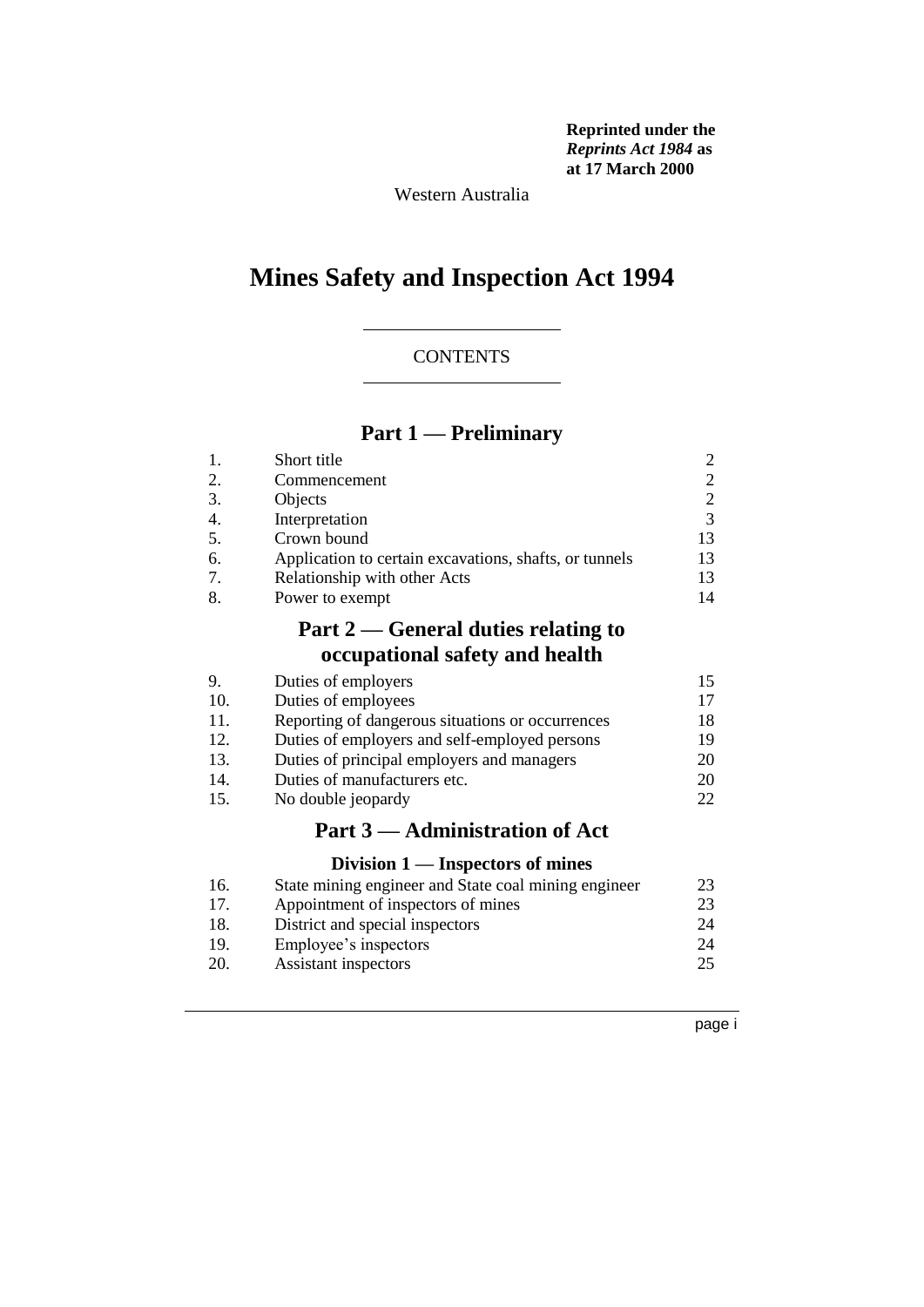| Contents |
|----------|
|----------|

### **Division 2 — Inspections**

| 21. | Powers of inspectors                                 | 25 |
|-----|------------------------------------------------------|----|
| 22. | Power to give directions                             | 28 |
| 23. | Notice of result of inspection                       | 29 |
| 24. | Inspector must inquire into complaints               | 30 |
| 25. | Liaison between employee's inspectors and safety and |    |
|     | health representatives                               | 31 |
| 26. | Use and misuse of information by inspectors and      |    |
|     | assistant inspectors                                 | 31 |
| 27. | Certificates of appointment                          | 32 |
| 28. | Provision of facilities for inspection               | 33 |
| 29. | Obstruction                                          | 33 |
| 30. | Compliance with inspector's directions               | 34 |
| 31. | Arbitration concerning direction                     | 36 |

# **Part 4 — Management of mines**

# **Division 1 — Duties of employers and managers**

| 32. | Principal employer                              | 38 |
|-----|-------------------------------------------------|----|
| 33. | Registered manager                              | 38 |
| 34. | Alternate and deputy registered managers        | 40 |
| 35. | Certificated underground manager                | 41 |
| 36. | Alternate and deputy underground managers       | 42 |
| 37. | Certificated quarry manager                     | 44 |
| 38. | Alternate and deputy quarry managers            | 46 |
| 39. | Requirement for appointment of more than one    |    |
|     | certificated manager                            | 47 |
| 40. | Managers to notify assumption of control        | 48 |
| 41. | Offence to work mine without appointed managers | 49 |
| 42. | Commencement or suspension of mining            | 49 |
| 43. | Duties and responsibilities of manager          | 50 |
| 44. | Management appointments                         | 50 |
| 45. | Provision of engineering report                 | 51 |
| 46. | Principal employer's instructions to manager    | 52 |
| 47. | Management of exploration operations            | 52 |
|     | Division $2$ — Certificates of competency       |    |
| 48. | Board of Examiners                              | 54 |
| 49. | Complaint to Board of Examiners                 | 55 |
| 50. | Inquiry by Board of Examiners                   | 55 |
|     |                                                 |    |

page ii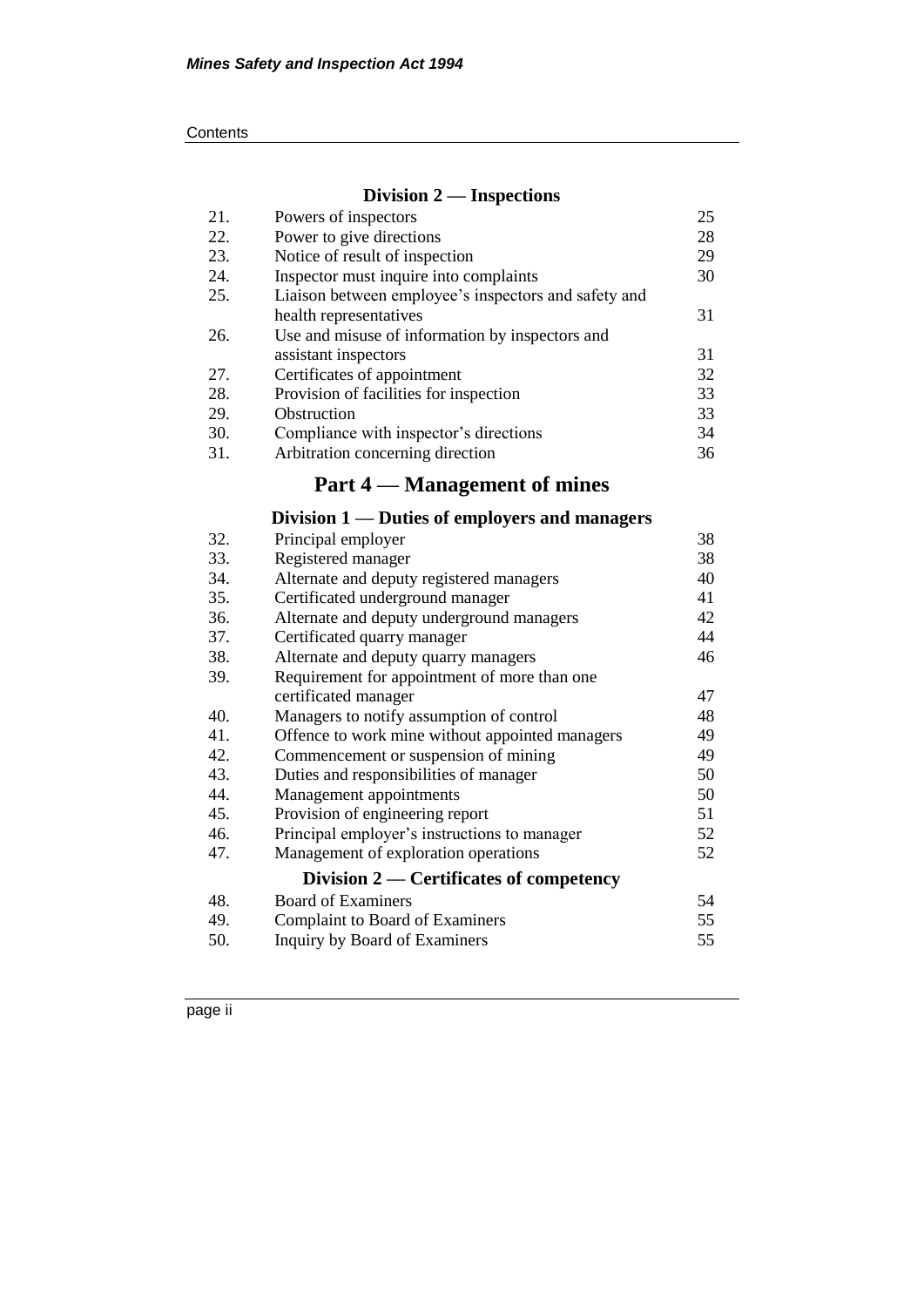| Contents |
|----------|
|----------|

| 51.<br>52. | Disciplinary action following inquiry<br>Appeal to Minister | 56<br>57 |
|------------|-------------------------------------------------------------|----------|
|            | Part 5 – Safety and health representatives                  |          |
|            | and committees                                              |          |
|            | Division 1 — Safety and health representatives              |          |
| 53.        | Functions of safety and health representatives              | 58       |
| 54.        | Notice requiring election of safety and health              |          |
|            | representatives                                             | 59       |
| 55.        | Consultation on election matters                            | 60       |
| 56.        | Election of safety and health representatives               | 61       |
| 57.        | Terms of office                                             | 62       |
| 58.        | Manager to ensure safety of safety and health               |          |
|            | representative                                              | 63       |
| 59.        | Disqualification of safety and health representative        | 63       |
| 60.        | Duties of employers and manager regarding safety and        |          |
|            | health representatives                                      | 64       |
| 61.        | Duties of employers regarding safety and health             |          |
| 62.        | representatives                                             | 66       |
|            | Regulations regarding time off work for safety and          | 67       |
|            | health representatives                                      |          |
|            | Division 2 – Safety and health committees                   |          |
| 63.        | Functions of safety and health committees                   | 67       |
| 64.        | Request for safety and health committee to be               |          |
|            | established                                                 | 68       |
| 65.        | Establishment of safety and health committee                | 69       |
| 66.        | Composition of safety and health committee                  | 70       |
| 67.        | Review of State mining engineer's decision                  | 71       |
| 68.        | Procedure of safety and health committees                   | 72       |
|            | Division $3$ — Discrimination                               |          |
| 69.        | Discrimination                                              | 72       |
|            | Part 6 – Resolution of safety and health                    |          |
|            | issues                                                      |          |
| 70.        | Resolution of issues at the mine                            | 74       |
| 71.        | Inspector may be notified where issue unresolved            | 75       |
| 72.        | Refusal by employee to work in certain cases                | 75       |
| 73.        | Assignment of other work                                    | 76       |
|            |                                                             |          |

page iii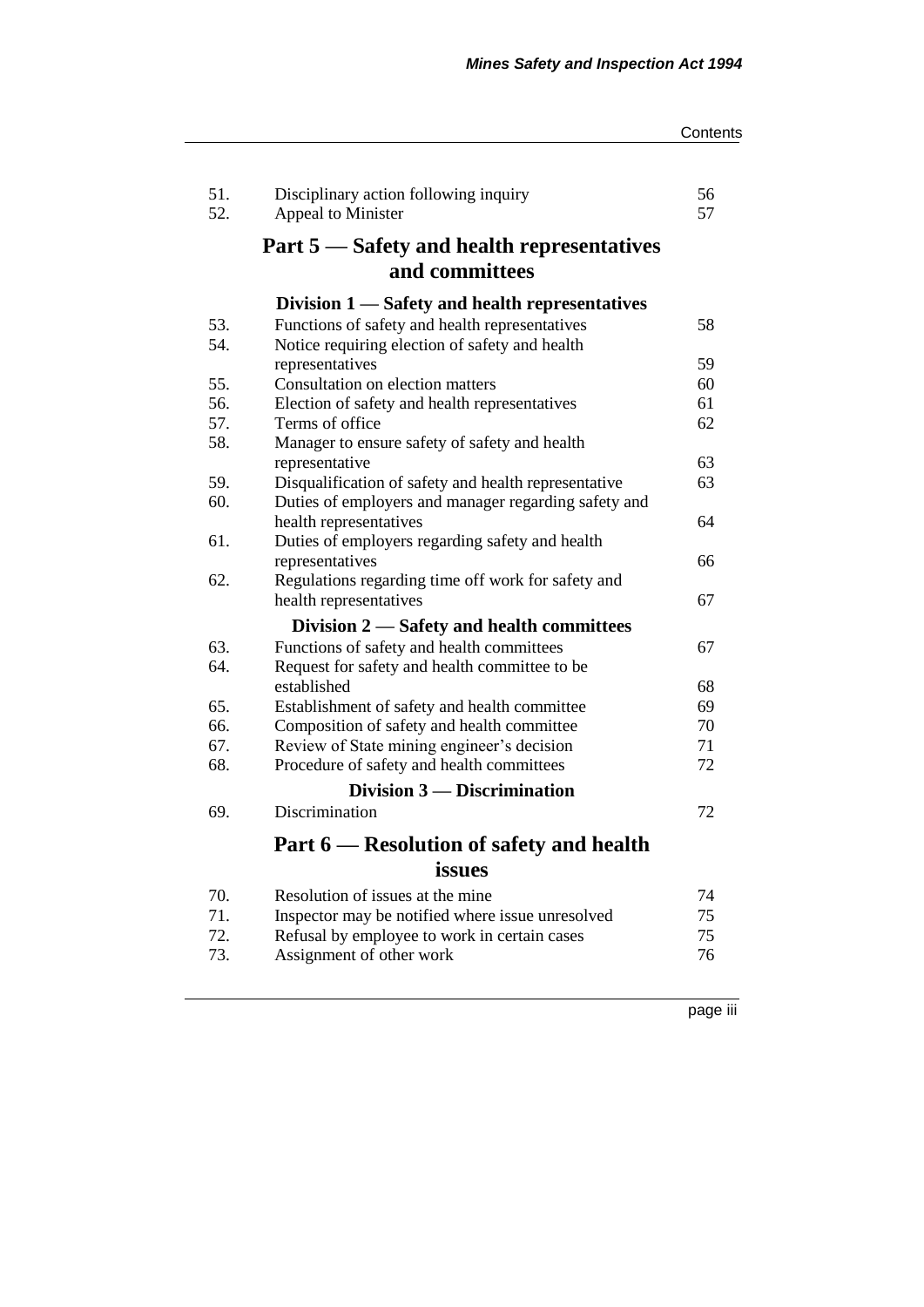#### **Contents**

| 74.<br>74A. | Entitlements to continue<br>Offences — refusal to work | 77<br>77 |
|-------------|--------------------------------------------------------|----------|
|             | Part 7 — Specific duties relating to                   |          |
|             | occupational safety and health                         |          |
|             | Division 1 — Health surveillance                       |          |
| 75.         | Health surveillance of mine employees                  | 79       |
|             | Division 2 — Accidents and occurrences                 |          |
| 76.         | Notice of accident to be given                         | 79       |
| 77.         | Recording of accidents in accident log book            | 80       |
| 78.         | Recording of occurrences in the record book            | 81       |
| 79.         | Manager to report potentially serious occurrences      | 82       |
| 80.         | Examination of accident location by trade union        |          |
|             | representatives                                        | 82       |
| 81.         | Place of accident not to be disturbed                  | 83       |
|             | Division 3 – Plans and records                         |          |
| 82.         | Mines Survey Board                                     | 83       |
| 83.         | <b>Complaint to Mines Survey Board</b>                 | 84       |
| 84.         | Inquiry by Mines Survey Board                          | 84       |
| 85.         | Disciplinary action following inquiry                  | 85       |
| 86.         | Appeal to Minister                                     | 86       |
| 87.         | Plans to be furnished                                  | 86       |
| 88.         | Plans for abandonment or suspension                    | 87       |
| 89.         | Record books                                           | 87       |
|             | Part 8 — Ministerial safety and health powers          |          |
| 90.         | Mines Occupational Safety and Health Advisory          |          |
|             | <b>Board</b>                                           | 89       |
| 91.         | Minister may publish report                            | 90       |
| 92.         | Delegation of ministerial functions                    | 90       |
| 93.         | Codes of practice                                      | 91       |
|             |                                                        |          |
|             | Part 9 — Offences, penalties and legal                 |          |
|             | proceedings                                            |          |
| 94.         | General penalty                                        | 93       |
| 95.         | Continuing offences                                    | 93       |
| 96.         | Proceedings to be taken by inspector or authorized     |          |
|             | officer                                                | 93       |
|             |                                                        |          |

page iv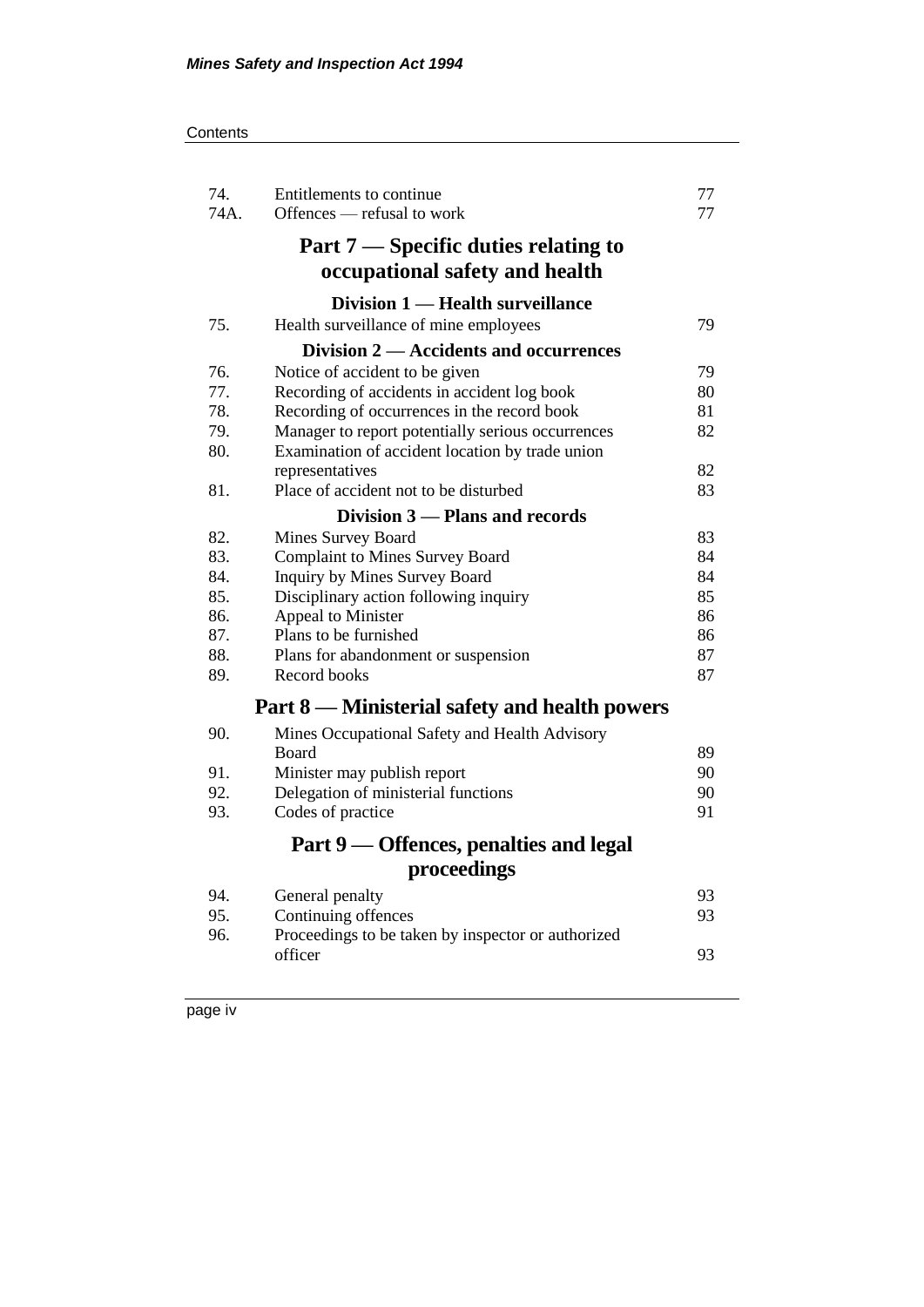#### **Contents**

| 96A. | Proceedings to be determined by safety and           |     |
|------|------------------------------------------------------|-----|
|      | health magistrate                                    | 94  |
| 97.  | Time limit for prosecutions                          | 94  |
| 98.  | Evidentiary provisions                               | 94  |
| 99.  | Vicarious responsibility of employers, managers, and |     |
|      | supervisors                                          | 95  |
| 100. | Offences by corporations                             | 96  |
| 101. | False or misleading information                      | 96  |
| 102. | Jurisdiction of safety and health magistrate         | 96  |
|      | Part 10 — Final provisions                           |     |
| 103. | Exemption from personal liability                    | 98  |
| 104. | Power to make regulations                            | 98  |
| 105. | Publication of regulations at mine                   | 105 |
| 106. | Application of regulations to self-employed persons  | 106 |
| 107. | Repeals                                              | 106 |
| 108. | Savings and transitional                             | 106 |
| 109. | Consequential amendments                             | 106 |

## 110. Review of Act 106

# **Schedule 1**

|    | Interpretation Act not restricted     | 108 |
|----|---------------------------------------|-----|
| 2. | General transitional provision        | 108 |
| 3. | Act in substitution for repealed Acts | 108 |
| 4. | Workmen's inspectors                  | 108 |
| 5. | Inspectors                            | 109 |
| 6. | Board members                         | 109 |
| 7. | Certificates of competency            | 109 |
| 8. | Exemptions                            | 110 |
|    | Notification of principal employer    | 110 |

# **Schedule 2**

# **Notes**

# **Defined Terms**

page v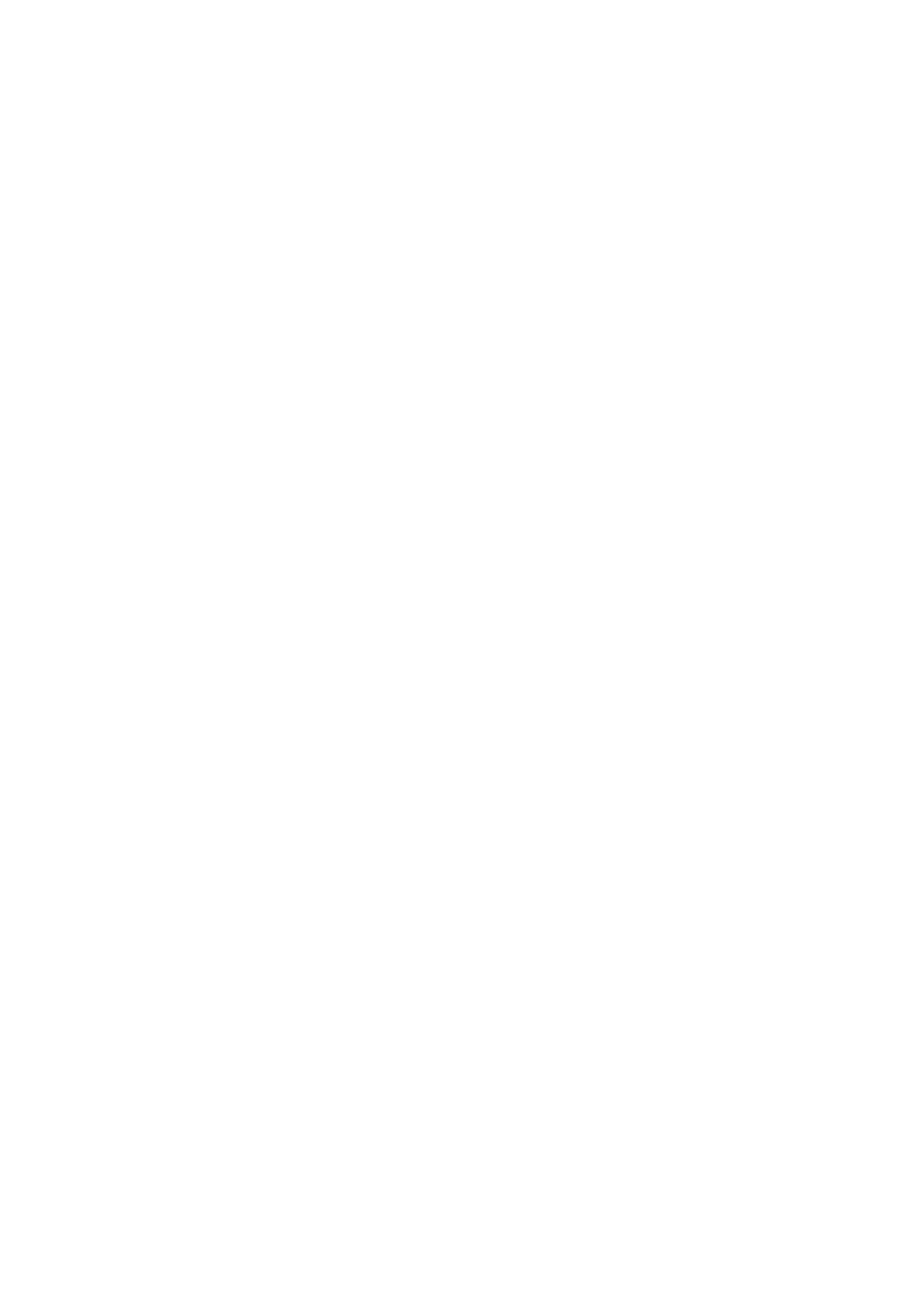

Western Australia

**Reprinted under the**  *Reprints Act 1984* **as at 17 March 2000**

# **Mines Safety and Inspection Act 1994**

**An Act to consolidate and amend the law relating to the safety of mines and mining operations and the inspection and regulation of mines, mining operations and plant and substances supplied to or used at mines; to promote and improve the safety and health of persons at mines and for connected purposes.** 

*[Long title amended by No. 30 of 1995 s.52.]*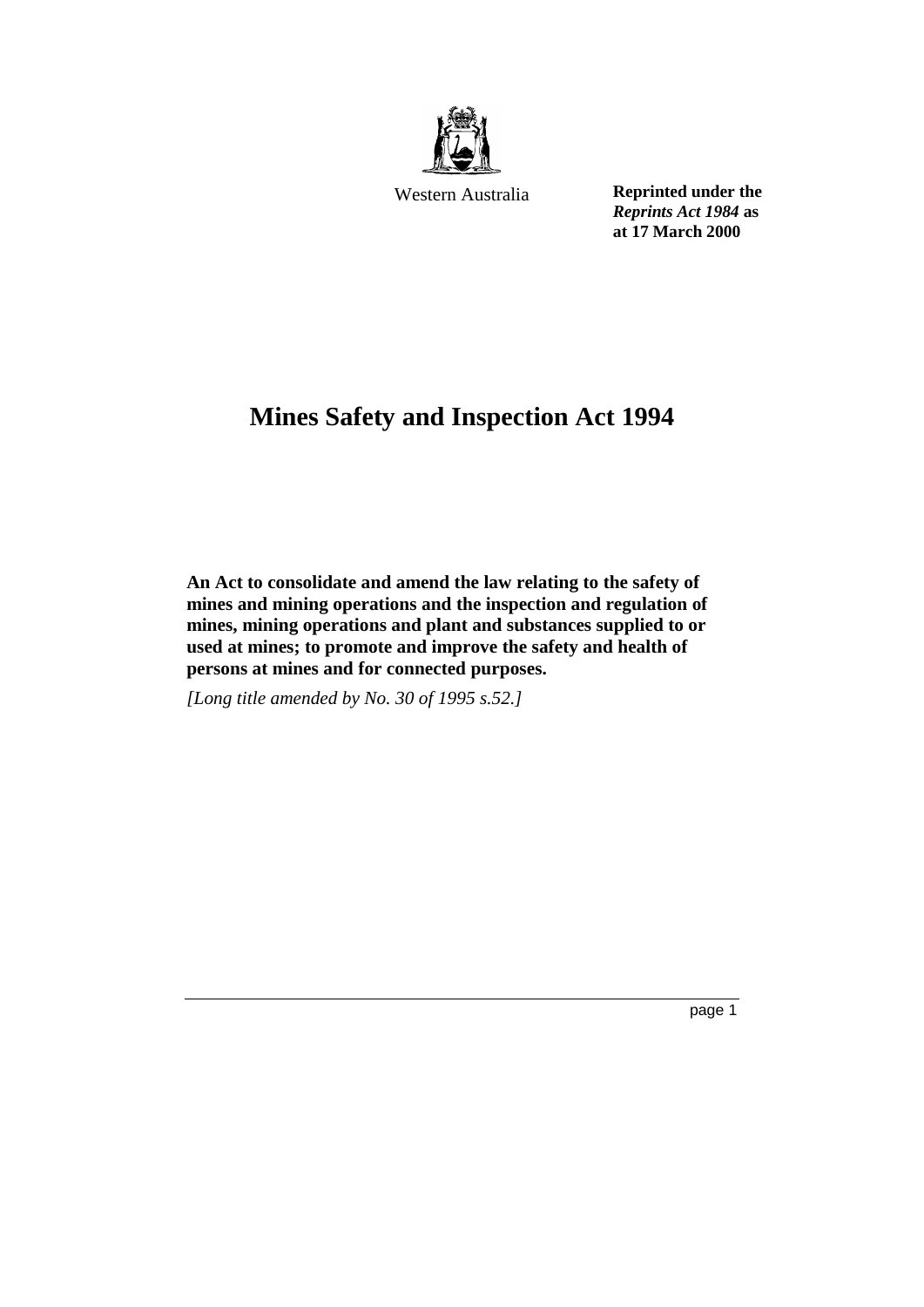# **Part 1 — Preliminary**

#### **1. Short title**

This Act may be cited as the *Mines Safety and Inspection Act 1994* <sup>1</sup> .

### **2. Commencement**

This Act comes into operation on such day as is fixed by proclamation  $<sup>1</sup>$ .</sup>

#### **3. Objects**

The objects of this Act are —

- (a) to promote, and secure the safety and health of persons engaged in mining operations; and
- (b) to assist employers and employees to identify and reduce hazards relating to mines, mining operations, work systems and plant at mines; and
- (c) to protect employees against the risks associated with mines, mining operations, work systems at mines, and plant and hazardous substances at mines by eliminating those risks, or imposing effective controls in order to minimize them; and
- (d) to foster and facilitate cooperation and consultation between employers and employees, and associations representing employers and employees, and to provide for the participation of those persons and associations in the formulation and implementation of safety and health standards and optimum working practices; and
- (e) to provide procedures for employers and employees to contribute to the development and formulation of safety legislation for mines and mining operations and to consult regarding its administration.

*[Section 3 amended by No. 30 of 1995 s.76(2) and (4).]*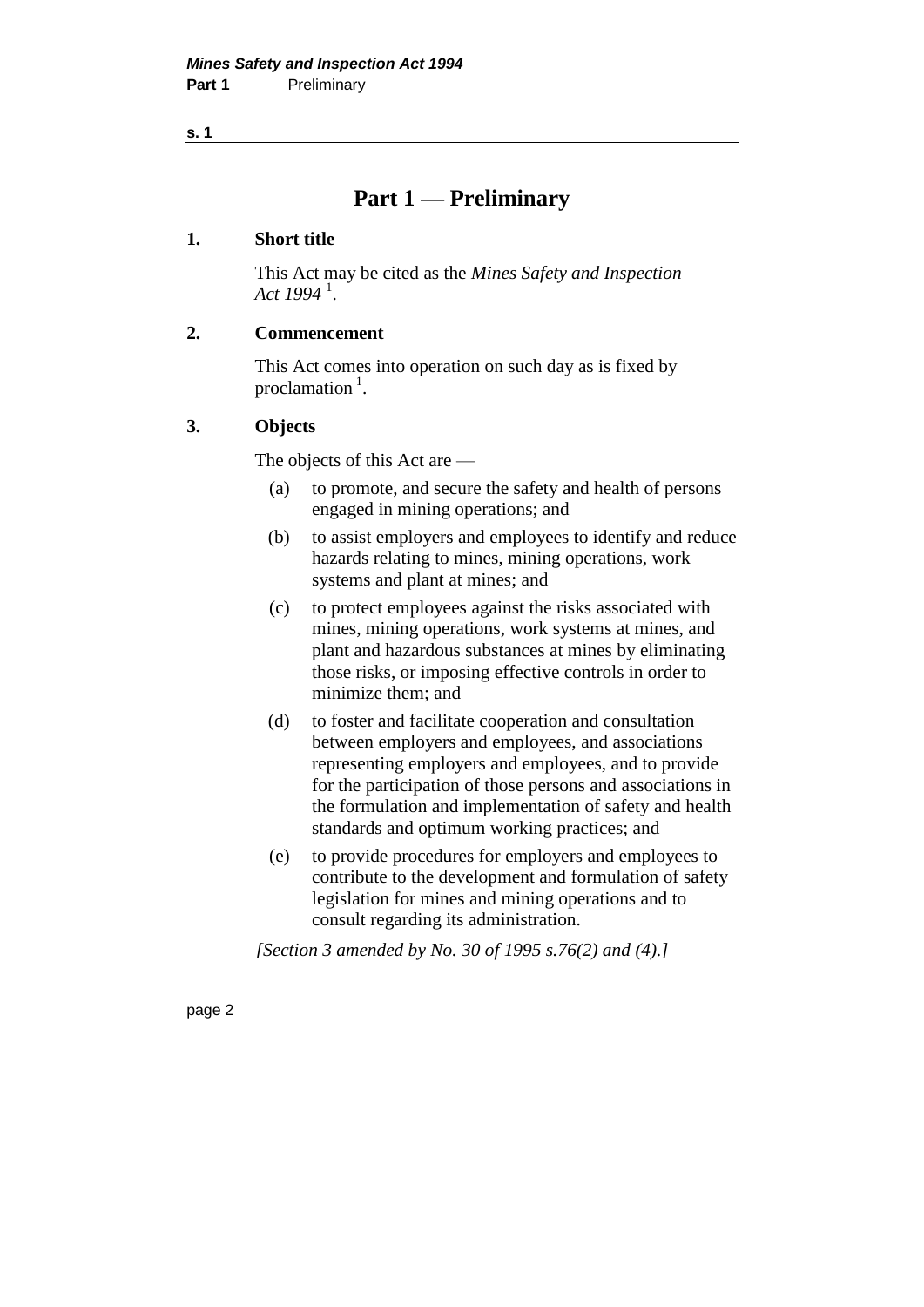### **4. Interpretation**

(1) In this Act, unless the contrary intention appears —

**"adit"** has the same meaning as "tunnel"**;**

- **"alternate registered manager"** means an alternate registered manager for a mine appointed by the principal employer under section 34;
- **"assistant inspector"** means an assistant inspector of mines appointed under section 20;
- **"blasting agent"** has the same meaning as it has in the *Explosives and Dangerous Goods Act 1961*;
- **"Board of Examiners"** means the Board of Examiners established under section 48;
- **"certificate of competency"** means a certificate of competency issued by the Board of Examiners;
- **"commute schedule"** means a schedule specifying the periods when registered managers and other managers and their alternates are to assume their duties at a mine and when they are to be absent from the mine;
- **"competent person"** means a person who is appointed or designated by the employer to perform specified duties which the person is qualified to perform by knowledge, training and experience;
- **"decline"** means a development opening driven down from the surface to any level or between any 2 levels in a mine at gradients permitting the use of trackless equipment;
- **"department"** means the department of the Public Service of the State principally assisting the Minister in the administration of this Act;
- **"deputy"** in relation to an underground coal mine, means a person who has the immediate supervision of employees and the direction of mining operations under the control of an underground manager, or other officer responsible to the manager;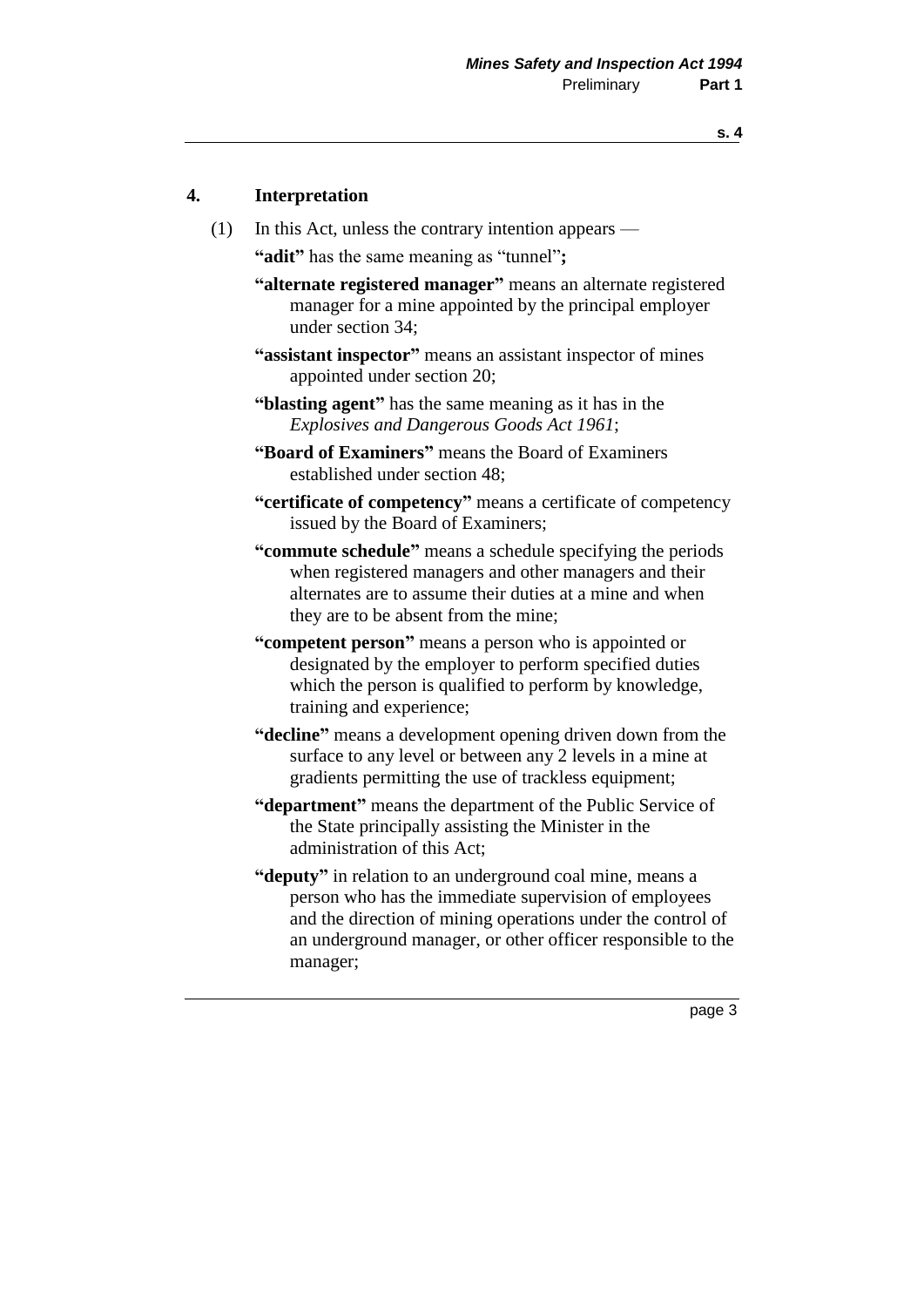### **"development"** in relation to a mining operation, includes all work undertaken to open up a mine by driving development openings or pre-stripping an open-cut body of ore;

- **"development opening"** or **"development heading"** in relation to an underground mine, means any drive, cross-cut, tunnel, adit, incline, decline, ramp, winze, rise, or shaft which is driven to provide access and services to underground operations, however excavated;
- **"district inspector"** means a district inspector of mines appointed under section 17 in accordance with section 18;
- **"Electoral Commissioner"** means the Electoral Commissioner appointed under the *Electoral Act 1907*;
- **"employee"** means a person by whom work is done at a mine under a contract of employment or apprenticeship;
- **"employee's inspector"** means an employee's inspector of mines appointed under section 17 in accordance with section 19;
- **"employer"** means a person who employs an employee at a mine under a contract of employment or apprenticeship;
- **"exploration operations"** means any exploration activity which is undertaken on a mining tenement, whether offshore or on land, but does not include —
	- (a) any development work involving underground operations; or
	- (b) the excavation of any trial pits beyond the extent permitted under the tenement conditions; or
	- (c) remote sensing activity carried out using airborne or satellite mounted equipment (except for ground based activity in support of such remote sensing activity);
- **"explosives"** has the same meaning as it has in the *Explosives and Dangerous Goods Act 1961*;
- **"foreman"** in relation to underground metal mining operations, means a person directly responsible to the underground

#### **s. 4**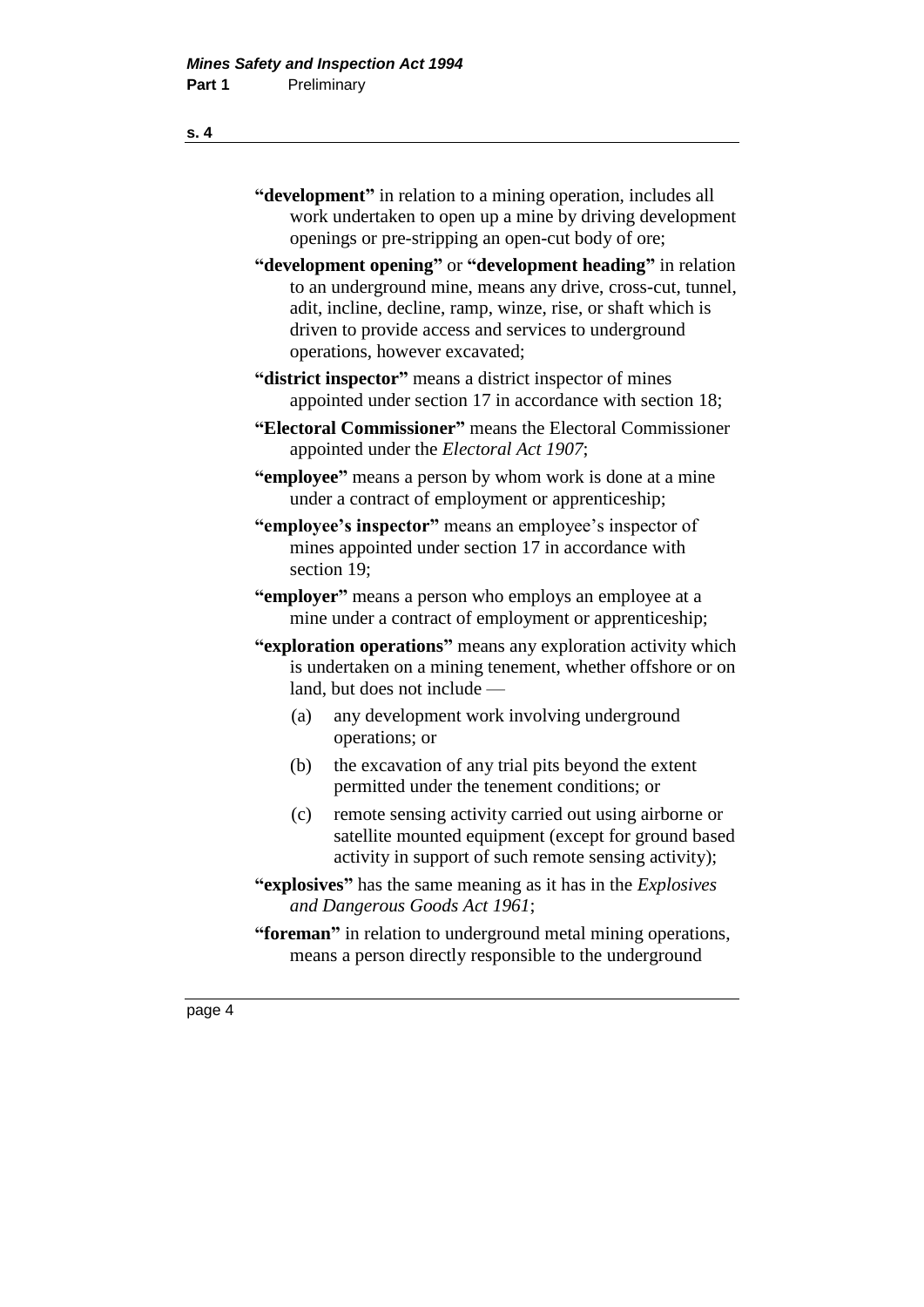manager or underground superintendent who has, under the direction of that manager or superintendent, the immediate charge of mining operations and supervisors for designated areas;

- **"hazard"** in relation to a person, means anything that may result in injury to the person or harm to the health of the person;
- **"hoist"** means a single undivided drum winding engine driven by a motor or engine having a capacity not exceeding 25 kilowatts;
- "incline" means a development opening driven up from any level to the surface or between any 2 levels in a mine at gradients permitting the use of trackless equipment;
- **"inspector"** means an inspector of mines appointed under this Act or whose appointment under a repealed Act is continued under this Act;
- **"manager"** in relation to a mine, means the registered manager for the mine and includes —
	- (a) a person who is appointed by the registered manager to have the immediate charge and direction of the mine; and
	- (b) a deputy manager appointed by a manager;
- **"mine"** means a place at which mining operations are carried on and, where mining operations are being carried on in conjunction with one another at 2 or more places, those places are to be taken to constitute one mine unless the State mining engineer notifies the principal employer in writing otherwise in accordance with subsection (3); and **"to mine"** includes to carry on any manner or method of mining operations;
- **"mineral"** does not include natural gas or mineral oil in a free state;
- **"Mines Occupational Safety and Health Advisory Board"** means the Board of that name established under section 90;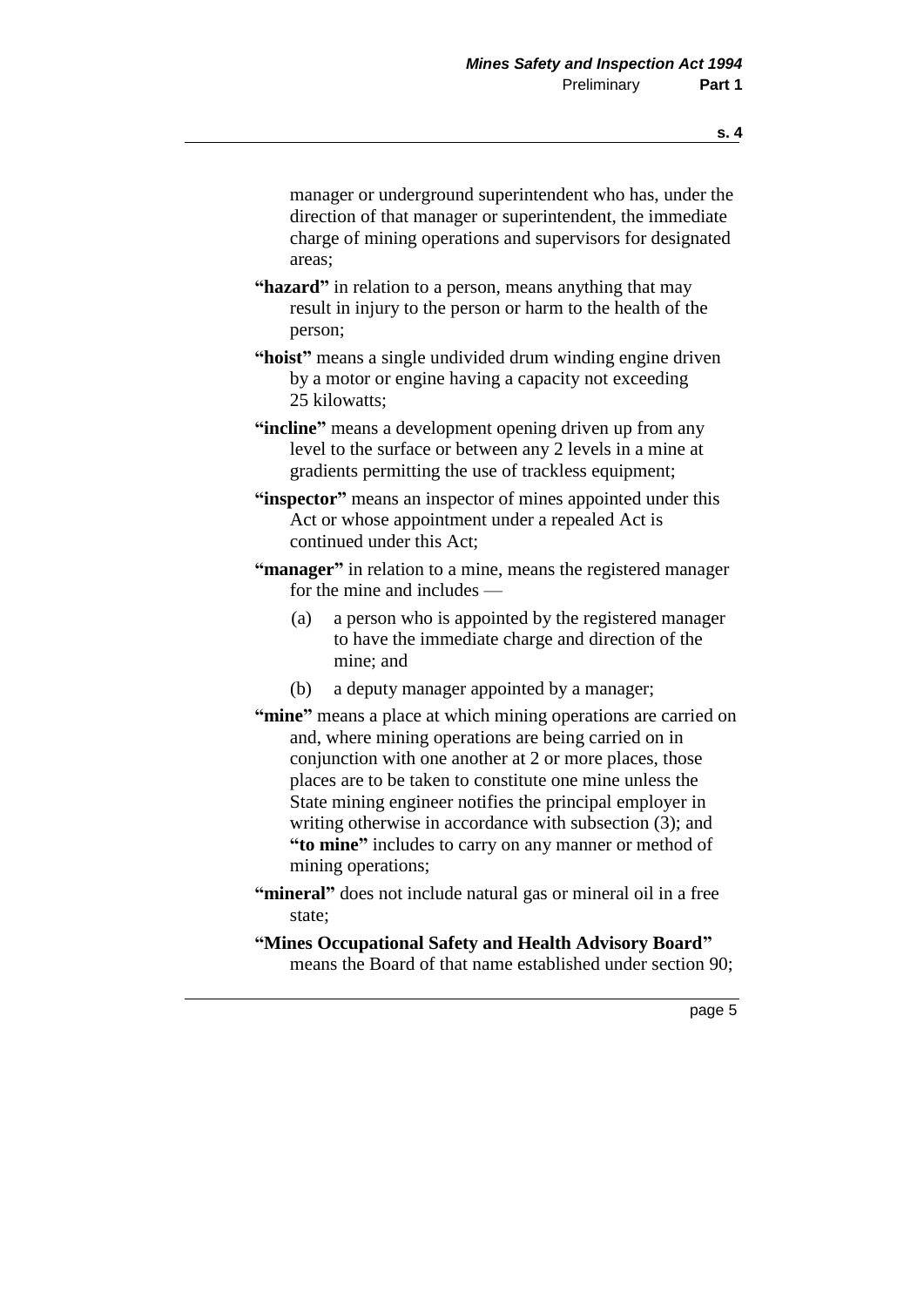- **"Mines Survey Board"** means the Mines Survey Board continued in existence for the purposes of this Act by section 82;
- **"mining operations"** means any method of working by which the earth or any rock structure, coal seam, stone, fluid, or mineral bearing substance is disturbed, removed, washed, sifted, crushed, leached, roasted, floated, distilled, evaporated, smelted, refined, sintered, pelletized, or dealt with for the purpose of obtaining any mineral or rock from it for commercial purposes or for subsequent use in industry, whether it has been previously disturbed or not, and includes —
	- (a) exploration operations; and
	- (b) developmental and construction work associated with opening up or operating a mine; and
	- (c) the removal and disposal of overburden or waste or residues by mechanical or other means and the stacking, depositing, storage, and treatment of any substance considered to contain any mineral; and
	- (d) the operation of blast furnaces and direct reduction furnaces; and
	- (e) the operation of privately owned railways to transport ore or other mining products, or to provide related services; and
	- (f) the crushing, screening, sorting, stacking, and loading and handling of ore or other mining products at any rail or road terminal or any loading or transhipment points, including seaports; and
	- (g) the operation of any support facilities on the minesite, including mine administration offices, workshops, and services buildings; and
	- (h) borefields remote from the minesite but an integral part of the mining operation; and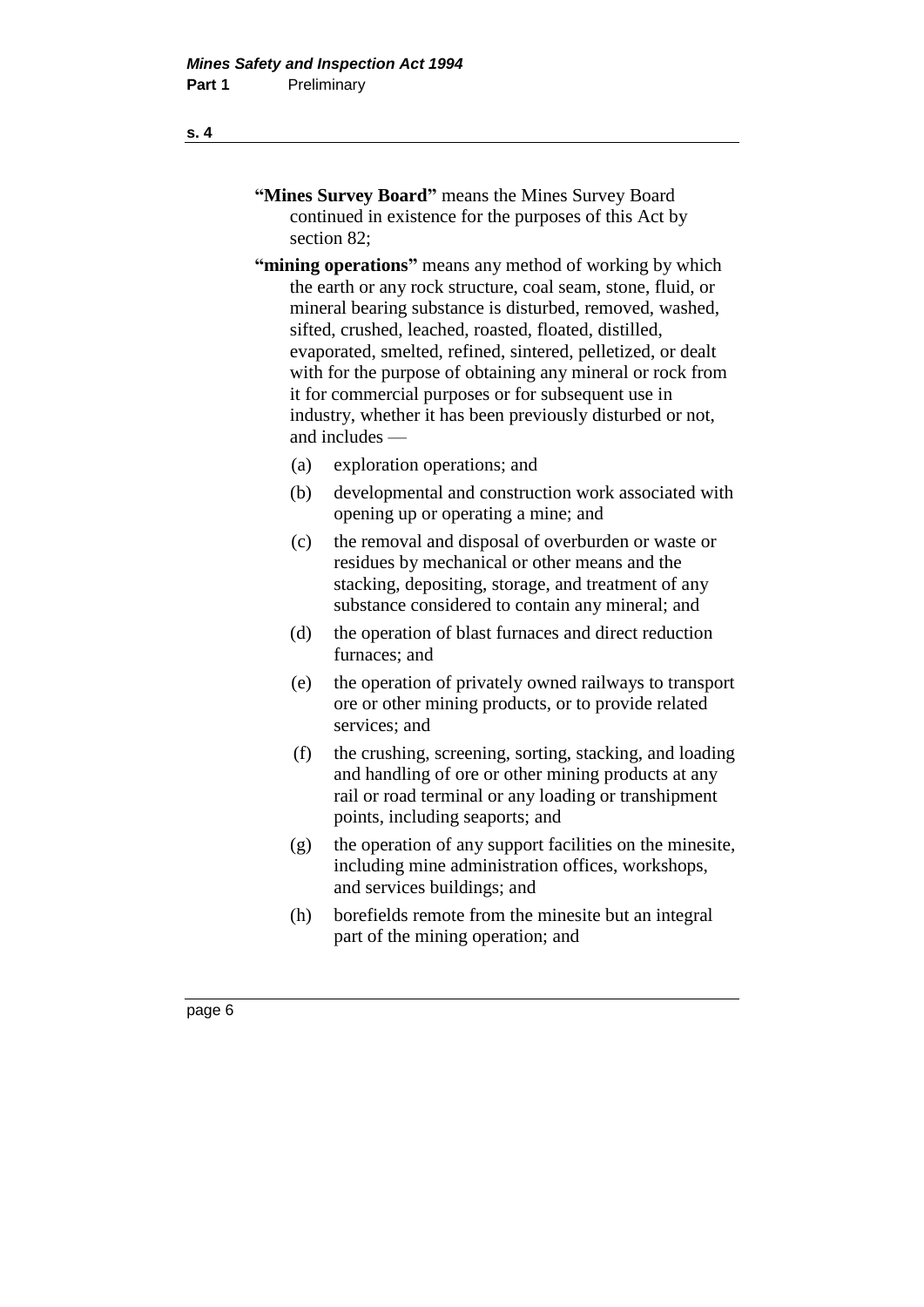- (i) operations by means of which salt or other evaporites are harvested; and
- (j) operations by means of which any mineral is recovered from the sea or sea bed or a natural water supply; and
- (k) operation of residential facilities and recreational facilities and the ground used for that purpose, where such facilities are located on a mining tenement and are used solely in connection with mining operations; and
- (l) the operation of any project which is for the time being declared by the Governor to be a mining operation under section 6; and
- (m) operations undertaken for the environmental rehabilitation of the minesite during production operations and after their completion; and
- (n) operations for the care, security and maintenance of a mine and plant at the mine undertaken during any period when production or development operations at the mine are suspended; and
- (o) operations undertaken to leave a mine safe to be abandoned,

but does not include the operation of —

- (p) steel making plants; or
- (q) rolling mills; or
- (r) facilities for the manufacture of goods from mining products; or
- (s) residential facilities or recreational facilities and the ground used for the purpose where such facilities are not located on a mining tenement and directly associated with mining operations; or
- (t) sand, gravel, limestone, or rock excavation carried on by or for any State agency or instrumentality or any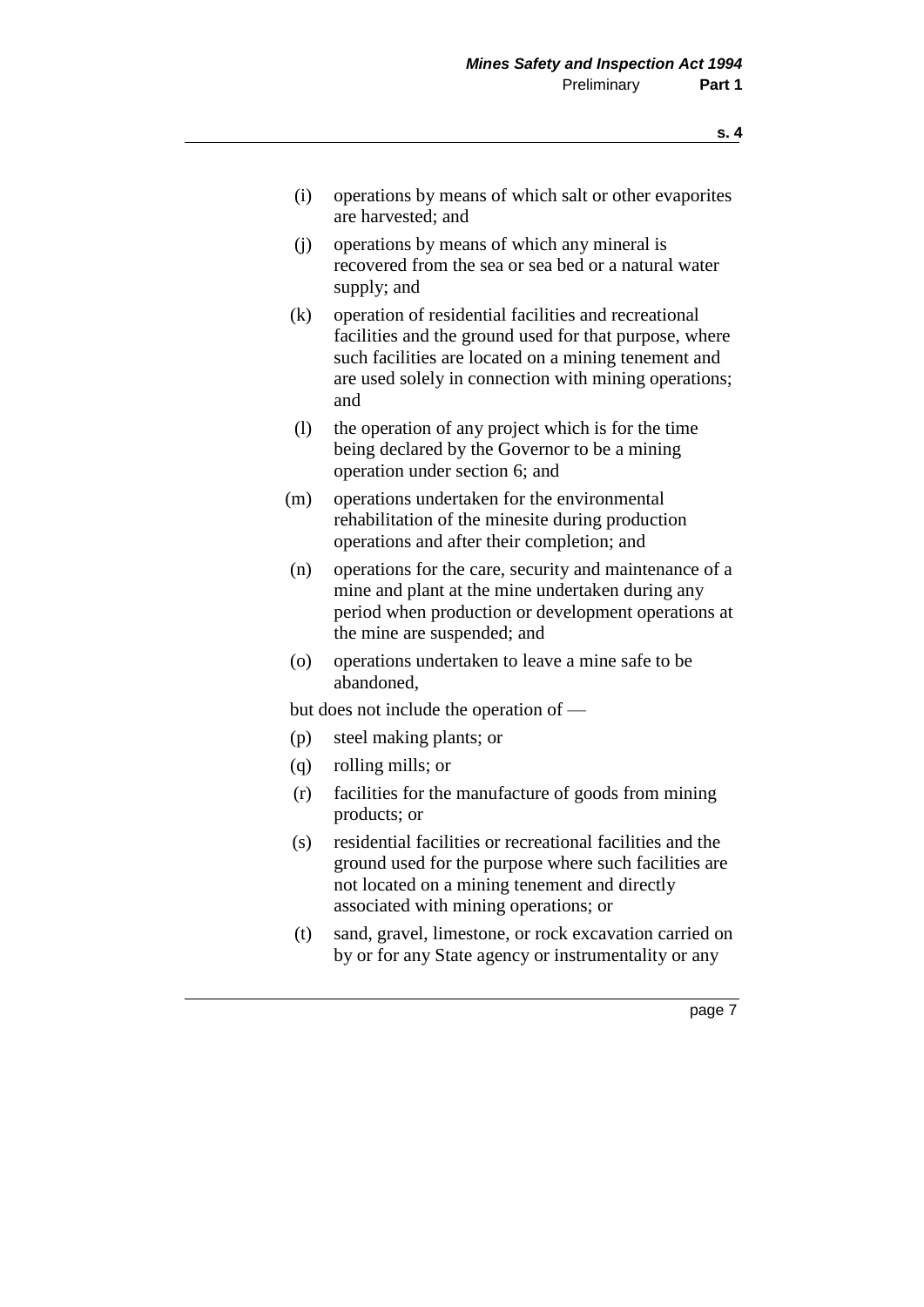local government for the use or disposition by any such agency, instrumentality or local government; or (u) excavation activities on private land by and for the use of the owner of the land; **"plan"** includes a correct copy or tracing of an original or section of a plan; **"plant"** includes machinery, equipment, appliance, implement, or tool and any component or fitting of or accessory to any such article; **"practicable"** means reasonably practicable having regard, where the context permits, to -(a) the severity of any potential injury or harm to health that may be involved and the degree of risk of such injury or harm occurring; and (b) the state of knowledge about —

- (i) the injury or harm to health referred to in paragraph (a); and
- (ii) the risk of that injury or harm to health occurring; and
- (iii) means of removing or mitigating the potential injury or harm to health;

and

- (c) the availability, suitability, and cost of the means referred to in paragraph (b)(iii);
- **"principal employer"** in relation to a mine, means the employer who is the proprietor, lessee, or occupier of the mine and who has overall control and supervision of the mine, mining operations at the mine, and the manager of the mine;
- **"quarry"** or **"open cut"** or **"open pit"** means a surface mining operation in which mineral or rock is extracted from the earth by excavating into a natural surface gradient and includes —
	- (a) harvesting evaporites;

**s. 4**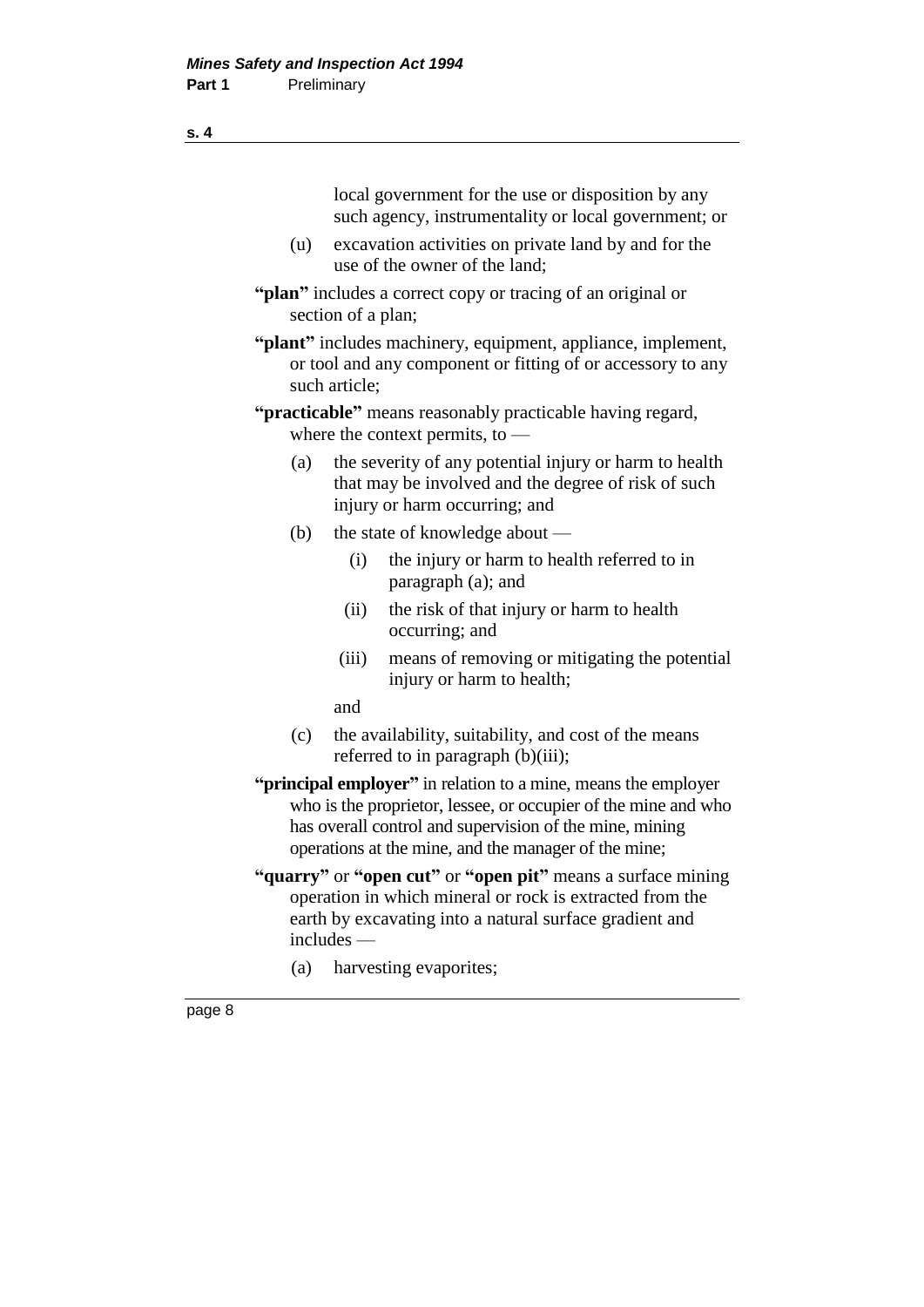- (b) strip mining;
- (c) extraction of sand, clay and gravel;
- (d) hydraulic mining; and
- (e) solution mining through bore holes or existing openings within the earth, whether natural or resulting from previous mining;
- **"quarry manager"** means the manager who has, under the general direction and control of the registered manager, the immediate direction and control of the quarry operations of a mine;
- **"quarry operations"** include activities associated with the extraction of minerals or rock from the open pit but do not include administrative or engineering services or the operation of a treatment plant;
- **"radiation"** means ionising radiation, that is, electromagnetic or corpuscular radiation capable of producing ions directly or indirectly;
- **"radioactive"** means spontaneously emitting radiation by nuclear transformation;
- **"receiver"** includes a receiver and manager;
- **"record book"** means the record book referred to in section 23;
- **"registered manager"** means a person who is appointed registered manager of a mine under section 33;
- **"repealed Acts"** means the *Mines Regulation Act 1946* and the *Coal Mines Regulation Act 1946* repealed by this Act;
- **"rise"** means a vertical or steeply inclined development opening driven upward from any level in an underground mine;
- **"risk"** in relation to any injury or harm, means the probability of that injury or harm occurring;
- **"rock"** means any portion of the earth's crust, whether consolidated or not;

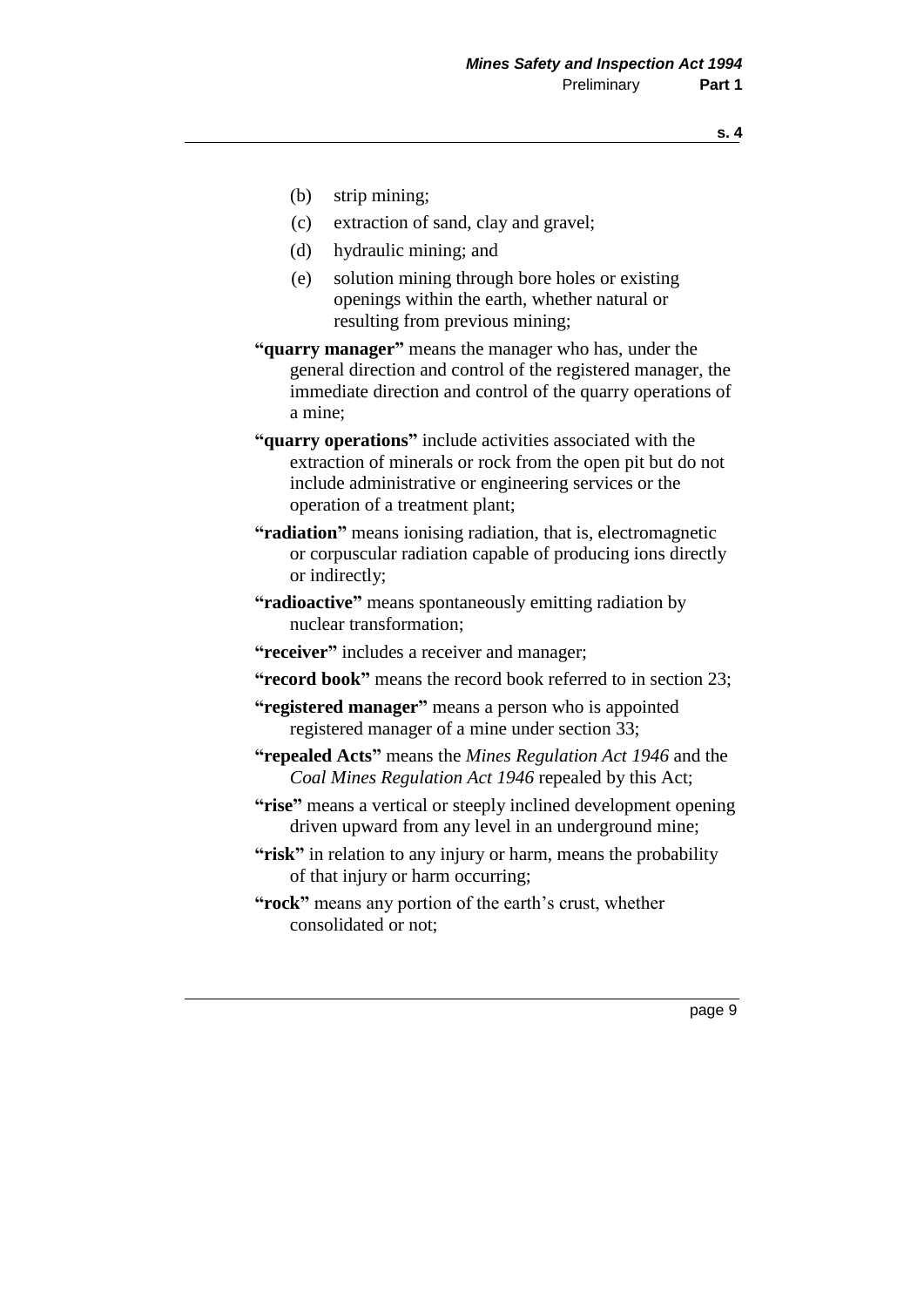- **"safety and health committee"** means a safety and health committee established under section 65;
- **"safety and health magistrate"** means a person holding office as a safety and health magistrate under section 51B of the *Occupational Safety and Health Act 1984*;
- **"safety and health representative"** means a safety and health representative elected under section 56;
- **"self-employed person"** means a person who works for gain or reward otherwise than under a contract of employment or apprenticeship, whether or not that person employs any other person;
- **"senior inspector"** means a person who is a district inspector and has been appointed by the State mining engineer as the senior inspector responsible for all, or a specified part, of the State;
- **"shaft"** means
	- (a) a vertical or inclined development opening into or within a mine through which persons and materials are raised and lowered using winding engines and through which services including ventilation may be provided; and
	- (b) a vertical or inclined development opening into or within a mine used for ventilation,

but does not include a winze constructed from the surface or an underground level which may be used temporarily for the raising and lowering of persons or materials unless, in the opinion of an inspector, the winze is used as a shaft;

- **"special inspector"** means a special inspector of mines appointed under section 17 in accordance with section 18;
- **"State coal mining engineer"** means the State coal mining engineer appointed under section 16;
- **"State mining engineer"** means the State mining engineer appointed under section 16;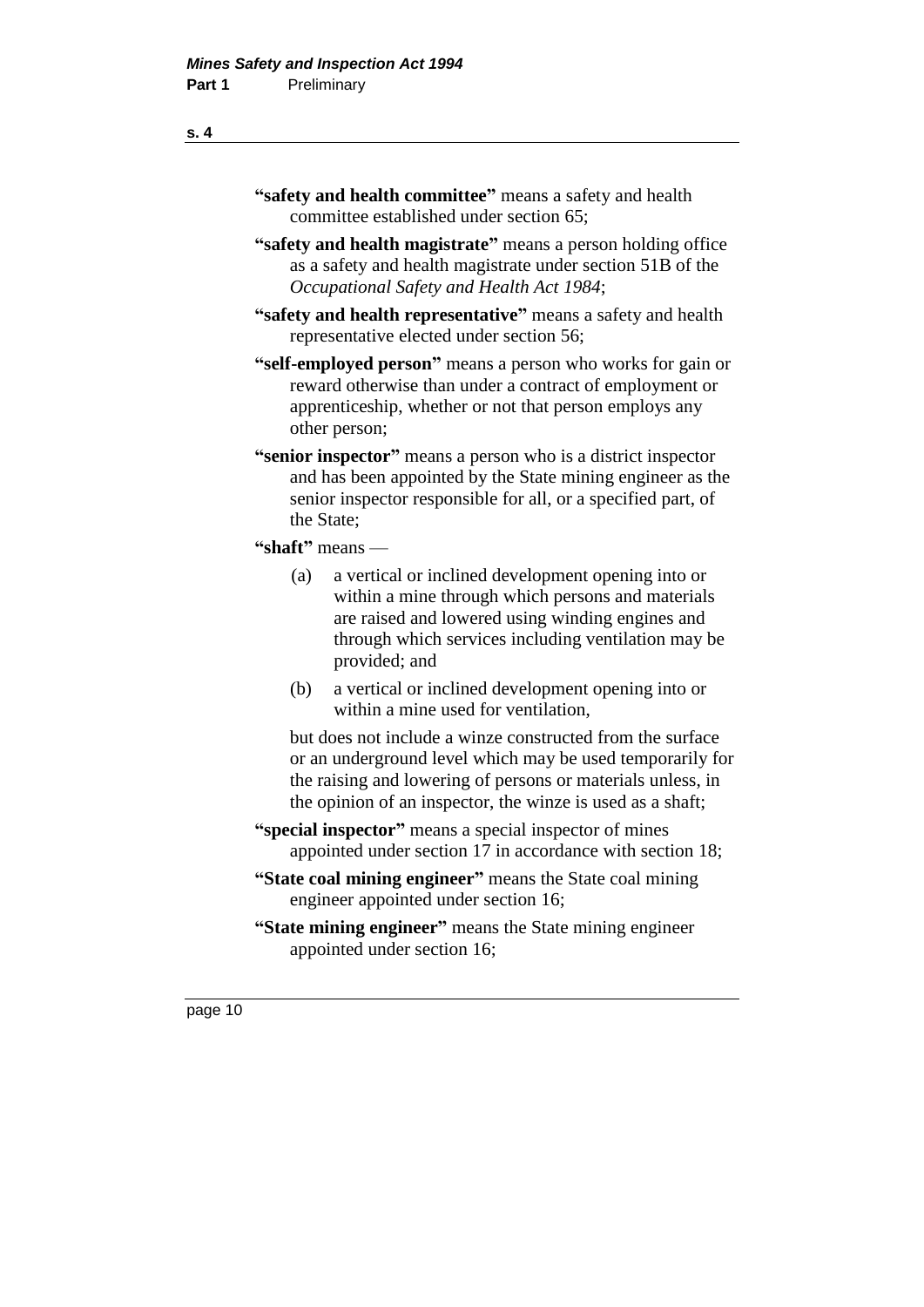- **"supervisor"** in relation to underground mining operations or to a quarry, means a person who has the immediate supervision of employees and the direction of mining operations under the control of an underground manager, underground superintendent, quarry manager, or foreman;
- **"supply"** in relation to plant or a substance, includes supply or re-supply by way of sale, exchange, lease, hire, or hire-purchase, whether as principal or agent;

#### **"trade union"** means —

- (a) an organization registered under section 53 of the *Industrial Relations Act 1979*; or
- (b) an organization registered under the *Industrial Relations Act 1988* of the Commonwealth and having employees as some or all of its members, or a branch of such an organization;
- **"tunnel"** or **"adit"** means a horizontal or moderately graded development opening into a mine through which persons and materials are transported and services, including ventilation, are maintained, or any combination of these functions or services is maintained;
- **"underground"** in relation to mining operations, means any operations beneath the natural surface of the earth which are covered overhead by natural rock or earth, or by any earth, rock, fill, timber, or other material placed in the course of mining operations, and includes tunnels, drifts, shafts, and winzes that are used in mining operations and are more than 2 metres deep sunk from the surface;
- **"underground manager"** means the manager who has, under the general direction and control of the registered manager, the immediate direction and control of the underground operations of a mine;
- **"underground superintendent"** means an underground manager or assistant underground manager of a mine, or a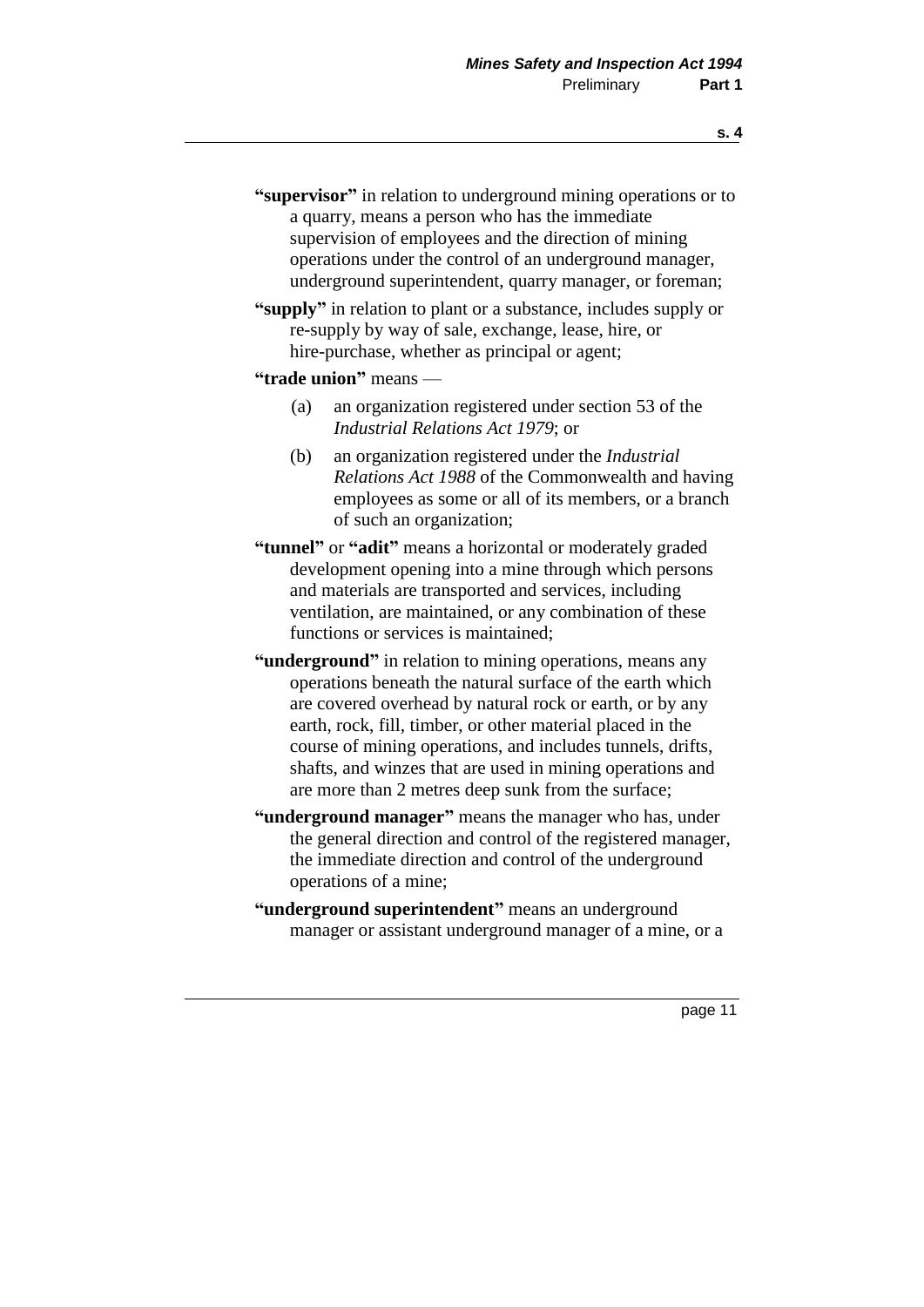section of a mine, to whom the underground foreman or underground supervisor is responsible;

- **"winding engine"** means any machinery used to raise or lower, by means of a rope or ropes, conveyances in a shaft or winze for the transport of persons, material, or rock but does not include any lifting machine, endless rope haulage or scraper winch installation;
- **"winze"** means a vertical or steeply inclined development opening sunk downward from any level in an underground mine, or from the surface into a mine;
- **"workmen's inspector"** means a workmen's inspector of mines appointed under a repealed Act;
- **"workplace"** in relation to a mine, means a place, whether or not in a vehicle, building, or other structure, where employees or self-employed persons work or are likely to be in the course of their work, but does not include catering, residential, or recreational facilities for employees or self-employed persons except in the case of persons who are employed to service and maintain those facilities.
- (2) Unless the contrary intention appears, a reference in this Act to a mine is to be taken to include a reference to any part of the mine.
- (3) Where mining operations are being carried on in conjunction with one another at 2 or more places, the State mining engineer may notify the principal employer in writing that each of those places or such of those places as are specified in the notice are to be regarded as separate mines for the purposes of this Act.
- (4) For the purposes of sections  $9(8)$ ,  $10(5)$ ,  $12(3)$ ,  $13(3)$  and  $14(6)$ a contravention causes serious harm to a person if it causes any bodily injury to the person, or causes the person to have a disease, of such a nature as to —
	- (a) endanger, or be likely to endanger, the person's life; or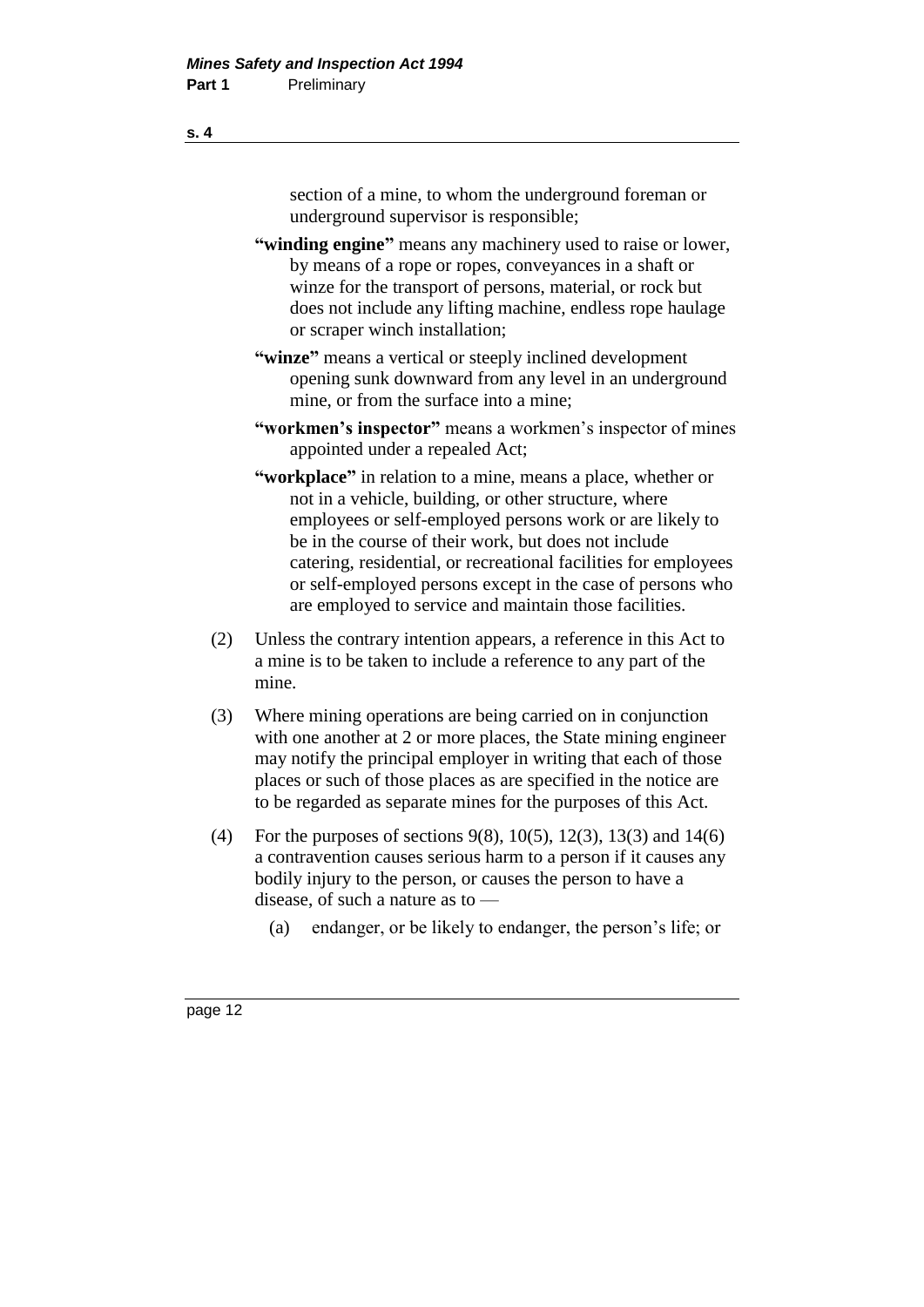- **s. 5**
- (b) result, or be likely to result, in permanent injury or harm to the person's health.

*[Section 4 amended by No. 30 of 1995 ss.53 and 76(1); No. 79 of 1995 s.67(4); No. 14 of 1996 s.4.]* 

### **5. Crown bound**

This Act binds the Crown.

#### **6. Application to certain excavations, shafts, or tunnels**

- (1) The Governor may, by order published in the *Gazette,* declare any surface or underground excavation, shaft, or tunnel constructed for purposes other than those set out in the definition of "mining operations" in section 4(1) to be deemed a mining operation for the purposes of this Act during any period of the construction of the excavation, shaft or tunnel.
- (2) In an order published under subsection (1), the Governor may exempt the excavation, shaft, or tunnel from such provisions of this Act as are specified in the order and may prescribe conditions under which the project is to be carried on.
- (3) This Act applies to an excavation, shaft, or tunnel referred to in an order under subsection (1) subject to the terms of that order.

#### **7. Relationship with other Acts**

- (1) If a provision of this Act is inconsistent with a provision of the *Radiation Safety Act 1975,* the latter provision prevails to the extent of the inconsistency.
- (2) This Act does not apply to or in relation to a railway to which the *Rail Safety Act 1998* applies or to the ownership or operation of such a railway.

*[Section 7 amended by No. 32 of 1998 s.64(2).]*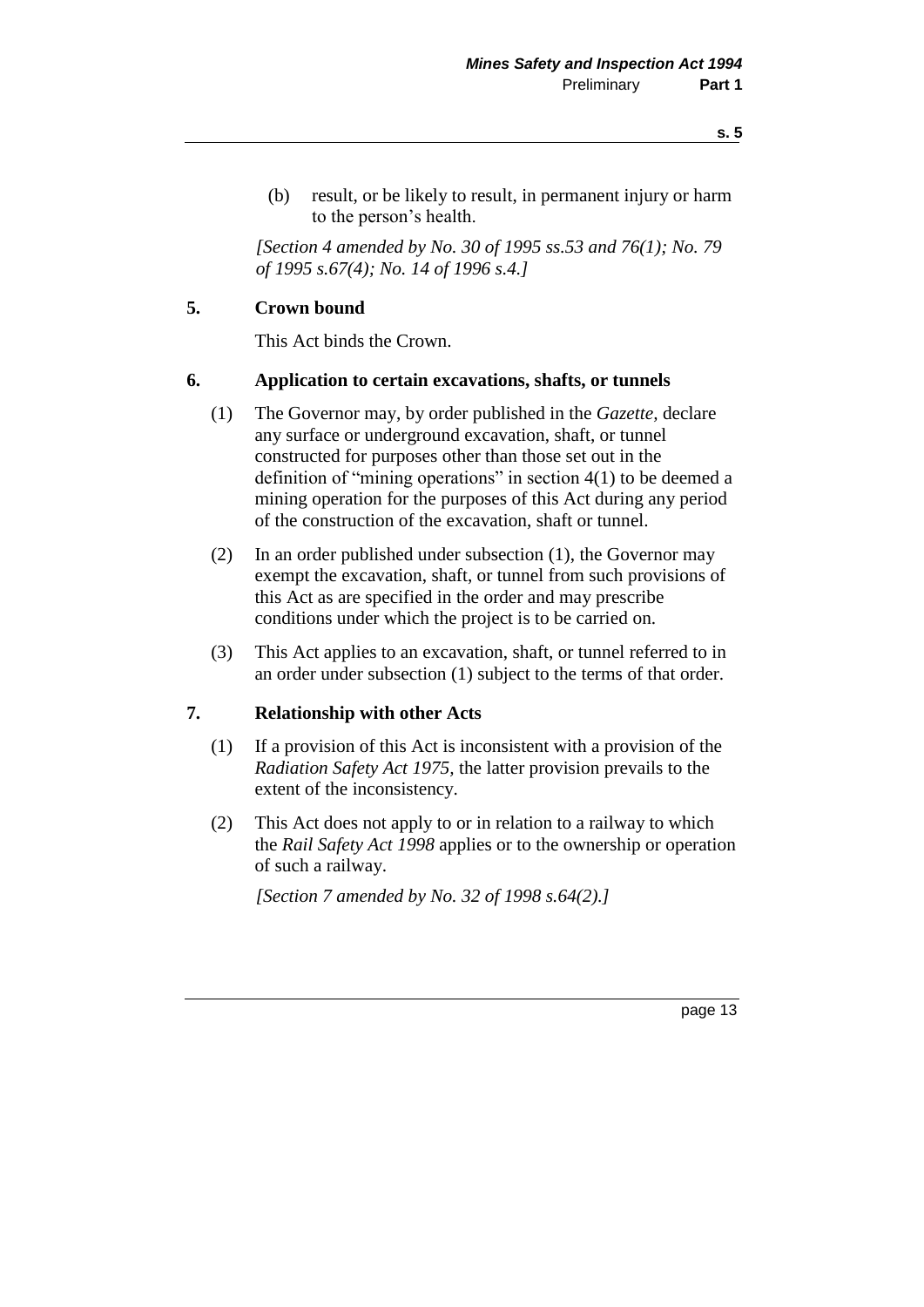#### **8. Power to exempt**

- (1) The Governor may by order published in the *Gazette* exempt a mine or class of mine from all or any of the provisions of this Act for such period as is specified in the order and may by further order so published revoke or amend such an order.
- (2) The Governor may specify in the order any conditions to which the exemption is to be subject and if any of those conditions is not complied with, the order ceases to have effect.
- (3) Section 42 of the *Interpretation Act 1984* applies to an order made under this section as if that order were regulations within the meaning of that section of that Act, except that the reference in section  $42(1)$  of that Act to 6 sitting days is for the purposes of this section to be construed as a reference to 9 sitting days.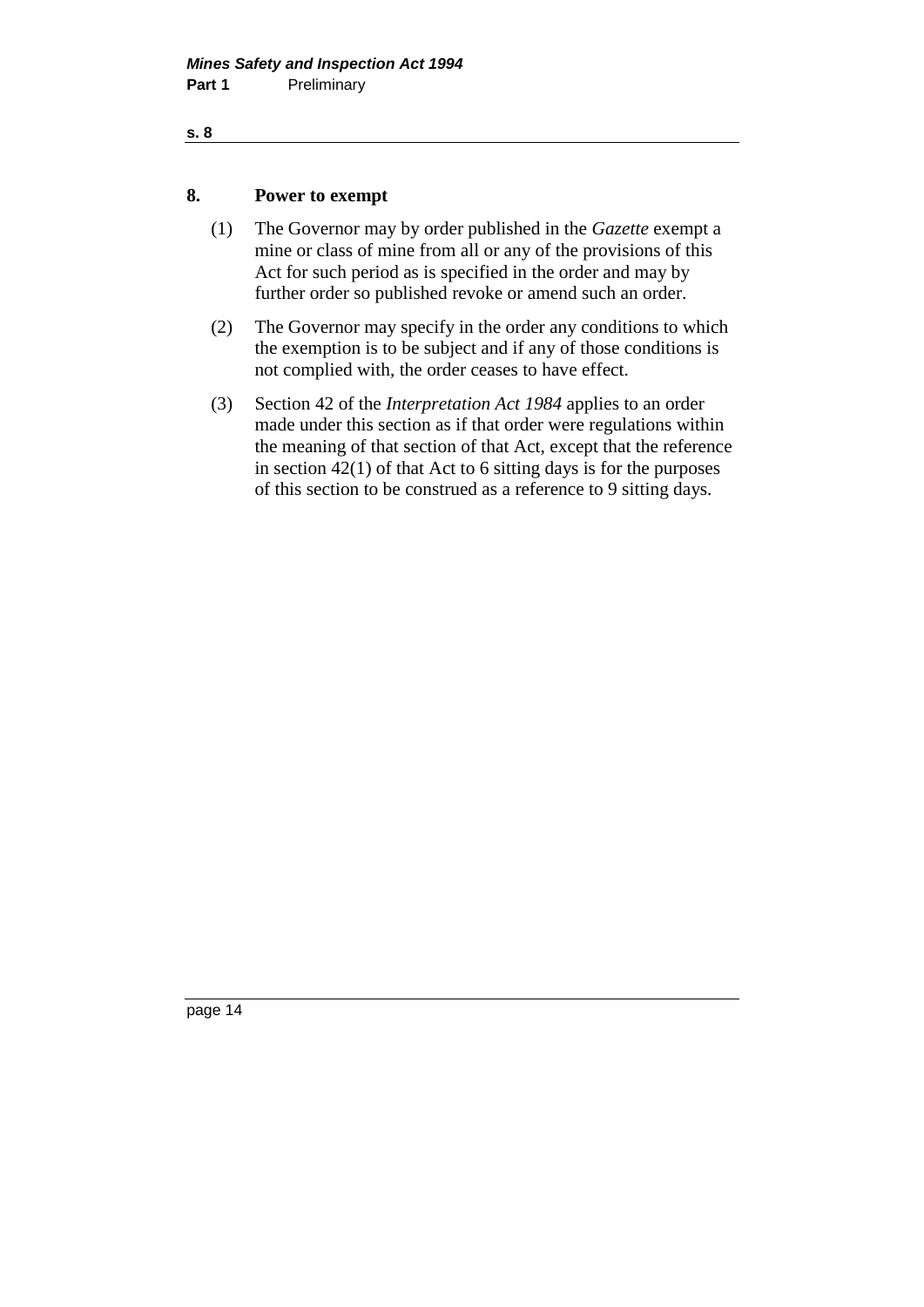# **Part 2 — General duties relating to occupational safety and health**

*[Heading amended by No. 30 of 1995 s.76(1).]* 

### **9. Duties of employers**

- (1) An employer must, so far as is practicable, provide and maintain at a mine a working environment in which that employer's employees are not exposed to hazards and, in particular, but without limiting the generality of that general obligation, an employer must —
	- (a) provide and maintain workplaces, plant, and systems of work of a kind that, so far as is practicable, the employer's employees are not exposed to hazards; and
	- (b) provide such information, instructions and training to and supervision of employees as is necessary to enable them to perform their work in such a manner that they are not exposed to hazards; and
	- (c) consult and cooperate with safety and health representatives, if any, and other employees at the mine where that employer's employees work, regarding occupational safety and health at the mine; and
	- (d) where it is not practicable to avoid the presence of hazards at the mine, provide employees with, or otherwise provide for the employees to have, such adequate personal protective clothing and equipment as is practicable to protect them against those hazards, without any cost to the employees; and
	- (e) make arrangements for ensuring, so far as is practicable, that —
		- (i) the use, cleaning, maintenance, transportation, and disposal of plant; and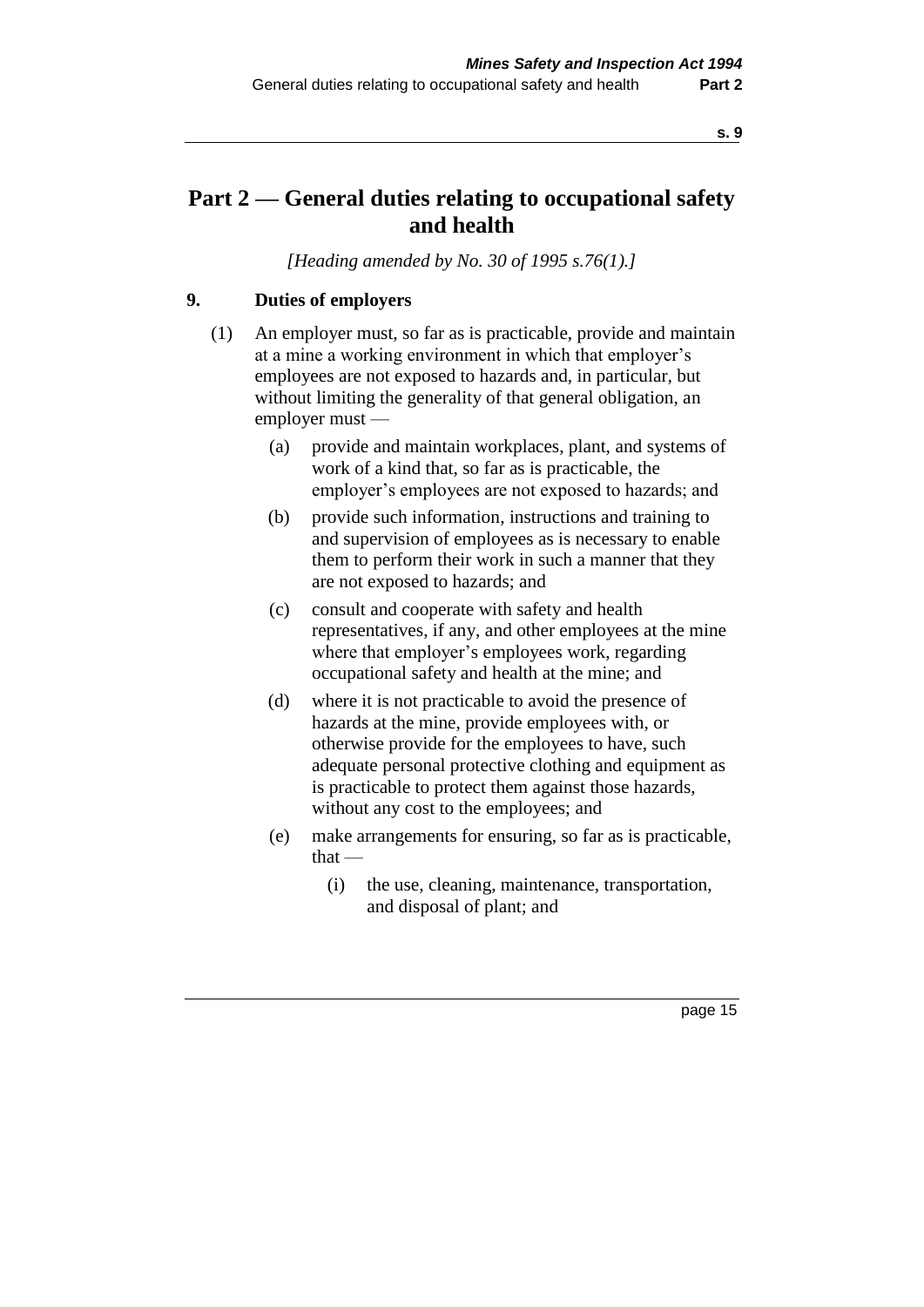(ii) the use, handling, processing, storage, transportation, and disposal of substances,

at the mine is carried out in such a manner that that employer's employees are not exposed to hazards.

- (2) In determining the training required to be provided in accordance with subsection (1)(b), regard must be had to the functions performed by employees and the capacities in which they are employed.
- (3) For the purposes of this section, where, in the course of mining operations carried on by a person (in this section called **"the principal"**), the principal engages another person (in this section called **"the contractor"**) to carry out work for the principal —
	- (a) the principal is deemed, in relation to matters over which the principal has control or, but for an agreement between the principal and the contractor to the contrary, would have had control, to be the employer of —
		- (i) the contractor; and
		- (ii) any person employed or engaged by the contractor to carry out or to assist in carrying out the work;
		- and
	- (b) the persons mentioned in paragraph  $(a)(i)$  and  $(ii)$  are deemed, in relation to those matters, to be employees of the principal.
- (4) Nothing in subsection (3) derogates from
	- (a) the duties of the principal to the contractor; or
	- (b) the duties of the contractor to persons employed or engaged by the contractor.
- (5) The duties imposed under subsection (1) on an employer who is the principal employer at a mine are not taken to be carried out only by the appointment of a manager for the mine.

page 16

**s. 9**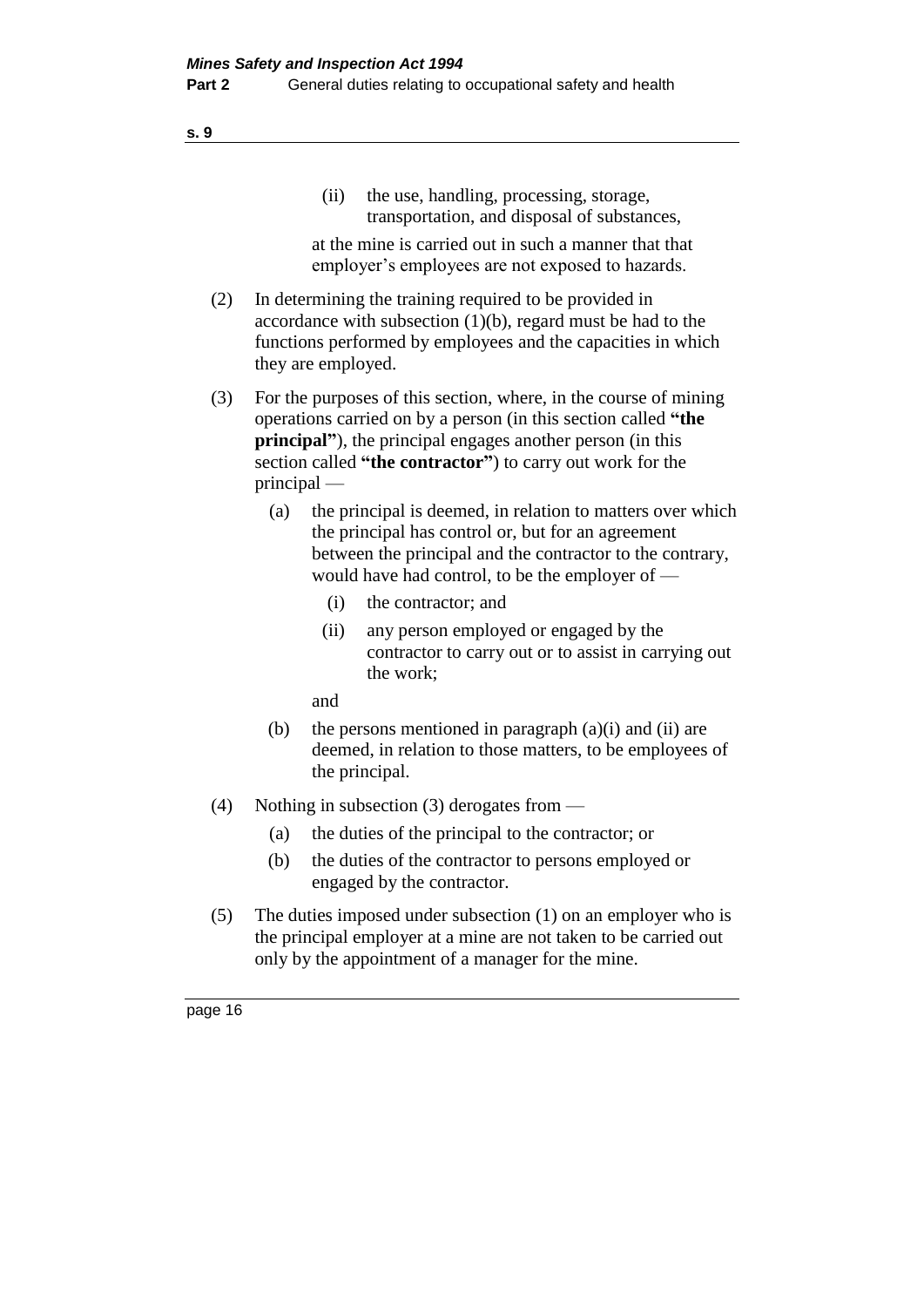- (6) Notwithstanding subsection (1), any duty imposed under that subsection on an employer who is not the principal employer at the mine applies only in relation to matters over which the employer who is not the principal employer has control, or but for an agreement between the 2 employers, would have had control.
- (7) An employer who contravenes subsection (1) commits an offence and is liable in the case of a corporation to a fine of \$100 000 and in the case of an individual to a fine of \$10 000.
- (8) An employer who contravenes subsection (1) and by that contravention causes the death of, or serious harm to, an employee commits an offence and is liable in the case of a corporation to a fine of \$200 000 and in the case of an individual to a fine of \$20 000.
- (9) An employer charged with an offence against subsection (8) may, instead of being convicted of that offence, be convicted of an offence against subsection (7).

*[Section 9 amended by No. 30 of 1995 ss.54 and 76(2) and (4).]* 

#### **10. Duties of employees**

- (1) An employee at a mine must take reasonable care
	- (a) to ensure his or her own safety and health at work; and
	- (b) to avoid adversely affecting the safety or health of any other person through any act or omission at work.
- (2) Without limiting the generality of subsection (1), an employee contravenes that subsection if that employee —
	- (a) fails to comply, so far as the employee is reasonably able, with instructions given by that employee's employer or the manager of the mine for the employee's own safety or health or for the safety or health of other persons; or
	- (b) fails to use such protective clothing and equipment as is provided, or provided for, by the employer as mentioned in section  $9(1)(d)$  in a manner in which the employee has been properly instructed to use it; or

page 17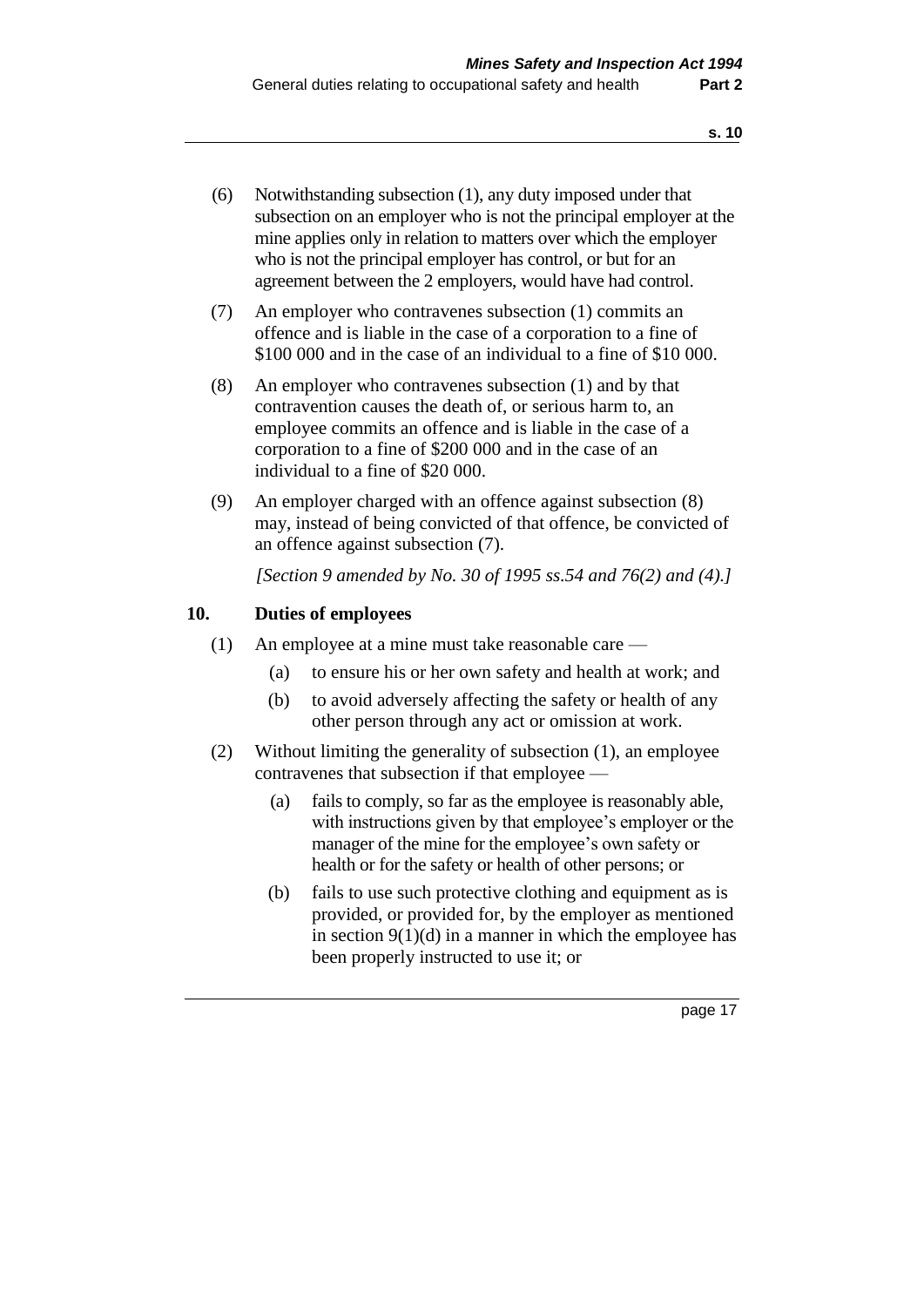- (c) misuses or damages any equipment provided in the interests of safety or health; or
- (d) being an underground worker, fails on leaving work at the end of a shift to report to the person in immediate authority over that employee and, where practicable, the person relieving that employee, on the state of that part of the works where the employee has been working.
- (3) An employee must cooperate with his or her employer and the manager of the mine in the carrying out by those persons of the obligations imposed on those persons under this Act.
- (4) An employee who contravenes subsection (1) or (3) commits an offence and is liable to a fine of \$10 000.
- (5) An employee who contravenes subsection (1) or (3) and by that contravention causes the death of, or serious harm to, any person commits an offence and is liable to a fine of \$20 000.
- (6) An employee charged with an offence against subsection (5) may, instead of being convicted of that offence, be convicted of an offence against subsection (4).

*[Section 10 amended by No. 30 of 1995 ss.55 and 76(1), (3) and (4).]* 

#### **11. Reporting of dangerous situations or occurrences**

- (1) Every person working in a mine must report immediately to the person in immediate authority over that person —
	- (a) any potentially serious occurrence that arises in the course of or in connection with that person's work; and
	- (b) any situation at the mine that the person has reason to believe could constitute a hazard to any person,

and a person receiving a report under this subsection must convey the information in that report immediately to the manager of the mine or to a person designated for the purpose by the manager.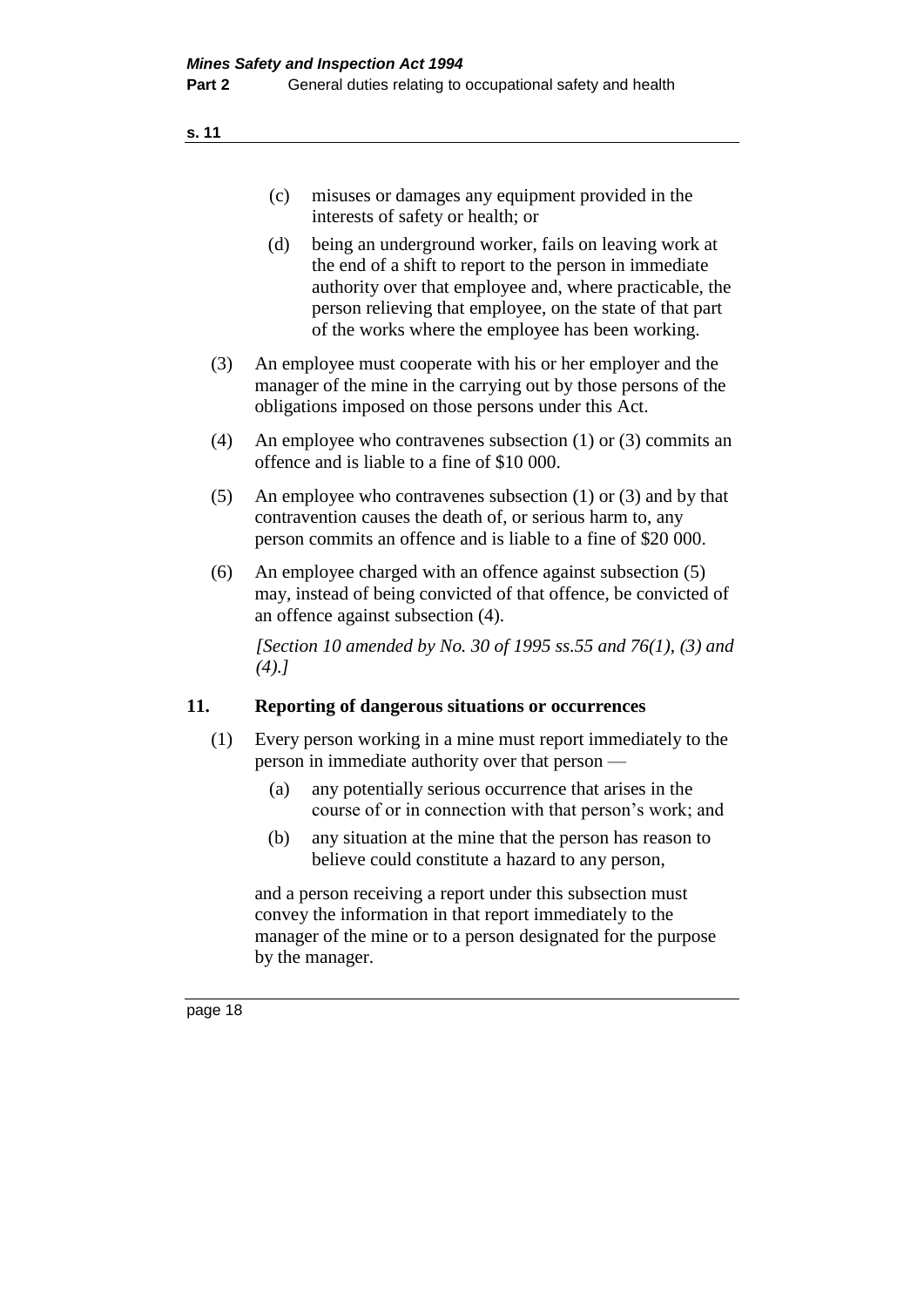- (2) If a person who is required by subsection (1) to make a report does not have a person in immediate authority over that person, the report must be made to the manager of the mine.
- (3) Every person working at a mine must, unless a similar report has to his or her knowledge already been made, report immediately to the manager of the mine any injury or harm to health suffered by any other person in connection with work at the mine.
- (4) A person who contravenes subsection (1), (2) or (3) commits an offence and is liable to a fine of \$10 000.

#### **12. Duties of employers and self-employed persons**

- (1) An employer or a self-employed person at a mine must
	- (a) take reasonable care to ensure his or her own safety and health at work; and
	- (b) so far as is practicable, ensure that the safety or health of a person not being an employee of that person is not adversely affected wholly or in part as a result of the work in which that person or, in the case of a person who is an employer, any of that person's employees is engaged.
- (2) A person who contravenes subsection (1) commits an offence and is liable in the case of a corporation to a fine of \$100 000 and in the case of an individual to a fine of \$10 000.
- (3) A person who contravenes subsection (1) and by that contravention causes the death of, or serious harm to, any person commits an offence and is liable in the case of a corporation to a fine of \$200 000 and in the case of an individual to a fine of \$20 000.
- (4) A person charged with an offence against subsection (3) may, instead of being convicted of that offence, be convicted of an offence against subsection (2).

*[Section 12 amended by No. 30 of 1995 ss.56 and 76(4).]*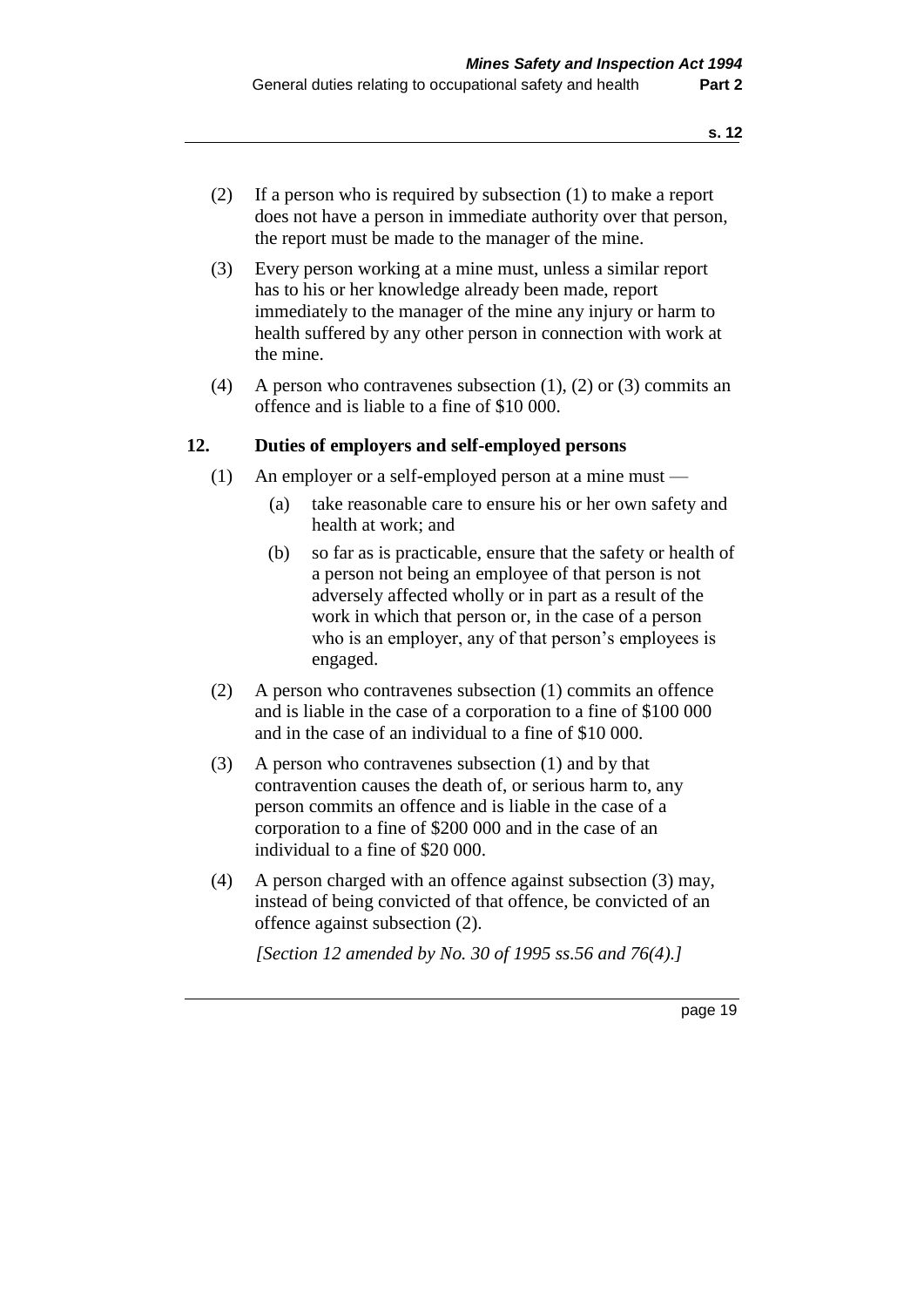#### **13. Duties of principal employers and managers**

- (1) The principal employer at and the manager of a mine must take such measures as are practicable to ensure that the mine and the means of access to and egress from the mine are such that persons who are at the mine, or use the means of access to or egress from the mine, are not exposed to hazards.
- (2) A person who contravenes subsection (1) commits an offence and is liable in the case of a corporation to a fine of \$100 000 and in the case of an individual to a fine of \$10 000.
- (3) A person who contravenes subsection (1) and by that contravention causes the death of, or serious harm to, any person commits an offence and is liable in the case of a corporation to a fine of \$200 000 and in the case of an individual to a fine of \$20 000.
- (4) A person charged with an offence against subsection (3) may, instead of being convicted of that offence, be convicted of an offence against subsection (2).

*[Section 13 amended by No. 30 of 1995 s.57.]* 

#### **14. Duties of manufacturers etc.**

- (1) A person who designs, manufactures, imports or supplies any plant for use at a mine must, so far as is practicable —
	- (a) ensure that the design and construction of the plant is such that persons who properly install, maintain or use the plant are not, in doing so, exposed to hazards; and
	- (b) test and examine, or arrange for the testing and examination of, the plant so as to ensure that its design and construction are as mentioned in paragraph (a); and
	- (c) ensure that adequate information in respect of
		- (i) any dangers associated with the plant; and
		- (ii) the specifications of the plant and the data obtained on the testing of the plant as mentioned in paragraph (b); and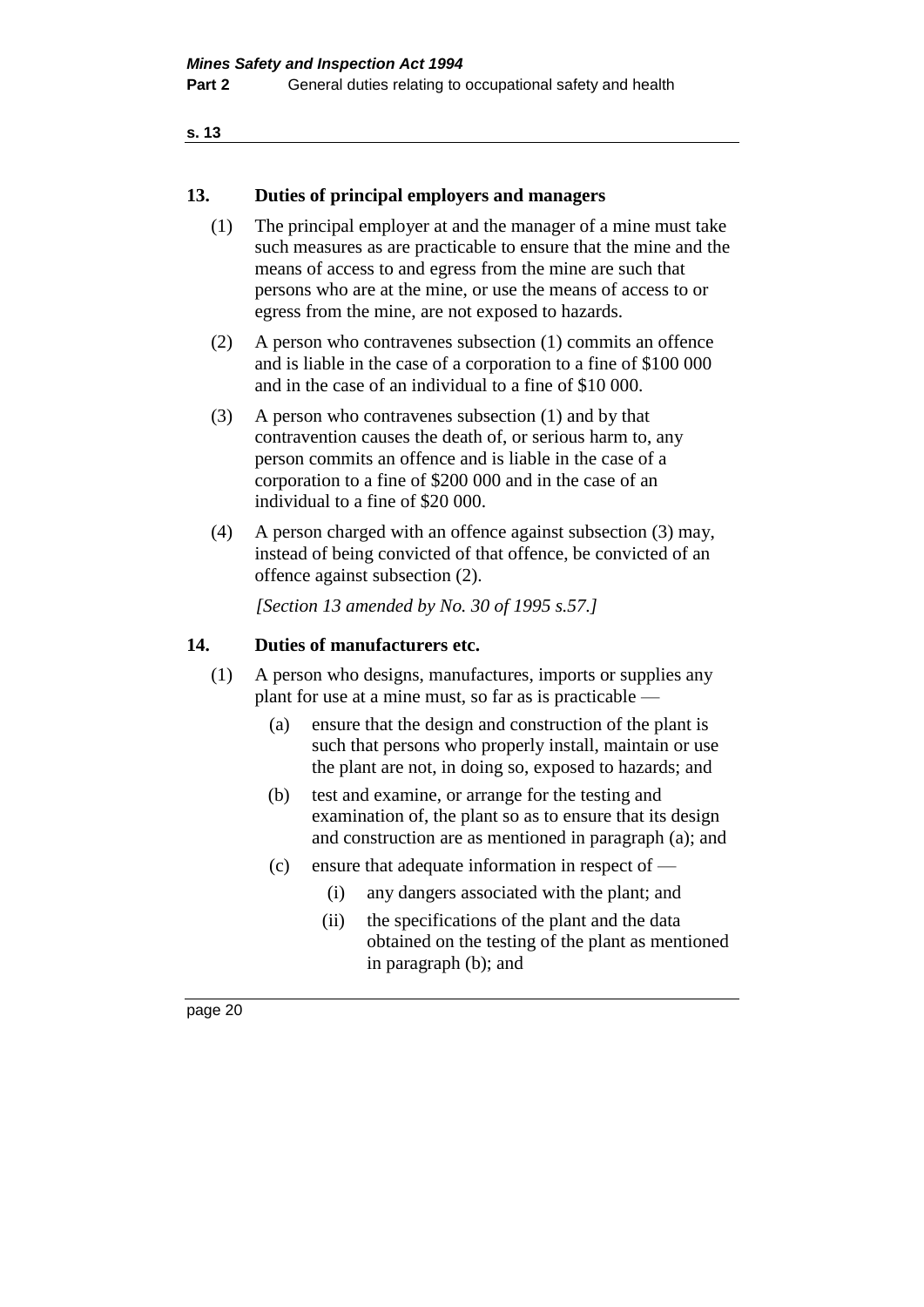- (iii) the conditions necessary to ensure that persons properly using the plant are not, in doing so, exposed to hazards; and
- (iv) the proper maintenance of the plant,

is provided when the plant is supplied, and subsequently whenever requested.

- (2) A person who erects or installs any plant for use at a mine must, so far as is practicable, ensure that it is so erected or installed that persons who properly use the plant are not subjected to any hazard that arises from, or is increased by, the way in which the plant is erected or installed.
- (3) A person who designs or constructs any building or structure, including a temporary structure, for use at a mine must, so far as is practicable, ensure that the design and construction of the building or structure is such that —
	- (a) persons who properly construct, maintain, repair or service the building or structure; and
	- (b) persons who properly use the building or structure,

are not, in doing so, exposed to hazards.

- (4) A person who manufactures, imports, or supplies any substance for use at a mine must, so far as is practicable, ensure that adequate toxicological data in respect of the substance and such other data as is relevant to the safe use, handling, processing, storage, transportation, and disposal of the substance is provided when the substance is supplied, and subsequently whenever requested.
- (5) A person who contravenes subsection  $(1)$ ,  $(2)$ ,  $(3)$ , or  $(4)$ commits an offence and is liable in the case of a corporation to a fine of \$100 000 and in the case of an individual to a fine of \$10 000.
- (6) A person who contravenes subsection  $(1)$ ,  $(2)$ ,  $(3)$  or  $(4)$  and by that contravention causes the death of, or serious harm to, any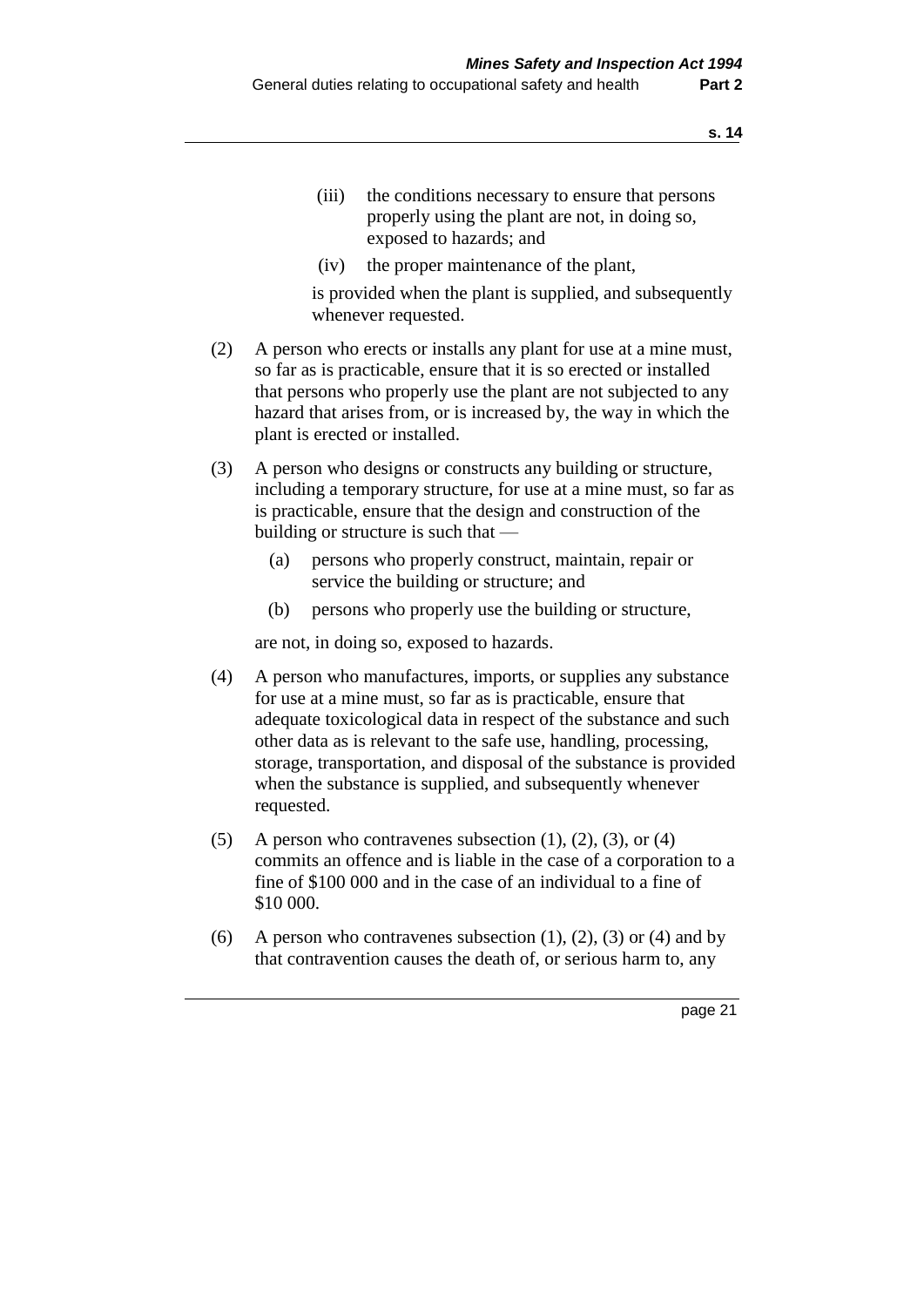person commits an offence and is liable in the case of a corporation to a fine of \$200 000 and in the case of an individual to a fine of \$20 000.

(7) A person charged with an offence against subsection (6) may, instead of being convicted of that offence, be convicted of an offence against subsection (5).

*[Section 14 amended by No. 30 of 1995 s.58.]* 

### **15. No double jeopardy**

- (1) A duty imposed on a person under this Part
	- (a) does not affect the application of any other more specific duty imposed on that person under this Act; and
	- (b) applies notwithstanding any other more specific duty imposed on that person under this Part.
- (2) A person is not liable to be punished twice under this Act in respect of any act or omission.

*[Section 15 inserted by No. 30 of 1995 s.59.]*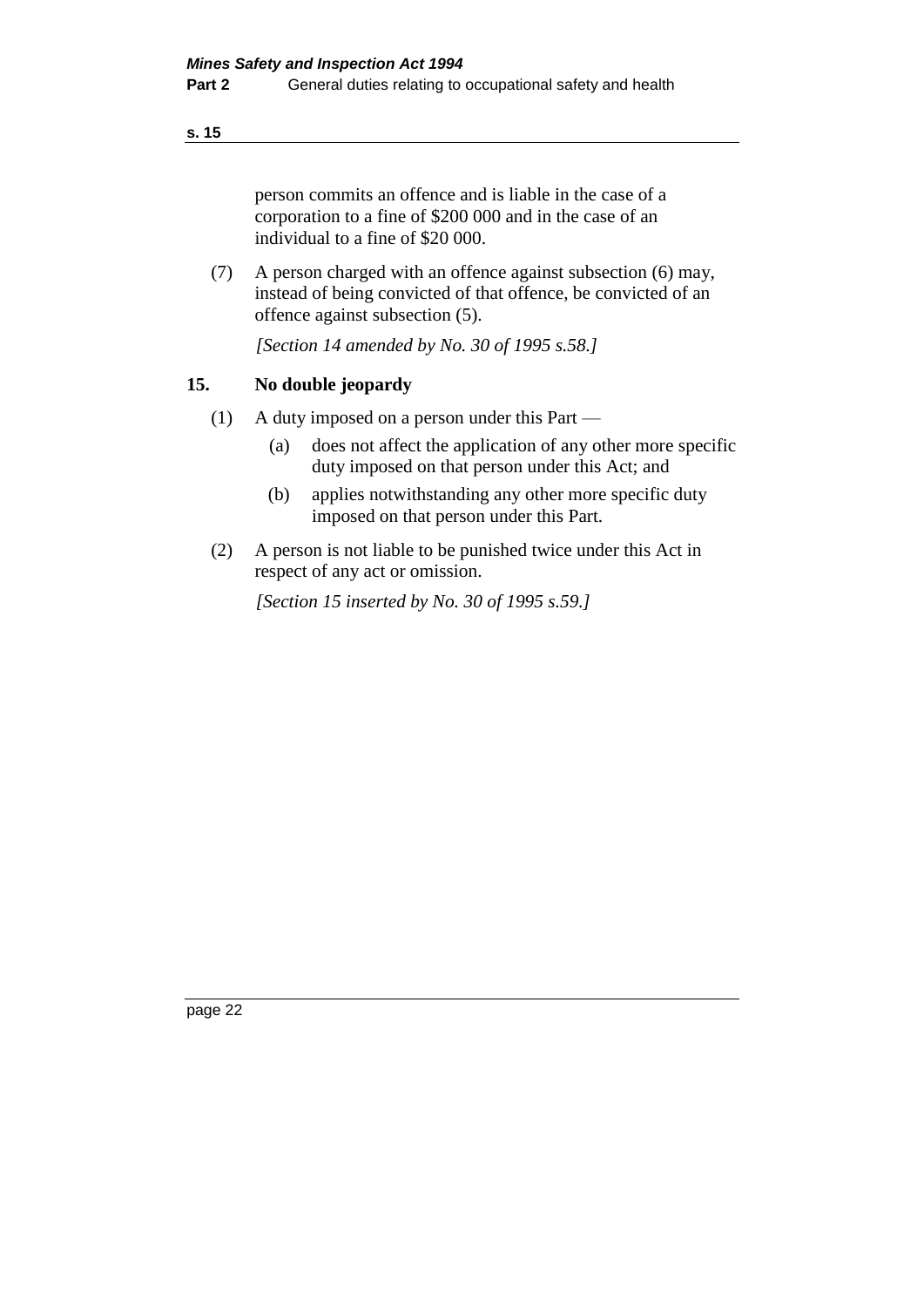# **Part 3 — Administration of Act**

### **Division 1 — Inspectors of mines**

#### **16. State mining engineer and State coal mining engineer**

- (1) A person shall be appointed under and subject to the *Public Sector Management Act 1994* to be the State mining engineer.
- (2) A person shall be appointed under and subject to the *Public Sector Management Act 1994* to be the State coal mining engineer.
- (3) To be eligible for appointment as the State mining engineer or the State coal mining engineer, a person must hold a first class mine manager's certificate of competency.
- (4) The State mining engineer, the State coal mining engineer, and the deputy State mining engineer have the powers conferred on an inspector by Division 2.
- (5) The State mining engineer may, either generally or as otherwise provided by the instrument of delegation, by instrument in writing delegate to any person any power or duty conferred or imposed on the State mining engineer under this Act other than this power of delegation.
- (6) Any act or thing done by a delegate under a delegation under this section has the same force and effect as if it had been done by the State mining engineer.
- (7) Subject to the control and direction of the State mining engineer, the State coal mining engineer is responsible for the administration of this Act and the regulations in relation to coal mines and has the control and direction of inspectors engaged in matters relating to coal mines.

#### **17. Appointment of inspectors of mines**

(1) The Minister may appoint suitable persons to be inspectors of mines.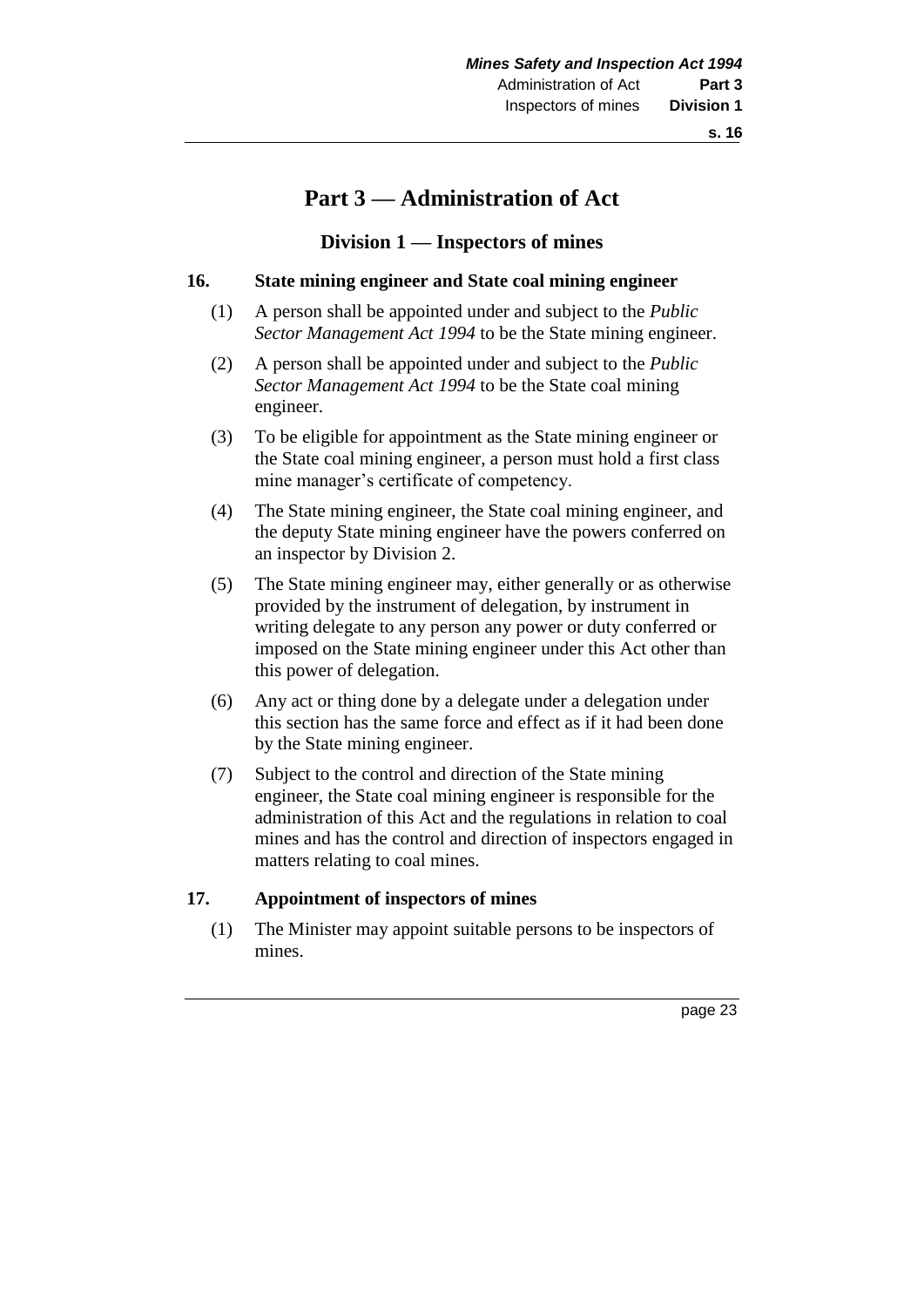- (2) There are to be 3 categories of inspectors, namely, district inspectors, special inspectors, and employees inspectors.
- (3) Subject to section 16(7), inspectors are subject to the control and direction of the State mining engineer and are to act in such areas of the State as the State mining engineer directs.

#### **18. District and special inspectors**

- (1) District and special inspectors, including district inspectors who are senior inspectors or hold administrative positions in the inspectorate structure of the department, are to be appointed under and subject to the *Public Sector Management Act 1994*.
- (2) To be eligible for appointment as a district inspector, a person must hold a first class mine manager's certificate of competency.
- (3) Special inspectors may be appointed for the purpose of making inspections, inquiries, and investigations that require technical or scientific training or knowledge as directed by the State mining engineer.
- (4) Notwithstanding subsection (1), persons who are employed elsewhere in the Public Service or otherwise in the public sector may, with the approval of the Minister concerned, be appointed as special inspectors; and persons so appointed may continue to be employed on the terms appropriate to the agency or authority from which they are seconded.

#### **19. Employee's inspectors**

- (1) Employee's inspectors are to be appointed following their election in accordance with the regulations by a majority of persons who are employed at the mines in the regions designated for the purpose by the State mining engineer and who exercise their vote.
- (2) To be eligible for appointment as an employee's inspector, a person must hold a certificate of competency as an underground supervisor or, in relation to underground coal mines, a deputy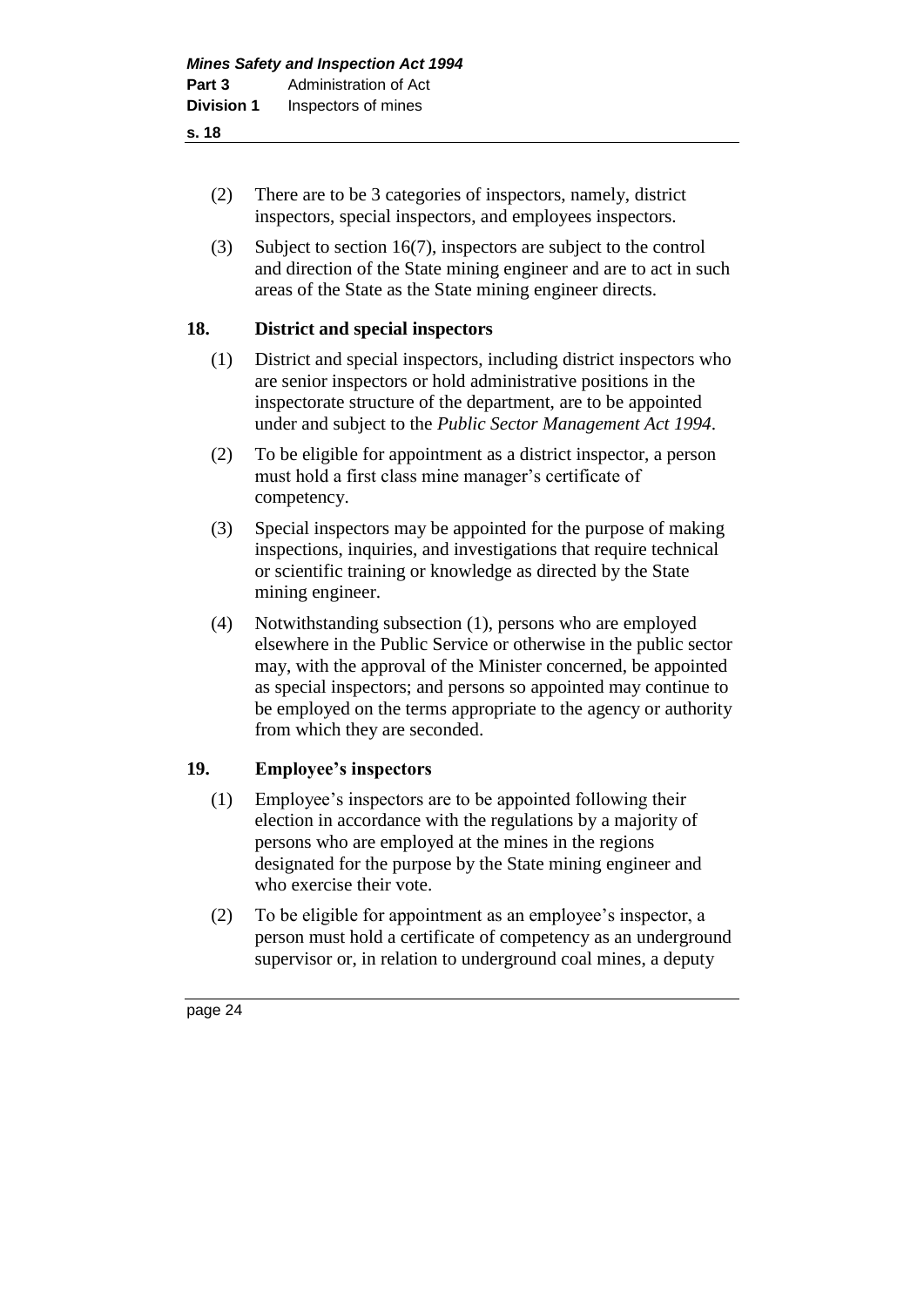and have been engaged in general practical underground mining work as a working miner for not less than 5 years, but the State mining engineer may, in respect of a particular sector of the mining industry or a particular region of the State and in special circumstances, accept the eligibility of persons with lesser qualifications or experience.

- (3) Every employee's inspector is to be appointed for a term of not more than 4 years and employed on such terms and conditions as are determined by the Minister after consultation with the Minister for Public Sector Management.
- (4) An employee's inspector is eligible for reappointment following re-election.
- (5) An employee's inspector may be removed from office by the Minister on the grounds of misconduct, neglect of duty or incompetence.

#### **20. Assistant inspectors**

- (1) The Minister may appoint eligible persons to be assistant inspectors of mines.
- (2) A person is eligible to be appointed as an assistant inspector of mines if that person has served not less than 12 years in total as an employee's inspector or a workmen's inspector.
- (3) An assistant inspector is to be employed on such terms and conditions as are determined by the Minister after consultation with the Minister for Public Sector Management.

### **Division 2 — Inspections**

#### **21. Powers of inspectors**

- (1) A district inspector or special inspector may, for the purposes of this Act —
	- (a) at all times of the day or night, enter, inspect, and examine any mine and examine any plant, substance, or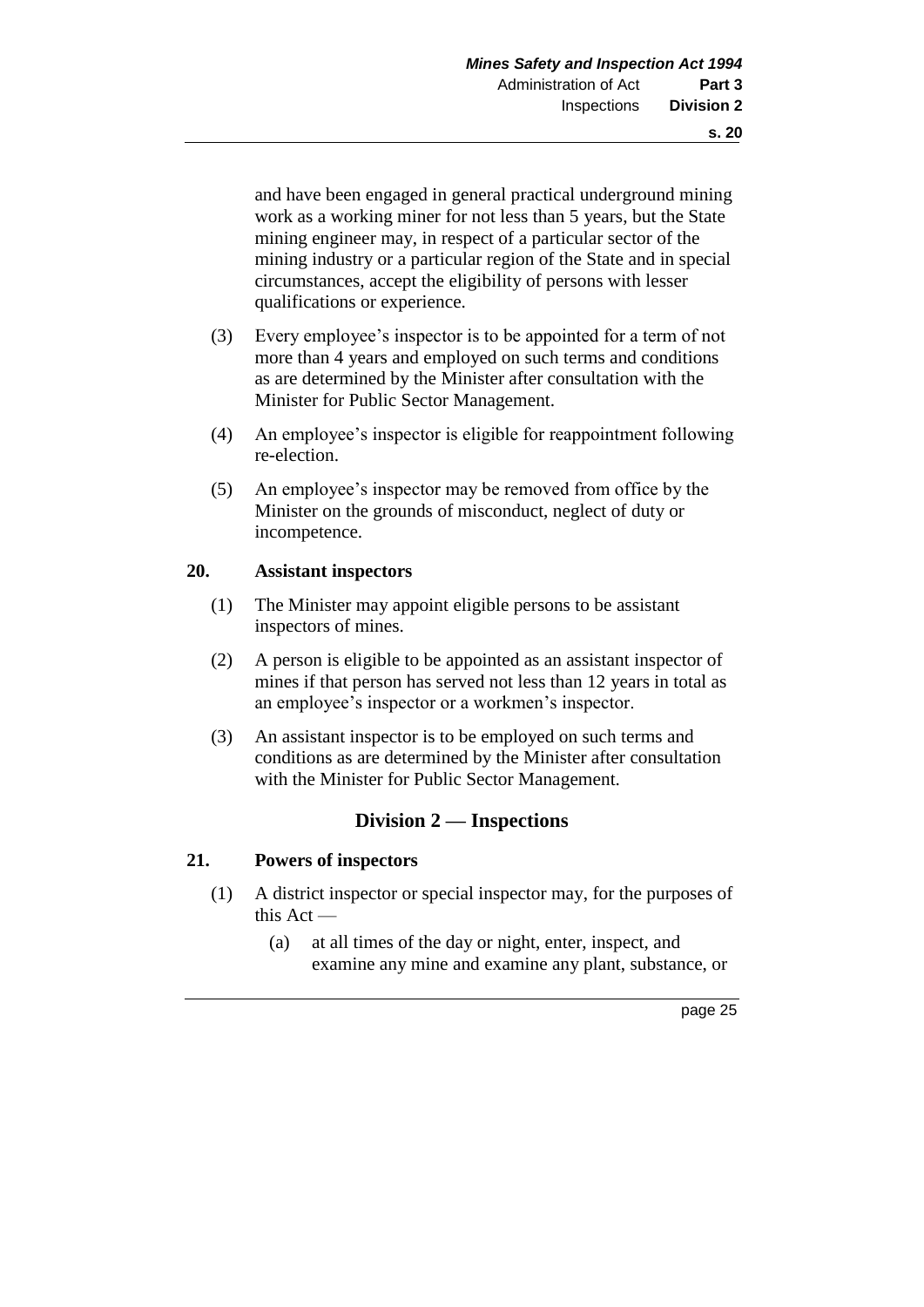other thing whatsoever at the mine (but must do so in such a manner as not unnecessarily to impede or obstruct the working of the mine);

- (b) when entering a mine, take with the inspector such equipment and materials as the inspector considers appropriate;
- (c) conduct such examination and inquiry as the inspector considers necessary to ascertain whether the provisions of this Act have been and are being complied with in respect of a mine or a mining operation:
- (d) take and remove samples of any substance or thing whatsoever at a mine without paying for them;
- (e) take possession of any plant or thing for further examination or testing or for use as evidence;
- (f) take photographs and measurements, and make sketches and recordings;
- (g) require the production of, examine, and take copies of or extracts from, any document;
- (h) require that the mine, or any part of it, be left undisturbed for as long as is specified in the requirement;
- (i) require the attendance of any official or employee at the mine and interview, either in private or otherwise as the inspector considers appropriate, any such official or employee or any other person whom he finds at the mine or whom the inspector has reasonable grounds to believe is, or was at any time during the preceding 2 years, an employee working at the mine;
- (j) require any person whom the inspector interviews under paragraph (i) to answer any question put to that person and, if the inspector considers it appropriate, to verify any such answer by statutory declaration;
- (k) require any person to state his or her name and address;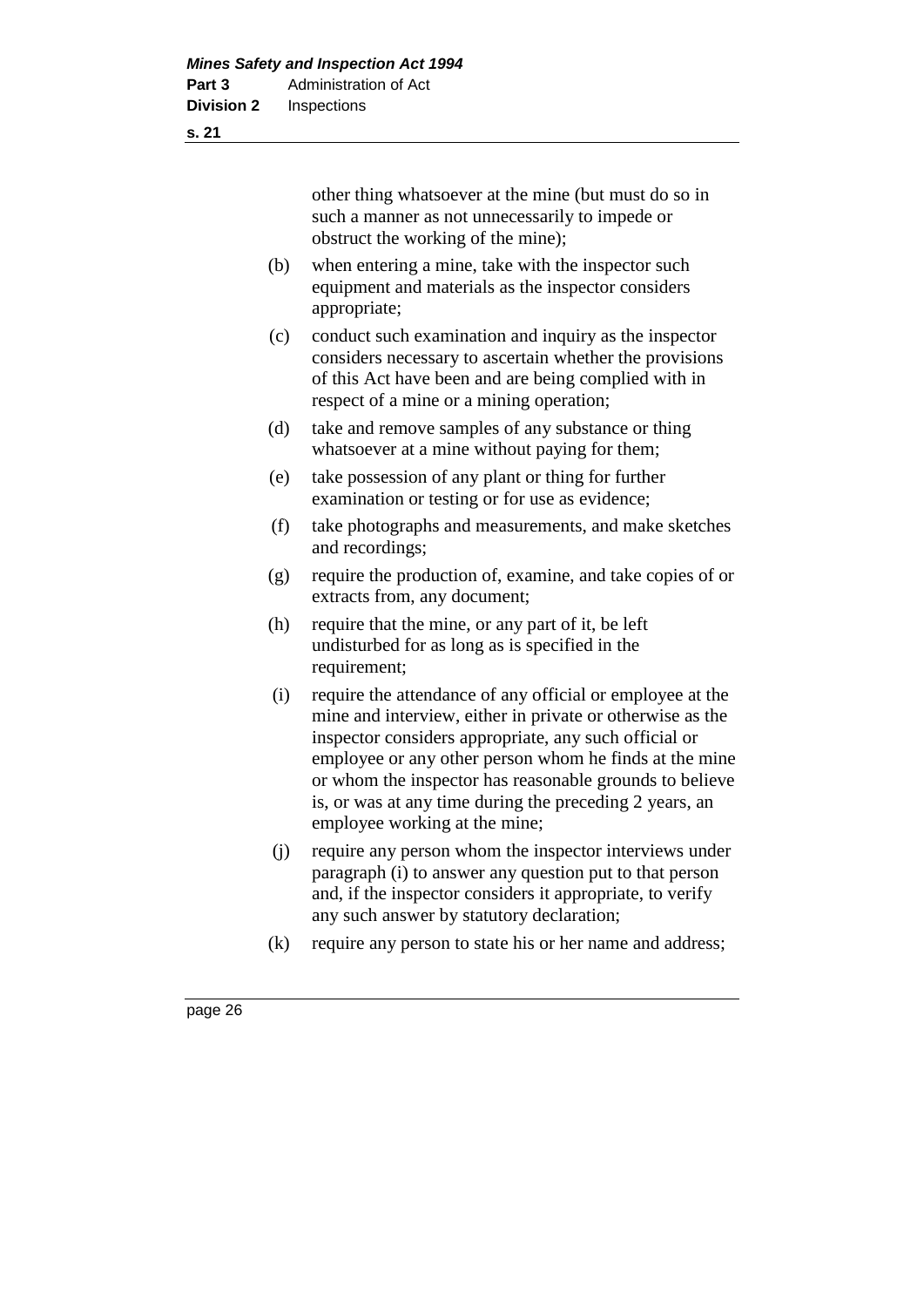- (l) require the employer or the manager or any person who works at a mine to give such assistance to the inspector as the inspector considers necessary for the performance of the inspector's functions under this Act;
- (m) initiate and conduct prosecutions of persons for offences under this Act;
- (n) obtain written statements from potential witnesses, and appear at inquiries held regarding mining accidents, and at inquests and call and examine witnesses and cross-examine witnesses;
- (o) exercise such other powers as are conferred on an inspector by the regulations or as may be necessary for the performance of the inspector's functions under this Act and for carrying this Act into effect.
- (2) An employee's inspector or an assistant inspector may, for the purposes of this Act —
	- (a) exercise any of the powers conferred on a district inspector by subsection (1) except for those conferred by paragraphs (m) and (n) of that subsection;
	- (b) with the authority of the State mining engineer, initiate and conduct prosecutions of persons for offences under this Act;
	- (c) if a district inspector so directs, obtain written statements from potential witnesses, and appear at inquiries held regarding mining accidents, and at inquests and call and examine witnesses and cross-examine witnesses.
- (3) In exercising any power under this Act, an inspector or an assistant inspector may be accompanied by any other person whose assistance the inspector or assistant inspector considers necessary, and that person may do such things as are necessary to assist the inspector or assistant inspector in the performance of his or her functions, and anything so done is deemed to have been done by the inspector or assistant inspector, as the case may require.

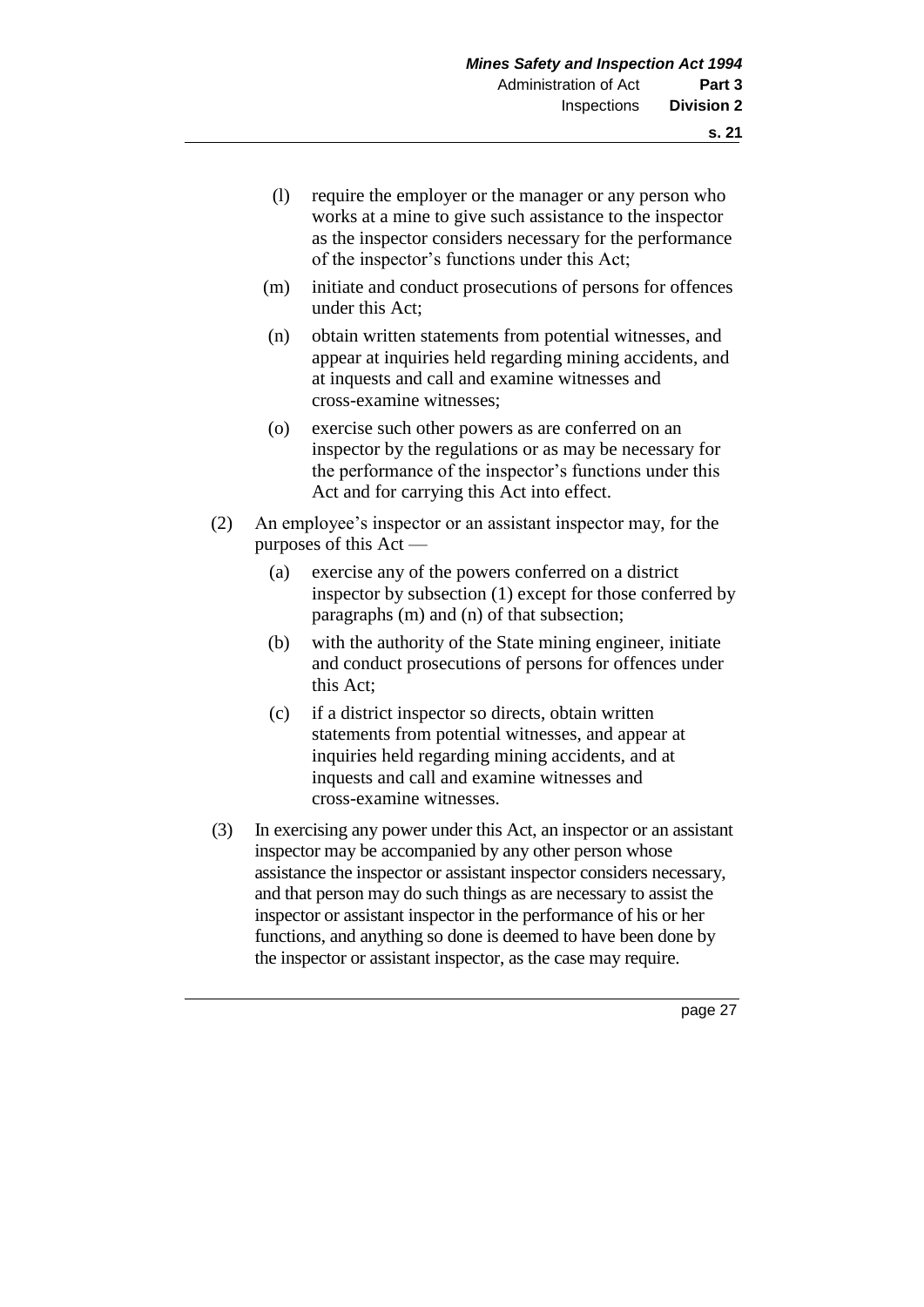- (4) Where a district inspector, special inspector, employee's inspector, or assistant inspector intends to inspect and examine a mine under the powers conferred by this section, the inspector or assistant inspector must, where practicable on entering the mine, give notice of his or her intention to do so, either to the principal employer or to the manager, or in their absence to another responsible person.
- (5) A person to whom an inspector or assistant inspector has given notice under subsection (4) of intention to inspect and examine a mine must, where practicable, immediately notify the safety and health representative of that mine of that intention, or if there is more than one safety and health representative for that mine, such of them as have functions relevant to the matter or area with which the inspector or assistant inspector is concerned.

Penalty: \$25 000 in the case of a corporation and \$5 000 in the case of an individual.

(6) In this section, **"mine"** includes a workplace that relates to but is not at a mine.

*[Section 21 amended by No. 30 of 1995 s.76(4).]* 

#### **22. Power to give directions**

- (1) An inspector or an assistant inspector may for the purposes of this Act give a direction in writing under this section to a principal employer or the manager of a mine if, in the opinion of the inspector or assistant inspector —
	- (a) a contravention of a provision of this Act constitutes or is likely to constitute a hazard to any person at the mine; or
	- (b) the mine, or any plant or mining practice or hazardous substance at or related to the mine, is dangerous or is likely to become dangerous so as to constitute a hazard to any person.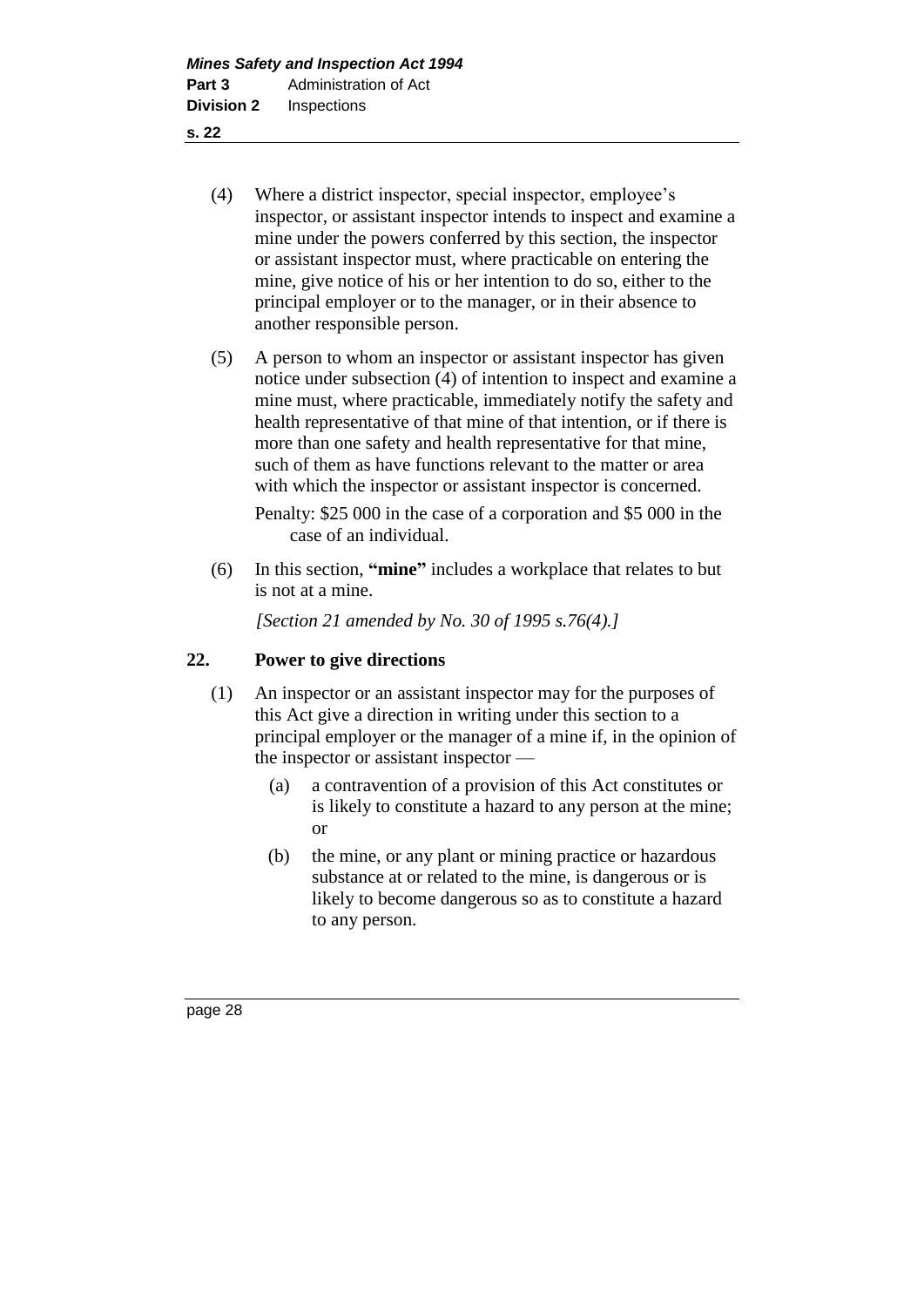- (2) A direction under this section may direct
	- (a) that the contravention of a provision of the Act be remedied or the hazard or likely hazard be removed and may specify the nature of the action that the inspector or assistant inspector requires to be taken to remedy the contravention or remove the hazard or likely hazard, and the time within which that action must be taken;
	- (b) that work at the mine must stop and any person or persons must be removed from the mine or a specified part of the mine until the provisions of this Act are not being contravened and the hazard or likely hazard has been removed,

and an inspector or assistant inspector may give a direction either under paragraph (a) or under paragraphs (a) and (b).

(3) A direction under this section must specify the provision of the Act which, in the opinion of the inspector or assistant inspector, has been contravened, or the nature of the danger or likely danger, and the reasons for that opinion.

# **23. Notice of result of inspection**

- (1) After inspecting a mine, an inspector or assistant inspector  $must -$ 
	- (a) enter in a record book approved for the purpose by the State mining engineer and kept at the mine or, in the case of exploration operations, such other place as is prescribed, a record of —
		- (i) the parts of the mine inspected by that inspector or assistant inspector; and
		- (ii) the nature of the inspection; and
		- (iii) every defect which the inspector or assistant inspector observed in the state and condition of the mine and the plant; and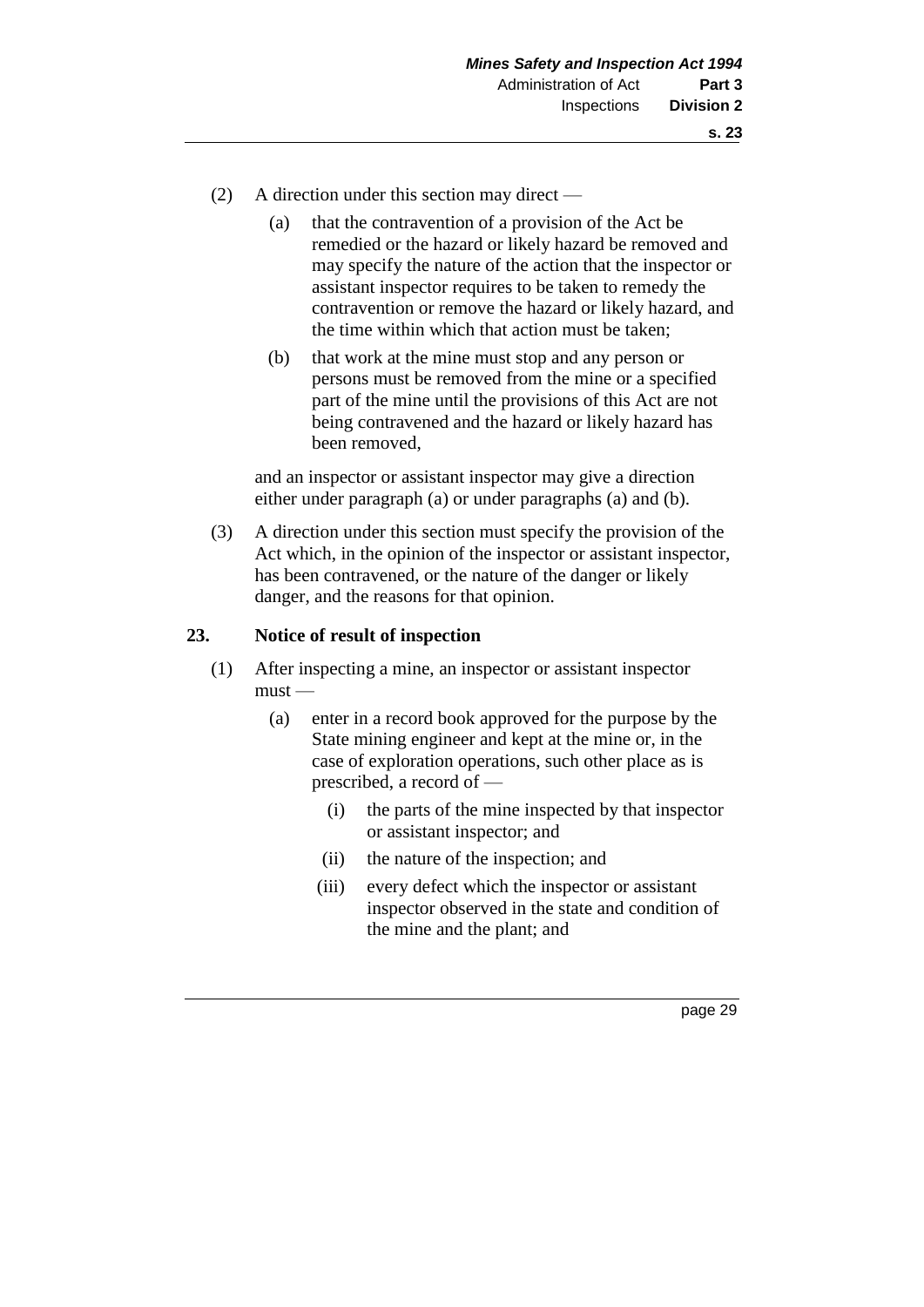| (iv) | any direction that the inspector or assistant       |
|------|-----------------------------------------------------|
|      | inspector has given under section 22, including the |
|      | substance of the direction and the time within      |
|      | which the inspector or assistant inspector requires |
|      | action to be taken to comply with the direction;    |
|      |                                                     |

and

- (b) notify the person to whom notice was given under section 21(4) and, where practicable, any safety and health representative or safety and health committee concerned, of any action the inspector or assistant inspector has taken and any further action the inspector or assistant inspector requires to be taken in relation to the mine as a result of the inspection.
- (2) The record book referred to in subsection (1) is to be open at all reasonable times to the examination of —
	- (a) an inspector or assistant inspector; and
	- (b) every person working at the mine; and
	- (c) every other person authorized in writing by the State mining engineer.
- (3) Where it is not practicable for an inspector or assistant inspector to notify any safety and health representative or safety and health committee concerned of the results of an inspection in accordance with subsection  $(1)(b)$ , the person to whom notice was given under section 21(4) must bring the entry in the record book to the attention of the safety and health representative or safety and health committee concerned.

Penalty: \$25 000 in the case of a corporation and \$5 000 in the case of an individual.

*[Section 23 amended by No. 30 of 1995 s.76(4).]* 

# **24. Inspector must inquire into complaints**

(1) A person working at a mine may complain to an inspector about anything which an inspector is under a duty to report on or remedy.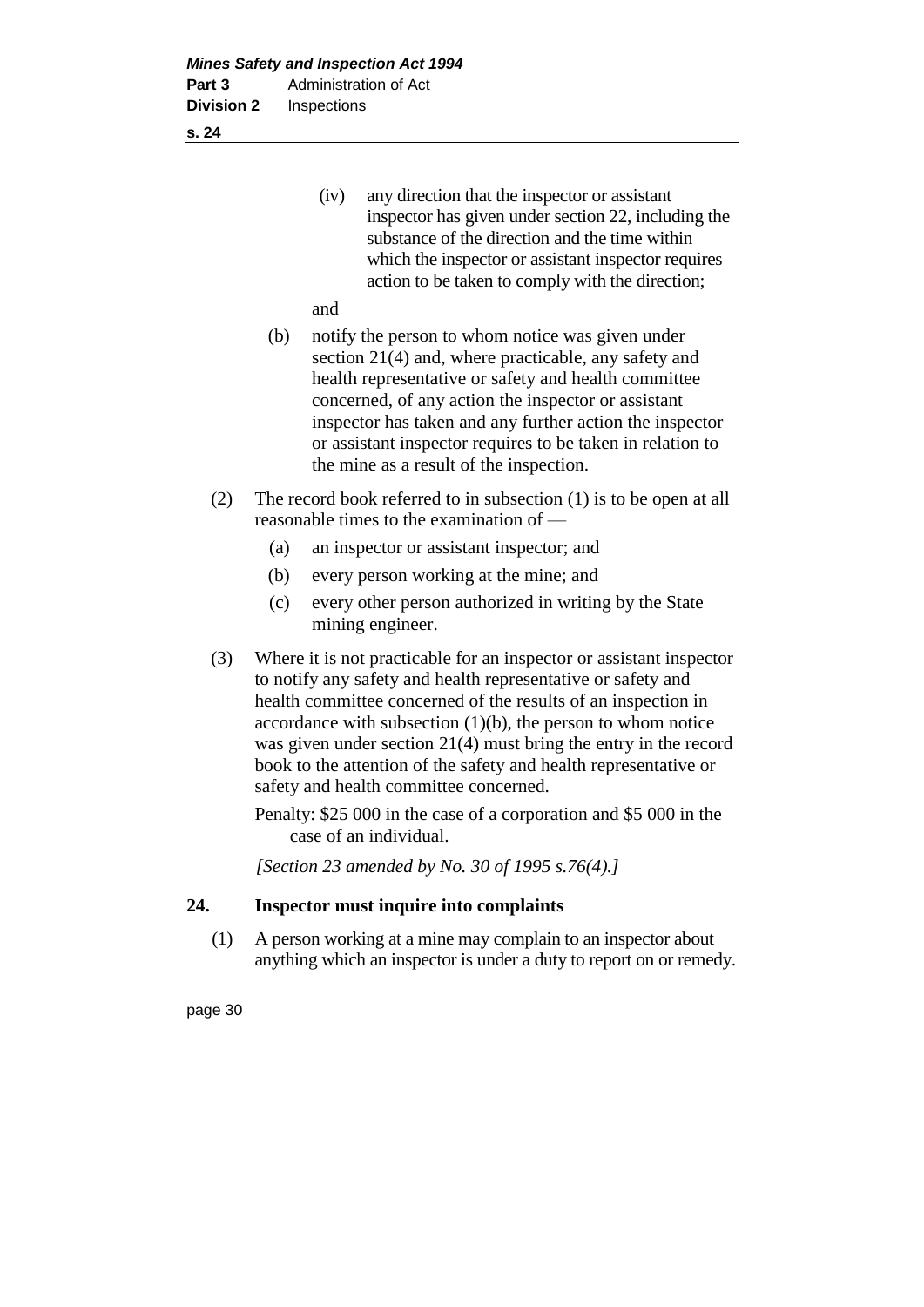(2) An inspector must inquire into any complaint made under subsection (1) and take such steps as the inspector considers necessary to investigate the matter, but the name of the person who complained is not to be disclosed.

# **25. Liaison between employee's inspectors and safety and health representatives**

- (1) An employee's inspector who performs any function with respect to safety and health matters at a mine must liaise with the safety and health representative (if any) and the safety and health committee (if any) at the mine.
- (2) An employee's inspector may report to a trade union on matters concerning safety factors and the safety of working conditions at a mine if a member of that trade union is employed at the mine and the subject matter of the report concerns the member or the member's work at the mine.

*[Section 25 amended by No. 30 of 1995 s.76(2) and (4).]* 

# **26. Use and misuse of information by inspectors and assistant inspectors**

- (1) A person who is, or formerly was, an inspector, an assistant inspector or a person assisting such an inspector must not —
	- (a) use for the gain of any person confidential knowledge or confidential information obtained by that person in the course of or as a result of that person's employment as an inspector or assistant inspector or as a result of that person assisting such an inspector (as the case requires); or
	- (b) except in the proper performance of a function under this Act, intentionally or negligently disclose to any person information of a commercial nature concerning a mine or mining operations or information that is detrimental to or likely to be detrimental to the mining operations.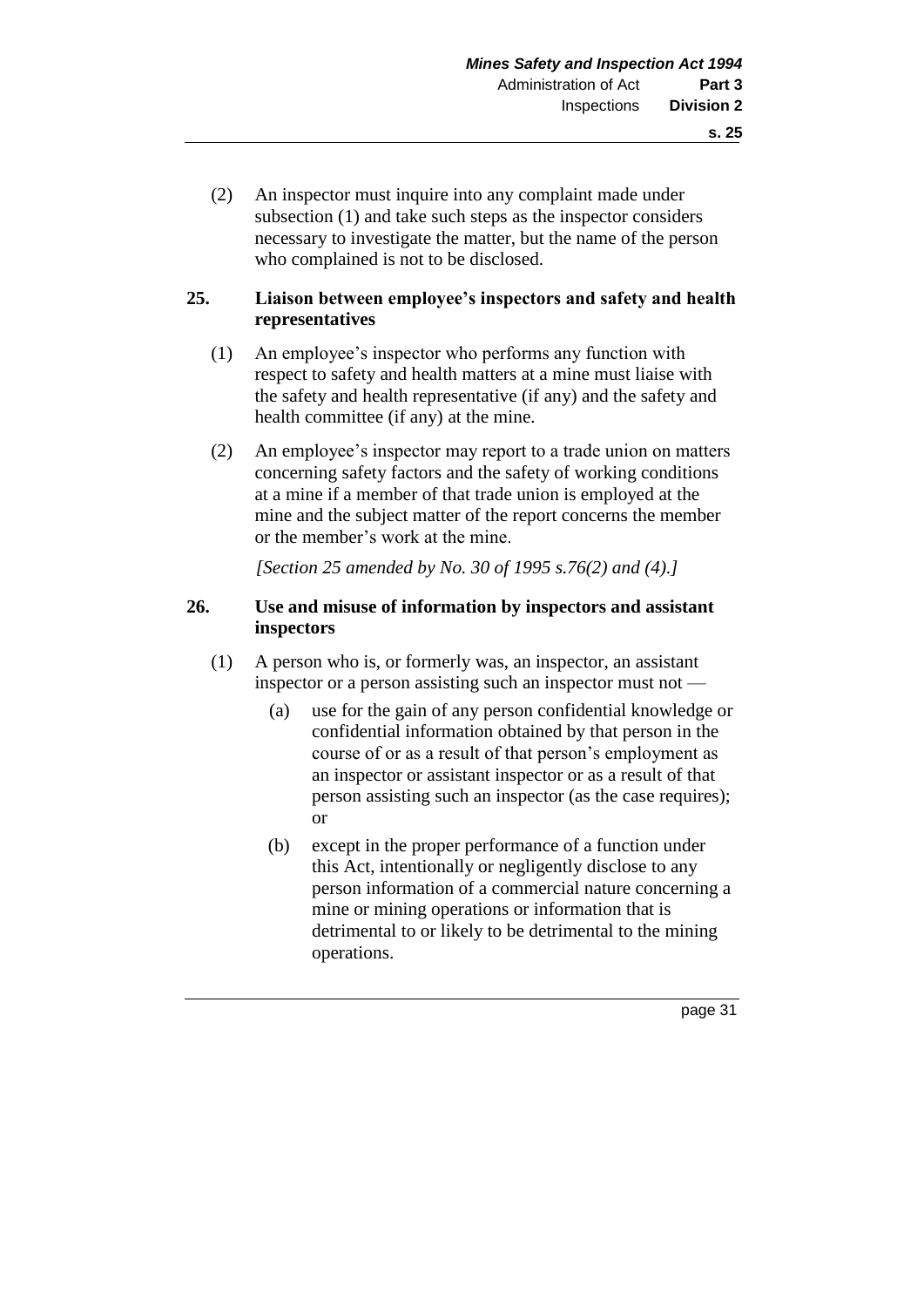- (2) A person who is, or was formerly, an inspector, an assistant inspector or a person assisting such an inspector must not disclose to any person a report prepared by an inspector or assistant inspector, including information in the report supplied under the Act from an employer or other person, concerning an accident at a mine which either resulted in death or injury to any person or had the potential to cause fatal or serious disabling injury to any person, unless the disclosure is made —
	- (a) under or in connection with the administration of this Act; or
	- (b) to a court in accordance with a subpoena issued by the court; or
	- (c) in accordance with a requirement of some other Act.
- (3) A person who contravenes subsection (1) or (2) commits an offence and is liable to a fine of \$10 000.
- (4) Notwithstanding subsections (1) and (2), an inspector, an assistant inspector or a person assisting such an inspector  $may -$ 
	- (a) with the approval of the State mining engineer, disclose to a coroner a report of an investigation into a fatal accident or a fire occurring at a mine; and
	- (b) provide a coroner with information that the inspector or assistant inspector has grounds to believe to be accurate which appears likely to assist the coroner's investigation of a fatal accident or a fire at a mine.
- (5) In this section, **"inspector"** includes a workmen's inspector.

# **27. Certificates of appointment**

(1) Every inspector or assistant inspector must be provided with a certificate of his or her appointment signed by the State mining engineer and must, if requested to do so, produce that certificate to any person in relation to whom the inspector or assistant inspector is about to exercise, or has exercised, any power under this Act.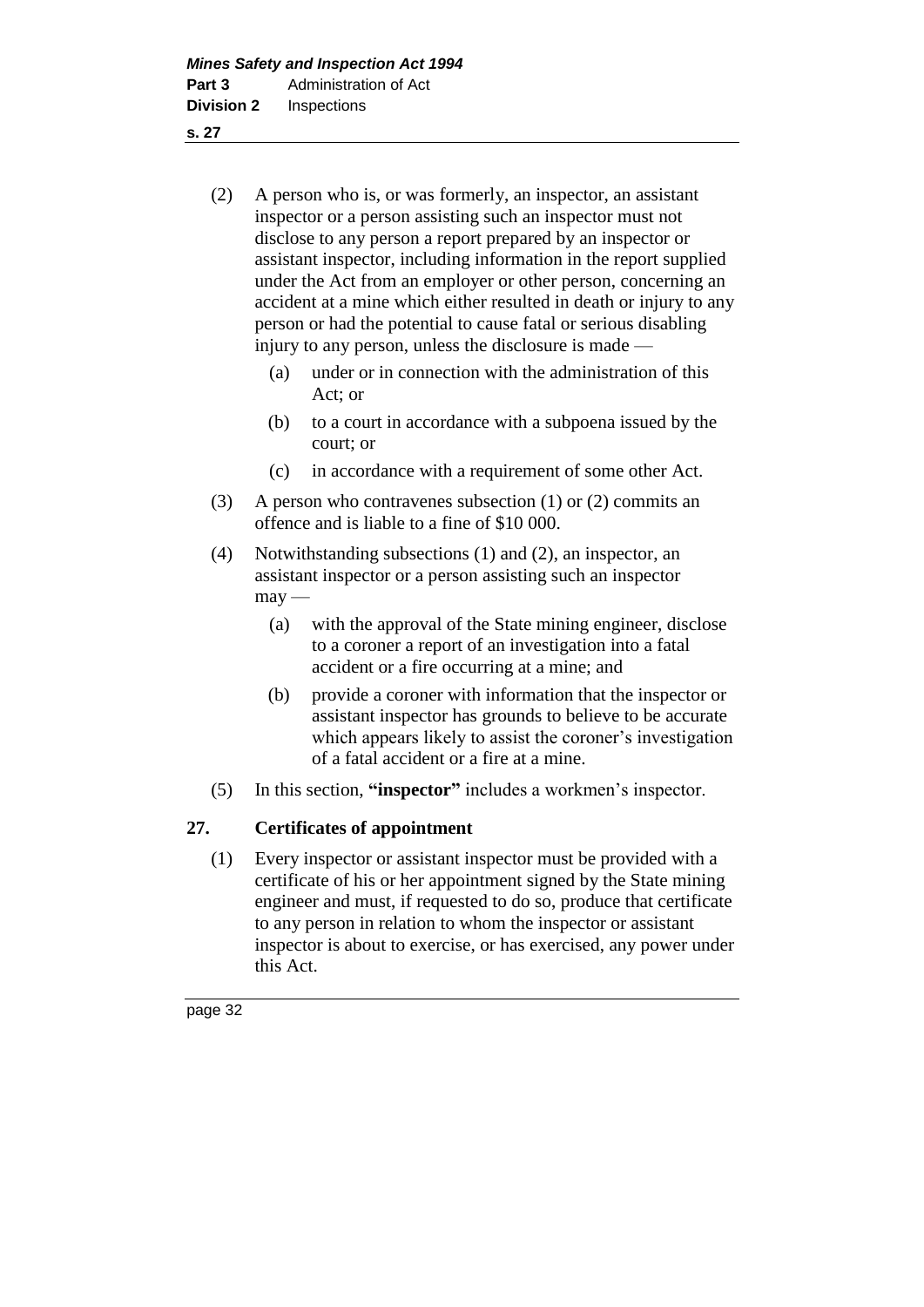(2) A certificate purporting to have been provided under subsection (1) is, without proof of the signature of the person purporting to have signed it, or of that person's authority to have signed it, evidence in any court of the appointment to which the certificate purports to relate.

# **28. Provision of facilities for inspection**

- (1) An employer at a mine and a manager of a mine must provide an inspector or assistant inspector and any person accompanying the inspector or assistant inspector under section 21(3) with the means of making an entry, inspection, examination or inquiry at the mine for the purposes of this Act.
- (2) An employer or a manager who contravenes subsection (1) commits an offence.

# **29. Obstruction**

- $(1)$  A person must not
	- (a) obstruct, hinder, or interfere with an inspector or assistant inspector lawfully acting in the execution or performance of a function conferred or imposed on an inspector or assistant inspector under this Act; or
	- (b) fail, without reasonable excuse, to answer any question put to that person for the purposes of this Act by an inspector or assistant inspector or give a false or misleading answer to any such question, or refuse to make any statutory declaration that the person is required under this Act to make; or
	- (c) use any threat or any abusive or insulting language to an inspector or assistant inspector lawfully acting in the execution or performance of a function conferred or imposed on an inspector or assistant inspector under this Act; or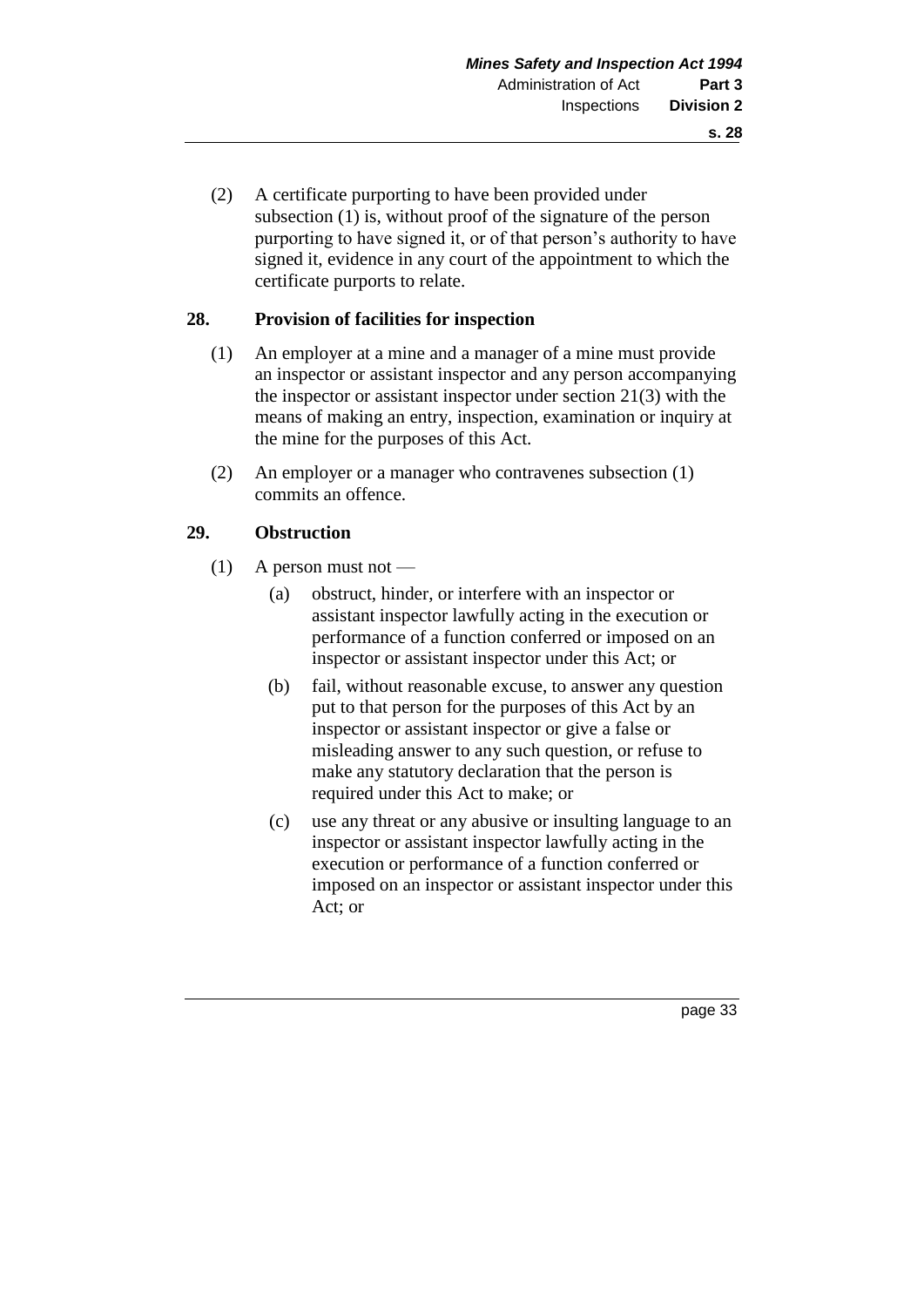- (d) fail, without reasonable excuse, to comply in any respect with a lawful request, requirement or direction made or given by an inspector or assistant inspector.
- (2) A person must not, without reasonable excuse, fail to provide to an inspector or assistant inspector acting in the execution or performance of a function under this Act access to a mine, building, structure, plant, data or records, or any other assistance which that person may lawfully and reasonably be required to provide.
- (3) A statement made in response to a requirement made under this Act is not admissible in evidence in a prosecution against the person for an offence, other than an offence under this section, if the person making the statement objected to doing so at the time he or she made the statement on the ground that it might tend to incriminate that person.
- (4) A person who contravenes subsection (1) or (2) commits an offence.

# **30. Compliance with inspector's directions**

- (1) This section applies where an inspector or an assistant inspector gives a direction under section 22 to the principal employer or the manager of a mine.
- (2) A principal employer or manager who is given a direction under section 22 must comply with it within the time specified in the direction or, if no time is specified, immediately or, if the principal employer or manager intends to object to the direction in accordance with subsection (4), the principal employer or manager must —
	- (a) cease to use the mine, or part of the mine, or the plant or mining practice or hazardous substance to which the direction relates; and
	- (b) withdraw all employees from the danger indicated by the inspector or assistant inspector until the arbitration provided for in subsection (4) is completed.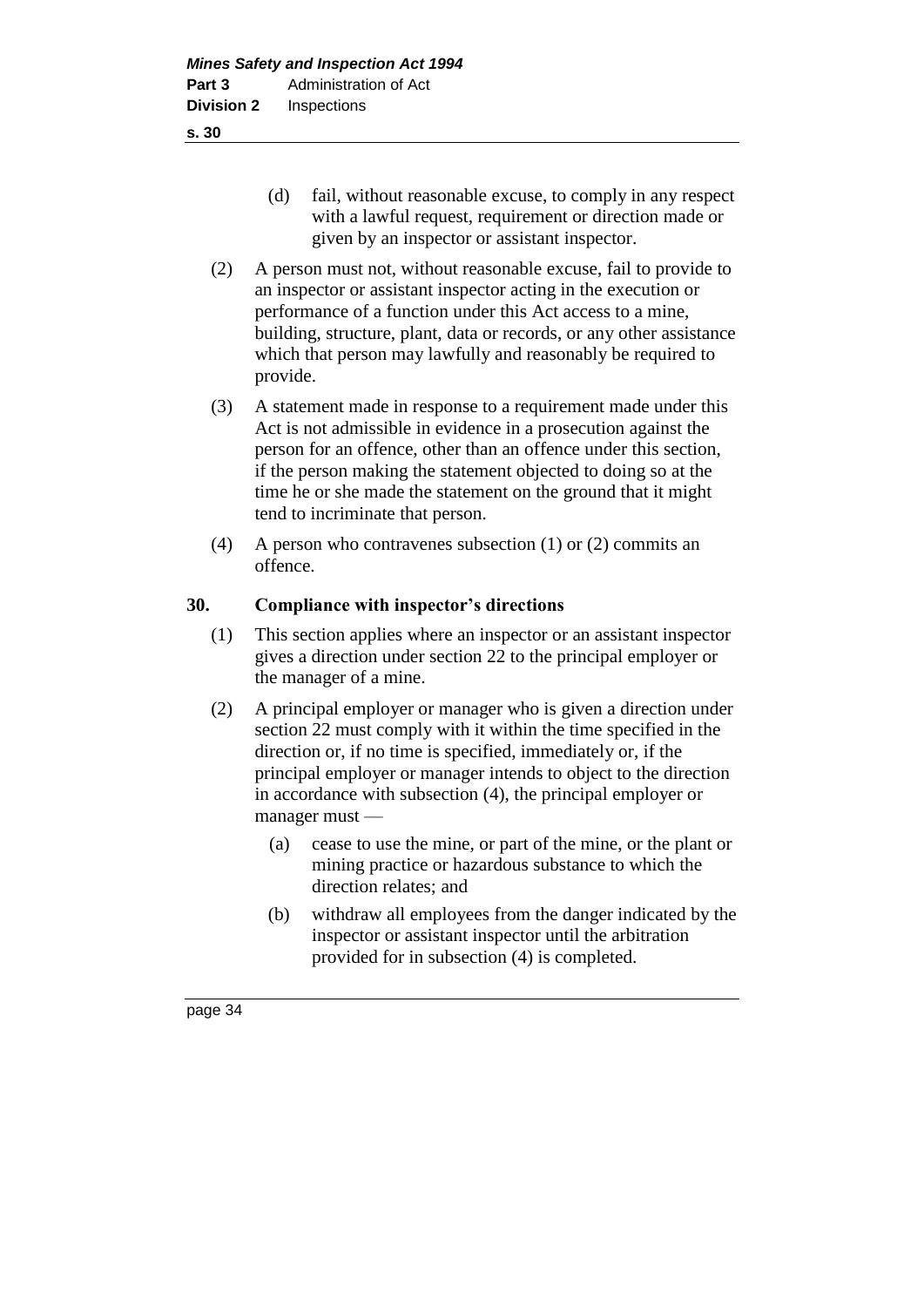- (3) Notwithstanding subsection (2), the State mining engineer or the inspector or assistant inspector may permit work to proceed at the mine, or the plant or mining practice or hazardous substance to be used, subject to such restrictions and conditions as that person may impose and specify in writing in order to ensure the safety of employees and other persons at the mine and, if permission is given under this subsection, the substance of the permission and any restrictions and conditions attached to the permission are to be entered in the record book.
- (4) A principal employer or a manager may, within 7 days after receiving a direction, deliver to the district inspector for the region where the mine is situated written objections to the direction specifying the grounds for those objections and the matter shall then be determined by arbitration; and the date when the district inspector receives the objection is to be taken to be the date of the submission to arbitration. The district inspector must send a copy of the objection to the State mining engineer.
- (5) A principal employer or manager who
	- (a) contravenes a direction under section 22, or, in the event of an objection and arbitration, contravenes an award made on arbitration, and such contravention continues for 14 days after the date the direction is received by the principal employer or manager or the award is made; or
	- (b) in the event of an intention to object to the direction, contravenes subsection (2),

commits an offence and is liable in the case of a corporation to a fine of \$100 000 and in the case of an individual to a fine of \$10 000.

(6) If the safety and health magistrate is satisfied in a proceeding for an offence under subsection  $(5)(a)$  that the principal employer or manager has taken active measures to comply with the direction or award but has not, despite reasonable diligence, completed the works necessary for that purpose, the safety and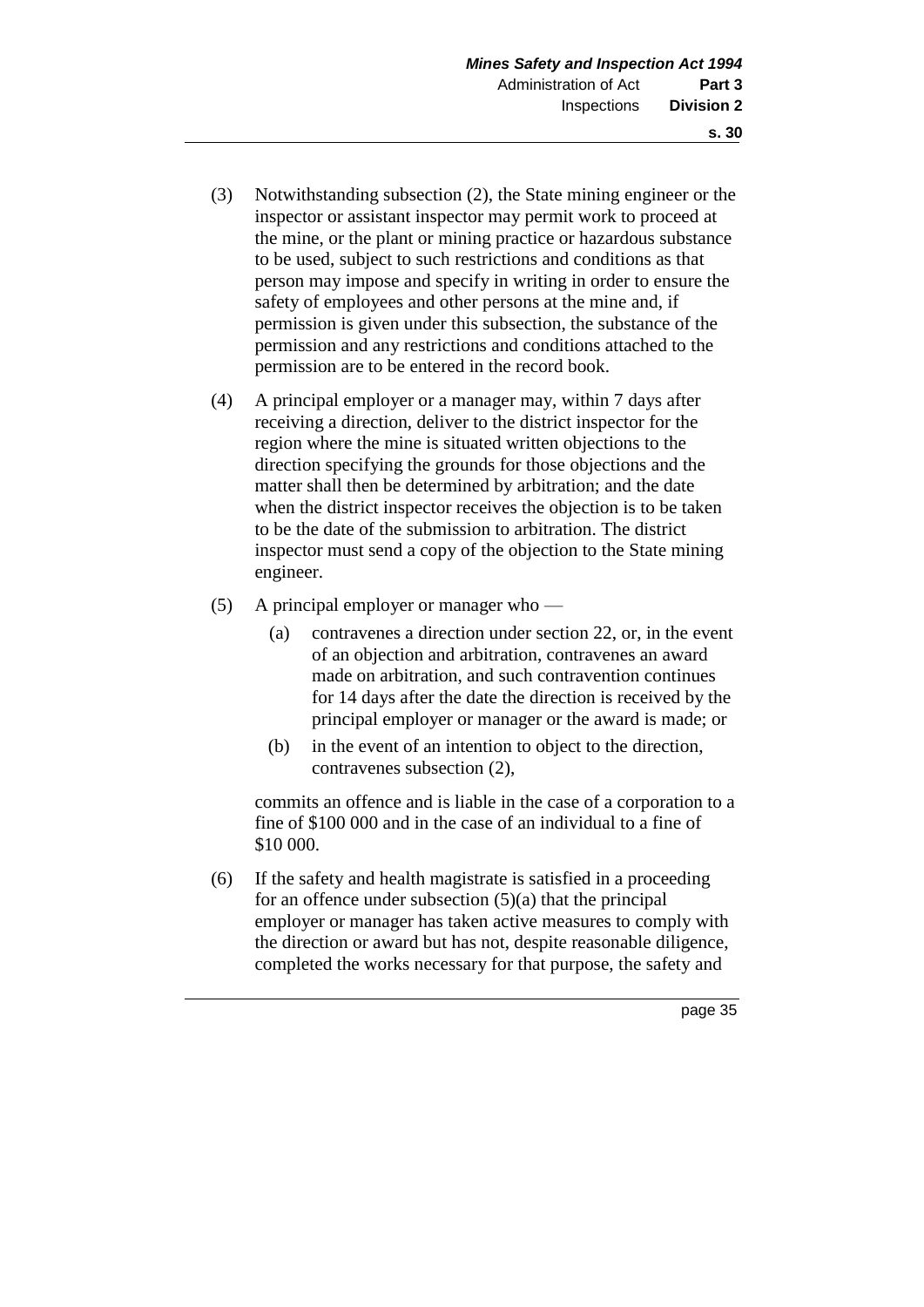health magistrate may adjourn the proceeding and if the works are completed within a reasonable time shall not enter a conviction.

- (7) A principal employer or a manager who delivers to the district inspector for the region where the mine is situated written objections to the direction under subsection (4) must —
	- (a) immediately enter a record of those objections in the record book; and
	- (b) without delay, enter a record of any award made in respect of those objections after arbitration is completed.

Penalty: \$25 000 in the case of a corporation and \$5 000 in the case of an individual.

- (8) The State mining engineer may, by notice in writing given to the principal employer or the manager of the mine, revoke a direction given under section 22.
- (9) No person is precluded by a contract from doing such acts as are necessary to comply with a direction or award under section 22 or is liable under any contract to any penalty for doing such acts.

*[Section 30 amended by No. 30 of 1995 s.60.]* 

# **31. Arbitration concerning direction**

- (1) An arbitration under section 30 is to be conducted in accordance with the *Commercial Arbitration Act 1985* as it applies to a reference to 2 arbitrators and an umpire.
- (2) The parties to the arbitration are to be the principal employer or the manager to whom the direction was addressed and the district inspector or special inspector (on behalf of the Minister).
- (3) No person is eligible to act as arbitrator or umpire who is employed or has a financial interest in the mine or plant or a hazardous substance to which the arbitration relates.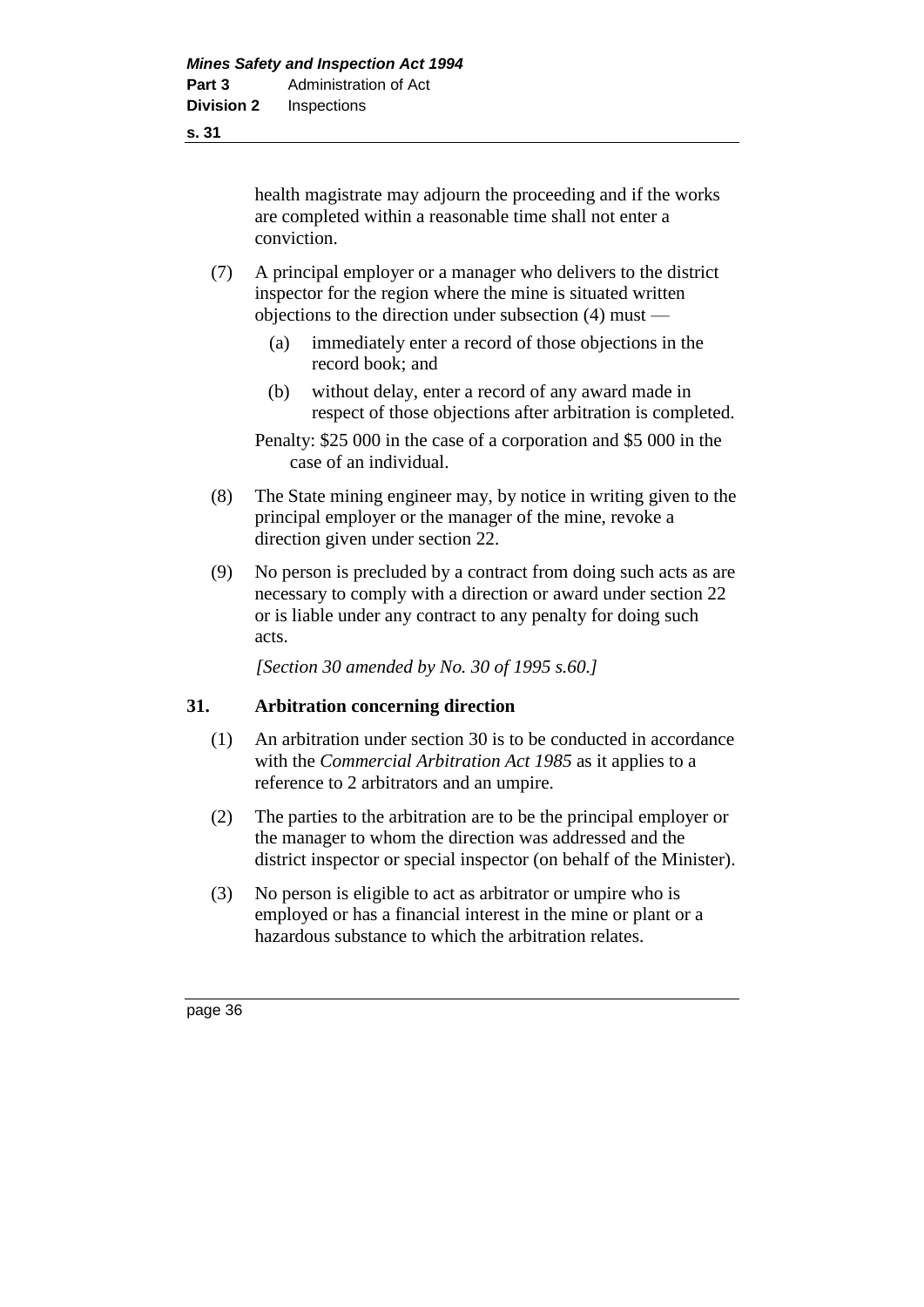(4) A person who is appointed an umpire must be a mining engineer with extensive experience in mining operations in positions of responsibility, a person experienced in the working of mines, a person with appropriate qualifications or expertise to deal with the issue in question, a Judge, or a warden or stipendiary magistrate; but an award is not liable to be upset on the ground that an umpire was not qualified under this subsection to act.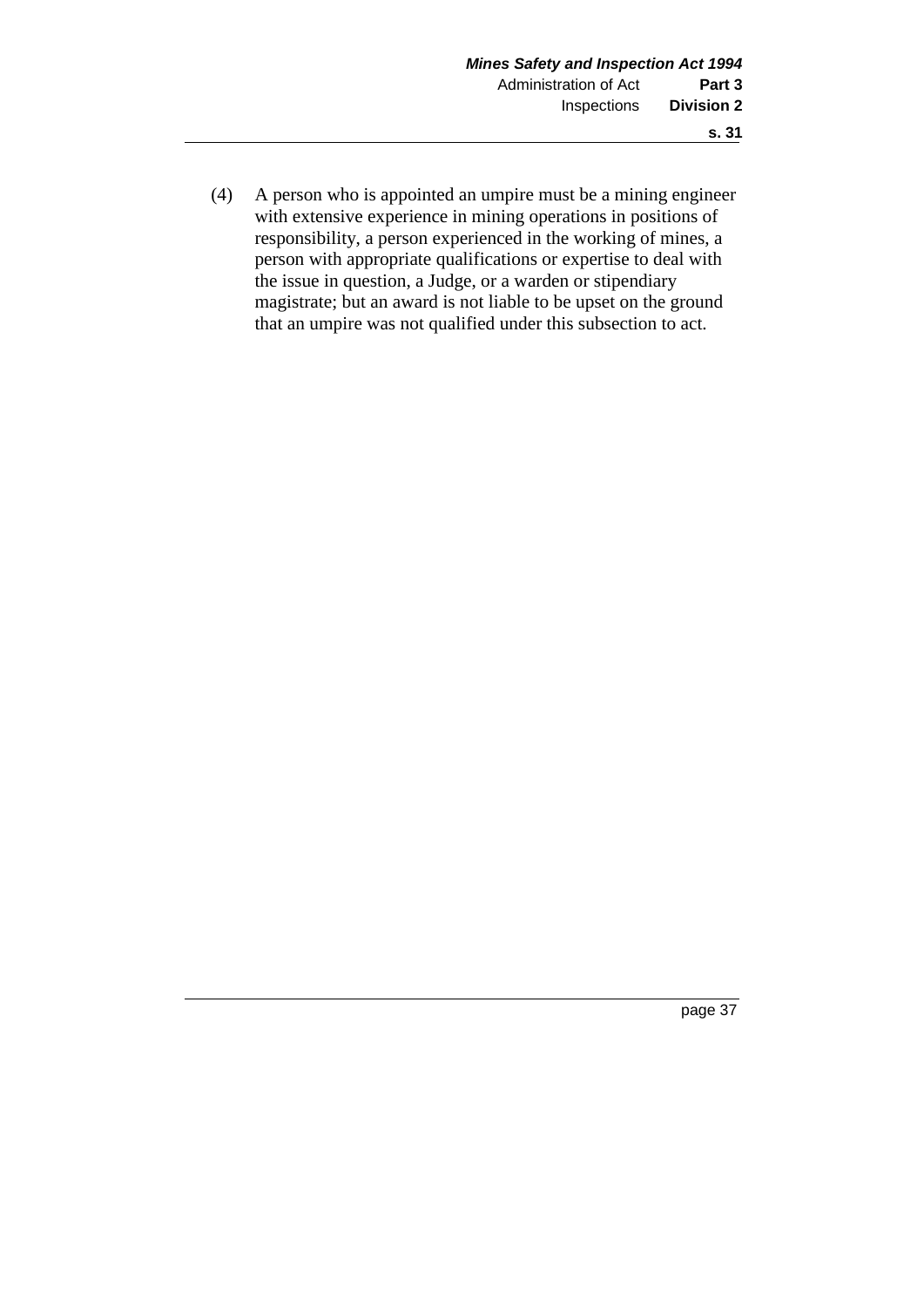# **Part 4 — Management of mines**

# **Division 1 — Duties of employers and managers**

# **32. Principal employer**

- (1) Before mining operations begin at a mine, the name and address of the principal employer at the mine must be provided in writing to the district inspector for the region where the mine is situated.
- (2) The principal employer at a mine must make such financial and other provisions as are necessary to ensure, so far as is practicable, that the mine is planned, laid out, managed, and worked in accordance with relevant statutory provisions; and the imposition of a duty by this Act on some other person does not derogate from the duties imposed on principal employers by this section.
- (3) A principal employer may be an individual, a corporation, a partnership, or a syndicate or other association of persons.
- (4) If mining operations are carried out by a syndicate or other association of persons in such a way that no person is employed at the mine, the name and address of an entity, partnership, or person who is to assume the duties and responsibilities of principal employer in respect of those mining operations must be provided in writing to the district inspector for the region in which the mine is situated; and that entity, partnership or person is deemed to be the principal employer for the purposes of this Act.

# **33. Registered manager**

(1) Before mining operations begin at a mine, the principal employer must appoint a registered manager for the mine and subsequently must ensure that at all times a registered manager is appointed for the mine.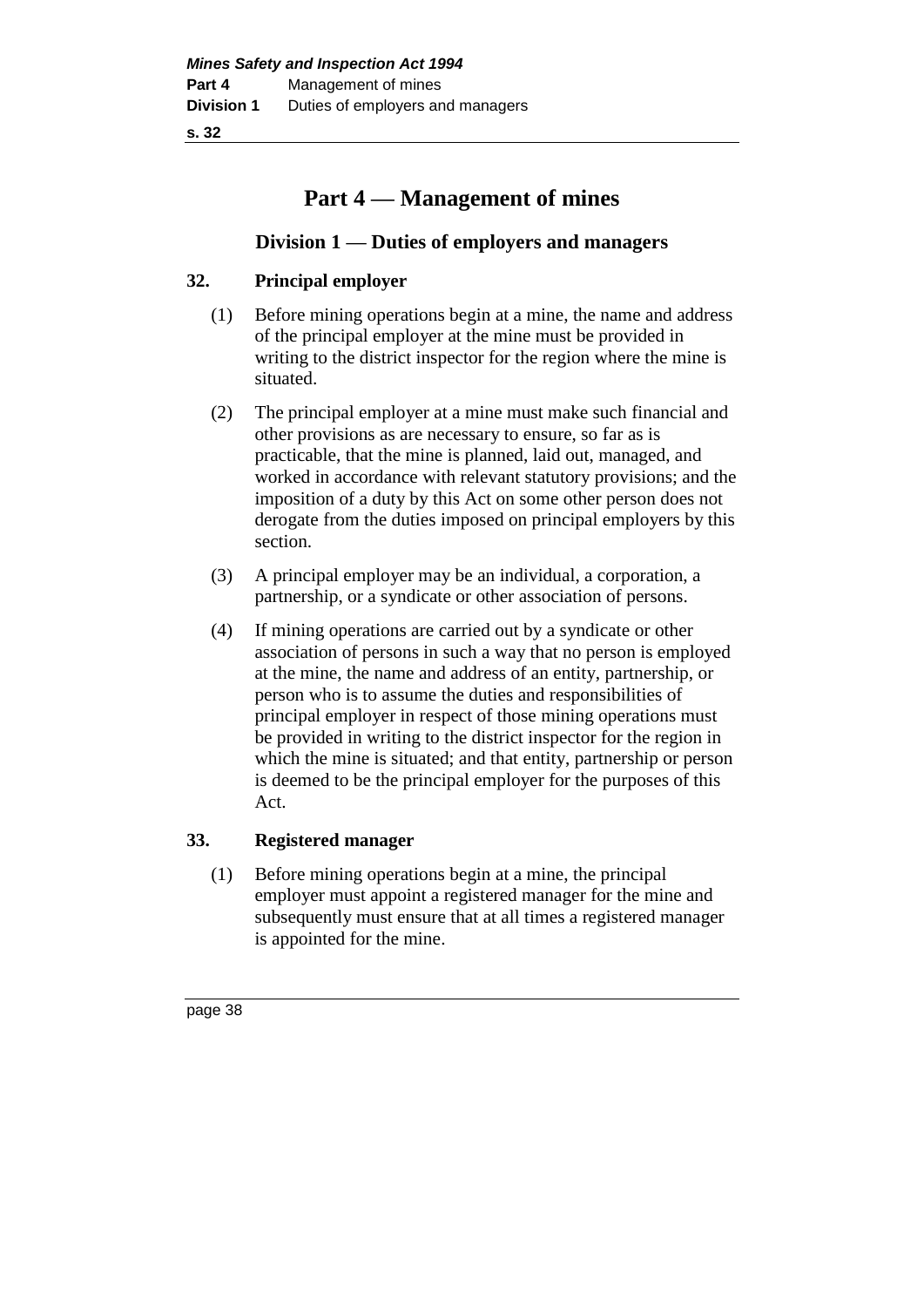- (2) The principal employer must inform the district inspector for the region in which the mine is situated within 24 hours (by electronic document transmission confirmed by hard copy within 7 days) of every appointment of a registered manager for the mine and the name and address of the appointee.
- (3) The registered manager for a mine is responsible on a daily basis for the control and supervision of the mine and mining operations at the mine in accordance with this Act and, except for absences on a regular scheduled basis (referred to in this Act as a **"commute schedule"**), must reside at a location in relation to the mine which will allow the registered manager to control and supervise the mine effectively as required by this section.
- (4) A person who contravenes subsection (1), (2), or (3) commits an offence.
- (5) A person who is the registered manager for a mine is not eligible while holding that position to be the registered manager or deputy to the registered manager for another mine except with the approval in writing of the State mining engineer.
- (6) If mining operations are carried out by a syndicate or other association of persons in such a way that no person is employed at the mine, no registered manager is required and the members of that entity or partnership or those persons are jointly and severally responsible for the performance of those duties and responsibilities which are imposed on registered managers by this Act so far as those duties and responsibilities apply to an operation without employees.
- (7) Notwithstanding subsection (1), a registered manager need not be appointed for mining operations that consist only of exploration operations unless the State mining engineer, having regard to the scale and nature of the exploration operations, directs that such an appointment must be made.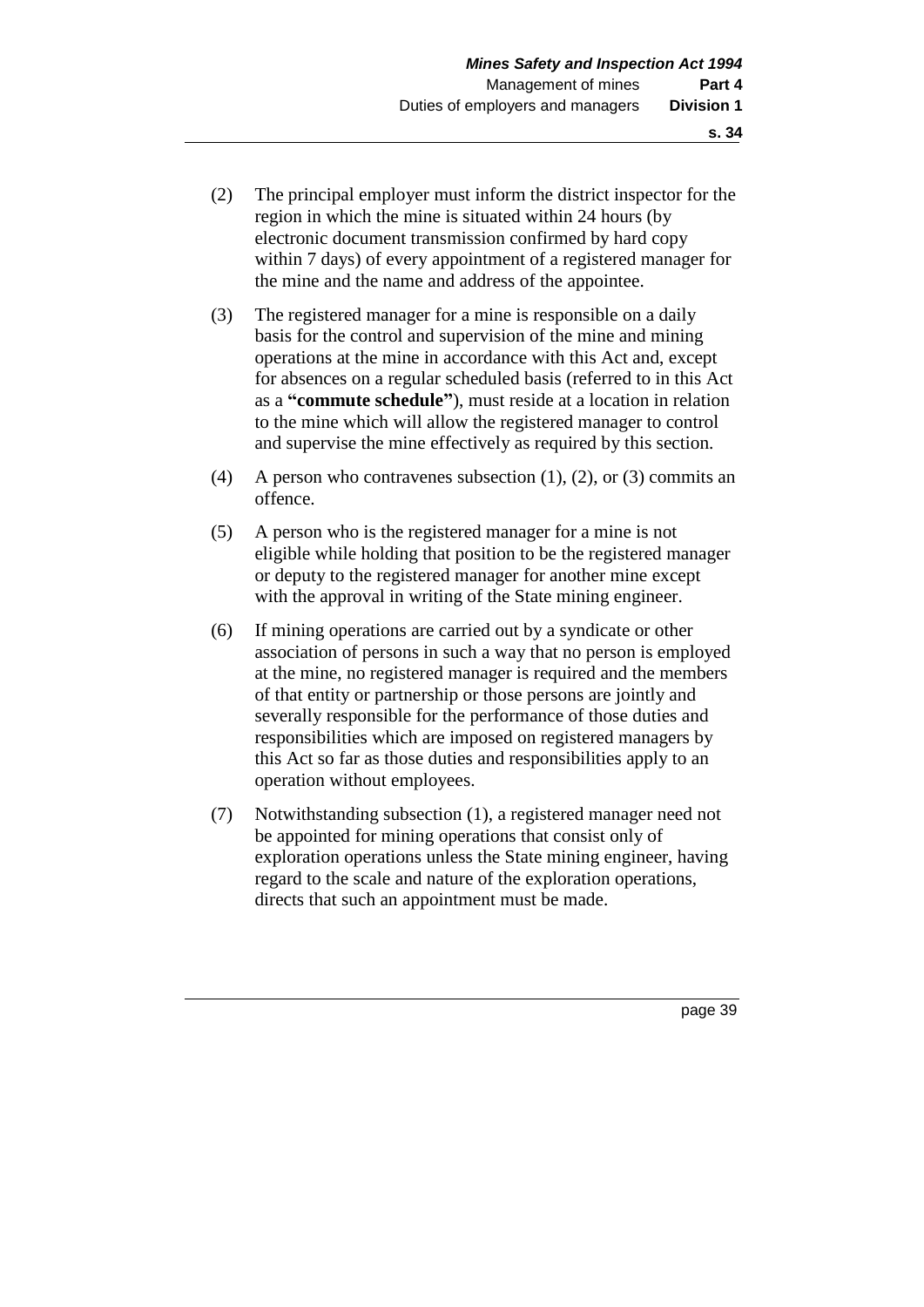## **34. Alternate and deputy registered managers**

(1) If the registered manager is to control and supervise the mine in accordance with a commute schedule, the principal employer must appoint an alternate registered manager to assume the duties of the registered manager during the absences of the registered manager in accordance with that commute schedule and must inform the district inspector for the region in which the mine is situated of the name and address of the alternate manager before the schedule has effect.

Penalty: In the case of a corporation \$25 000 and in the case of an individual \$5 000.

(2) The principal employer must inform the district inspector for the region in which the mine is situated within 24 hours (by electronic document transmission confirmed by hard copy within 7 days) of every appointment of an alternate registered manager for a mine.

Penalty: In the case of a corporation \$25 000 and in the case of an individual \$5 000.

(3) If the registered manager of a mine is incapacitated from performing his or her duties or is expected to be absent from the mine for more than a day (otherwise than in accordance with a commute schedule), the registered manager must appoint a fit and proper person to act as the registered manager's deputy during the incapacity or absence.

Penalty: \$5 000.

(4) If the period of incapacity or absence of the registered manager is expected to be more than 5 days, the registered manager must inform the district inspector for the region in which the mine is situated of the name and address of the deputy within 24 hours (by electronic document transmission confirmed by hard copy within 7 days).

Penalty: \$5 000.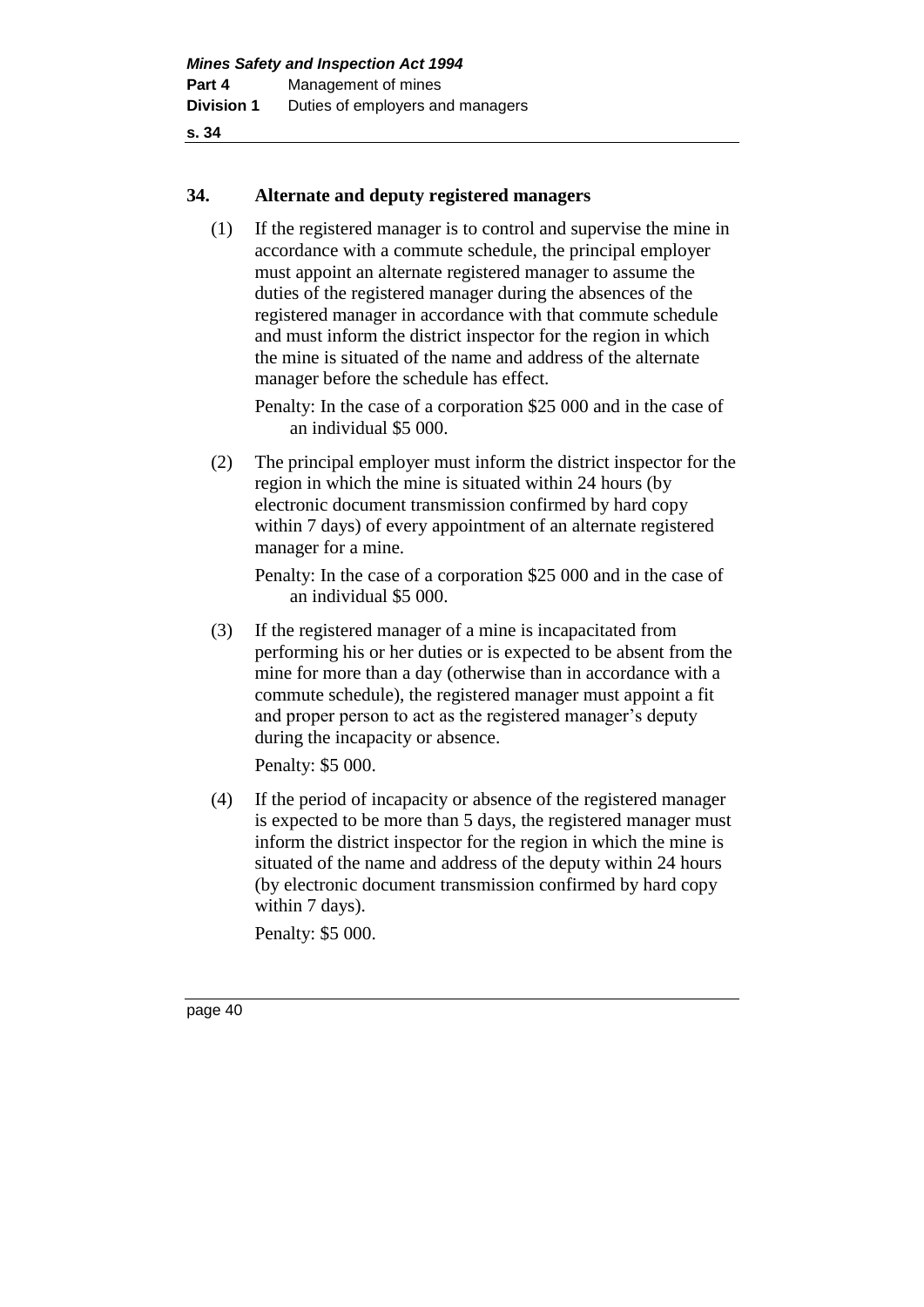(5) The registered manager and the alternate registered manager must maintain a log in the record book of their periods of duty as registered manager for the mine. Penalty: \$5 000.

(6) Each deputy registered manager and alternate registered manager appointed under this section is deemed to be the registered manager and to be subject to the duties imposed on registered managers by this Act for such periods of duty as the deputy or alternate has been appointed, but the appointment of a deputy or an alternate registered manager does not relieve the registered manager from responsibility for the exercise of powers and duties while serving as registered manager.

# **35. Certificated underground manager**

(1) The principal employer of every mine employing any person underground must appoint a person qualified for appointment in respect of that mine under subsection (2) or (3) to be the underground manager for the mine with responsibility to control and supervise the underground mining operations on a daily basis.

Penalty: In the case of a corporation \$25 000 and in the case of an individual \$5 000.

- (2) An underground manager for a mine employing 25 or more persons underground —
	- (a) may be the registered manager for the mine; and
	- (b) must be the holder of a first class mine manager's certificate of competency or a certificate that is accepted as equivalent to such a certificate by the Board of Examiners.
- (3) An underground manager for a mine employing fewer than 25 persons underground —
	- (a) may be the registered manager for the mine; and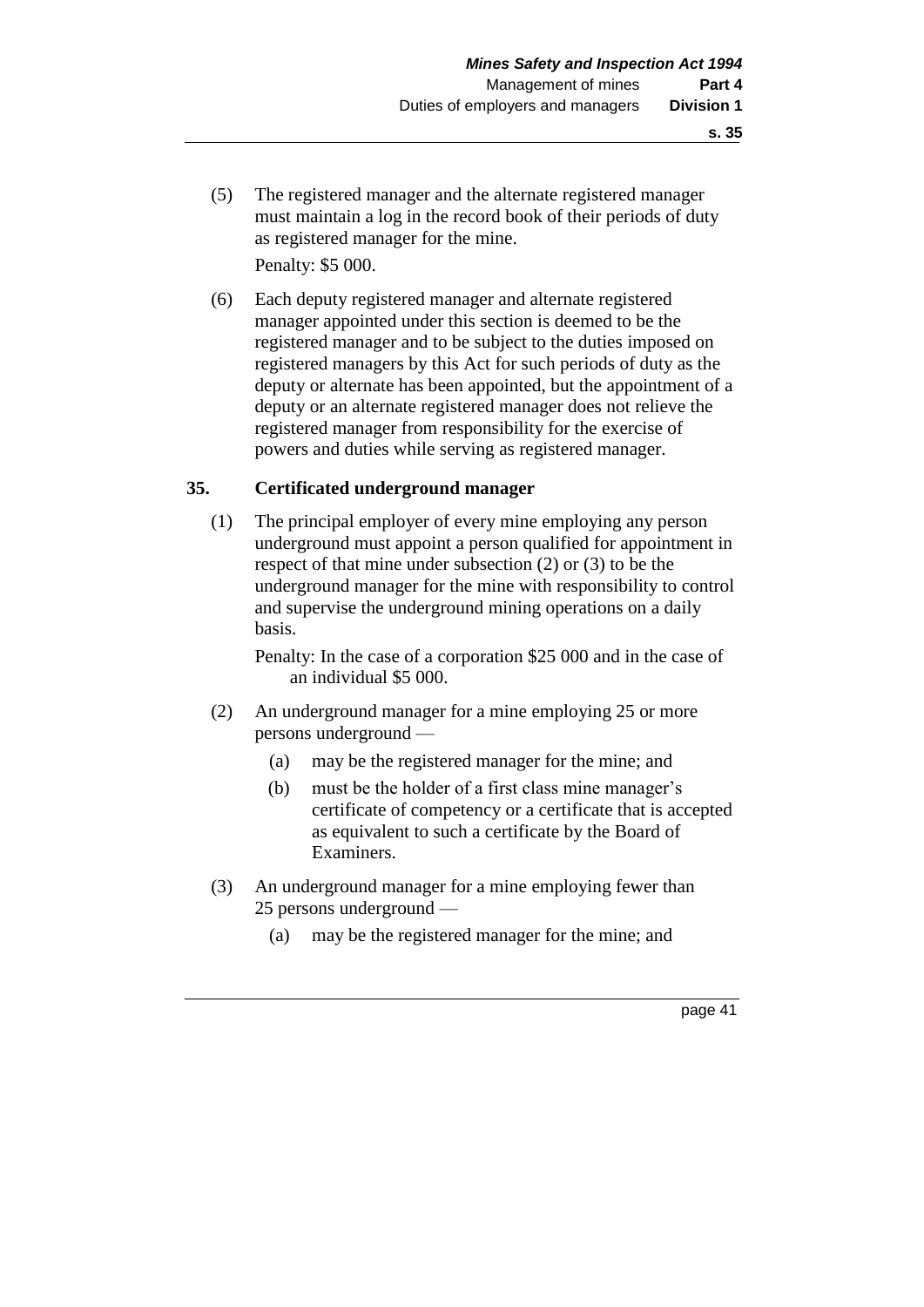- **s. 36**
- (b) must be the holder of an underground supervisor's certificate of competency, or a certificate that is accepted as equivalent to such a certificate by the Board of Examiners; or
- (c) if the State mining engineer so directs, having determined that the scope and nature of the underground mining operations so requires, must be the holder of a first class mine manager's certificate of competency under this Act, or a certificate that is accepted as equivalent to such a certificate by the Board of Examiners.
- (4) Notwithstanding subsection (1), a district inspector may agree in writing that, in the case of the mining operations of a small syndicate consisting of self-employed persons, an appointment of an underground manager need not be made.

# **36. Alternate and deputy underground managers**

- (1) If the underground manager is to control and supervise the underground mining operations in accordance with a commute schedule, the principal employer must appoint a person who is eligible to be appointed underground manager for those mining operations to be an alternate underground manager to assume the duties of the underground manager during the absences of the underground manager in accordance with that commute schedule and must inform the district inspector for the region in which the mine is situated of the name and address of the alternate manager before the schedule has effect.
- (2) The principal employer must inform the district inspector for the region in which the mine is situated within 24 hours (by electronic document transmission confirmed by hard copy within 7 days) of every appointment of an alternate underground manager for a mine.
- (3) If the underground manager or alternate underground manager of a mine is incapacitated from performing his or her duties or is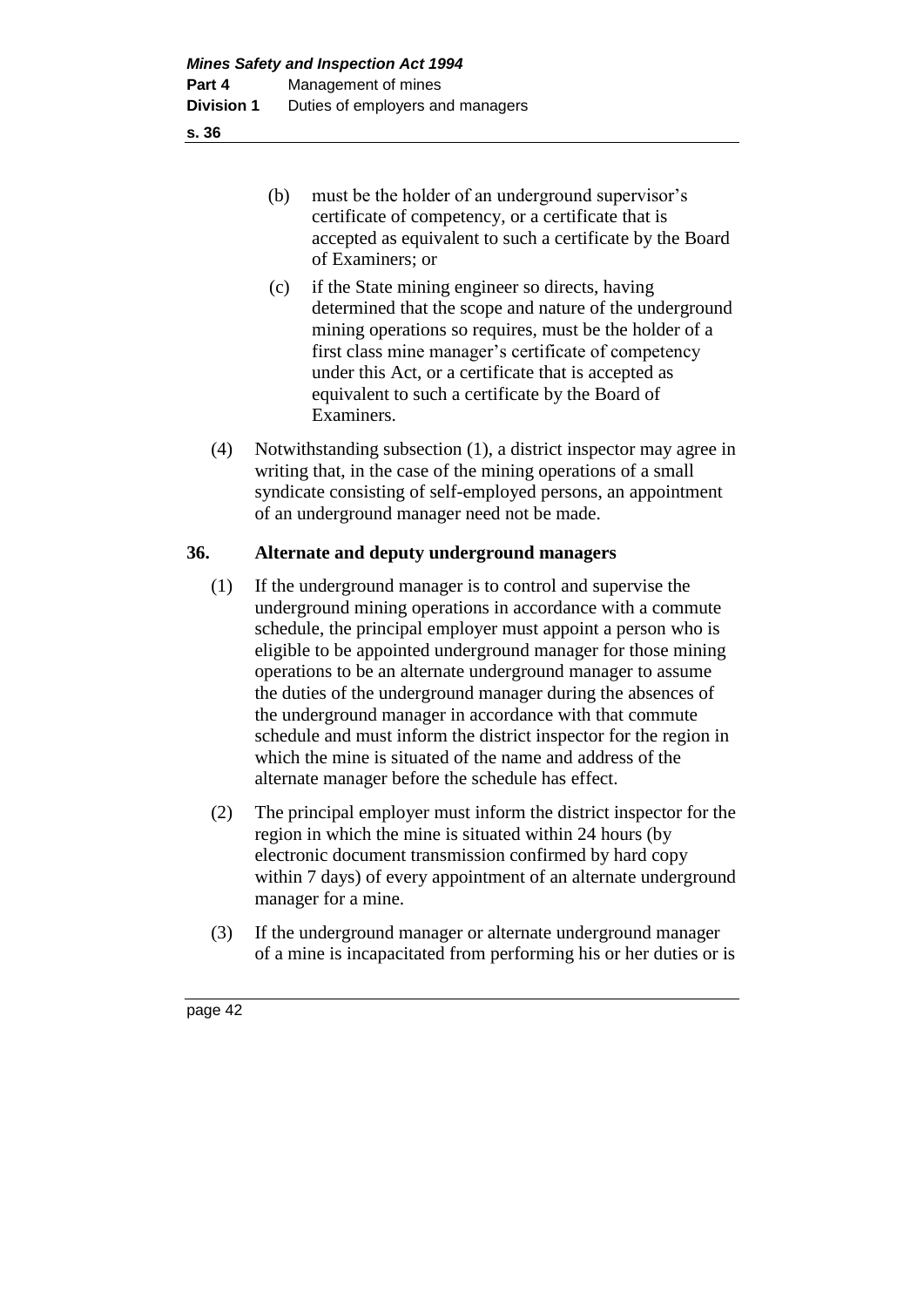expected to be absent from the mine (otherwise than in accordance with a commute schedule) or unavailable to perform the duties of underground manager, the principal employer must appoint an eligible person to act as the deputy of the underground manager or alternate underground manager during the period of incapacity, absence or unavailability.

- (4) The principal employer must inform the district inspector for the region in which the mine is situated of the name and address of the deputy appointed under subsection (3) within 24 hours (by electronic document transmission confirmed by hard copy within 7 days) and the reason for the appointment.
- (5) A person who contravenes subsection  $(1)$ ,  $(2)$ ,  $(3)$  or  $(4)$ commits an offence.
- (6) A person is eligible to be appointed as a deputy underground manager if that person is eligible to be appointed underground manager for the mining operations or holds an underground supervisor's certificate of competency, or a certificate that is accepted as equivalent to such a certificate by the Board of Examiners, but a person who holds an underground supervisor's certificate of competency (or equivalent) is not eligible to be appointed or to hold office as deputy underground manager of a mine employing 25 or more persons underground for more than 4 weeks on any occasion without the approval of the State mining engineer.
- (7) Where an alternate or deputy underground manager has been appointed, the underground manager, alternate underground manager or deputy underground manager, as the case may require, must maintain a log in the record book of their periods of duty as underground manager for the mine. Penalty: \$5 000.
- (8) Each deputy underground manager and alternate underground manager appointed under this section is deemed to be the underground manager and to be subject to the duties imposed on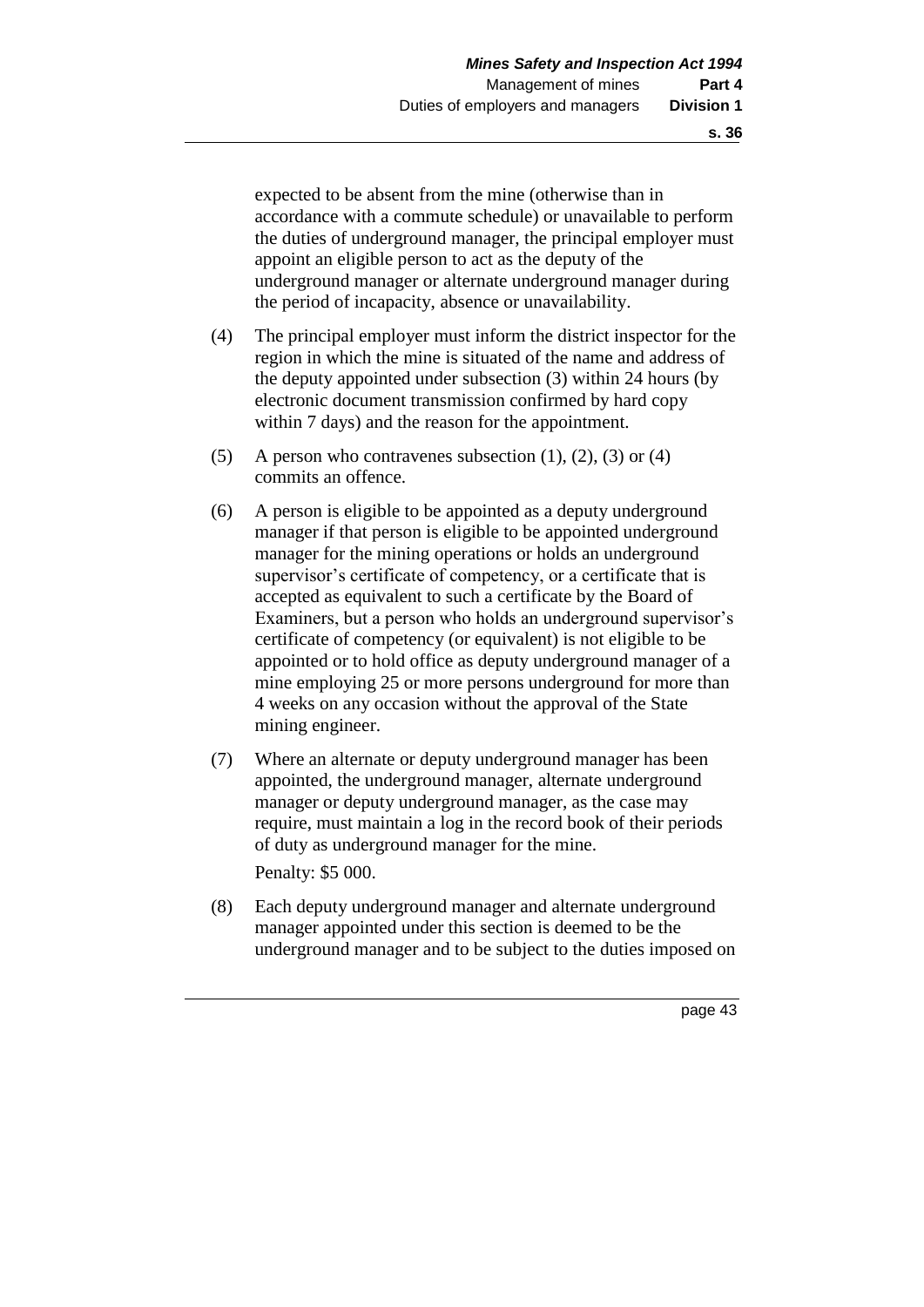underground managers under this Act for such periods of duty as the deputy or alternate has been appointed, but the appointment of a deputy or an alternate underground manager does not relieve the underground manager from responsibility for the exercise of powers and duties while serving as underground manager.

# **37. Certificated quarry manager**

(1) The principal employer of every mine employing any person in quarry operations must appoint a person qualified for appointment in respect of those quarry operations under subsection (2) or (3) to be the quarry manager for the mine with responsibility to control and supervise the quarry operations on a daily basis.

Penalty: In the case of a corporation \$25 000 and in the case of an individual \$5 000.

- (2) A quarry manager for quarry operations where 25 or more persons are employed, including persons employed in the quarry's associated roads, waste dumps and tailings dams —
	- (a) may be the registered manager for the mine; and
	- (b) must be the holder of
		- (i) a first class mine manager's certificate of competency; or
		- (ii) a quarry manager's certificate of competency; or
		- (iii) in a quarry in which explosives are not used, a restricted quarry manager's certificate of competency.
- (3) A quarry manager for quarry operations where fewer than 25 persons are employed, including persons employed in the quarry's associated roads, waste dumps and tailings dams —
	- (a) may be the registered manager for the mine; and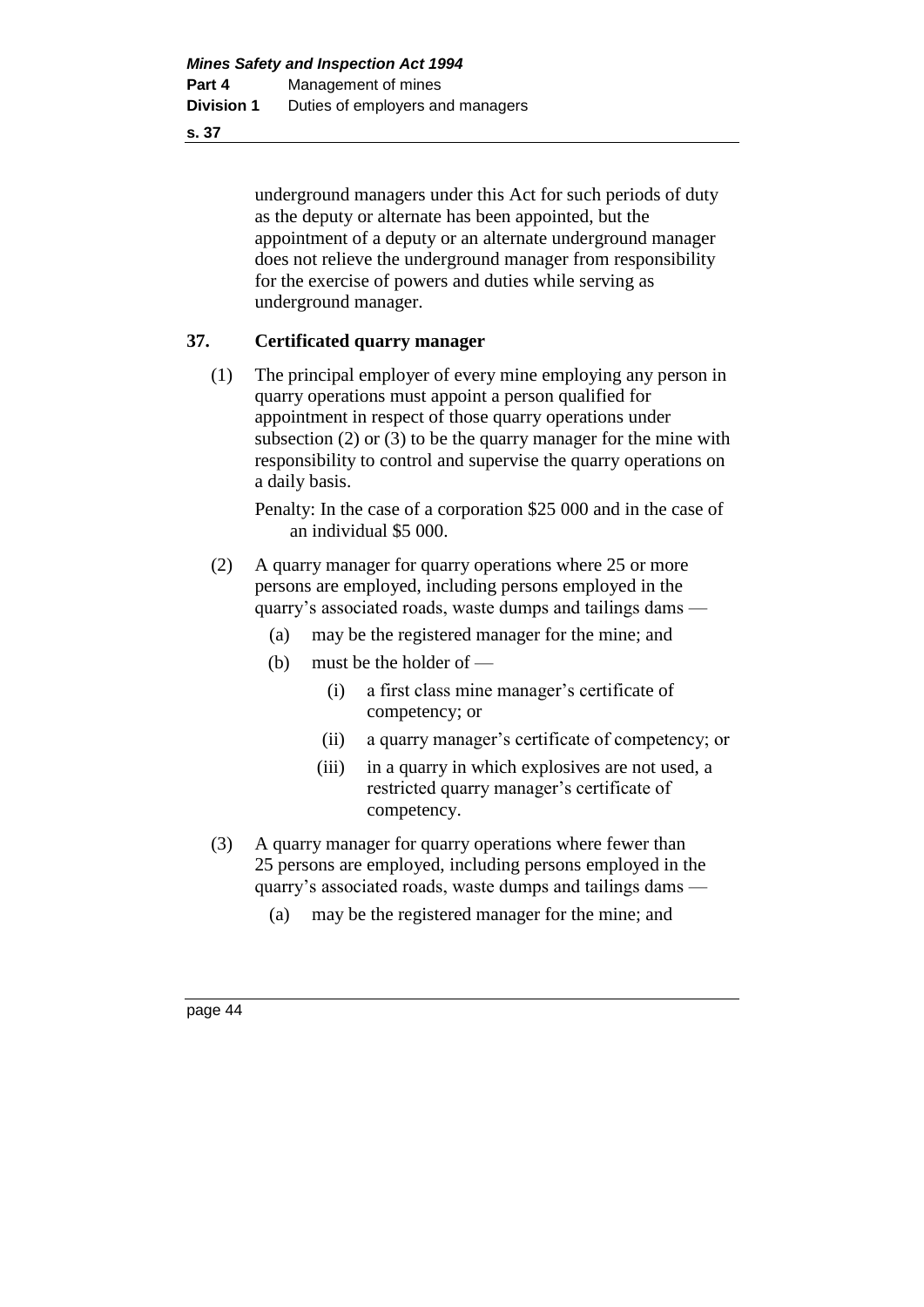- (b) must be the holder of
	- (i) a first class mine manager's certificate of competency; or
	- (ii) a quarry manager's certificate of competency; or
	- (iii) a restricted quarry manager's certificate of competency.
- (4) Notwithstanding subsection  $(1)$ 
	- (a) in the case of quarry operations in which fewer than 25 persons are employed and in which no explosives are used, the district inspector for the region in which the mine is situated may, upon the written application of the principal employer, agree that an appointment need not be made under this section of a quarry manager; and
	- (b) in the case of small quarry operations where explosives are used, the State mining engineer may, upon the written application of the principal employer and if satisfied that the scale and nature of the quarry operation do not warrant control by a certificated quarry manager, agree that an appointment need not be made under this section of a quarry manager.
- (5) If the district inspector or the State mining engineer agrees under subsection (4) that a quarry manager need not be appointed in respect of quarry operations, the registered manager is responsible for the control and supervision of the quarry operations on a daily basis and for such duties as would otherwise have been performed by the quarry manager.
- (6) Notwithstanding subsection (1), a quarry manager need not be appointed for quarry operations that consist only of exploration operations unless the State mining engineer, having regard to the scale and nature of the exploration operations, directs that such an appointment must be made.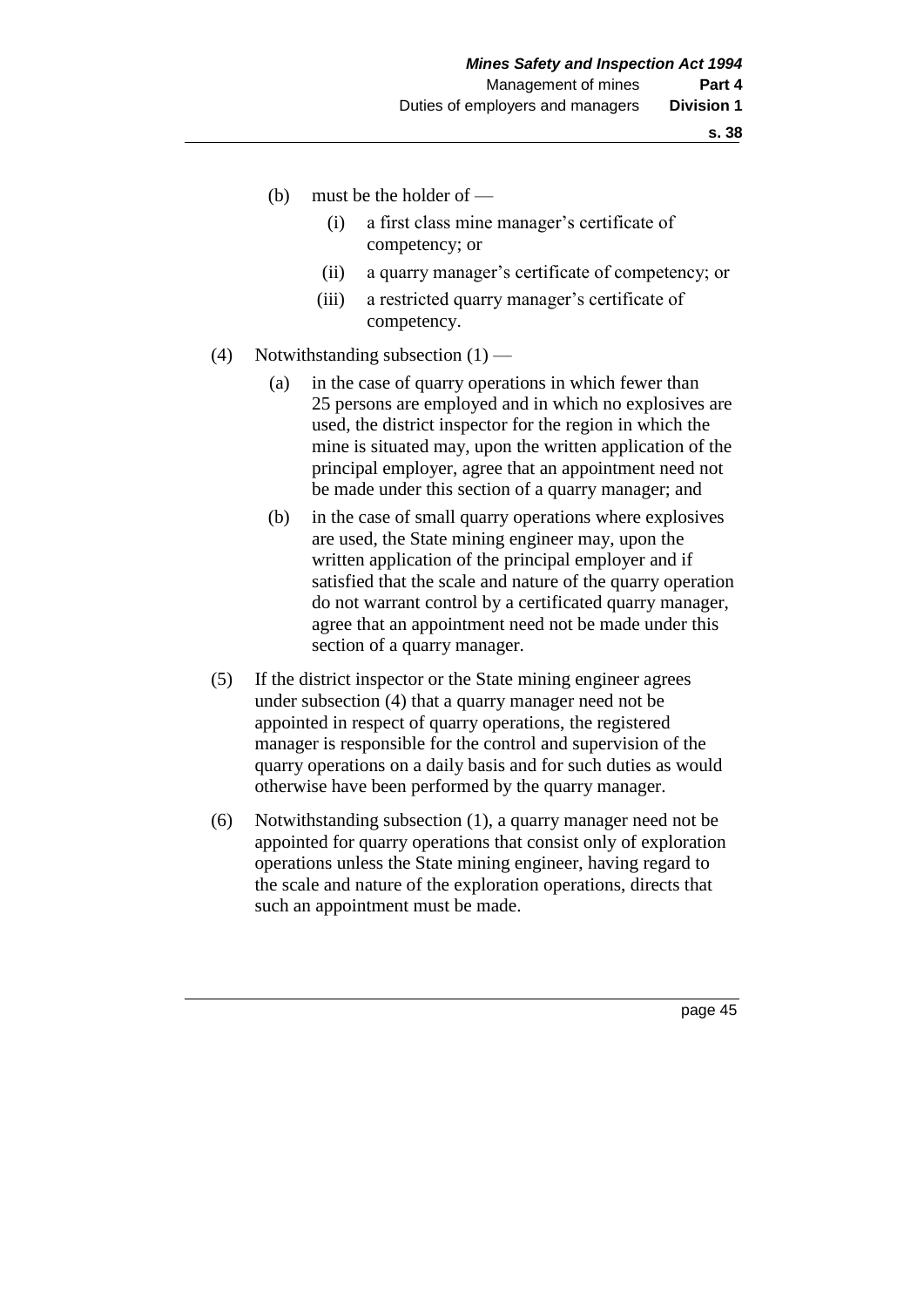# **38. Alternate and deputy quarry managers**

- (1) If the quarry manager is to control and supervise the quarry operations in accordance with a commute schedule, the principal employer must appoint a person who is eligible to be appointed quarry manager for the quarry operations to be an alternate quarry manager to assume the duties of the quarry manager during the absences of the quarry manager in accordance with that commute schedule and must inform the district inspector for the region in which the mine is situated of the name and address of the alternate manager before the schedule begins.
- (2) The principal employer must inform the district inspector for the region in which the mine is situate within 24 hours (by electronic document transmission confirmed by hard copy within 7 days) of every appointment of an alternate quarry manager for a mine.
- (3) If the quarry manager or alternate quarry manager of a mine is incapacitated from performing his or her duties or is expected to be absent from the mine (otherwise than in accordance with a commute schedule) or unavailable to perform the duties of quarry manager, the principal employer must appoint an eligible person to act as the deputy of the quarry manager or alternate quarry manager during the period of incapacity, absence or unavailability.
- (4) The principal employer must inform the district inspector for the region in which the mine is situated of the name and address of the deputy within 24 hours (by electronic document transmission confirmed by hard copy within 7 days) and the reason for the appointment.
- (5) A person who contravenes subsection  $(1)$ ,  $(2)$ ,  $(3)$  or  $(4)$ commits an offence.
- (6) A person is eligible to be appointed as a deputy quarry manager if that person is eligible to be appointed quarry manager for the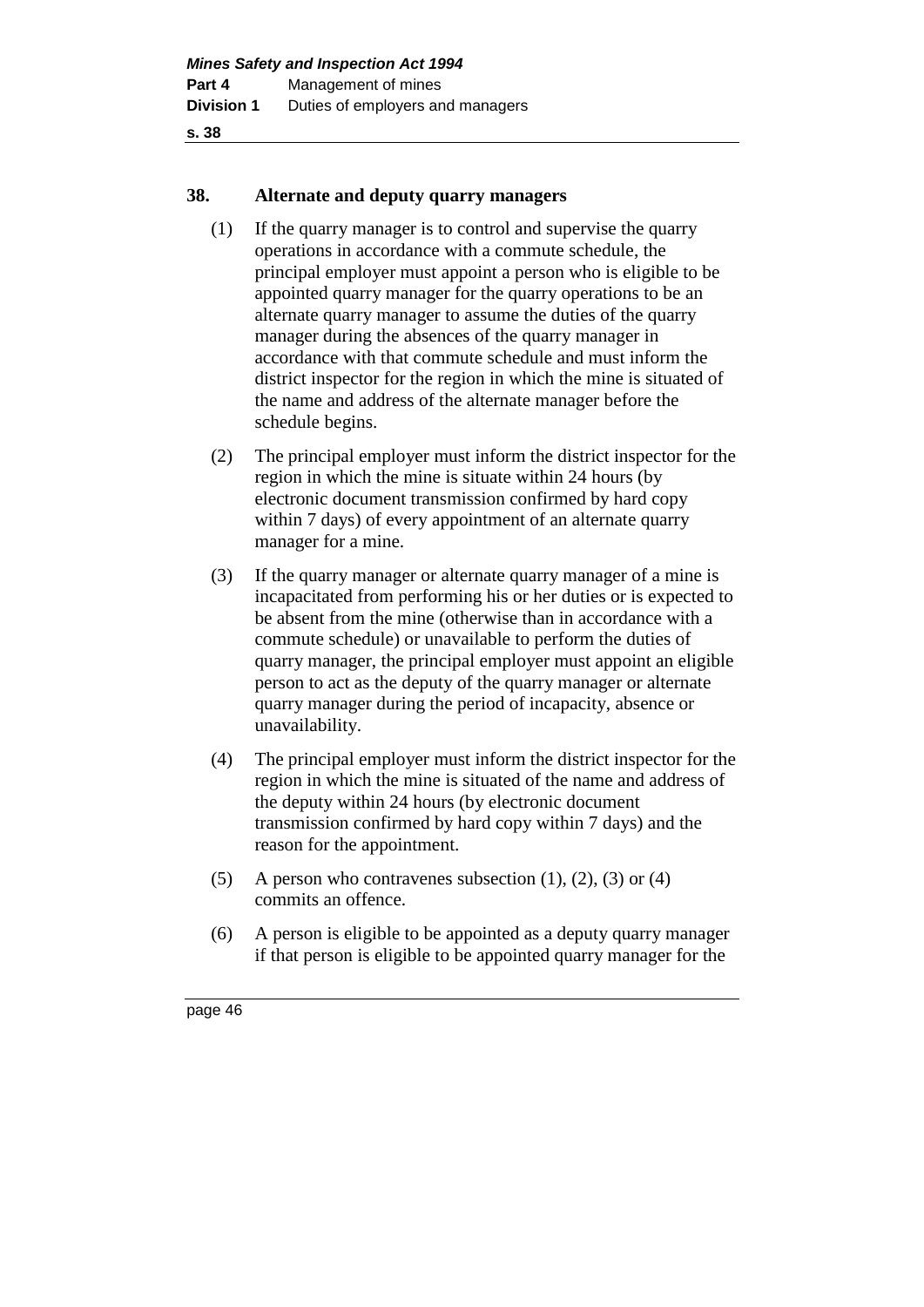quarry operations or holds a restricted quarry manager's certificate of competency, or a certificate that is accepted as equivalent to such a certificate by the Board of Examiners, but a person who holds a restricted quarry manager's certificate of competency (or equivalent) is not eligible to be appointed or to hold office as deputy quarry manager of a quarry operation employing 25 or more persons for more than 4 weeks on any occasion without the approval of the State mining engineer.

(7) Where an alternate or deputy quarry manager has been appointed, the quarry manager, alternate quarry manager or deputy quarry manager, as the case may require, must maintain a log in the record book of their periods of duty as quarry manager for the mine.

Penalty: \$5 000.

(8) Each deputy quarry manager and alternate quarry manager appointed under this section is deemed to be the quarry manager and to be subject to the duties imposed on quarry managers by this Act for such periods of duty as the deputy or alternate has been appointed, but the appointment of a deputy or an alternate quarry manager does not relieve the quarry manager from responsibility for the exercise of powers and duties while serving as quarry manager.

# **39. Requirement for appointment of more than one certificated manager**

(1) If the State mining engineer is of the opinion that the mining operations of a mine, whether underground or quarry operations, extend over or are separated by such a distance that control and supervision on a daily basis by one underground manager or quarry manager is inadequate, the State mining engineer may, by written notice given to the principal employer of the mine, require the principal employer to appoint an underground manager or a quarry manager to control and supervise on a daily basis such of those operations as the State mining engineer may specify in the notice.

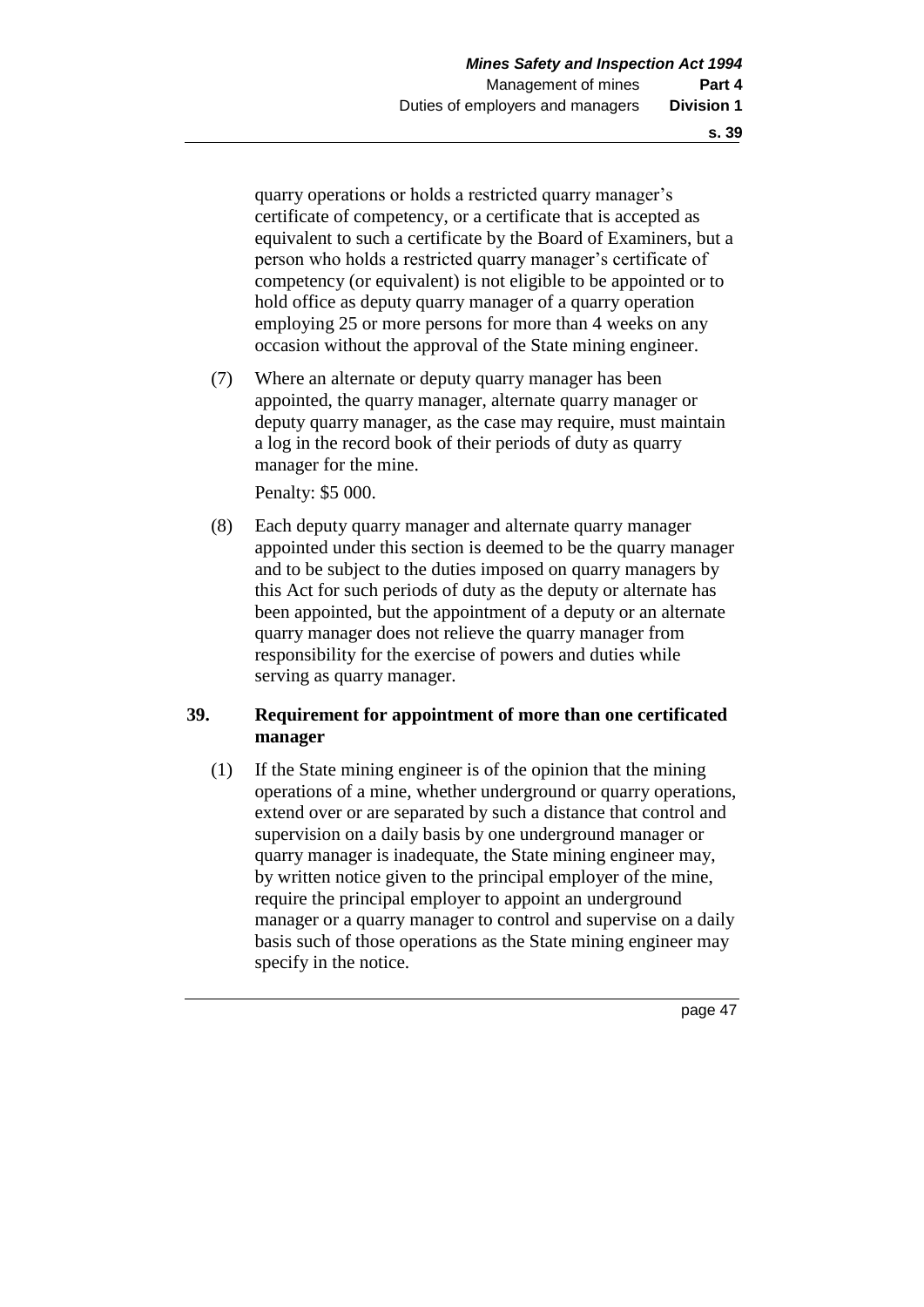(2) A principal employer who fails to comply promptly with a requirement under subsection (1) commits an offence.

# **40. Managers to notify assumption of control**

(1) Every registered manager must, within 7 days of assuming the control and supervision of a mine as registered manager, notify the district inspector for the region in which the mine is situated accordingly and acknowledge, by signature in the notification, his or her appointment as registered manager.

Penalty: \$5 000.

(2) Every underground manager and quarry manager must, within 7 days of assuming the control and supervision on a daily basis of underground operations or quarry operations as underground manager or quarry manager, as the case may be, notify the district inspector for the region in which the mine is situated accordingly and acknowledge, by signature in the notification, his or her appointment as underground manager or quarry manager.

Penalty: \$5 000.

- (3) A district inspector must confirm in writing receipt of every notification that the inspector receives under this section.
- (4) Where a commute schedule is established and the assumption of control and supervision of the registered manager, underground manager, quarry manager and alternate managers, as the case may require, has been notified to the district inspector as required by this Part, the assumption of control by those persons for the periods of duty provided for in the commute schedule may, instead of being notified to the district inspector, be entered in a log attached to the record book and kept at the mine.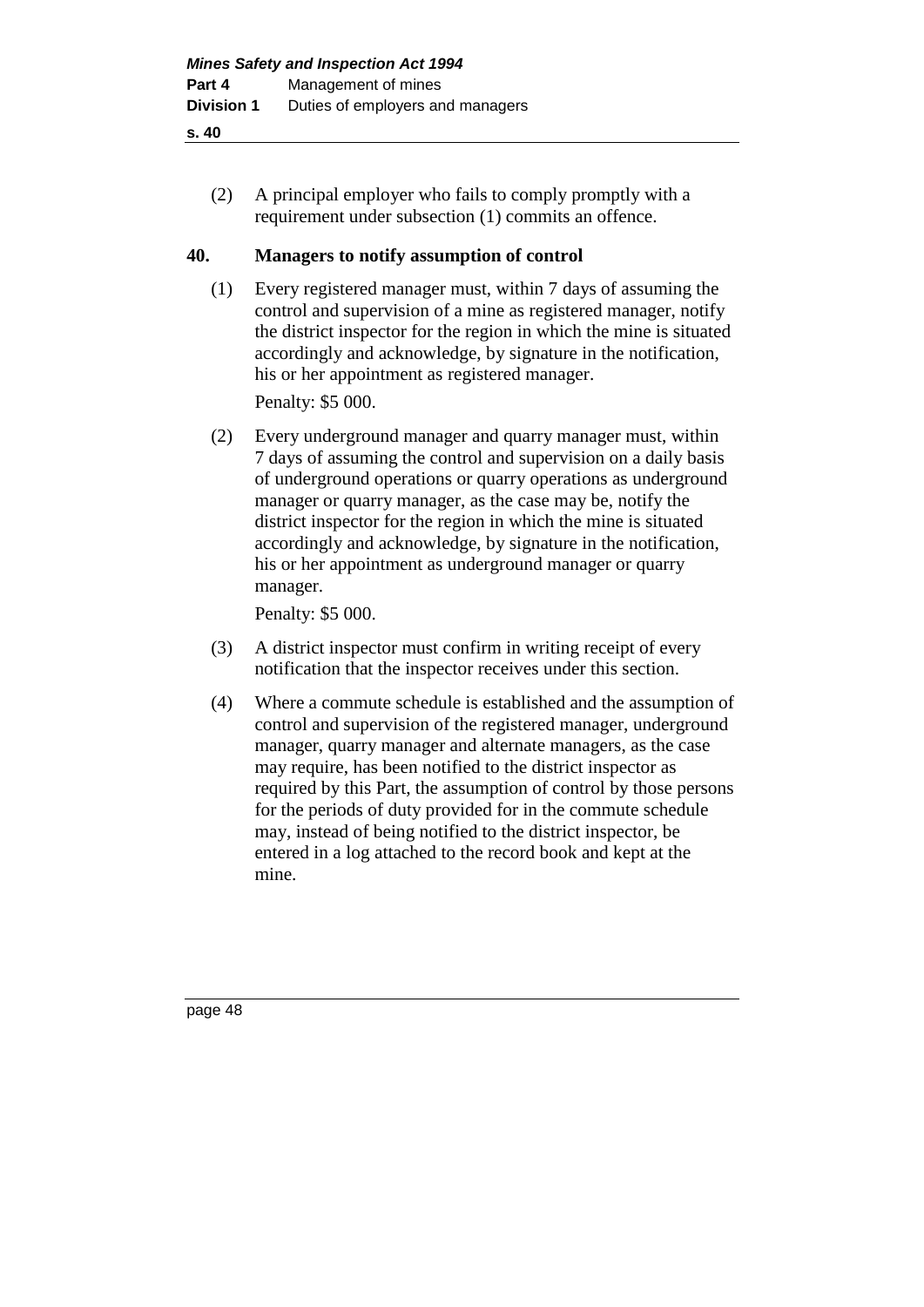# **41. Offence to work mine without appointed managers**

If a mine is worked for more than 14 days other than —

- (a) under the control and supervision of a registered manager when such a manager is required to be appointed under section 33; or
- (b) in the case of underground operations and quarry operations, under the control and supervision on a daily basis of an underground manager or a quarry manager when such a manager is required to be appointed under section 35 or 37,

the principal employer commits an offence for each day or part of a day during which the mine is so worked and is liable to a fine of \$25 000 in the case of a corporation and \$5 000 in the case of an individual and to a further fine of \$1 000 in the case of a corporation and \$500 in the case of an individual for each day or part of a day during which the offence continues.

# **42. Commencement or suspension of mining**

- (1) The principal employer or the manager of a mine must, in accordance with the regulations, notify the district inspector for the region in which the mine is situated —
	- (a) before mining operations are commenced at the mine; or
	- (b) before mining operations are recommenced after their suspension; or
	- (c) before mining operations are abandoned; or
	- (d) before mining operations are suspended.
- (2) The principal employer or the manager must at the same time as giving notice under subsection (1) provide such evidence as is necessary to satisfy the district inspector for the region in which the mine is situated that the obligations under the Act as to commencement, recommencement, abandonment, or suspension of mining operations, as the case may require, have been complied with; and on receiving such a notice the district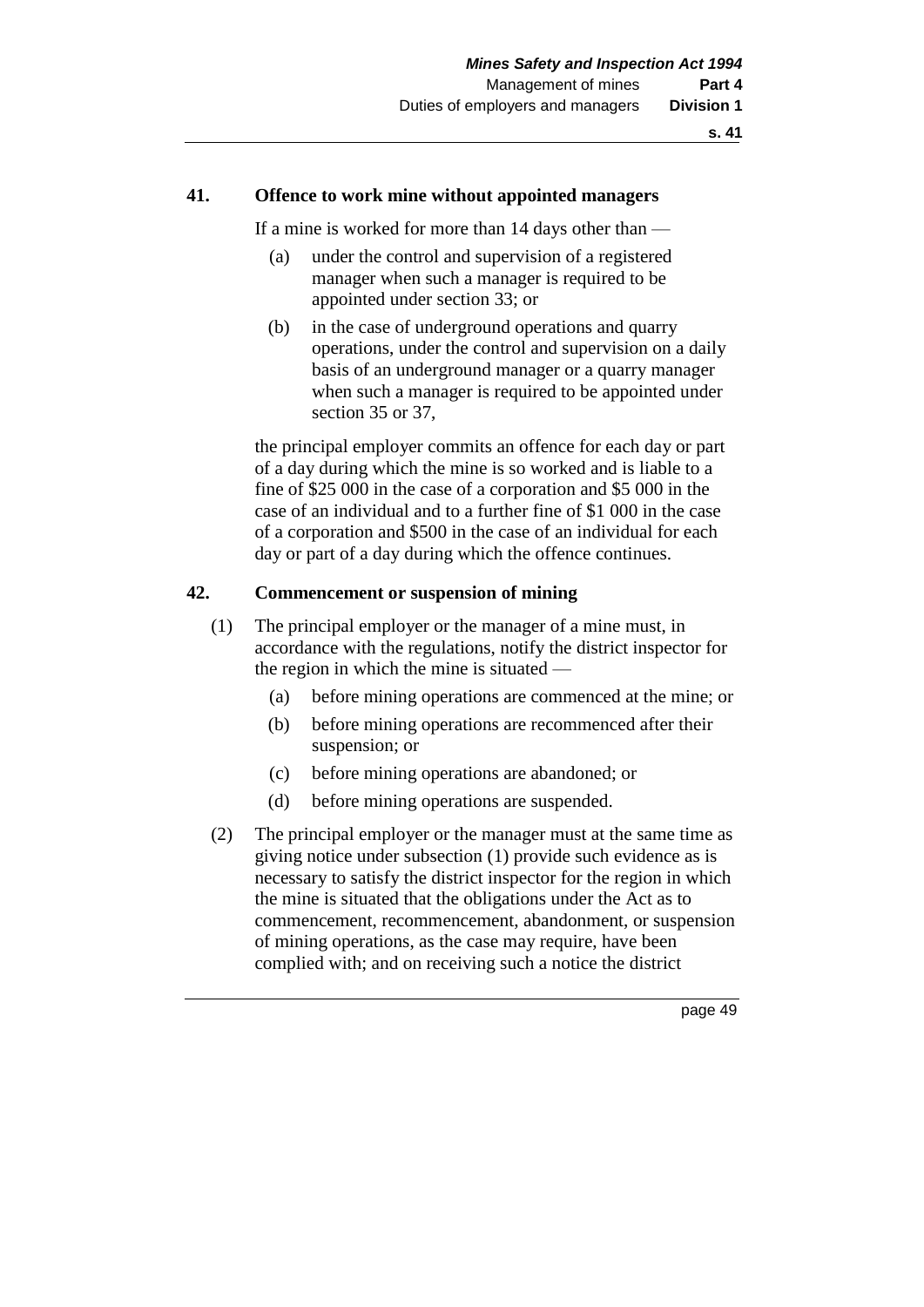inspector must inspect the mine and verify the evidence provided with the notice and make a record accordingly.

- (3) A principal employer or manager must procure the approval in writing of the State mining engineer before mining operations are commenced at a mine.
- (4) A principal employer or manager who contravenes subsection  $(1)$ ,  $(2)$  or  $(3)$  commits an offence.
- (5) In this section, "mining operations" do not include exploration operations.

# **43. Duties and responsibilities of manager**

- (1) The manager of a mine has the management and control of the mine subject to any instructions given to the manager by or on behalf of the principal employer.
- (2) The manager of a mine must, so far as is practicable
	- (a) manage and control the operation of the mine in accordance with this Act; and
	- (b) ensure that every person who is appointed to perform any duty under this Act understands the nature and scope of that duty; and
	- (c) ensure that every person, other than the principal employer and persons acting on behalf of the principal employer, performs all duties imposed on that person under this Act.

Penalty: \$5 000.

# **44. Management appointments**

(1) A principal employer, manager or other person authorized for the purpose who appoints a person to perform duties or assist that person to perform duties imposed under this Act must make the appointment in writing and must provide the person appointed with a written summary of responsibilities and duties.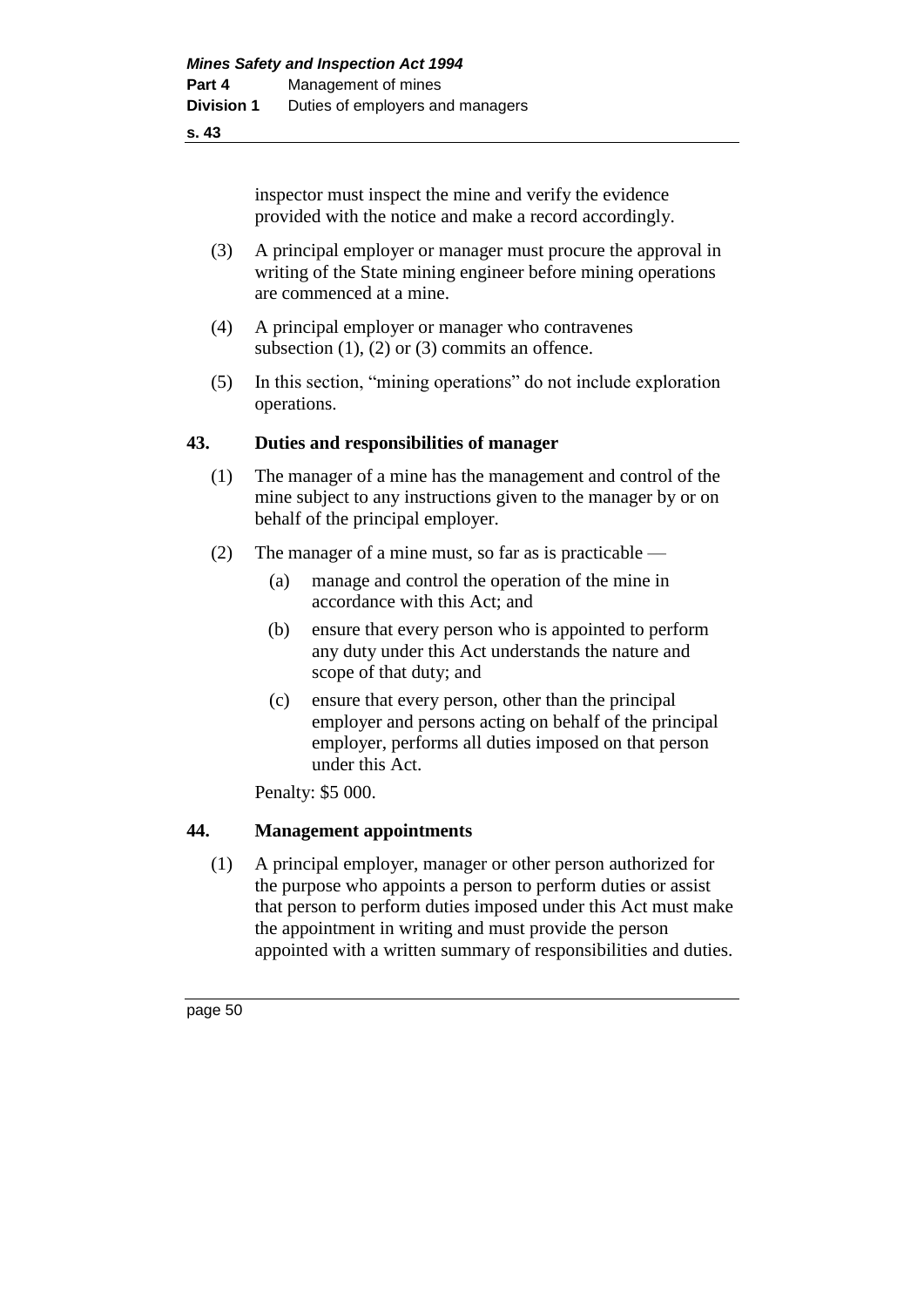- (2) A registered manager must appoint or ensure the appointment of such competent persons as are necessary to assist the registered manager to carry out his or her duties under this Act and, except where this Act or the regulations require the appointment to be notified in some other way, must record the facts and nature of each such appointment in the record book.
- (3) A person who is appointed as provided in subsection (1) or (2) must, within 7 days of the appointment, acknowledge his or her appointment by signing —
	- (a) the record book next to the record of the appointment; and
	- (b) the instrument of appointment if there is such an instrument.
- (4) A person who contravenes subsection (1), (2) or (3) commits an offence.

# **45. Provision of engineering report**

- (1) If at any time the State mining engineer so requires by notice in writing, the principal employer or the manager of a mine must, without delay, procure and provide to the State mining engineer, at the principal employer's expense, an independent study —
	- (a) concerning safety and health at the mine, generally or in some particular respect specified by the State mining engineer, or safety of all or some specified part of the mine's plant, buildings, operations, or structures; or
	- (b) with respect to an accident or a dangerous occurrence at the mine that an inspector is investigating.
- (2) The State mining engineer must state in any notice referred to in subsection (1) the reasons why the independent study is required.
- (3) An independent study required under this section must be prepared by a professionally qualified engineer or some other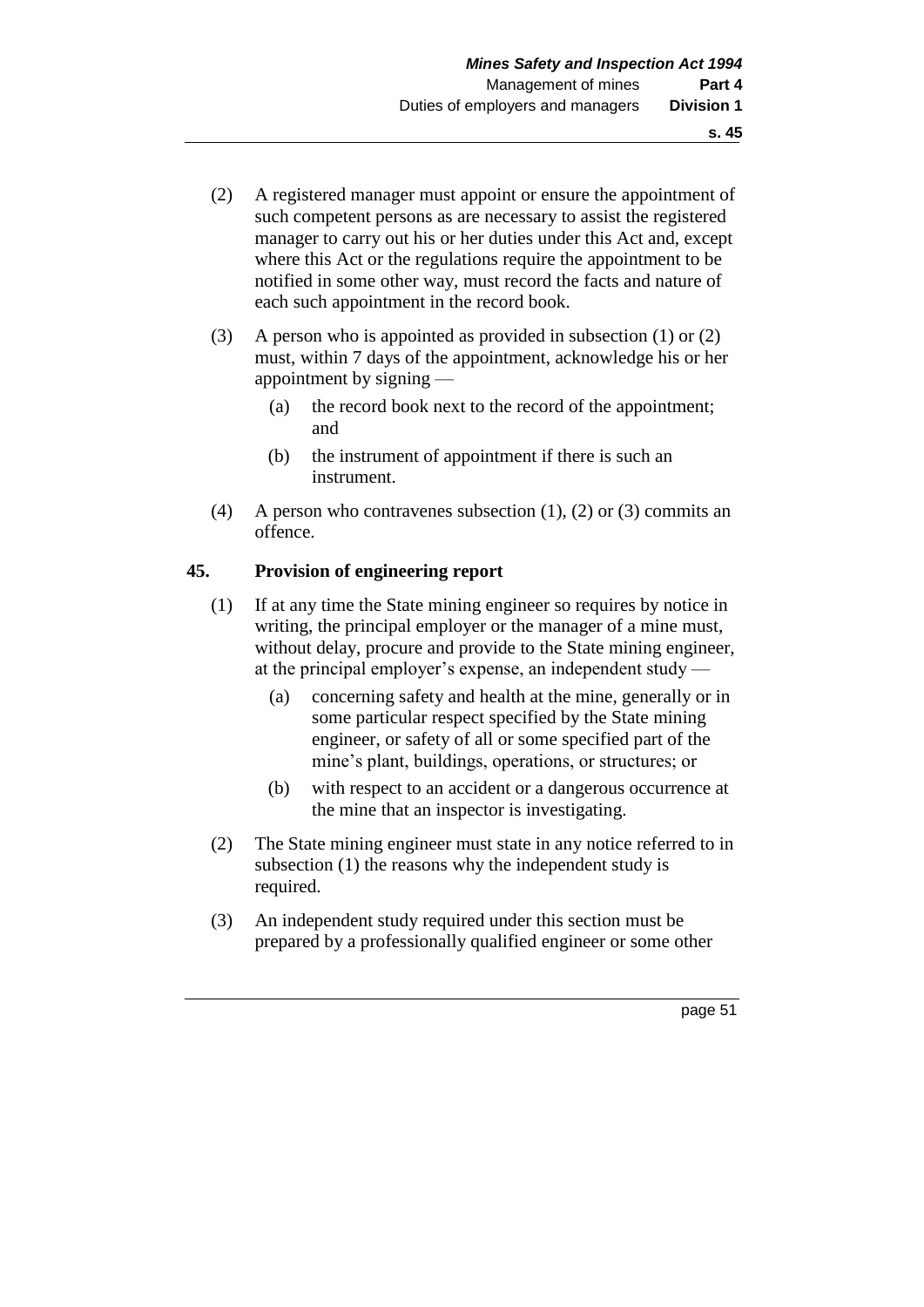qualified professional person who is approved for the purpose by the State mining engineer.

(4) A principal employer or manager who contravenes subsection  $(1)$  commits an offence.

*[Section 45 amended by No. 30 of 1995 s.76(4).]* 

#### **46. Principal employer's instructions to manager**

- (1) If the manager of a mine so requests, the principal employer of the mine must confirm in writing an instruction given by or on behalf of the principal employer to the manager concerning the performance of any duty imposed on the manager under this Act.
- (2) The principal employer of a mine, or a person on behalf of the principal employer, must not instruct any person (other than the manager) at work at the mine concerning any duty imposed on the manager under this Act except with the consent of the manager or in an emergency.
- (3) If any instruction referred to in subsection (2) is given in an emergency, the principal employer must, if the manager of the mine so requests, confirm the instruction in writing.
- (4) The principal employer of a mine must not hinder or compromise the manager in the performance of a duty or responsibility imposed on the manager under this Act.
- (5) A principal employer who contravenes subsection (1), (2), (3), or (4) commits an offence.
- (6) A person purporting to act on behalf of a principal employer who contravenes subsection (2) commits an offence.

#### **47. Management of exploration operations**

(1) If exploration operations are carried out on a mining tenement which is owned by a person who owns an adjoining mining tenement or mining tenements on one or more of which mining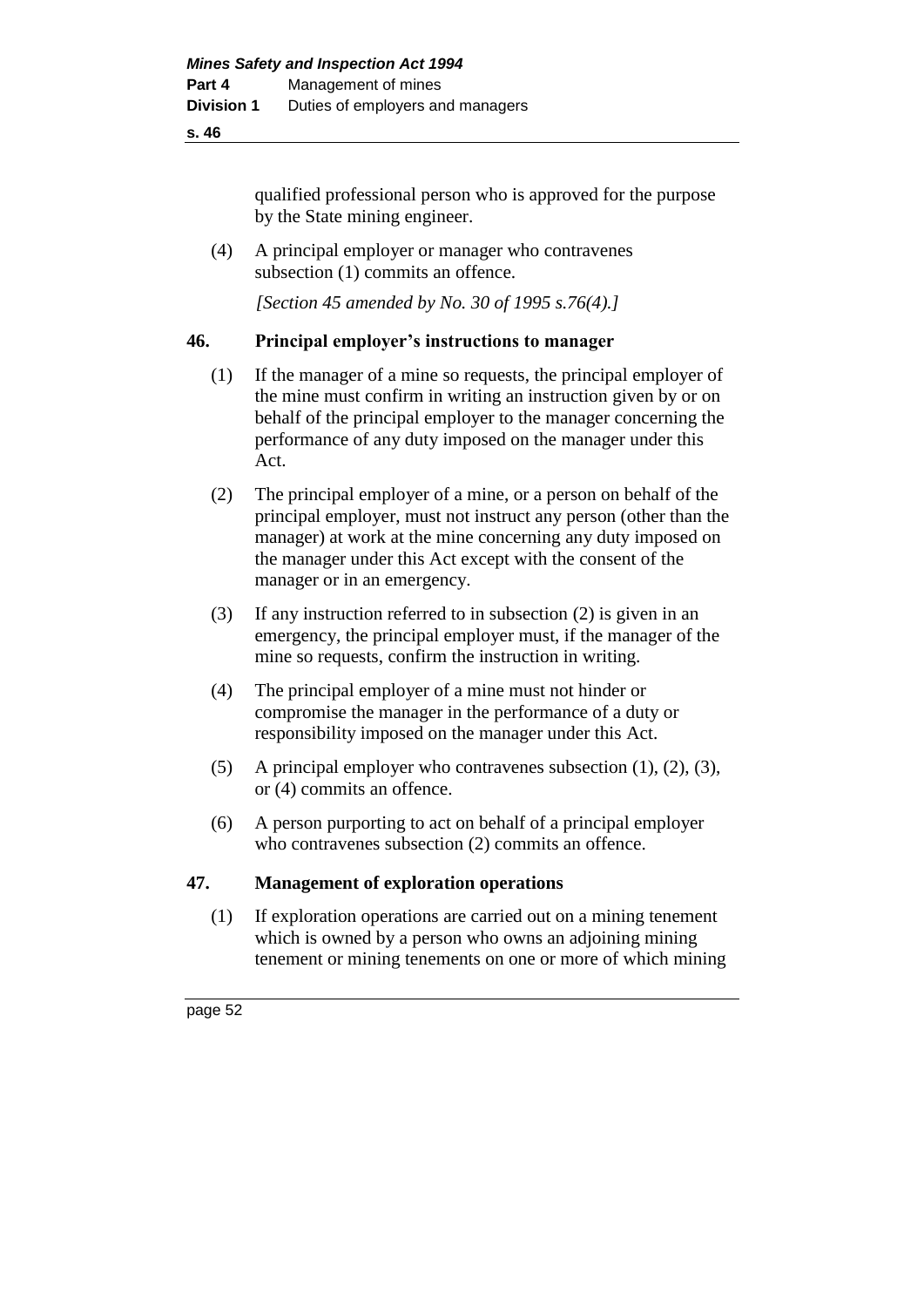operations are being carried out, the registered manager of the mine at which those mining operations are being carried out may notify in writing the senior inspector responsible for the region of the State in which those exploration operations are being carried out that all such exploration activities are under the control of that registered manager.

- (2) If a registered manager does not give the notice referred to in subsection (1) or exploration operations are carried out on a mining tenement other than one to which subsection (1) refers, the owner of a mining tenement on which exploration operations are being carried out must —
	- (a) notify, without delay and in writing, the senior inspector responsible for the region of the State in which those exploration operations are being carried out of the name and address of the person who is the exploration manager for the State for that owner; and
	- (b) notify, without delay and in writing, that senior inspector of the name and address of the person who is responsible to that owner for the management of all activity in carrying out such exploration operations (and that person may, but need not, be the person notified under paragraph (a) as exploration manager); and
	- (c) take all reasonable steps to ensure that the exploration operations are carried out in accordance with all applicable provisions under this Act.

Penalty: \$25 000 in the case of a corporation and \$5 000 in the case of an individual.

- (3) An exploration manager must inform the senior inspector for the region of the State in which the exploration operations are to take place of the location, scope, and nature of the exploration operations in accordance with the regulations.
	- Penalty: \$25 000 in the case of a corporation and \$5 000 in the case of an individual.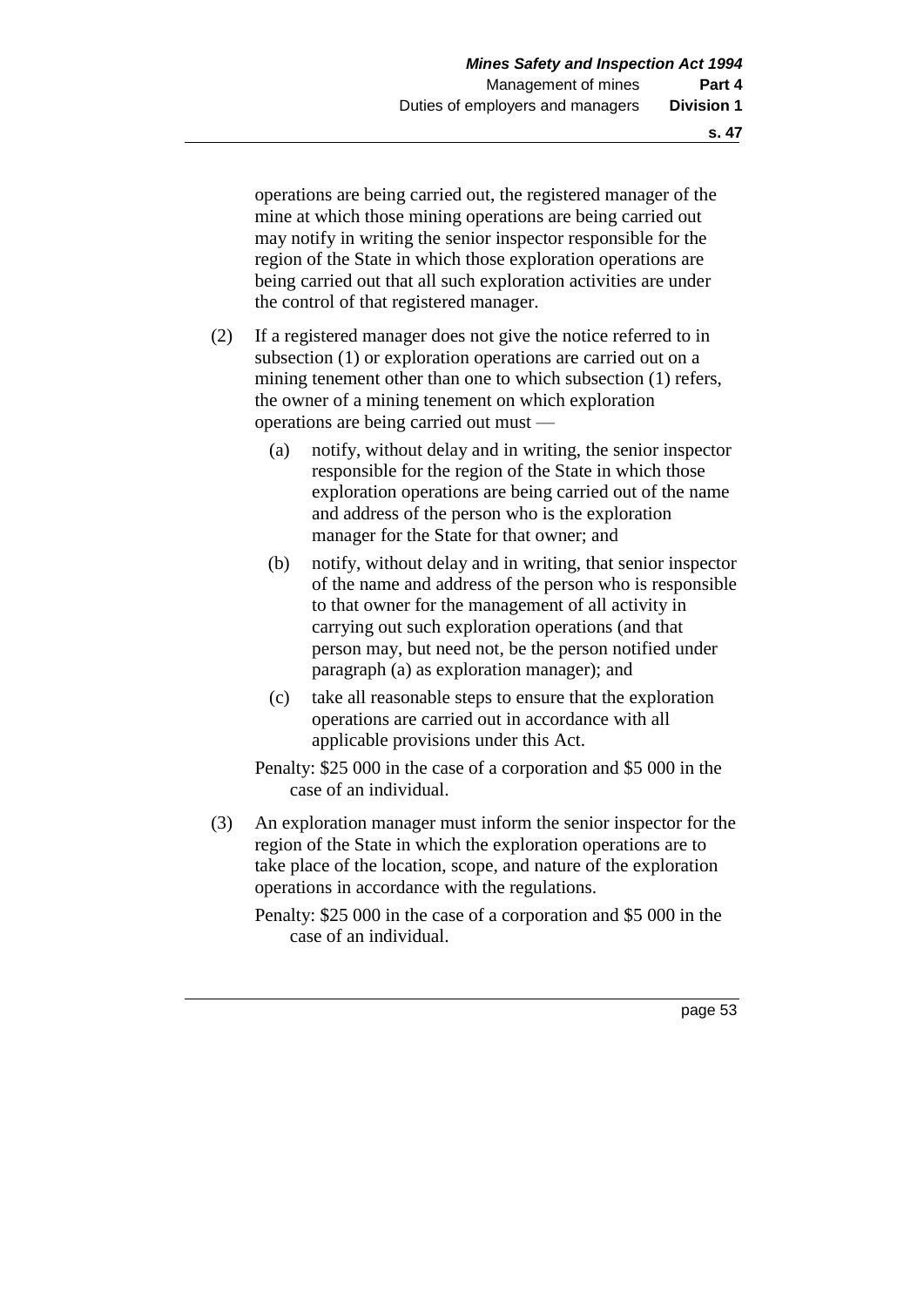- (4) A person nominated as responsible for the management of exploration activity under subsection (2)(b) must take all reasonable steps to liaise effectively with the district inspector for the region where that activity is taking place concerning the location, scope and nature of the exploration operations. Penalty: \$5 000.
- (5) Notwithstanding subsections (1) and (2), in the case of exploration operations carried out by a syndicate or other association of persons in such a way that no person is employed in those operations, no exploration manager or nomination under subsection (2)(b) is required, but the members of that entity or partnership or those persons are jointly and severally responsible for the performance of those duties and responsibilities which are imposed on exploration managers and persons nominated under subsection (2)(b) under this Act.

# **Division 2 — Certificates of competency**

# **48. Board of Examiners**

- (1) There is established a Board of Examiners which is to be constituted in the manner provided in the regulations; and the regulations may provide for the Board to be constituted differently for different purposes.
- (2) The functions of the Board of Examiners are
	- (a) to examine in accordance with the regulations the qualifications, experience and character of applicants for certificates of competency and issue such certificates where appropriate; and
	- (b) to receive, consider and inquire into complaints concerning holders of certificates of competency and to suspend or cancel such certificates where appropriate; and
	- (c) to perform such other functions as may be conferred in the regulations.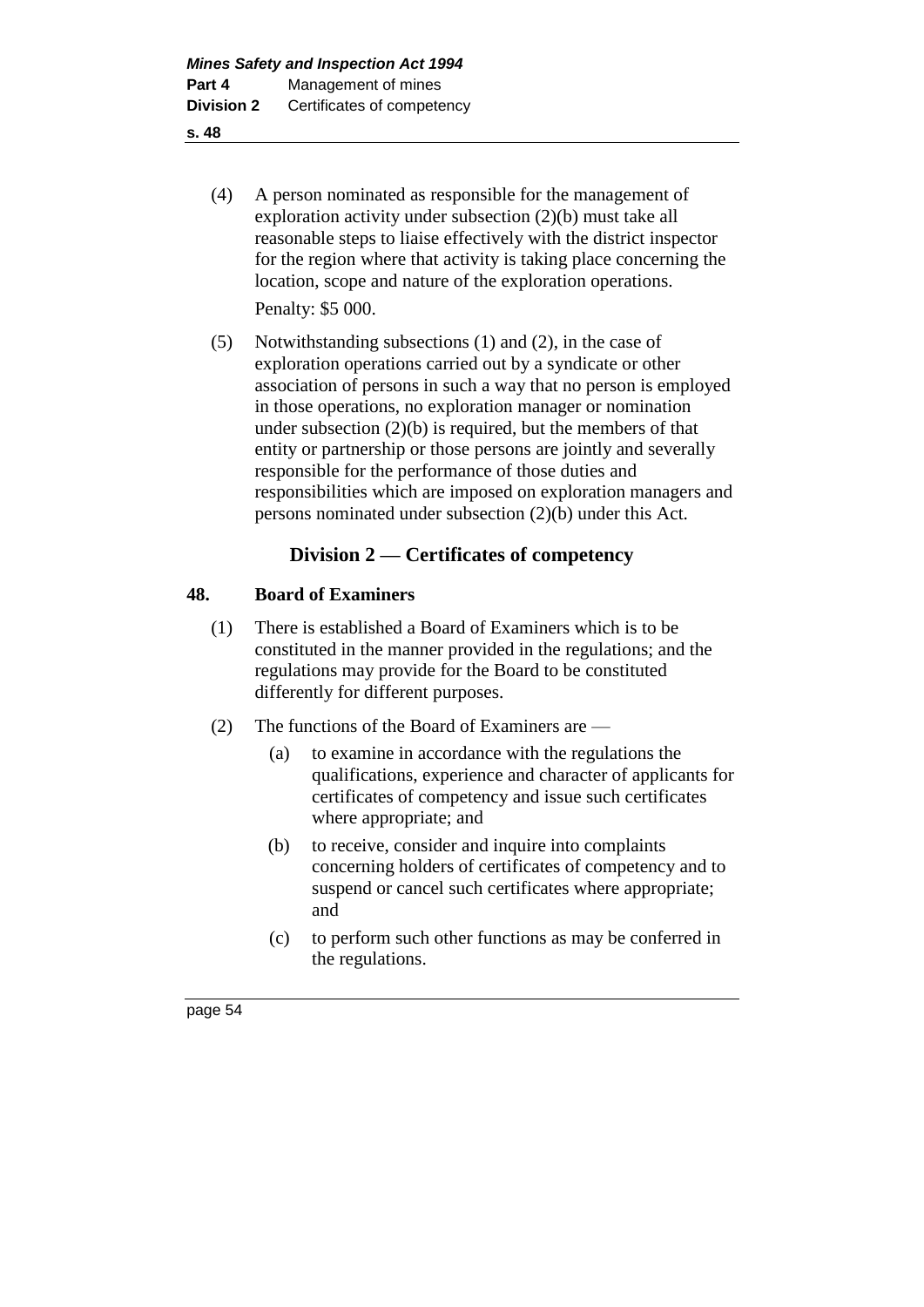(3) Members of the Board of Examiners are entitled to be paid such remuneration and travelling and other allowances as the Minister determines on the recommendation of the Minister for Public Sector Management.

# **49. Complaint to Board of Examiners**

- (1) An inspector or other interested person may lodge a written complaint with the Board of Examiners if the inspector or person has reason to believe that the holder of a certificate of competency —
	- (a) has acted in an incompetent, negligent, or improper manner in performing any duty under this Act; or
	- (b) has been convicted of an offence under this Act; or
	- (c) is incompetent or unfit to perform his or her duties.
- (2) A complaint under this section must specify the reasons for the belief on which the complaint is based.
- (3) On receiving a complaint, the Board of Examiners must meet promptly and decide whether to hold an inquiry.

# **50. Inquiry by Board of Examiners**

- (1) After considering a complaint under section 49, the Board of Examiners may hold an inquiry into that complaint where it considers an inquiry is desirable and justified.
- (2) The Board of Examiners must
	- (a) give the holder of the certificate of competency (the respondent) at least 21 days written notice of the time and place of the inquiry; and
	- (b) at least 10 days before the inquiry, give the respondent a written summary of what is alleged against him or her; and
	- (c) give the respondent a reasonable opportunity to be heard or make written representations.

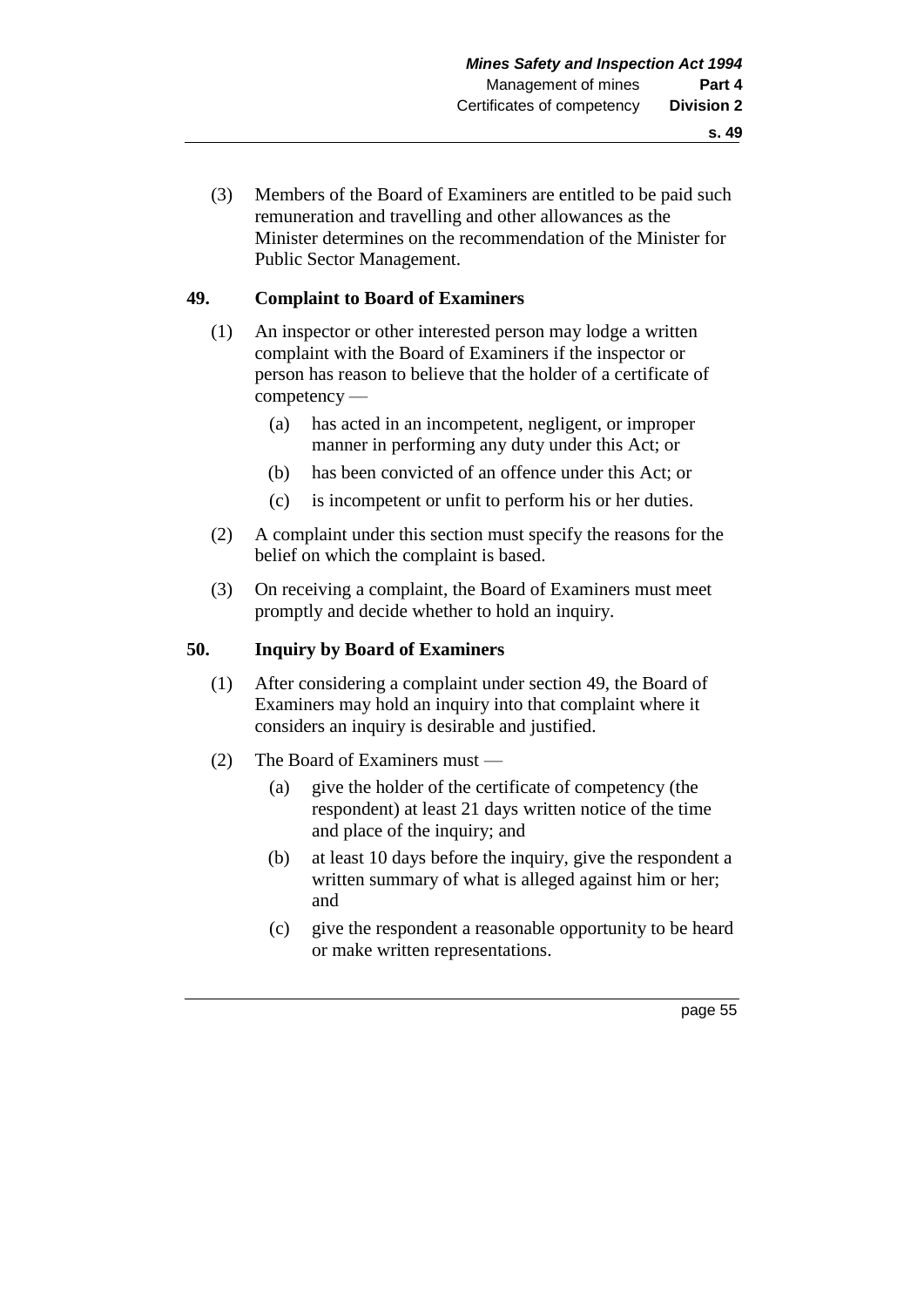- (3) The respondent
	- (a) may attend the inquiry; and
	- (b) may be represented by a legal practitioner; and
	- (c) may examine and cross-examine witnesses and otherwise offer evidence.
- (4) The Board of Examiners may conduct an inquiry in whatever manner that it considers appropriate and equitable and is not bound by the rules of evidence.
- (5) A person who attends an inquiry to give evidence or produce documents is entitled to the expenses allowable correspondingly in criminal trials in the Supreme Court.
- (6) The Board of Examiners may make an order of costs in favour of the respondent or the department and such an order may be registered in a court of competent jurisdiction as a judgment debt.

# **51. Disciplinary action following inquiry**

- (1) If after holding an inquiry the Board of Examiners is satisfied that the substance of any complaint is made out, the Board  $may -$ 
	- (a) reprimand the respondent; or
	- (b) suspend the respondent's certificate of competency for a stated period; or
	- (c) cancel the respondent's certificate of competency.
- (2) A suspension or cancellation under this section takes effect after the time for an appeal under section 52 expires.
- (3) When the Board of Examiners suspends or cancels a certificate of competency, the respondent must return the certificate to the Board within a period specified by the Board when suspending or cancelling the certificate.

Penalty: \$2 000.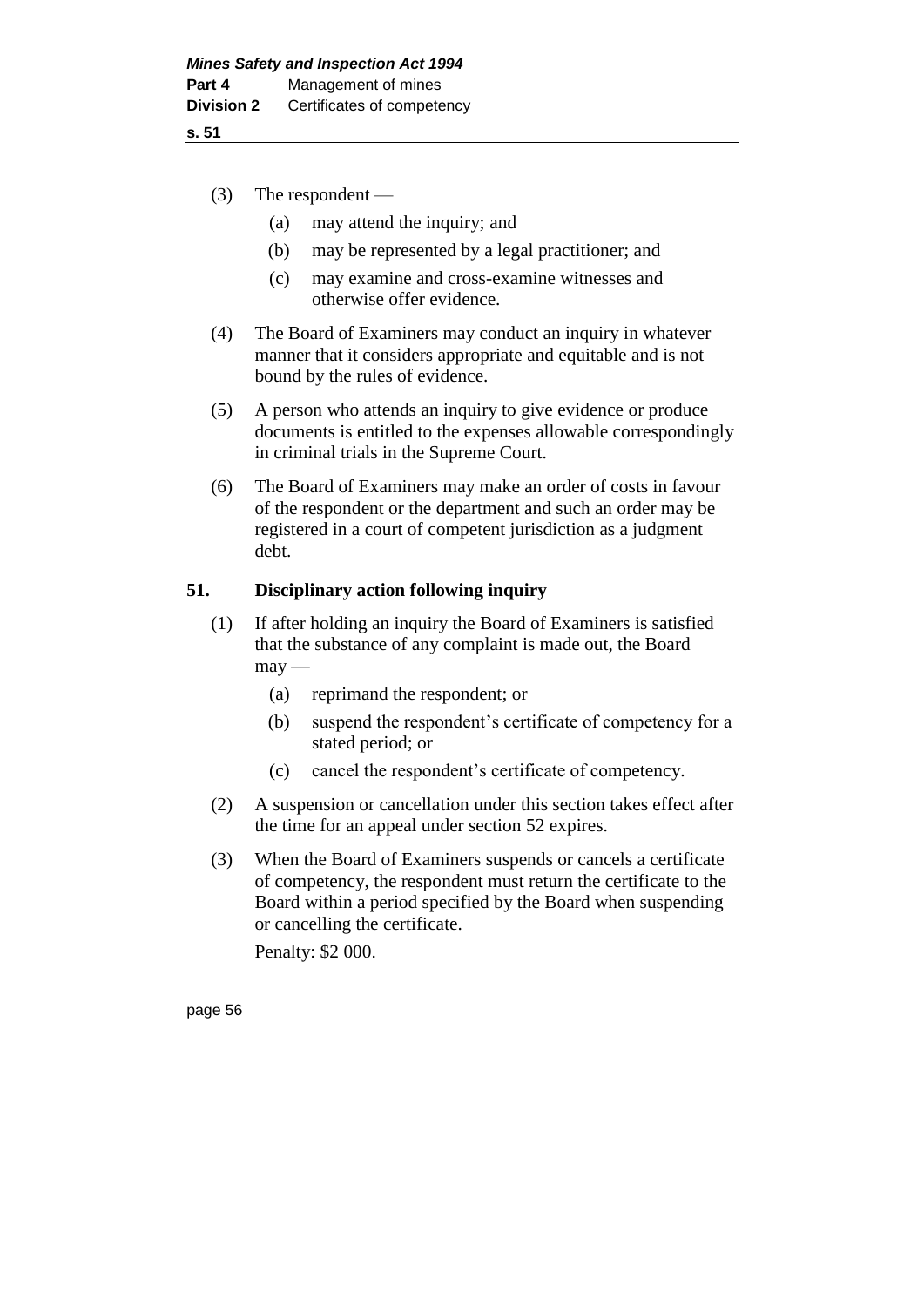#### **52. Appeal to Minister**

- (1) A person whose certificate of competency is suspended or cancelled by the Board of Examiners may appeal in writing to the Minister within 30 days of receiving notice of the suspension or cancellation.
- (2) If an appeal is lodged, the suspension or cancellation does not take effect pending determination of the appeal unless the Minister orders otherwise.
- (3) The Minister may dismiss the appeal or may make any decision in relation to the matter of the appeal that the Board of Examiners might have made when inquiring into the complaint.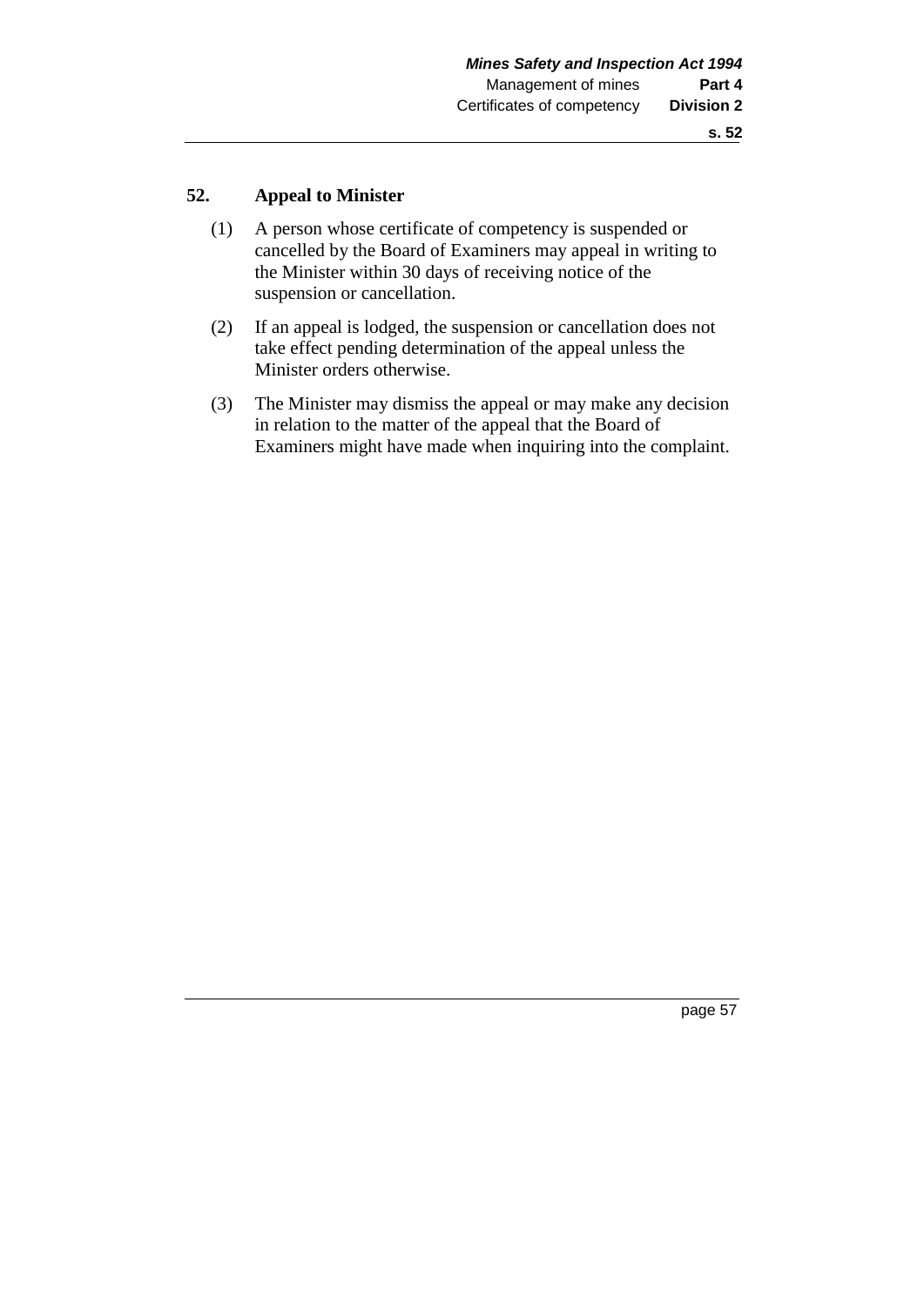# **Part 5 — Safety and health representatives and committees**

*[Heading amended by No. 30 of 1995 s.76(1).]* 

# **Division 1 — Safety and health representatives**

*[Heading amended by No. 30 of 1995 s.76(1).]* 

# **53. Functions of safety and health representatives**

- (1) The functions of a safety and health representative are, in the interests of safety and health at the mine for which the representative was elected —
	- (a) to inspect the mine, or any part of the mine  $-$ 
		- (i) at such times as are agreed with the manager of the mine; or
		- (ii) where the representative has not inspected the mine, or that part of the mine, in the preceding 30 days, at any time upon giving reasonable notice to the manager;

and

- (b) in the event of an accident, a dangerous occurrence, or a risk of imminent and serious injury to, or imminent and serious harm to the health of, any person, immediately to carry out an appropriate investigation in respect of the matter; and
- (c) to keep informed as to the safety and health information provided by the manager of the mine or an employer in accordance with this Act and liaise as necessary with the department and other public sector and private bodies; and
- (d) immediately to report to the employer concerned and to the manager of the mine any hazard or potential hazard to which any person is, or might be, exposed at the mine that comes to the representative's notice; and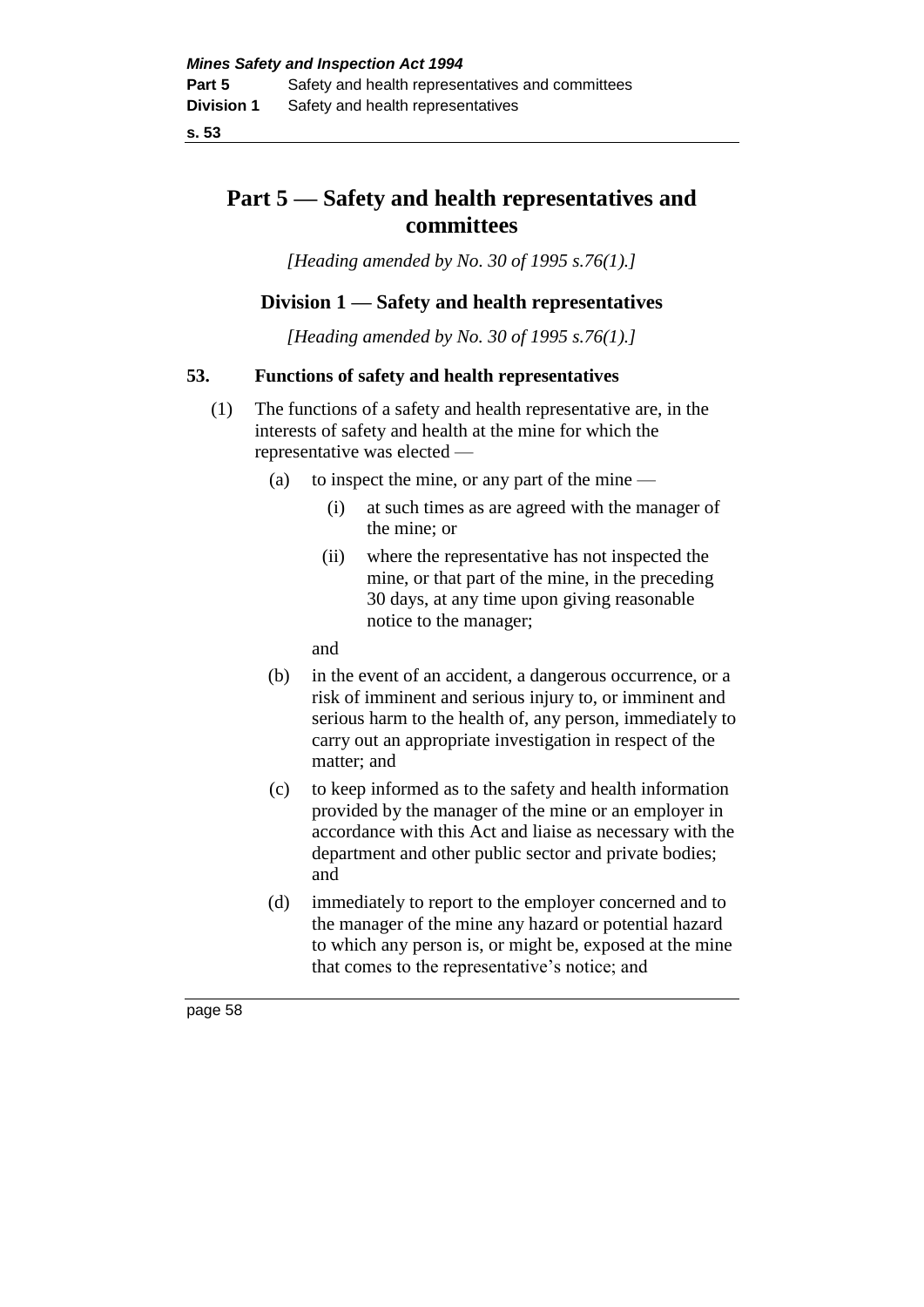- (e) where there is a safety and health committee for the mine, to refer to that committee any matters that the representative thinks the safety and health committee should consider; and
- (f) to consult and co-operate with the manager of the mine and employers on all matters relating to the safety or health of persons at the mine; and
- (g) to liaise with the employees, employers, and employee's inspectors in accordance with section 25, regarding matters concerning the safety or health of persons at the mine.
- (2) A safety and health representative for a mine has such powers as are necessary for the carrying out of the representative's functions under this Part and in particular, but without limiting the generality of the preceding statement, may, where requested to do so by an inspector, accompany an inspector while the inspector is carrying out, at the mine, any of the inspector's functions under this Act.
- (3) A safety and health representative incurs no civil liability arising from the representative's performance of, or failure to perform, in good faith any function of a safety and health representative under this Act.

*[Section 53 amended by No. 30 of 1995 ss.61 and 76(2), (3) and (4).]* 

# **54. Notice requiring election of safety and health representatives**

An employee who works at a mine may give notice to his or her employer at the mine requiring the election of a safety and health representative for the mine.

*[Section 54 amended by No. 30 of 1995 s.76(4).]*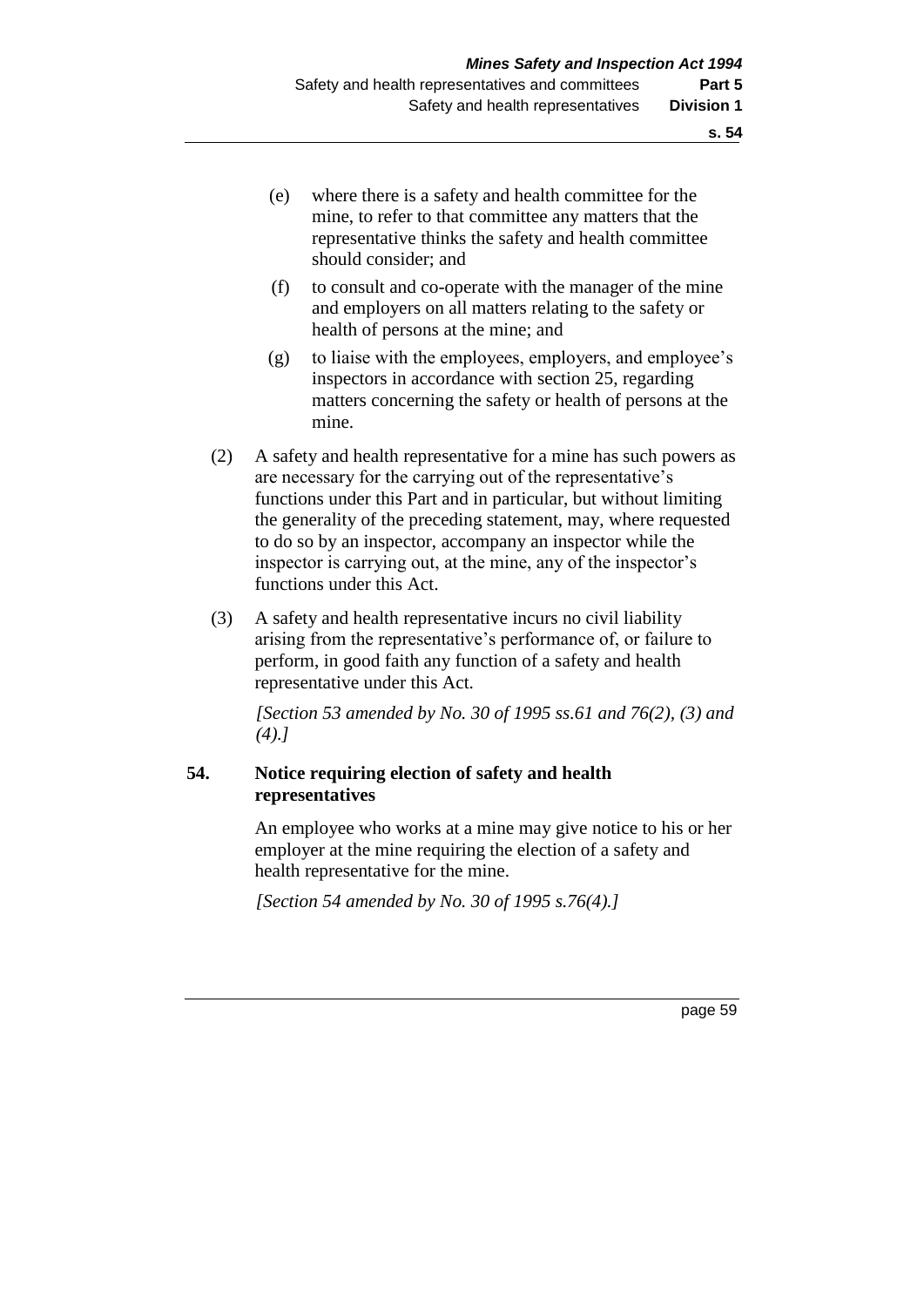#### **55. Consultation on election matters**

- (1) An employer must, within 21 days of being given notice under section 54 requiring the election of a safety and health representative, invite the employees who work at the mine in respect of which the notice is given to appoint a delegate or delegates in accordance with subsection (3).
- (2) An employer may, at any time the employer requires the election of a safety and health representative for a mine, invite the employees who work at the mine to appoint a delegate or delegates in accordance with subsection (3).
- (3) The employees who work at a mine may, upon being invited under this section to do so, appoint a delegate or delegates from amongst their number to represent them.
- (3a) An employer must consult with the delegate or delegates, as the case requires, appointed under this section as to the matters which are required to be determined under this section.
- (4) The matters which are required to be determined under this section in relation to an election are —
	- (a) the number of safety and health representatives to be elected for the mine;
	- (b) whether any training is to be agreed as being adequate for the purposes of section  $56(8)(c)$  and, if so, what that training is to be; and
	- (c) the person by whom and the manner in which the election is to be conducted.
- (5) Where they wish to do so, the parties consulting under subsection (3a) may request that an election to be held under this section be conducted by the Electoral Commissioner.
- (6) Any matter mentioned in subsection (4) that remains unresolved notwithstanding attempts to resolve it under subsection (3a) may be referred to the State mining engineer who must, if unable to resolve the matter to the satisfaction of each of the parties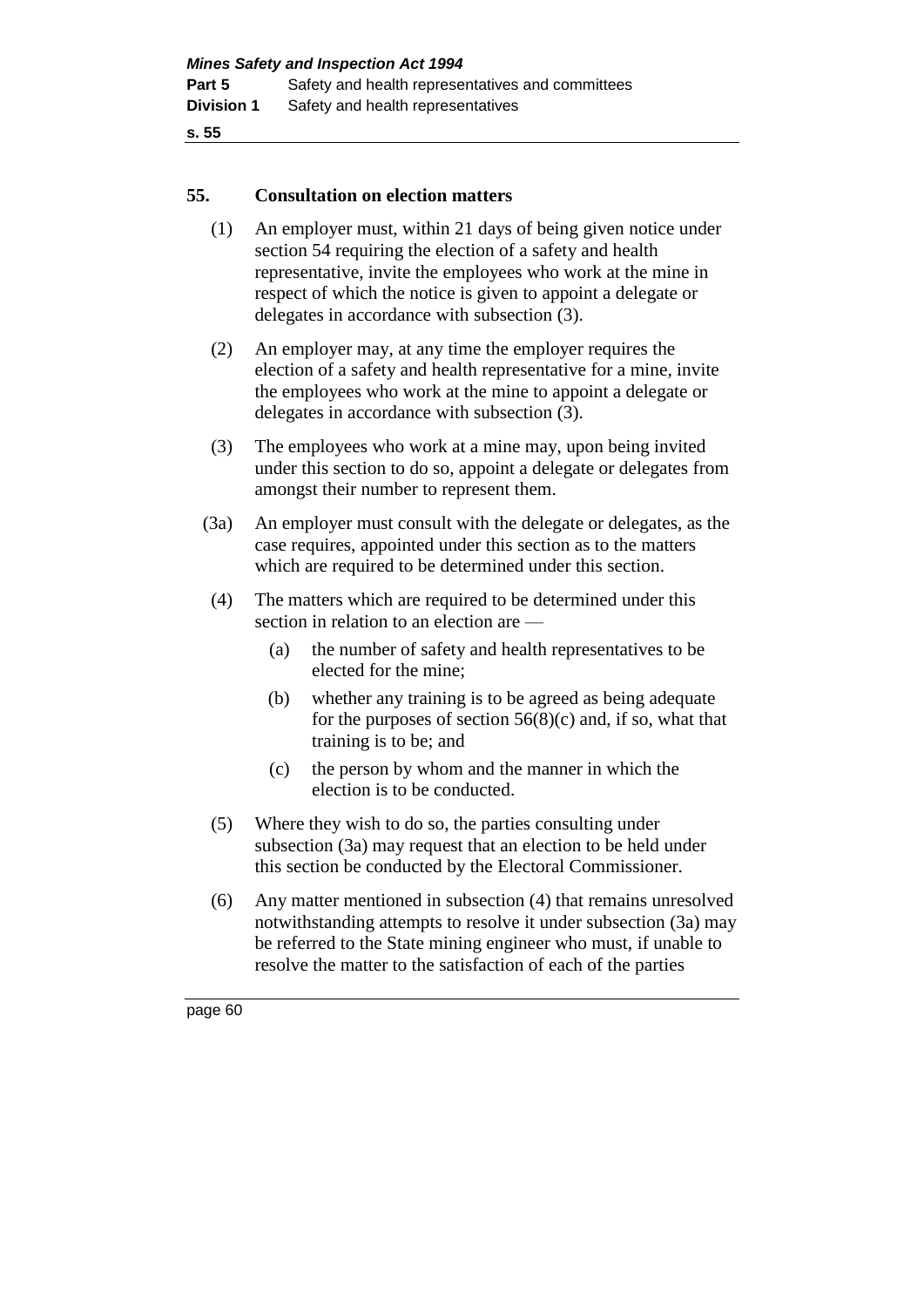concerned, refer the matter to a safety and health magistrate for determination.

(7) An employer who contravenes subsection (1) or (3a) commits an offence.

*[Section 55 amended by No. 30 of 1995 ss.62 and 76(4).]* 

#### **56. Election of safety and health representatives**

(1) In this section, **"election"** means an election required for the purpose of electing a safety and health representative for the mine concerned.

# *[(2), (3), (4) and (5) repealed]*

- (6) Subject to this section, an election is to be conducted and safety and health representatives are to be elected in accordance with a determination under section 55.
- (7) Every employee who works at the mine is entitled to vote at an election and the election must be by secret ballot.
- (8) A person is not eligible to be elected as a safety and health representative for a mine unless the person is an employee who works at the mine and has —
	- (a) been continuously employed at the mine concerned during the preceding 2 years; or
	- (b) had a total of at least 2 years' experience at a mine in work of a similar nature to the work that person does at the mine; or
	- (c) had a total of at least 12 months' experience of a type described in paragraph (b) and such training, if any, as is agreed under section 55 as being adequate for the purposes of this subsection; or
	- (d) been approved by the State mining engineer for the purposes of this subsection.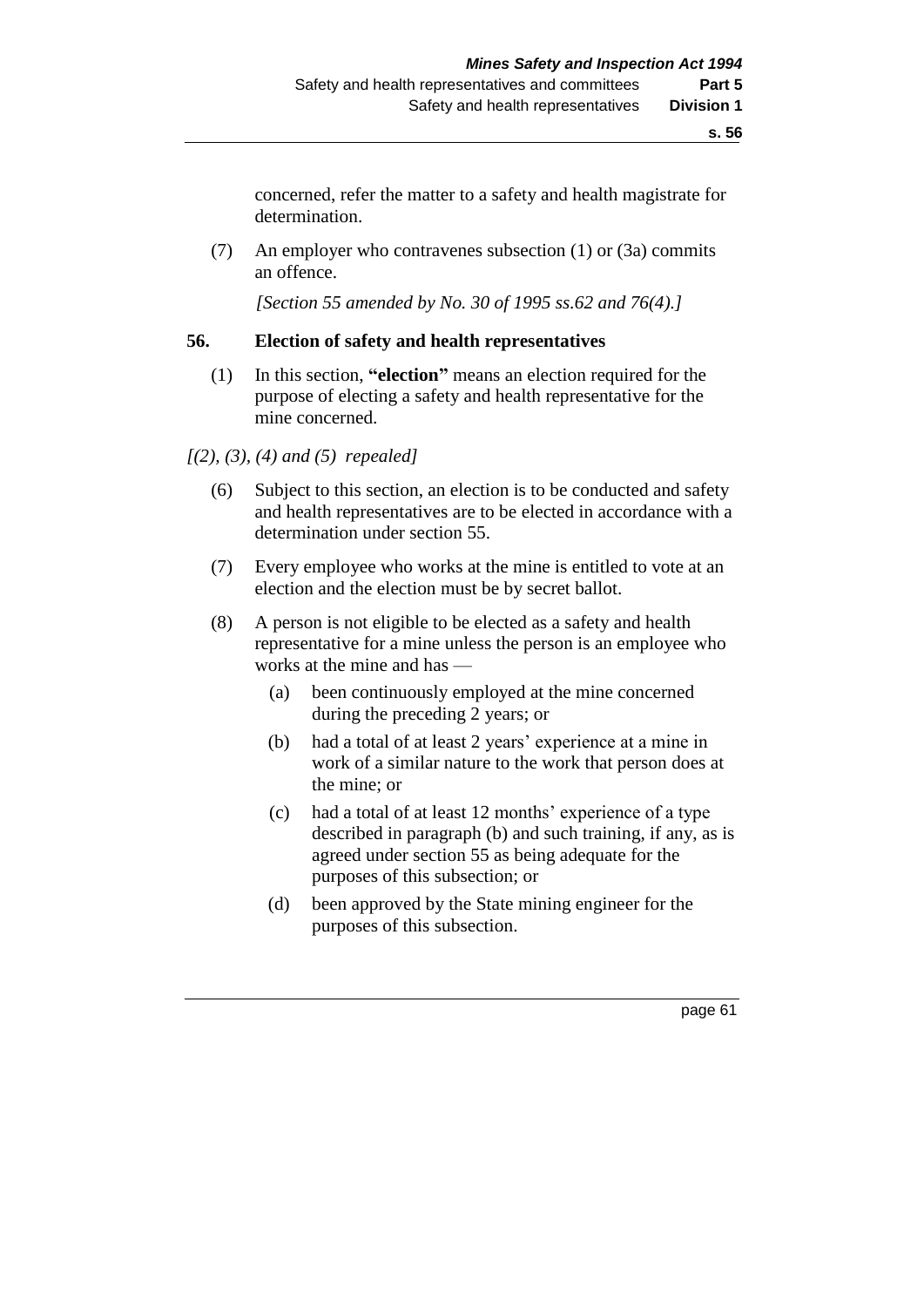- (9) If only one eligible candidate is nominated for election to an office of safety and health representative, a ballot need not be held and that candidate is deemed to have been duly elected.
- (10) The person conducting an election must notify the employer concerned of the results of the election.
- (10a) A safety and health representative shall, within 14 days of being elected under this section, notify the State mining engineer the prescribed form of that election and give such further particulars as are prescribed in that form.
- (10b) A safety and health representative who contravenes subsection (10a) commits an offence.
- (11) Where a question relating to an election arises, the matter may be referred by any person interested in the question to the State mining engineer who must, if unable to resolve the matter to the satisfaction of the persons concerned, refer the matter to a safety and health magistrate for determination.

*[Section 56 amended by No. 30 of 1995 ss.63 and 76(4).]* 

# **57. Terms of office**

- (1) A person who is elected as a safety and health representative holds office, subject to this Act, for a term of 2 years.
- (2) A person ceases to hold office as a safety and health representative if —
	- (a) the term of office of the person expires and the person is not re-elected; or
	- (b) the person ceases to be an employee who works at the mine for which that person was elected; or
	- (c) the person resigns office by notice given to his or her employer; or
	- (d) the person is disqualified under section 59.

*[Section 57 amended by No. 30 of 1995 s.76(4).]*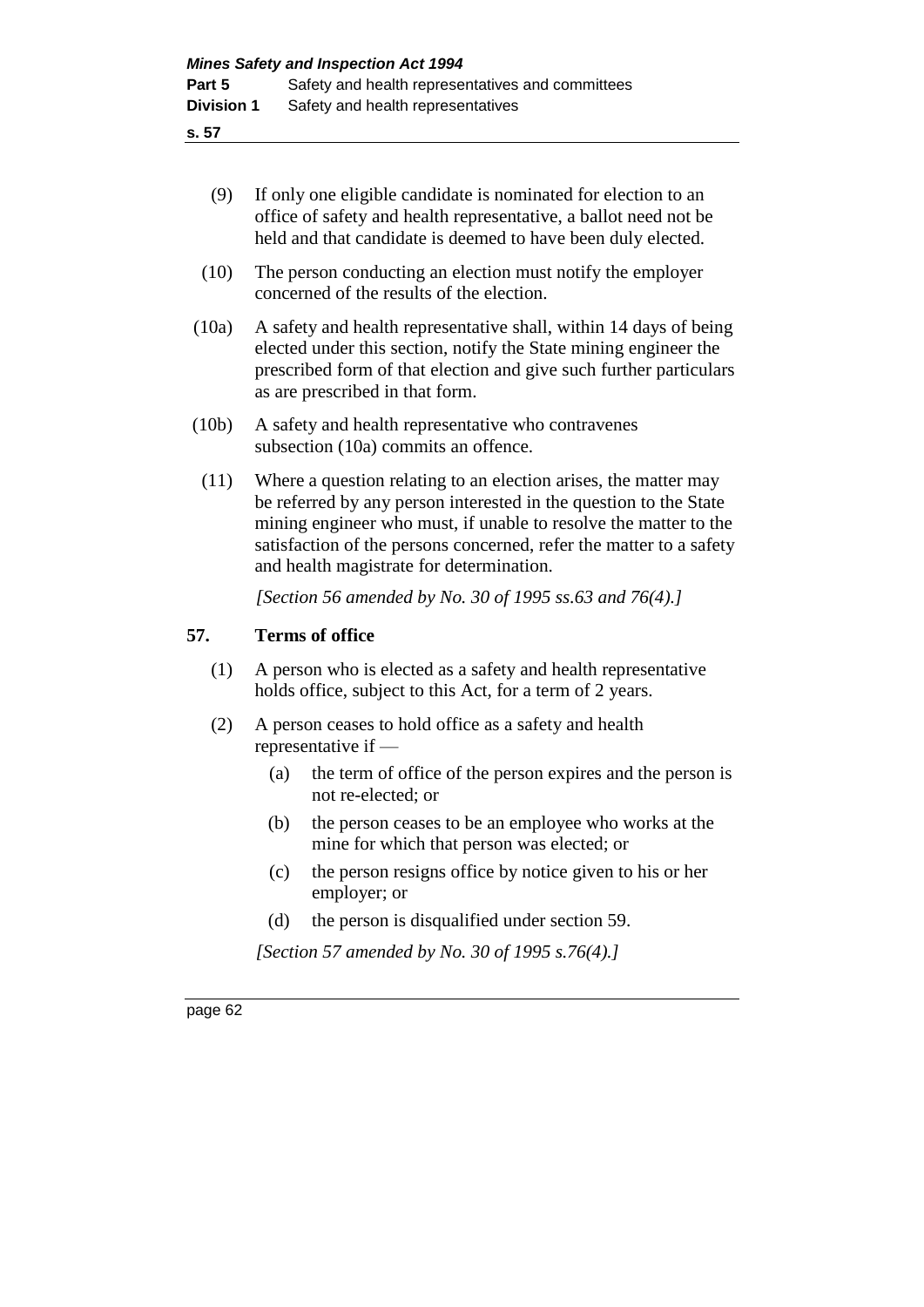#### **58. Manager to ensure safety of safety and health representative**

- (1) The manager of a mine must ensure that whenever a safety and health representative is carrying out an inspection of the mine in accordance with section  $53(1)(a)$ , a suitably experienced person has been given responsibility for ensuring the safe conduct of the representative through the mine.
- (2) A manager who contravenes subsection (1) commits an offence. *[Section 58 amended by No. 30 of 1995 s.76(4).]*

# **59. Disqualification of safety and health representative**

- (1) A person specified in subsection (2) may refer to a safety and health magistrate the question of whether a safety and health representative should be disqualified on the ground that the representative —
	- (a) has done anything under this Act with the intention only of causing harm to an employer at the mine or the manager of the mine, or a commercial or business undertaking of one of those persons; or
	- (b) has used or disclosed any information acquired from an employer at the mine or the manager of the mine in the representative's capacity as a safety and health representative for a purpose that is not connected with the performance of the representative's functions under this Act with the intention of causing harm to an employer at the mine or the manager of the mine, or a commercial or business undertaking of one of those persons; or
	- (c) has failed adequately to perform the functions of a safety and health representative under this Act,

or on more than one of those grounds.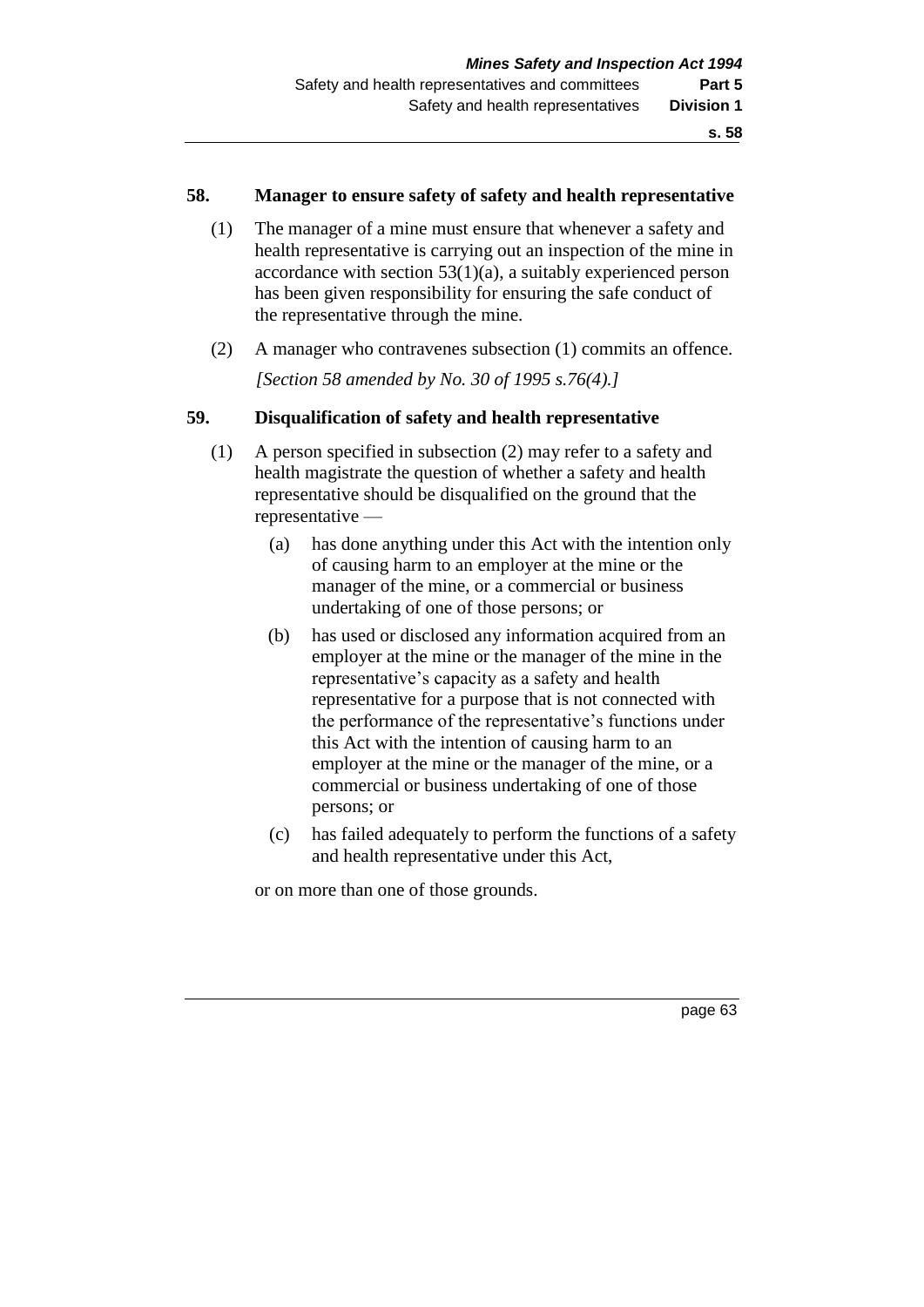- (2) A reference under subsection (1) concerning the disqualification of a safety and health representative may be made by —
	- (a) an employer at the mine or the manager of the mine; or
	- (b) an employee who works at the mine; or
	- (c) the State mining engineer.
- (3) If, upon a reference under subsection (1), a safety and health magistrate is satisfied that grounds for the disqualification of the safety and health representative exist, the safety and health magistrate may disqualify the representative for a specified period or permanently from holding office as a safety and health representative.
- (4) In determining what disqualification, if any, should be imposed under subsection (3), a safety and health magistrate must take into account —
	- (a) the harm, if any, caused to the employer, or manager of the mine, or a commercial or business undertaking of one of those persons; and
	- (b) the past record of the safety and health representative in performing the functions of a safety and health representative under this Act; and
	- (c) whether the safety and health representative acted contrary to the public interest,

and may take into account any other matters that the safety and health magistrate considers relevant.

*[Section 59 amended by No. 30 of 1995 ss.64 and 76(4).]* 

# **60. Duties of employers and manager regarding safety and health representatives**

(1) This section applies in relation to a mine if there is a safety and health representative for that mine.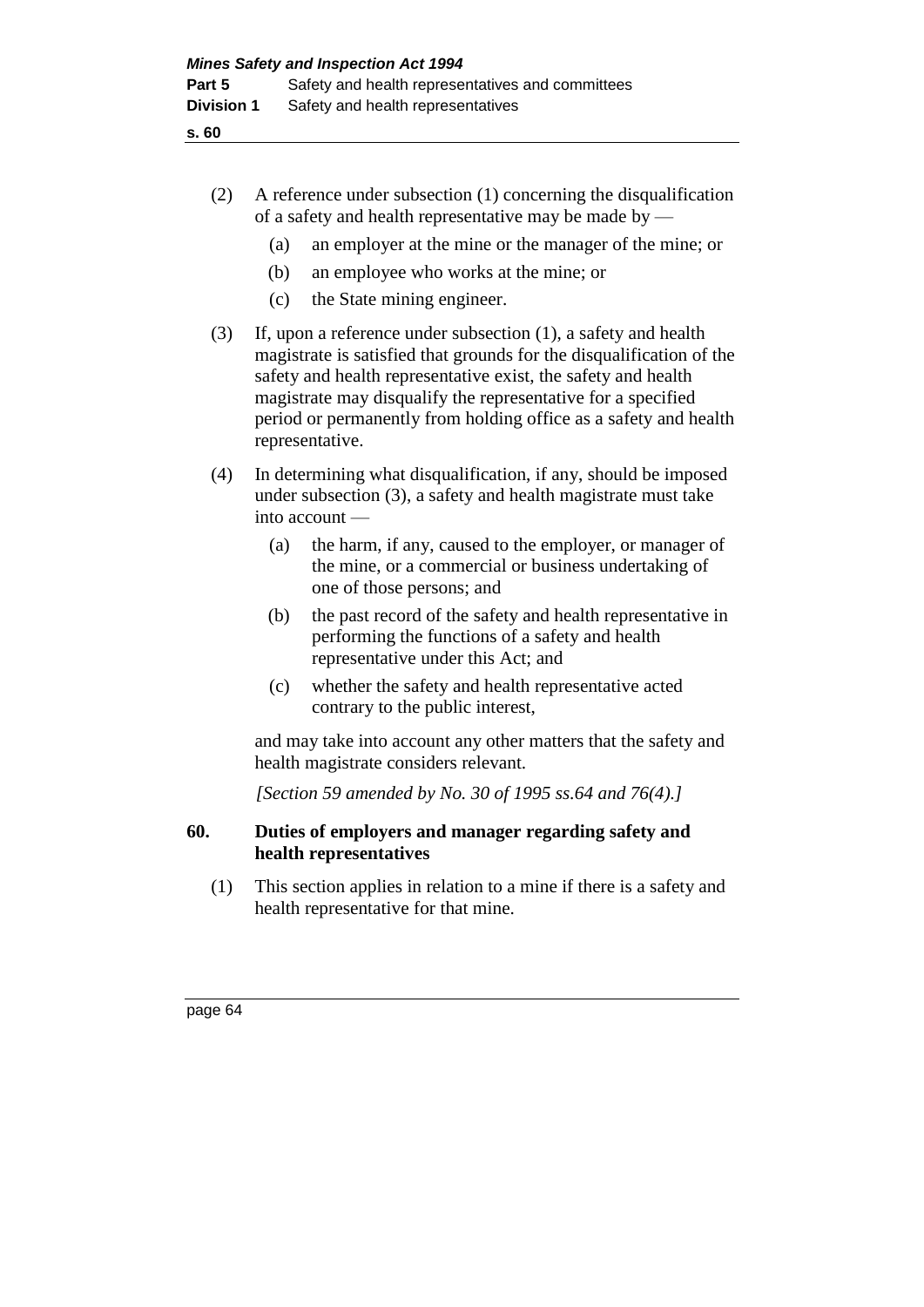- (2) The manager of a mine and every employer at the mine must make available to each safety and health representative such information as each of those persons has, or could reasonably be expected to have, relating to —
	- (a) hazards to persons that arise or may arise at the mine; and
	- (b) so far as it is relevant to the hazards mentioned in paragraph (a), the plant and substances used at the mine and the systems of work at the mine; and
	- (c) the safety and health of employees who work at the mine.
- (3) Where an employee so requests at an interview concerning occupational safety or health between an employer at the mine, the manager, or a representative of either of those persons, and the employee, that employer or manager must permit a safety and health representative to be present.
- (4) The manager of the mine and every employer at the mine must consult with safety and health representatives on intended changes to the mine or the plant or substances used at the mine where those changes may reasonably be expected to affect the safety or health of employees at the mine.
- (5) The employer of a safety and health representative must
	- (a) permit that representative to take such time off work, with pay, for the purposes of performing the functions of a safety and health representative under this Act as is provided for in the regulations; and
	- (b) in accordance with the regulations, permit that representative to take such time off work, with pay, for the purposes of attending courses of training in occupational safety and health accredited under section 14(1)(h) of the *Occupational Safety and Health Act 1984* as provided for by section 62(b).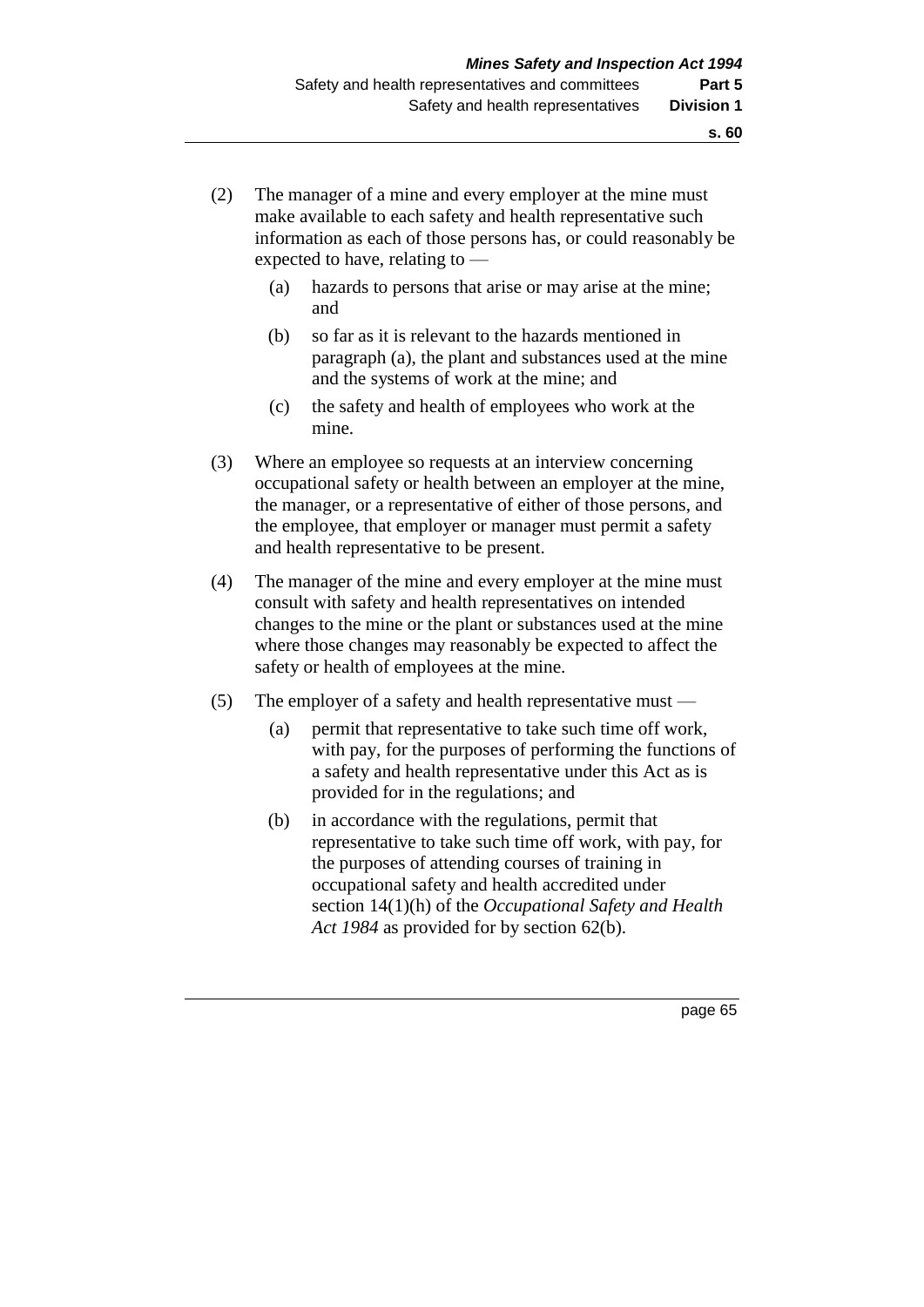- **s. 61**
	- (6) Where any accident or dangerous occurrence takes place in a part of the mine where employees who are represented by a safety and health representative work, the employer of the safety and health representative must ensure that the safety and health representative is notified without delay of the accident or occurrence.
	- (7) Every employer at a mine must provide such facilities and assistance as are necessary or prescribed for the purposes of the performance by safety and health representatives of their functions under this Part.
	- (8) A person who contravenes subsection  $(2)$ ,  $(3)$ ,  $(4)$ ,  $(5)$ ,  $(6)$  or  $(7)$ commits an offence.

*[Section 60 amended by No. 30 of 1995 s.76(1), (3) and (4).]* 

#### **61. Duties of employers regarding safety and health representatives**

- (1) An employer at a mine
	- (a) must not make available to a safety and health representative any medical information concerning an employee unless —
		- (i) the employee has consented to the employer doing so; or
		- (ii) the information is in a form that does not identify, nor permit the identification of, the employee;
		- and
	- (b) is not required by section  $60(2)$  to make available information disclosing a trade secret.
- (2) An employer who contravenes subsection (1)(a) commits an offence.

*[Section 61 amended by No. 30 of 1995 s.76(4).]*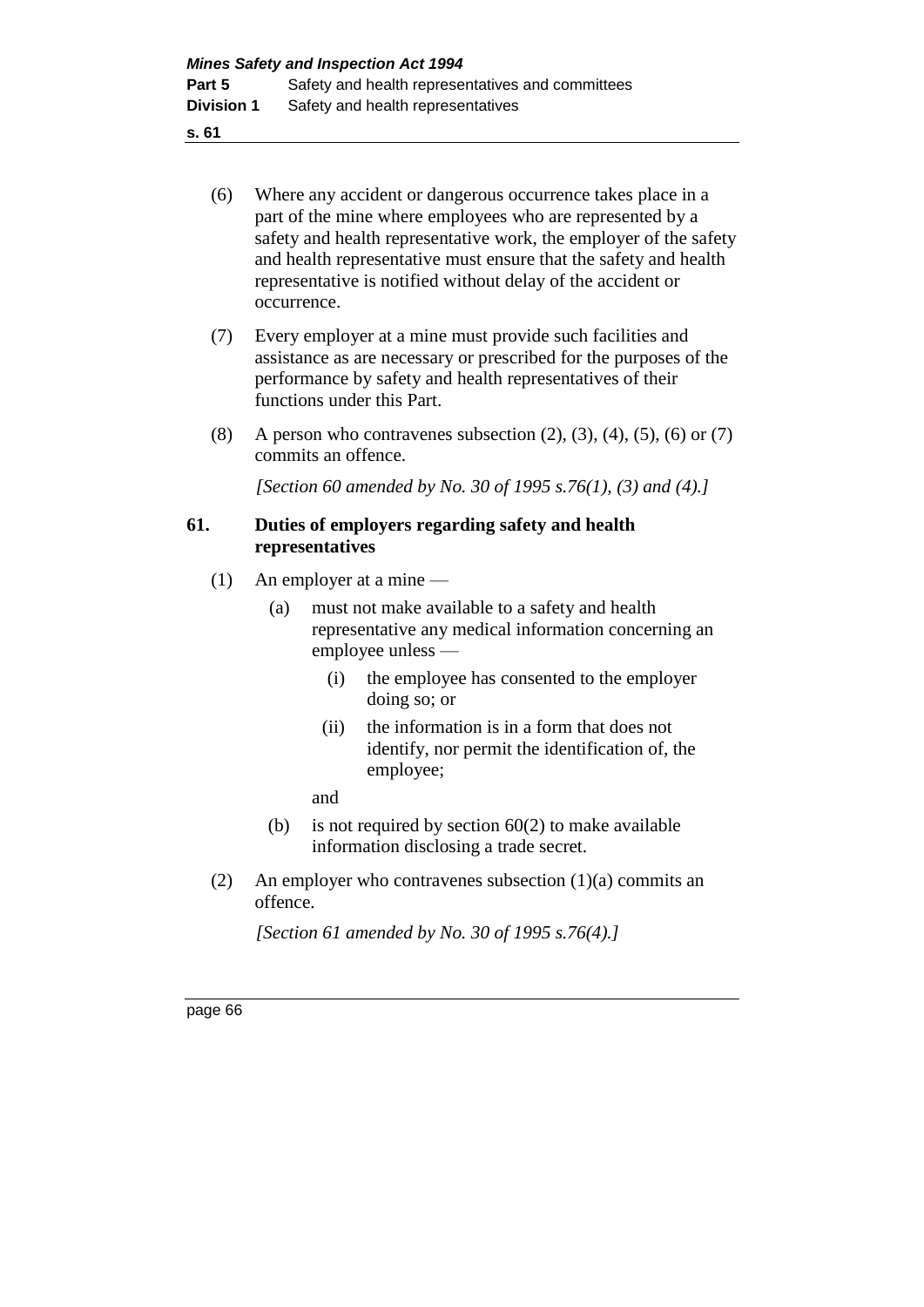### **62. Regulations regarding time off work for safety and health representatives**

The regulations may prescribe the time that a safety and health representative is to be permitted to take off work, with pay and other benefits, for the purposes of —

- (a) performing the functions that the representative is required to perform under this Act; and
- (b) the attendance of the representative at courses of training in occupational safety and health accredited under section 14(1)(h) of the *Occupational Safety and Health Act 1984*,

but the time that a safety and health representative is to be permitted to take off work, with pay and other benefits, for those purposes may be varied, in a way not less favourable to the safety and health representative than that prescribed in the regulations, by agreement with the employer concerned or by a determination made by a safety and health magistrate upon a reference made to the safety and health magistrate under this section by the employer, the safety and health representative, or the State mining engineer.

*[Section 62 amended by No. 30 of 1995 ss.65 and 76(1) and (4).]* 

## **Division 2 — Safety and health committees**

*[Heading amended by No. 57 of 1997 s.88(1).]*

#### **63. Functions of safety and health committees**

The functions of a safety and health committee are —

(a) to facilitate consultation and co-operation between the manager of the mine, employers and employees in initiating, developing, and implementing measures designed to ensure the safety and health of employees at the mine; and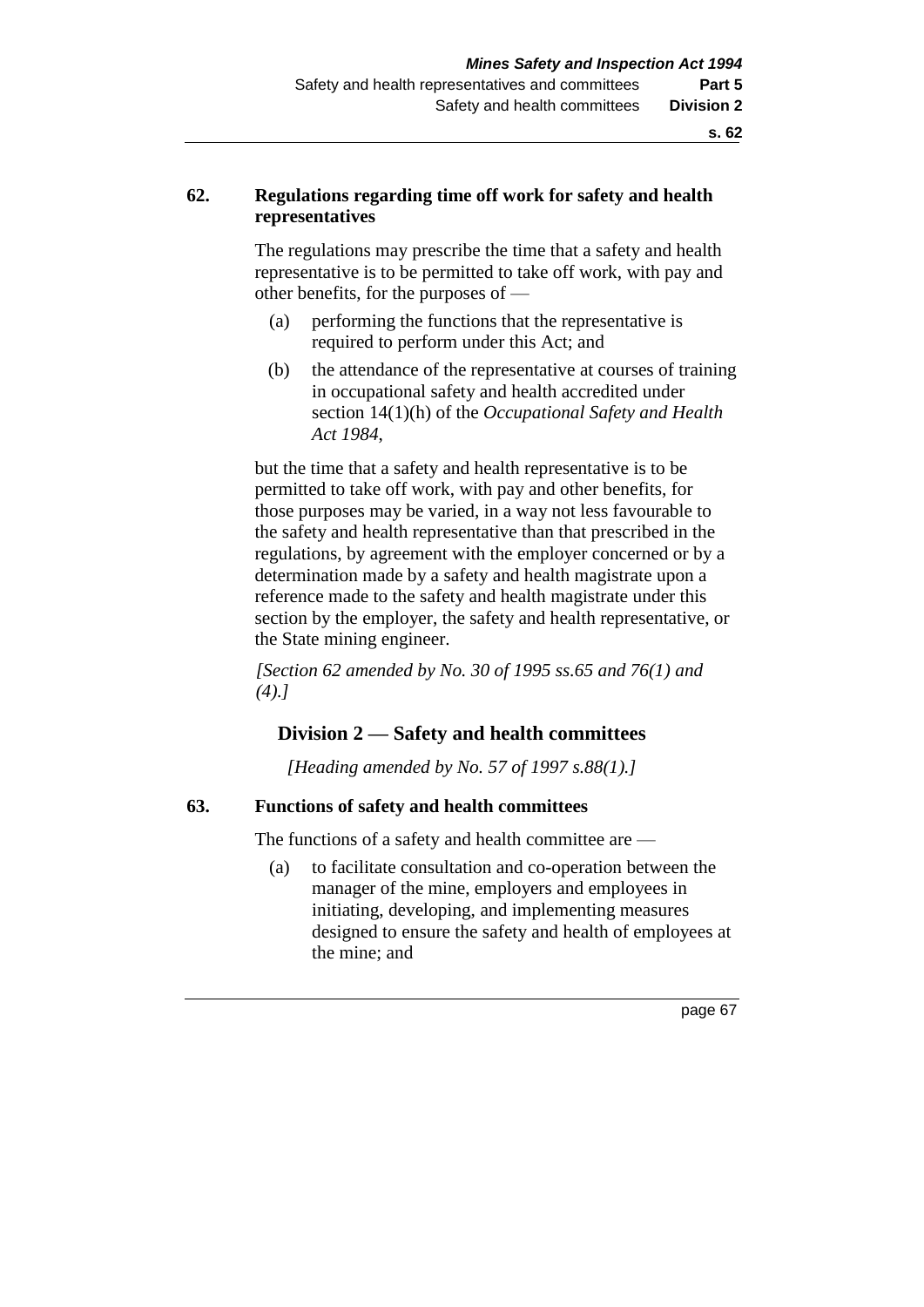- (b) to keep itself informed as to standards relating to safety and health generally recommended or prevailing in mines of a comparable nature and to review, and make recommendations to the manager of the mine, and any employer at the mine, on rules and procedures at the mine relating to the safety and health of the employees; and
- (c) to recommend to the manager, employers and employees at the mine the establishment, maintenance, and monitoring of programmes, measures and procedures at the mine relating to the safety and health of the employees; and
- (d) to keep in a readily accessible place and form such information as is provided under this Act by the manager and employers regarding the hazards to persons that arise or may arise at the mine; and
- (e) to consider any changes or intended changes to or at the mine that may reasonably be expected to affect the safety or health of employees at the mine and make such recommendations as the committee considers appropriate to the manager and any employer at the mine in respect of those changes or intended changes; and
- (f) to consider such matters as are referred to the committee by a safety and health representative; and
- (g) to perform such other functions as may be prescribed in the regulations or given to the committee, with its consent, by an employer at the mine or the manager of the mine.

*[Section 63 amended by No. 30 of 1995 s.76(2), (3) and (4).]* 

## **64. Request for safety and health committee to be established**

(1) An employee who works at a mine may request an employer at the mine to establish a safety and health committee for the mine.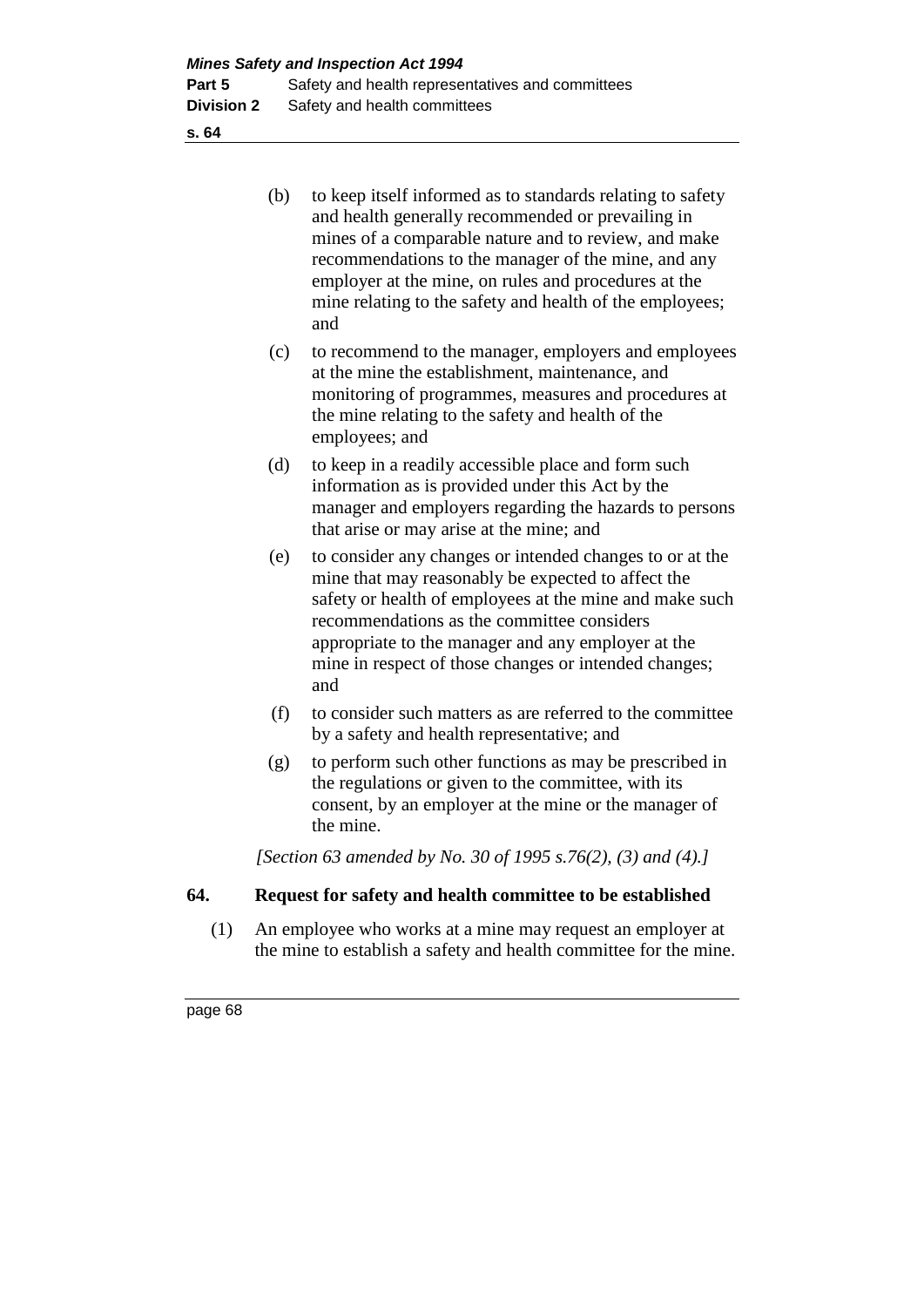- (2) Where an employer has been requested by an employee under subsection (1) to establish a safety and health committee, the employer must, within 21 days of the request —
	- (a) notify the employee and any safety and health representative for the mine that the request is agreed to; or
	- (b) if the employer considers that the circumstances of the case are such that a safety and health committee should not be required to be established under this Act, refer the question of whether such a committee should be established to the State mining engineer and notify the employee and any safety and health representative for the mine that the matter has been referred to the State mining engineer.
- (3) The State mining engineer must as soon as is practicable decide a question referred under subsection (2) and notify the employer and the employee concerned of the decision.
- (4) An employer who contravenes subsection (2) commits an offence.

*[Section 64 amended by No. 30 of 1995 ss.66 and 76(4).]* 

#### **65. Establishment of safety and health committee**

- (1) An employer must, in accordance with this Division and the regulations, establish a safety and health committee within 3 months of —
	- (a) the coming into operation of a regulation requiring such a committee to be established by the employer; or
	- (b) service on the employer of a notice from the State mining engineer requiring the employer to do so; or
	- (c) being requested under section 64 to do so,

unless, in the case mentioned in paragraph (c), the State mining engineer has decided that a safety and health committee should not be required to be established.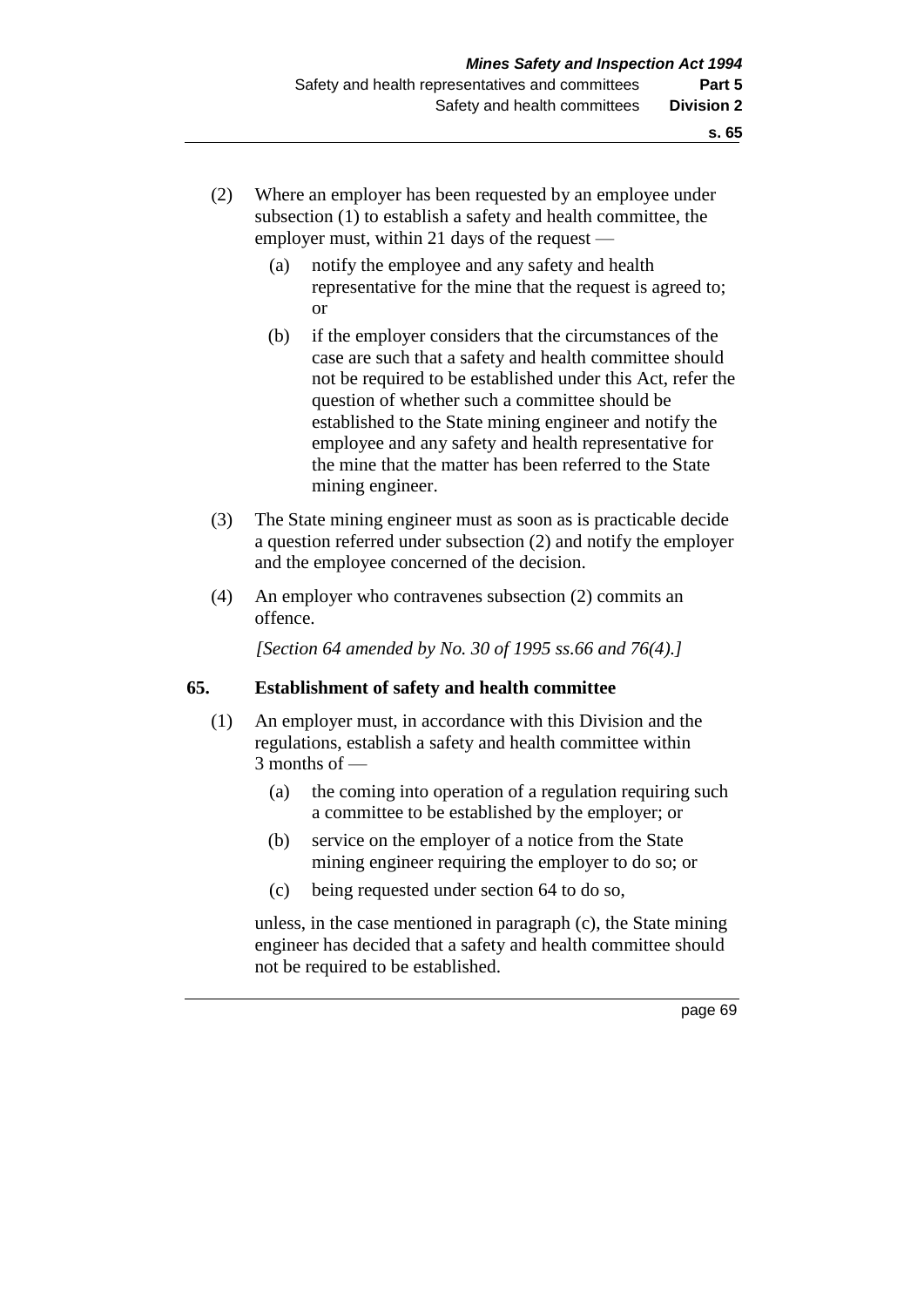- (2) An employer who contravenes subsection (1) commits an offence.
- (3) An employer may, of the employer's own initiative, establish a safety and health committee at any time in accordance with this Division.

*[Section 65 amended by No. 30 of 1995 s.76(4).]* 

### **66. Composition of safety and health committee**

- (1) A safety and health committee for a mine is to consist of  $-$ 
	- (a) the safety and health representative, if any; and
	- (b) if there is no safety and health representative, the person or persons elected by the employees for the purposes of this section; and
	- (c) the person or persons appointed by the employer or employers at the mine for the purposes of this section.
- (2) Subject to subsections (4) and  $(5)$ 
	- (a) the number of persons to be elected by the employees is to be as is substantially agreed between the employer or employers and employees concerned; and
	- (b) the number of persons to be appointed by the employer or employers is to be —
		- (i) as is agreed between the employer or employers and the safety and health representative or, where there are 2 or more of them, the safety and health representatives, for the mine; or
		- (ii) if there is no safety and health representative, as is substantially agreed between the employer or employers and employees.
- $(3)$  If there is
	- (a) in the opinion of the State mining engineer, failure to substantially agree the matter under subsection (2)(a), the number of persons to be elected by the employees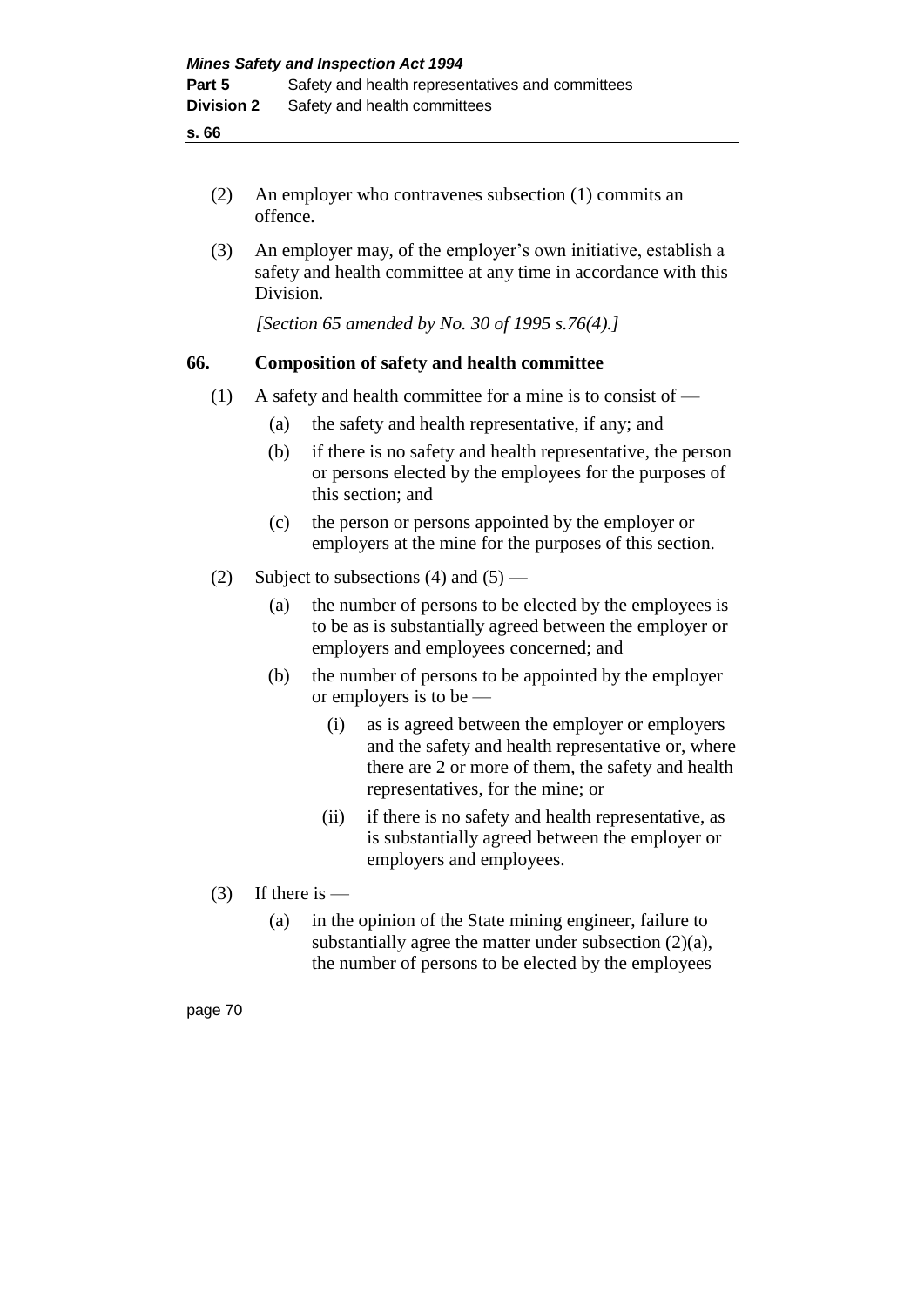for the purposes of this section is to be as decided by the State mining engineer;

- (b) failure to agree the matter under subsection  $(2)(b)(i)$ , the number of persons to be appointed by the employer or employers for the purposes of this section is to be as decided by the State mining engineer; or
- (c) in the opinion of the State mining engineer, failure to substantially agree the matter under subsection  $(2)(b)(ii)$ , the number of persons to be appointed by the employer or employers for the purposes of this section is to be as decided by the State mining engineer.
- (4) At least half of the members of a safety and health committee must be safety and health representatives or, where there are no safety and health representatives, persons elected by the employees.
- (5) A person is not eligible for election or appointment as a member of a safety and health committee for a mine unless the person is an employee or employer who works at the mine, and the person or persons appointed by the employer or employers must be, or must include, a person or persons having the authority to give effect to such matters as the committee might reasonably resolve in connection with the safety and health of persons at the mine.
- (6) An employer may appoint himself or herself as a member of a safety and health committee.
- (7) An election for the purposes of this section shall be by secret ballot.

*[Section 66 amended by No. 30 of 1995 ss.67 and 76(2) and (4).]* 

#### **67. Review of State mining engineer's decision**

(1) The manager, an employer, a safety and health representative, or an employee who works at the mine may refer to a safety and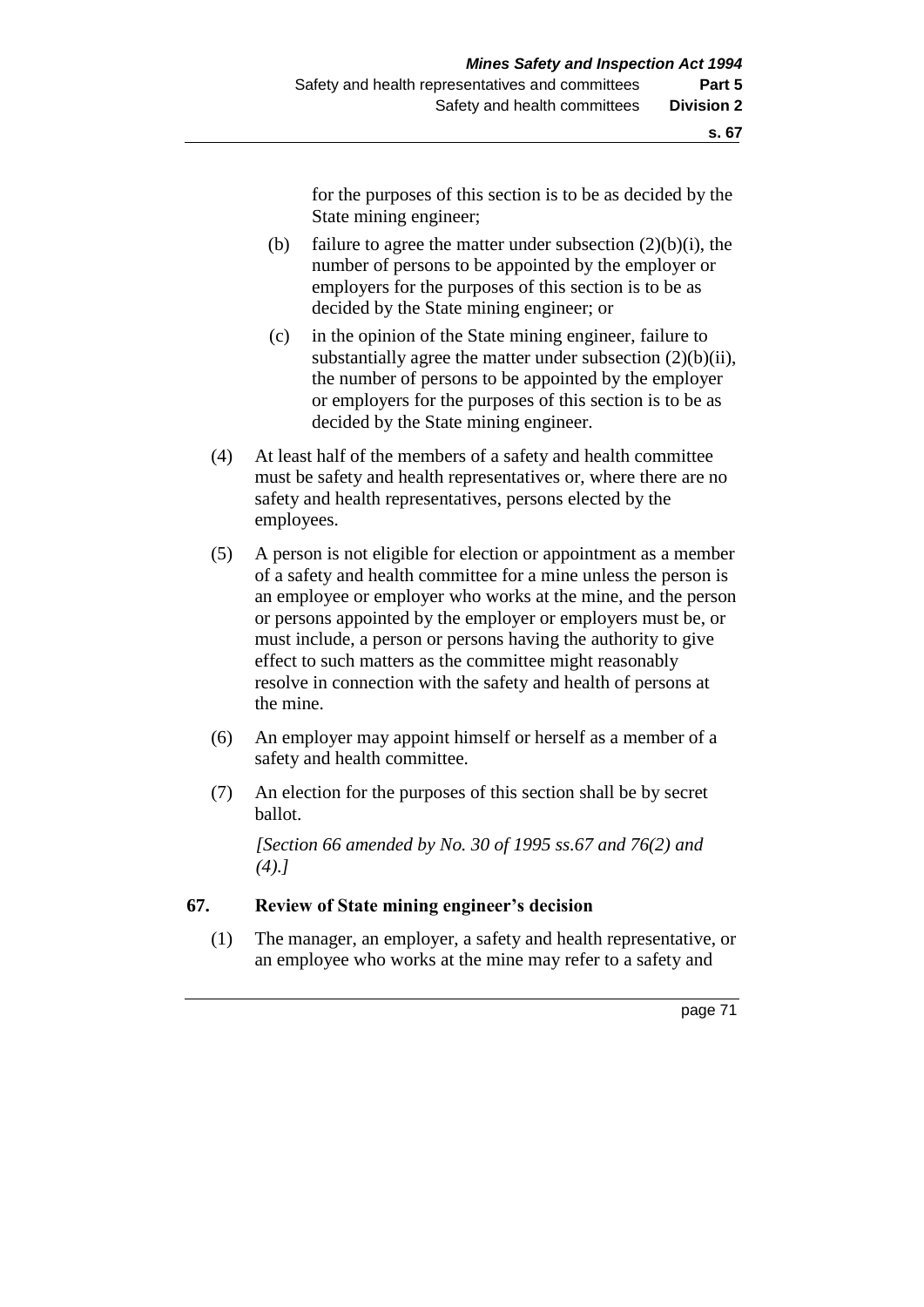health magistrate for review any decision of the State mining engineer as to —

- (a) whether it would be appropriate for a safety and health committee to be established; or
- (b) the number of persons elected by the employees or appointed by the employer or employers who are to be included in a safety and health committee.
- (2) A safety and health magistrate may confirm, vary or revoke a decision of the State mining engineer referred under subsection  $(1)$ .

*[Section 67 amended by No. 30 of 1995 ss.68 and 76(4).]* 

#### **68. Procedure of safety and health committees**

- (1) Subject to subsection (2) and to the regulations, a safety and health committee may determine its own procedure.
- (2) Each safety and health committee must meet at intervals not exceeding 3 months.

*[Section 68 amended by No. 30 of 1995 s.76(4).]* 

## **Division 3 — Discrimination**

#### **69. Discrimination**

- (1) An employer or prospective employer at a mine who in any way treats an employee or prospective employee less favourably than that employer or prospective employer otherwise would have done because the employee or prospective employee —
	- (a) is or has been a safety and health representative or a member of a safety and health committee; or
	- (b) performs or has performed any function as a safety and health representative or a member of a safety and health committee; or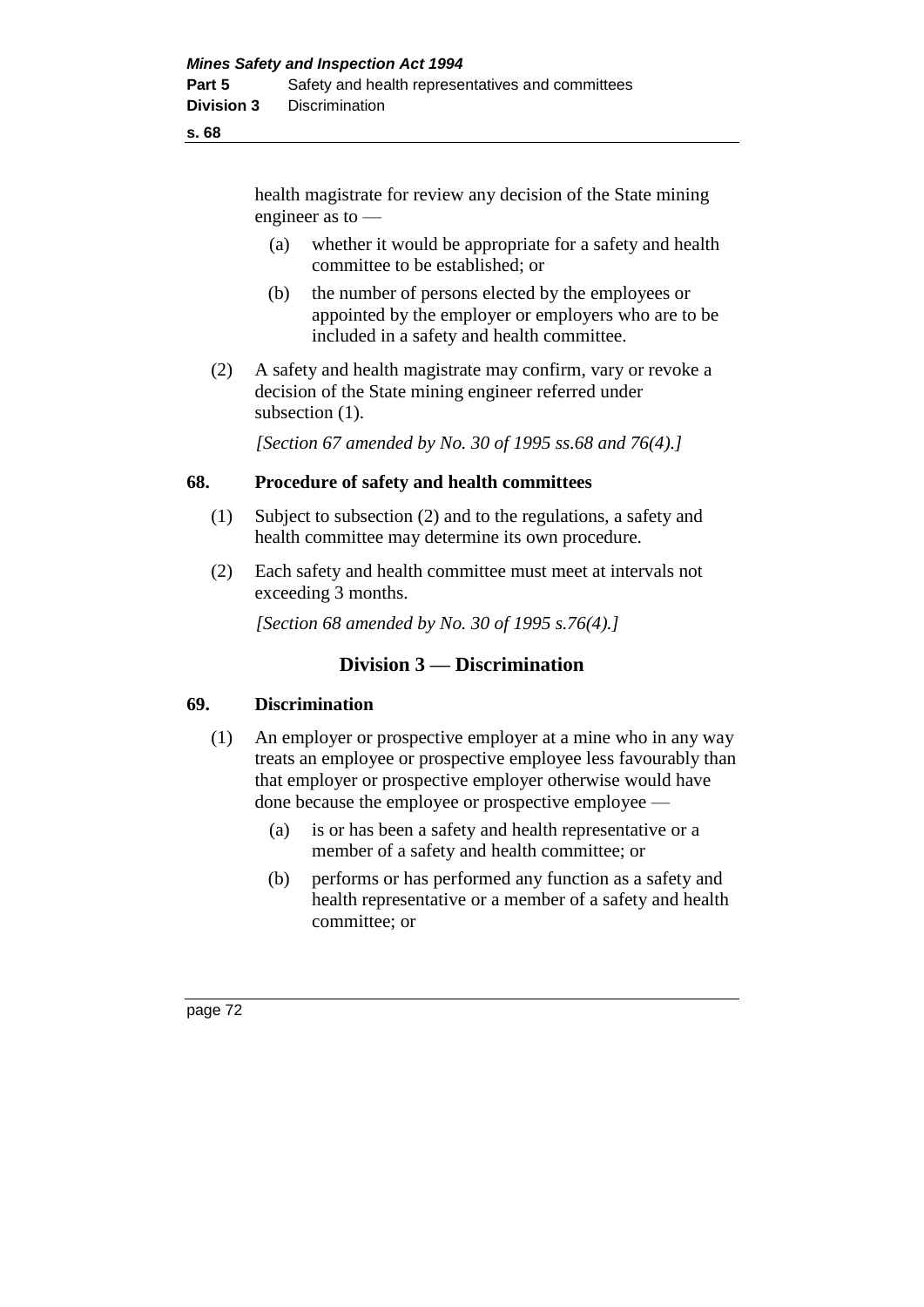- (c) gives or has given assistance or information to an inspector, safety and health representative or any member of a safety and health committee; or
- (d) makes or has made a complaint in relation to safety or health to a person who is or was his employer, fellow employee, an inspector, a safety and health representative, or a member of a safety and health committee,

commits an offence.

(2) A trade union that in any way treats a person less favourably than it otherwise would have done because of the manner in which that person performs or has performed any function as a safety and health representative or a member of a safety and health committee commits an offence.

*[Section 69 amended by No. 30 of 1995 s.76(3) and (4).]*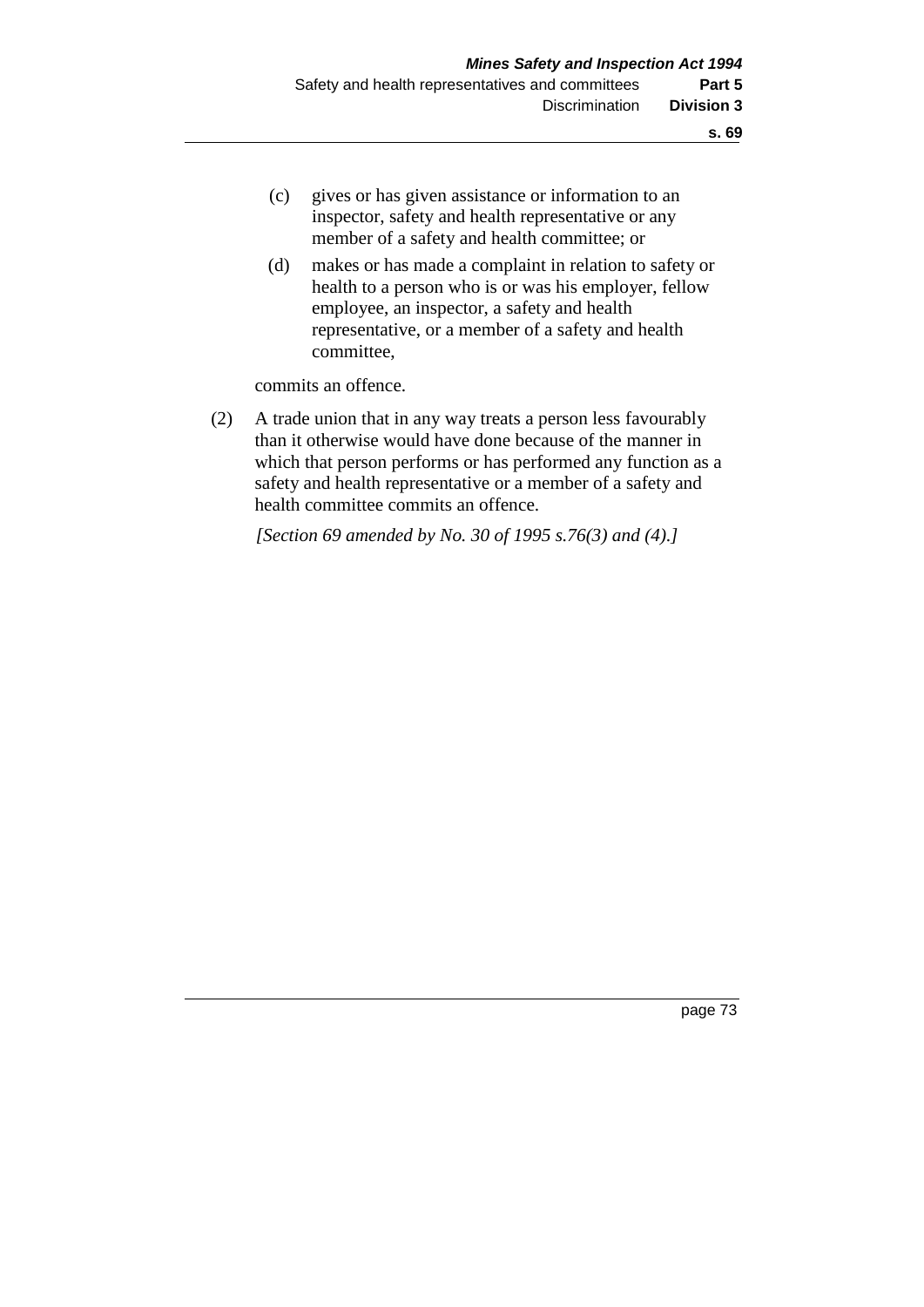# **Part 6 — Resolution of safety and health issues**

*[Heading amended by No. 57 of 1997 s.88(2).]*

## **70. Resolution of issues at the mine**

- (1) Where an issue relating to occupational safety or health arises in relation to a mine, the employer concerned, or where the employer is not at the mine, the manager of the mine must, in accordance with the relevant procedure, attempt to resolve the issue with —
	- (a) the safety and health representative; or
	- (b) the safety and health committee; or
	- (c) the employees; or
	- (d) where relevant, any employer,

whichever is specified in the relevant procedure.

- (2) For the purposes of subsection (1), **"the relevant procedure"** means the procedure agreed between the manager of the mine and the employers and employees at the mine as applying in respect of the mine concerned or, where no procedure is so agreed, the procedure prescribed for that purpose in the regulations.
- (3) Where attempts to resolve an issue as mentioned in subsection (1) do not succeed and there is both a safety and health representative and a safety and health committee in respect of the mine concerned, the safety and health representative must refer the issue to the safety and health committee for it to attempt to resolve the issue.
- (4) A person who contravenes subsection (1) or (3) commits an offence.

*[Section 70 amended by No. 30 of 1995 s.76(3) and (4).]*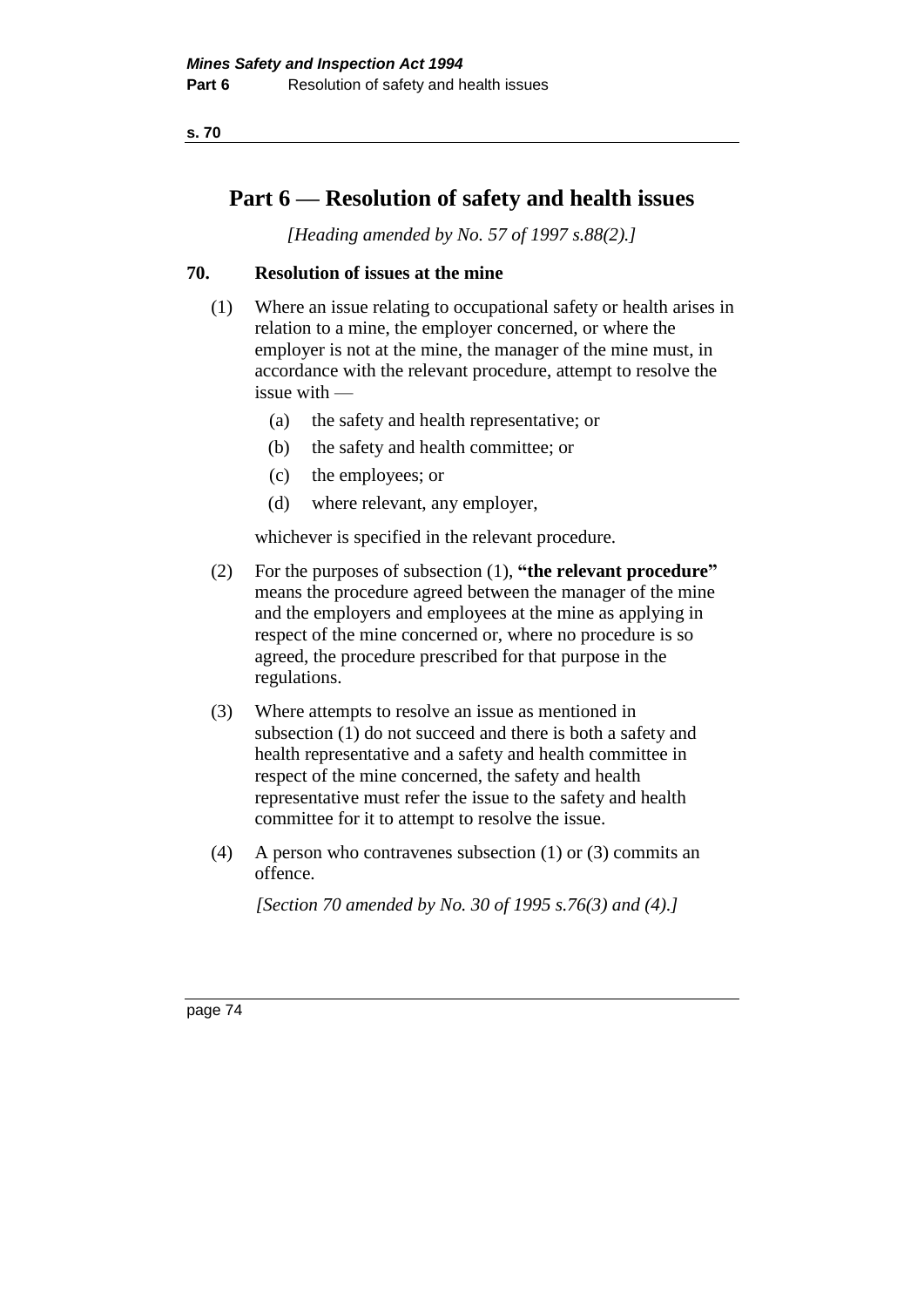#### **71. Inspector may be notified where issue unresolved**

- (1) Where attempts to resolve an issue in accordance with section 70 are unsuccessful, and where there is a risk of imminent and serious injury to or imminent and serious harm to the health of any person, the manager of the mine, any employer or employee involved, or a safety and health representative may notify the district inspector for the region in which the mine is situated of the unresolved issue.
- (2) A district inspector, upon being notified of an unresolved issue under subsection (1), must attend without delay at the mine and either —
	- (a) take such action under this Act, including action under section 22, as the inspector considers appropriate; or
	- (b) determine that in the circumstances no action is required to be taken under this Act.

*[Section 71 amended by No. 30 of 1995 s.76(4).]* 

#### **72. Refusal by employee to work in certain cases**

- (1) Nothing in section 71 prevents an employee from refusing to work where that employee has reasonable grounds to believe that to continue to work would expose that employee or any other person to a risk of imminent and serious injury or imminent and serious harm to the health of that employee or other person.
- (1a) In determining whether an employee has reasonable grounds for the belief referred to in subsection (1) it is relevant to consider whether a district inspector has attended the workplace upon being notified under section  $71(1)$  of the risk and whether —
	- (a) the measures, if any, required by the district inspector to be taken to remedy the matters giving rise to the risk have been taken;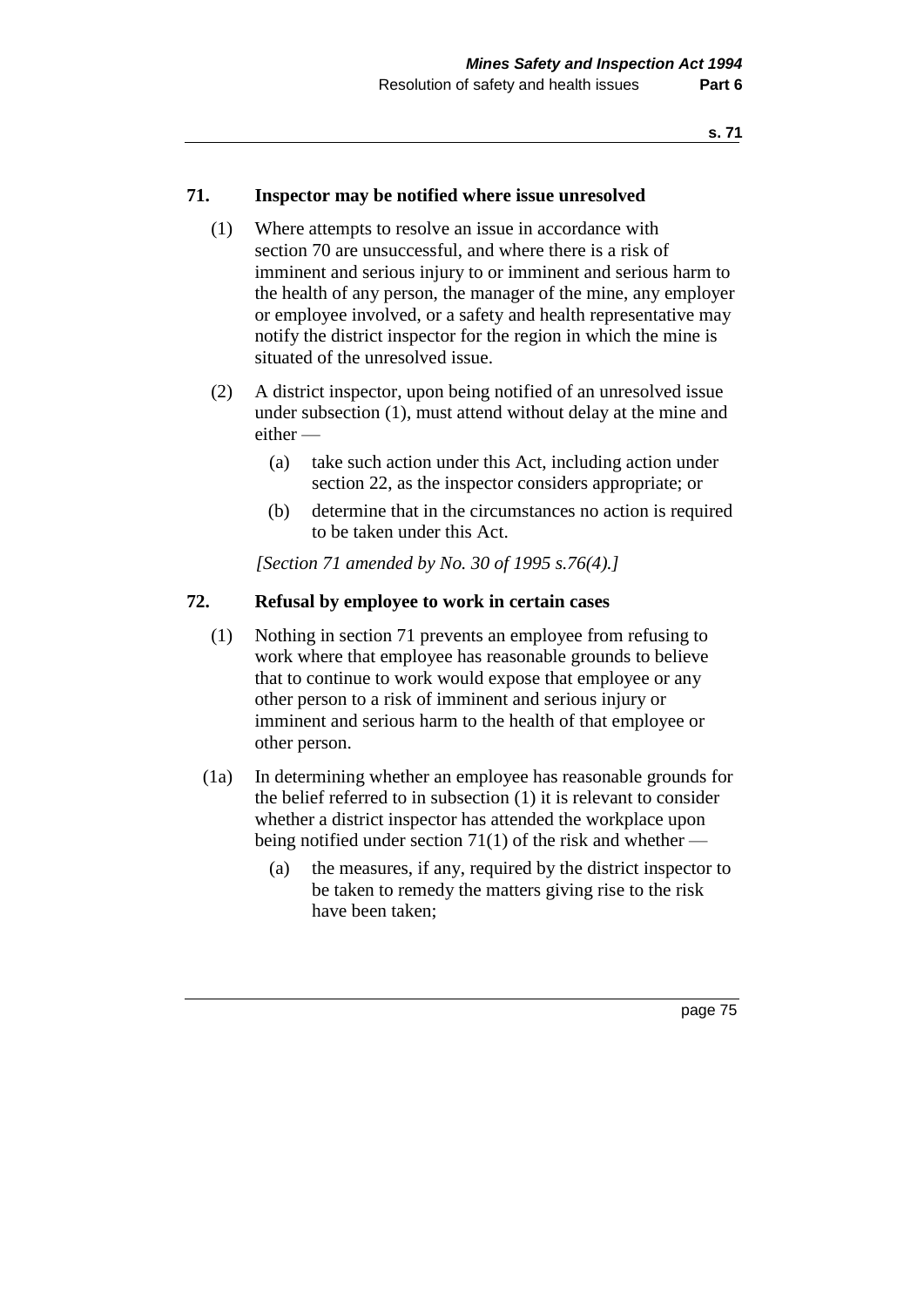- (b) the requirements, if any, of the district inspector to remedy the matters giving rise to the risk have ceased to have effect; or
- (c) the district inspector has determined that no action is required to be taken under this Act.
- (2) An employee who refuses to work as mentioned in subsection (1) must immediately notify —
	- (a) that person's employer; and
	- (b) if that person's employer is not at the mine, the manager of the mine; and
	- (c) if there is a safety and health representative for the mine, such safety and health representative,

and the matter shall be regarded as an issue to which section 70(1) applies.

- (2a) An employee who refuses to work as mentioned in subsection (1) must not leave the mine concerned until the employee has notified the employer under subsection (2) and that employer has authorized the employee to leave that mine.
- (2b) Subsection (2a) does not apply if the employee has reasonable grounds to believe that to remain at the mine concerned would expose the employee to a risk of imminent and serious injury or imminent and serious harm to his or her health.
- (3) An employee who contravenes subsection (2) or (2a) commits an offence.

*[Section 72 amended by No. 30 of 1995 ss.69 and 76(4).]* 

## **73. Assignment of other work**

An employee who refuses to work as mentioned in section 72(1) may be given reasonable alternative work to do until that employee resumes his or her usual work.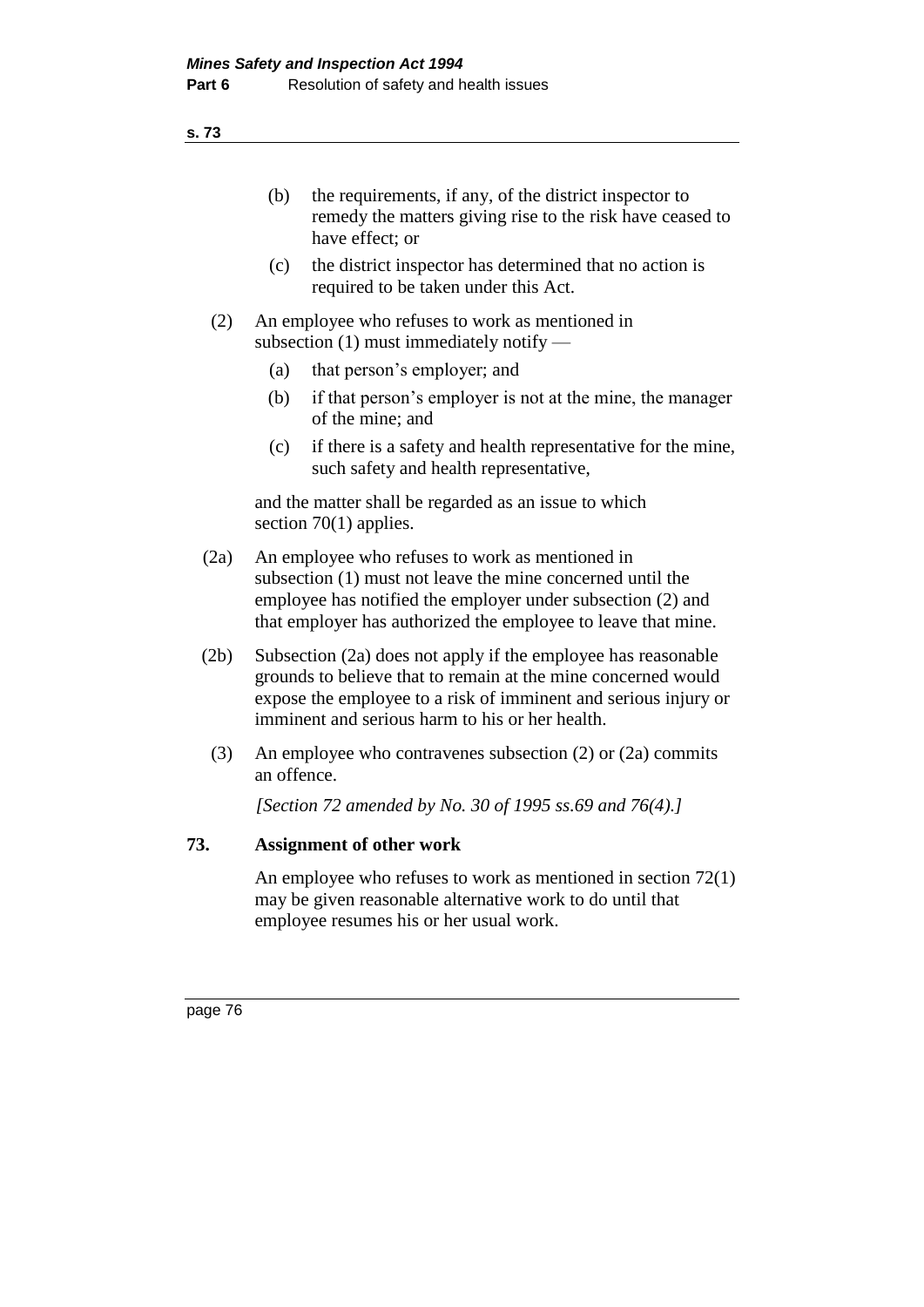#### **74. Entitlements to continue**

- (1) An employee who refuses to work as mentioned in section 72(1) is entitled to receive the same pay and other benefits, if any, which that employee would have been entitled to receive if the employee had continued to do his or her usual work.
- (1a) Subsection (1) does not apply if
	- (a) the employee leaves the mine without the authorization of the employer as required under section 72(2a); or
	- (b) the employee refuses to do reasonable alternative work that the employee is given under section 73.
	- (2) A dispute arising as to  $-$ 
		- (a) whether a person is entitled to pay and other benefits; or
		- (b) what pay or benefits a person is entitled to receive,

in accordance with subsection (1), may be referred by any party to the dispute to a safety and health magistrate for determination.

*[Section 74 amended by No. 30 of 1995 s.70.]* 

#### **74A. Offences — refusal to work**

- (1) In this section **"disentitled employee"** means an employee who refuses to work for any period —
	- (a) on the grounds that to do so would involve a risk of injury or harm to the health of any person; or
	- (b) on the grounds that another employee refuses to work because to do so would involve a risk of injury or harm to the health of any person,

but does not include a person who has refused to work as mentioned in section 72(1) and who is entitled to pay and other benefits under section 74(1).

(2) An employee who accepts from his or her employer, in respect of any period during which that employee is a disentitled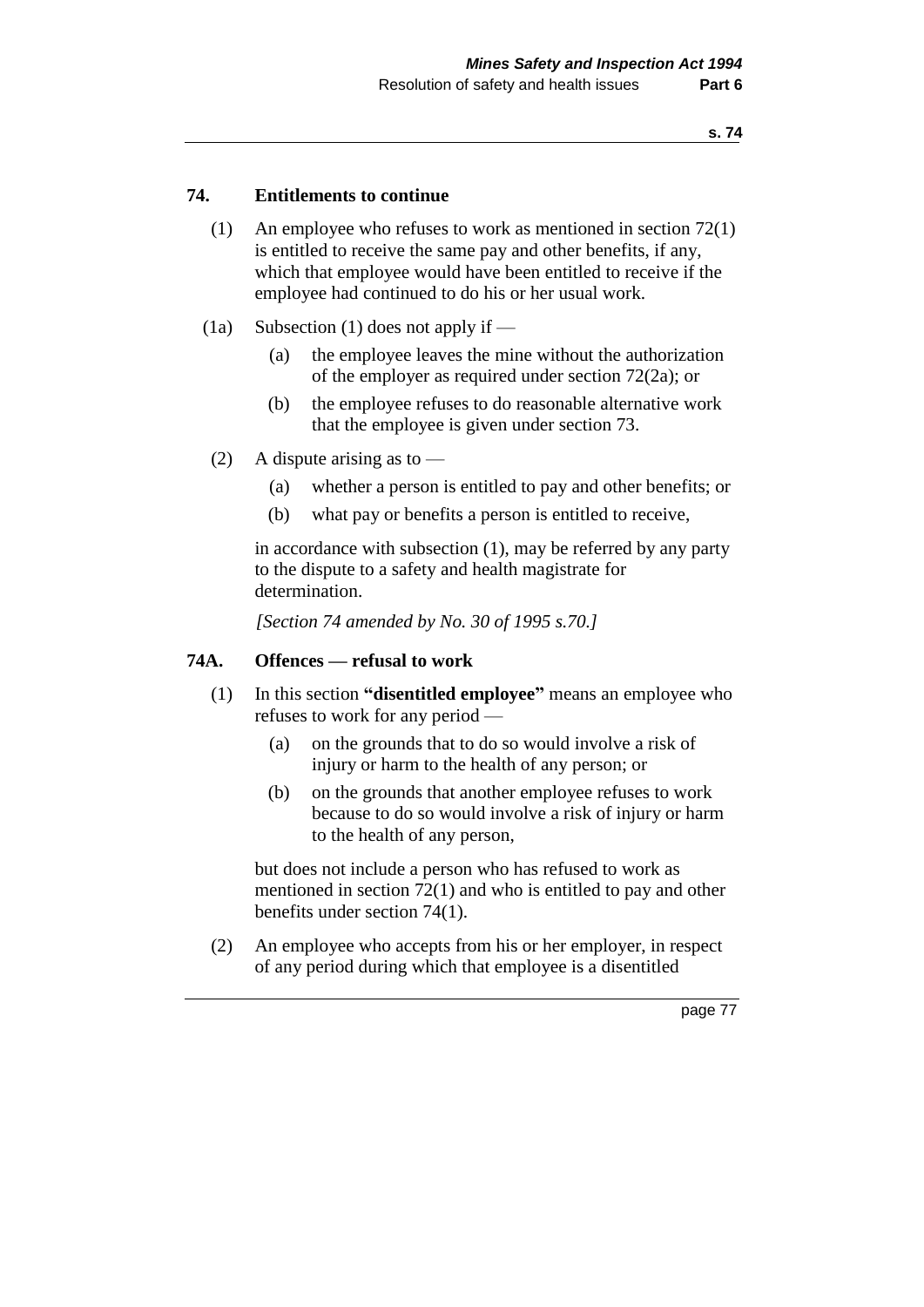#### **s. 74A**

employee, any pay or other benefits to which the employee would have been entitled if the employee had continued to work commits an offence.

- (3) An employer who pays or provides to an employee, in respect of any period during which the employee is a disentitled employee, any pay or other benefits to which the employee would have been entitled if the employee had continued to work commits an offence.
- (4) In subsections (2) and (3) a reference to pay and other benefits does not include a reference to any payment or benefit prescribed for the purposes of this section.
- (5) This section has effect despite any provision of any other written law, including the *Industrial Relations Act 1979,* and any order, award or agreement made or registered under that Act.

*[Section 74A inserted by No. 30 of 1995 s.71.]*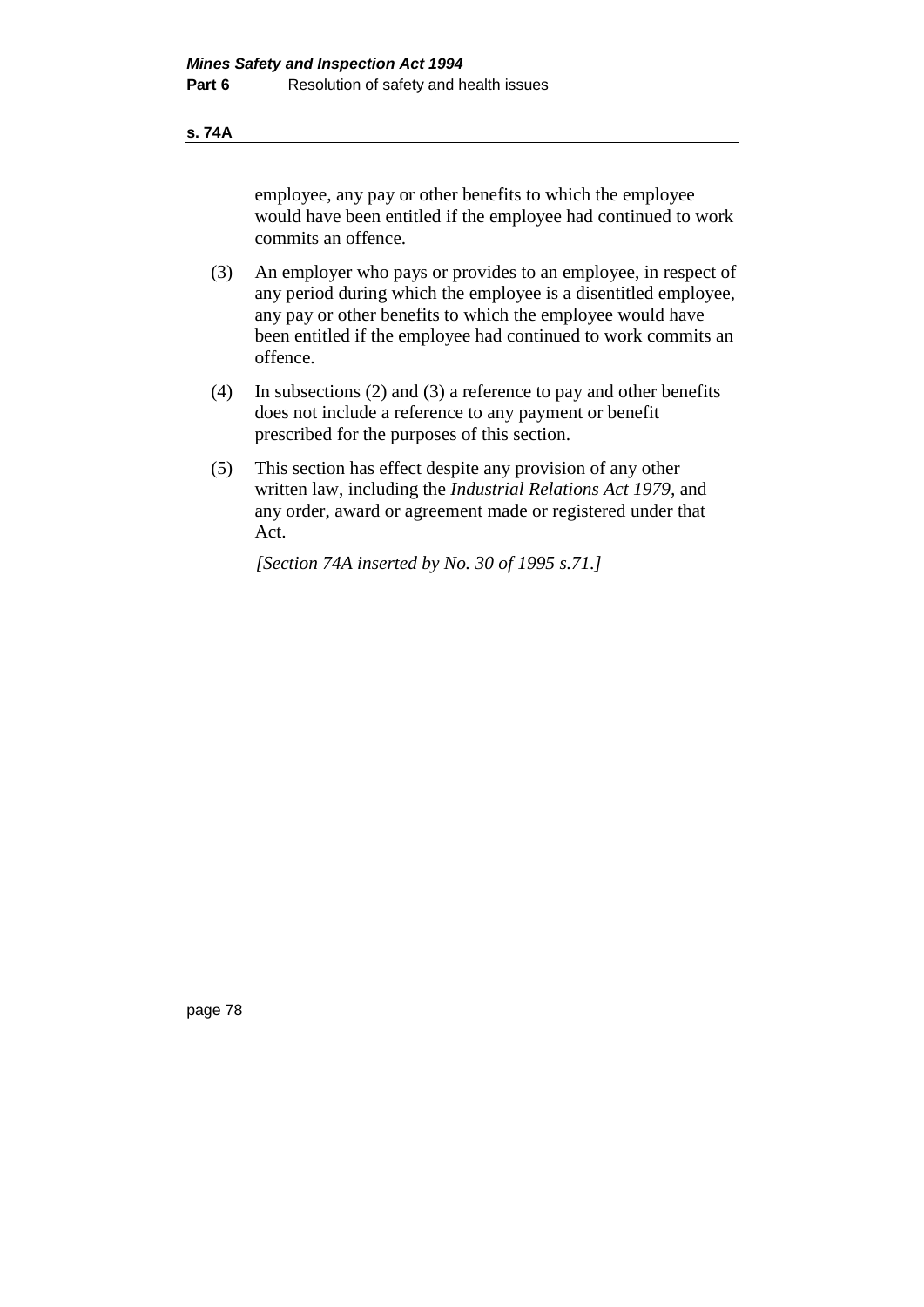# **Part 7 — Specific duties relating to occupational safety and health**

*[Heading amended by No. 30 of 1995 s.76(1).]* 

## **Division 1 — Health surveillance**

#### **75. Health surveillance of mine employees**

- (1) The principal employer and every employer at a mine must establish and maintain a system for the surveillance of the health of their employees in accordance with the regulations.
- (2) The principal employer and every employer at a mine must provide information to the State mining engineer on the surveillance of the health of their employees in accordance with the regulations.
- (3) A principal employer or employer who contravenes subsection (1) or (2) commits an offence.
- (4) The regulations may provide that this section does not apply to any category of employees specified in the regulations.

## **Division 2 — Accidents and occurrences**

#### **76. Notice of accident to be given**

- (1) Where a person suffers injury in an accident at a mine and is disabled by that accident from following his or her ordinary occupation, the manager must cause notice of the accident to be given —
	- (a) in accordance with the regulations, to the district inspector for the region in which the mine is situated; and
	- (b) if the injured person so requests, to the secretary or local representative of a trade union of which that person is a member.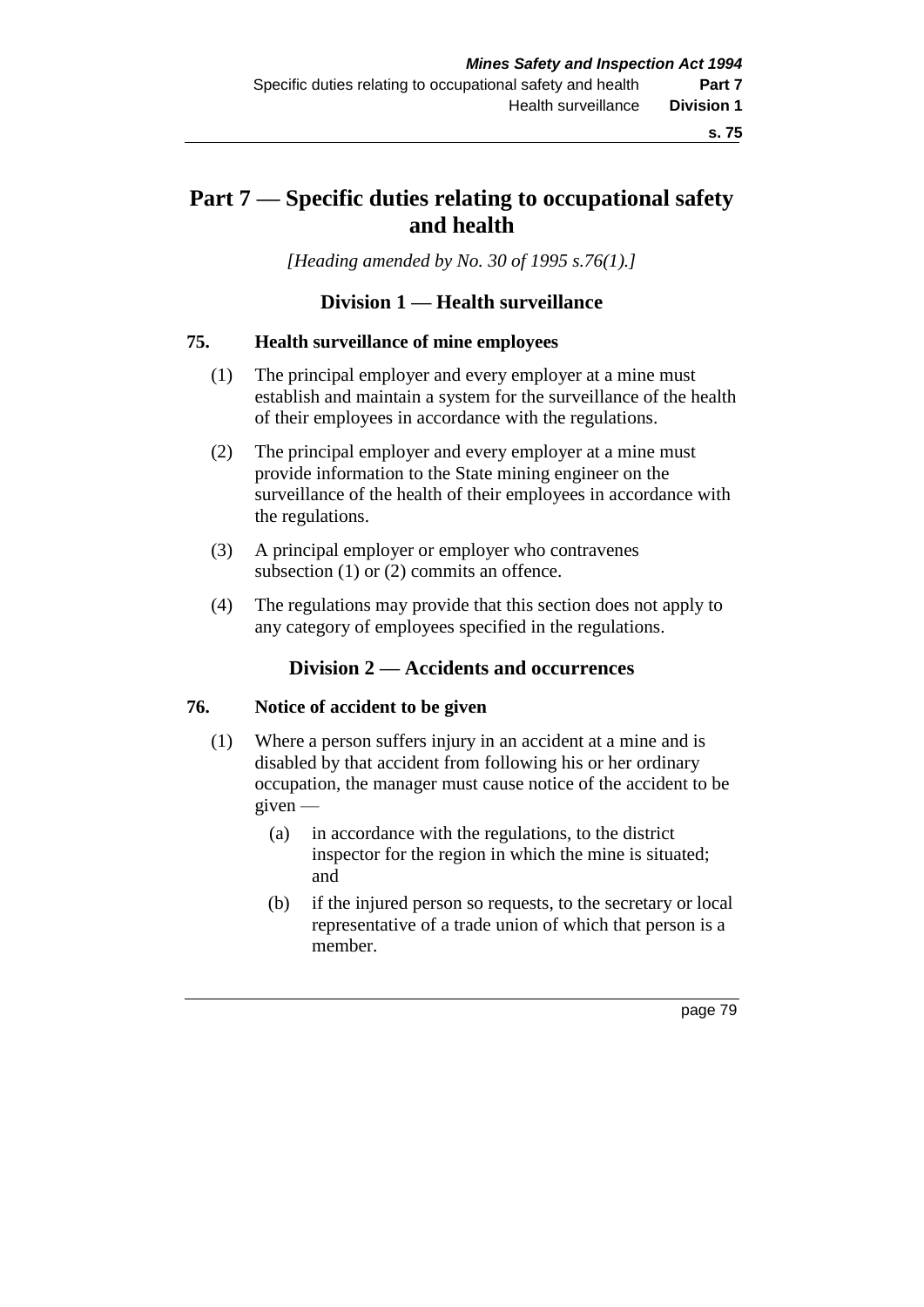| (2) |                                                                                                                                                                                                    | The notice required to be given under subsection $(1)$ must -                                                                                                                                                  |  |
|-----|----------------------------------------------------------------------------------------------------------------------------------------------------------------------------------------------------|----------------------------------------------------------------------------------------------------------------------------------------------------------------------------------------------------------------|--|
|     | (a)                                                                                                                                                                                                | if the injury appears to be serious, be given by the fastest<br>practicable method of communication as soon as it is<br>reasonably practicable to do so, and must subsequently<br>be confirmed in writing; and |  |
|     | (b)                                                                                                                                                                                                | if the injury appears not to be serious, be given in<br>writing at the end of the month.                                                                                                                       |  |
| (3) | A manager who $-$                                                                                                                                                                                  |                                                                                                                                                                                                                |  |
|     | (a)                                                                                                                                                                                                | omits to give a notice required to be given by<br>subsection $(1)$ ; or                                                                                                                                        |  |
|     | (b)                                                                                                                                                                                                | fails without reasonable excuse to give a notice required<br>to be given by subsection (1) in accordance with<br>subsection (2),                                                                               |  |
|     | commits an offence, unless the required notice was given by the<br>principal employer at the mine.                                                                                                 |                                                                                                                                                                                                                |  |
| (4) | An injury is a serious injury for the purposes of this section if<br>the injury $-$                                                                                                                |                                                                                                                                                                                                                |  |
|     | (a)                                                                                                                                                                                                | results in the injured person being disabled from<br>following his or her ordinary occupation for a period of<br>2 weeks or more; or                                                                           |  |
|     | (b)                                                                                                                                                                                                | involves unconsciousness arising from inhalation of<br>fumes or poisonous gases or asphyxiation due to lack of<br>oxygen or displacement of oxygen by an inert gas; or                                         |  |
|     | (c)                                                                                                                                                                                                | results from an accident, including fuming, arising out of<br>the use of explosives or blasting agents.                                                                                                        |  |
| 77. |                                                                                                                                                                                                    | Recording of accidents in accident log book                                                                                                                                                                    |  |
| (1) | The manager must cause to be kept at the mine a book of a type<br>approved by the State mining engineer and called the accident<br>log book, and must after the occurrence of any accident cause a |                                                                                                                                                                                                                |  |

record of the accident to be entered without delay in the book.

page 80

Penalty: \$5 000.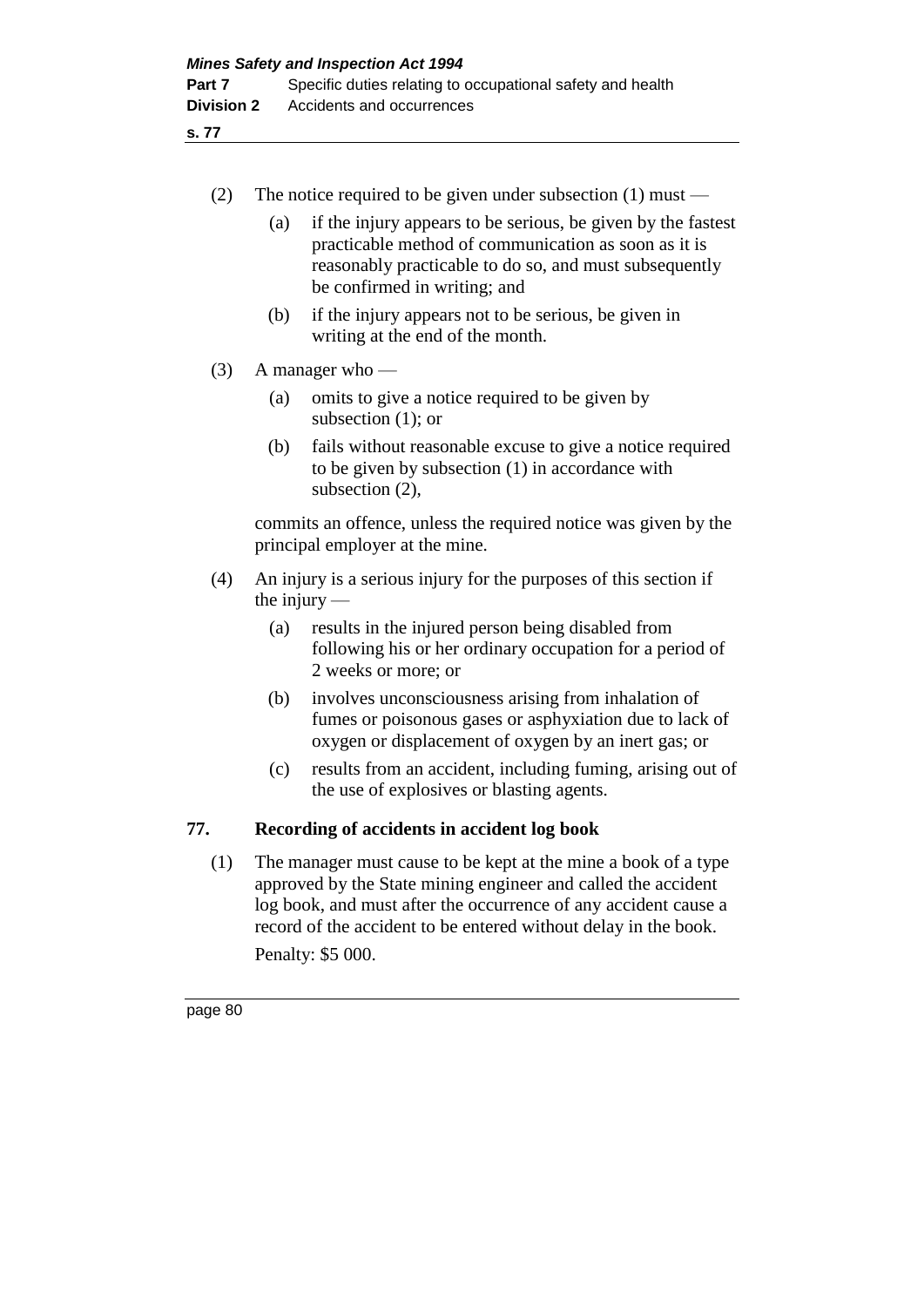(2) The manager must ensure that the accident log book is kept open at all reasonable times to the examination of an inspector, an assistant inspector, a safety and health representative for the mine, a representative of a trade union any member of which is employed at the mine, and of any other person authorized by the State mining engineer.

Penalty: \$5 000.

*[Section 77 amended by No. 57 of 1997 s.88(3).]* 

#### **78. Recording of occurrences in the record book**

(1) The manager must immediately give notice to the district inspector for the region in which the mine is situated of an occurrence to which this section applies, whether or not any bodily injury to any person or damage to property has resulted from the occurrence, and must give to the district inspector such particulars in respect of the occurrence as the inspector may require.

Penalty: \$5 000.

- (2) The manager must without delay record particulars of an occurrence to which this section applies in the record book. Penalty: \$5 000.
- (3) This section applies to an occurrence of
	- (a) any extensive subsidence, settlement or fall of ground or any major collapse of any part of the operations of a mine, or any earth movement caused by a seismic event; or
	- (b) any outbreak of fire above or below ground in any mine; or
	- (c) any breakage of a rope, cable, chain or other gear by which persons are raised or lowered; or
	- (d) any inrush of water from old underground operations or other source; or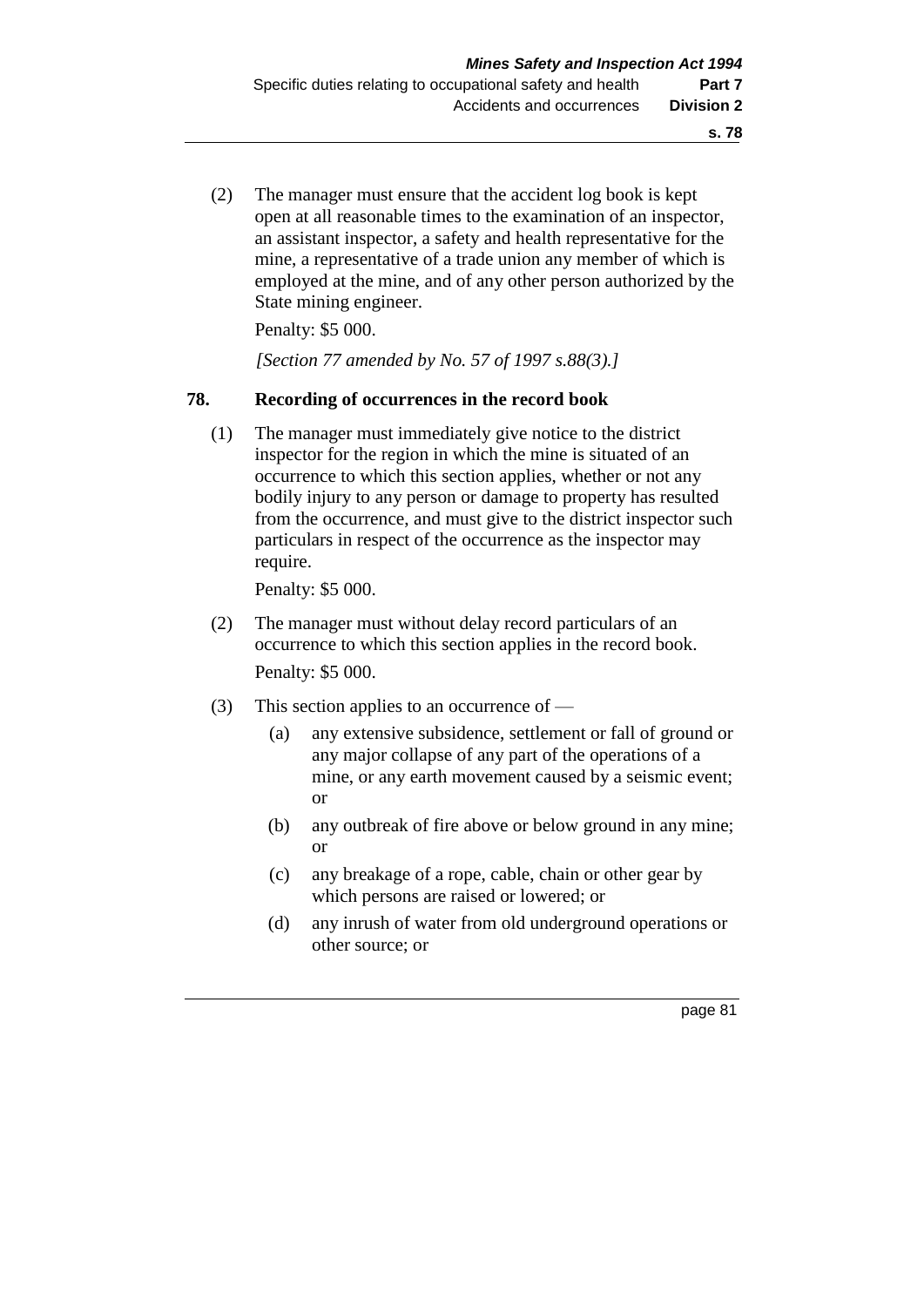| (e) | any accidental ignition of dust below ground or the            |
|-----|----------------------------------------------------------------|
|     | discovery of the presence of potentially harmful or            |
|     | as apply xiant gas or an outburst of such gas in any part of a |
|     | mine; or                                                       |

- (f) any accidental ignition or detonation of explosives, or any delayed or fast ignition of explosives; or
- (g) any explosion or bursting of compressed air receivers, boilers, or pressure vessels; or
- (h) every electric shock or burn to a person and every dangerous occurrence involving electricity; or
- (i) any incidence of a person being affected by poisoning or exposure to toxic gas or fumes; or
- (j) any loss of control of heavy earth moving equipment, including failure of braking or steering.

## **79. Manager to report potentially serious occurrences**

- (1) The manager must inform the district inspector for the region in which the mine is situated of any occurrence at the mine which in the manager's opinion had the potential to cause serious injury or harm to health (other than an occurrence referred to in section 78) although no injury or harm in fact happened.
- (2) The manager must inform the district inspector as required by subsection (1) as soon as practicable after the manager has ascertained the facts and circumstances of the occurrence and, if required by the district inspector, must provide a written report on that occurrence.

## **80. Examination of accident location by trade union representatives**

Where an accident has occurred at a mine and any employee involved in that accident is a member of a trade union, a representative of that trade union is entitled to examine the place where the accident occurred.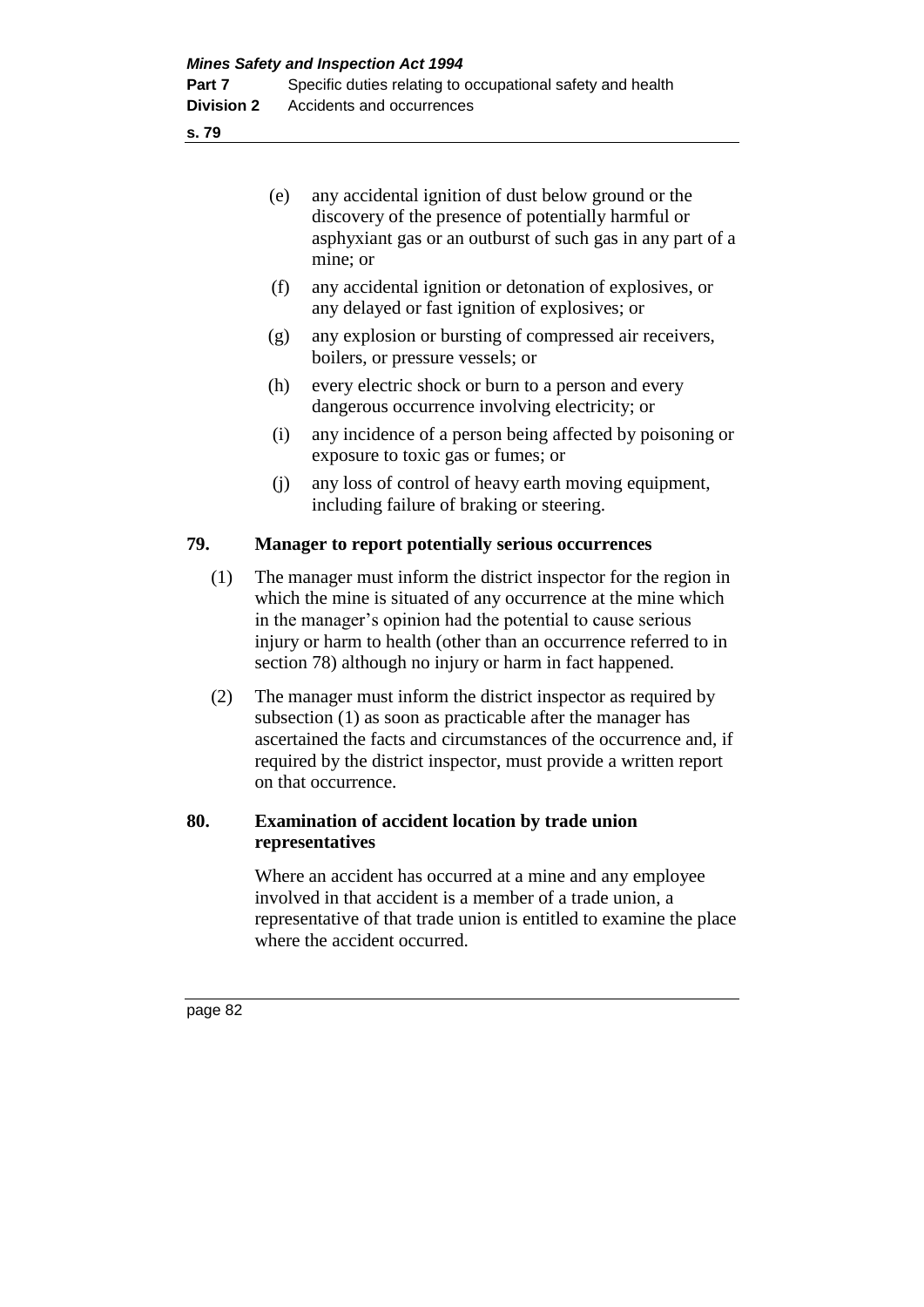#### **81. Place of accident not to be disturbed**

A person must not disturb a place at a mine where an accident causing death or serious injury has occurred except with —

- (a) a view to saving life or preventing injury to any person; or
- (b) the permission of an inspector or, in the case of a fatal accident, the permission of a coroner.
- Penalty: \$25 000 in the case of a corporation and \$5 000 in the case of an individual.

*[Section 81 amended by No. 10 of 1998 s.51.]*

## **Division 3 — Plans and records**

#### **82. Mines Survey Board**

- (1) The Mines Survey Board established and constituted under the *Mines Regulation Act 1946 (*repealed by this Act) is preserved and continues in existence for the purposes of this Act.
- (2) The Mines Survey Board is to be constituted in the manner provided in the regulations.
- (3) The functions of the Mines Survey Board are
	- (a) to advise the Minister on survey matters relating to mines and mining operations, including quarries and quarry operations; and
	- (b) to examine the qualifications, experience and character of persons applying for authorized mine surveyor's certificates and issue such certificates where appropriate; and
	- (c) to deal with complaints concerning the holders of authorized mine surveyor's certificates and to suspend or cancel such certificates where appropriate.
- (4) Except as provided in the regulations, the Mines Survey Board may determine its own procedure.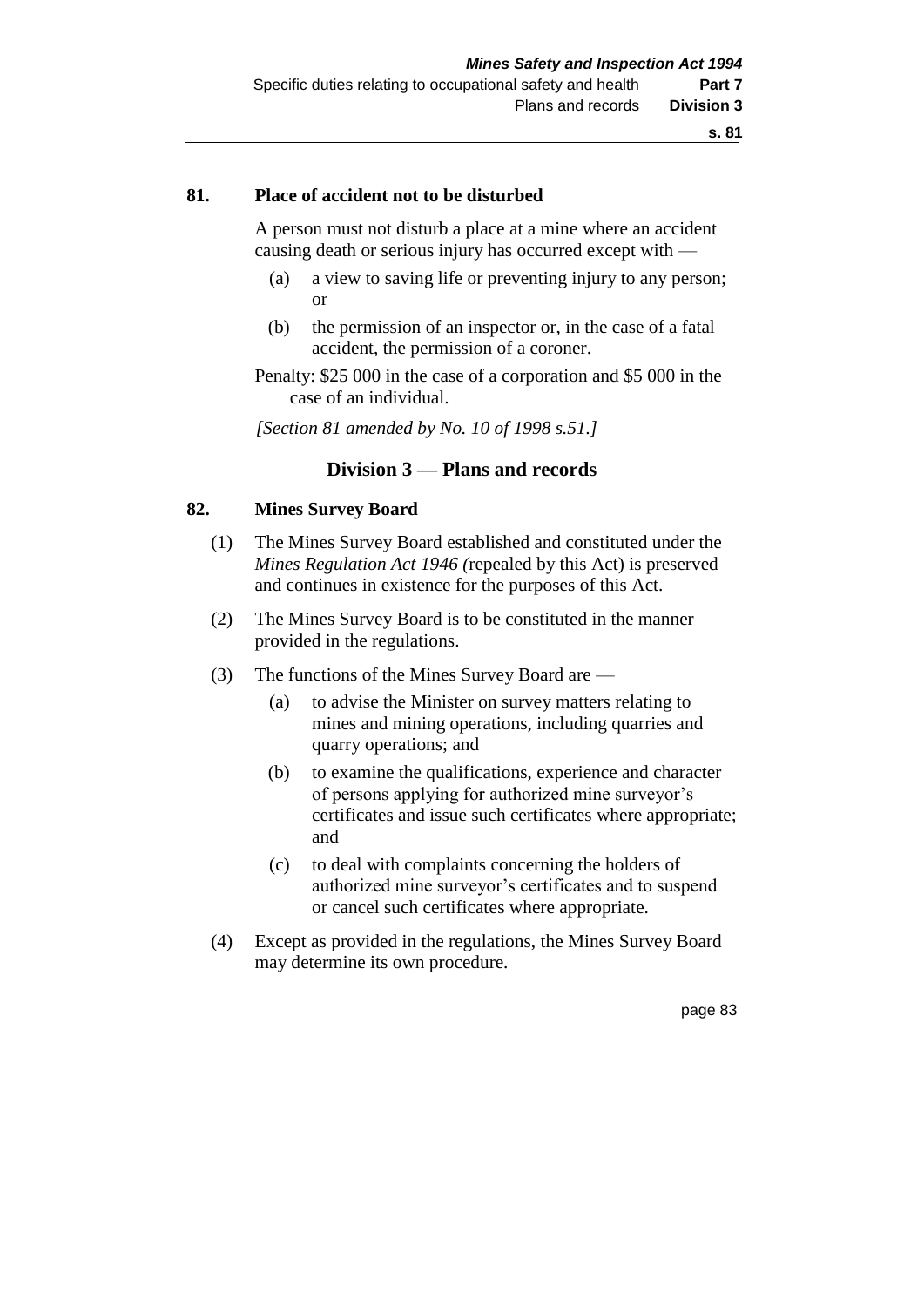(5) Members of the Mines Survey Board are entitled to be paid such remuneration and travelling and other allowances as the Minister determines on the recommendation of the Minister for Public Sector Management.

## **83. Complaint to Mines Survey Board**

- (1) An inspector or other interested person may lodge a written complaint with the Mines Survey Board if the inspector or person has reason to believe that the holder of an authorized mine surveyor's certificate —
	- (a) has acted in an incompetent, negligent, or improper manner in performing any duty under this Act; or
	- (b) has been convicted of an offence under this Act; or
	- (c) is incompetent or unfit to perform his or her duties.
- (2) A complaint under this section must specify the reasons for the belief on which the complaint is based.
- (3) On receiving a complaint, the Mines Survey Board must meet promptly and decide whether to hold an inquiry.

## **84. Inquiry by Mines Survey Board**

- (1) After considering a complaint under section 83, the Mines Survey Board may hold an inquiry where it considers an inquiry is desirable and justified.
- (2) The Mines Survey Board must
	- (a) give the holder of the authorized mine surveyor's certificate (the respondent) at least 21 days written notice of the time and place of the inquiry; and
	- (b) at least 10 days before the inquiry, give the respondent a written summary of what is alleged against him or her; and
	- (c) give the respondent a reasonable opportunity to be heard or make written representations.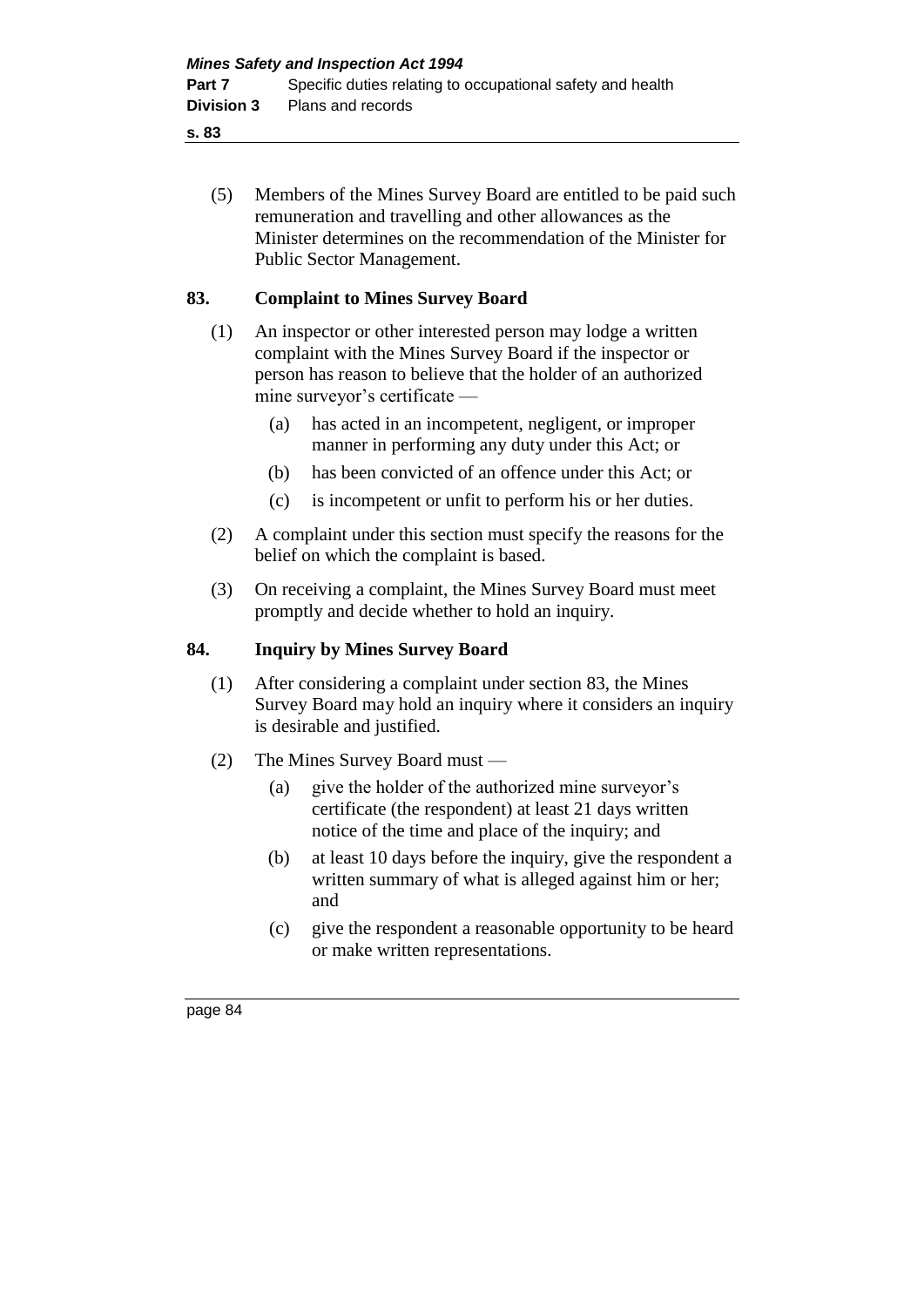- (3) The respondent
	- (a) may attend the inquiry; and
	- (b) may be represented by a legal practitioner; and
	- (c) may examine and cross-examine witnesses and otherwise offer evidence.
- (4) The Mines Survey Board may conduct an inquiry in whatever manner that it considers appropriate and equitable and is not bound by the rules of evidence.
- (5) A person who attends an inquiry to give evidence or produce documents is entitled to the expenses allowable correspondingly in criminal trials in the Supreme Court.
- (6) The Mines Survey Board may make an order of costs in favour of the respondent or the department and such an order may be registered in a court of competent jurisdiction as a judgment debt.

### **85. Disciplinary action following inquiry**

- (1) If after holding an inquiry the Mines Survey Board is satisfied that the substance of any complaint is made out, the Board  $m$ ay —
	- (a) reprimand the respondent; or
	- (b) suspend the respondent's authorized mine surveyor's certificate for a stated period; or
	- (c) cancel the respondent's authorized mine surveyor's certificate.
- (2) A suspension or cancellation under this section takes effect after the time for an appeal under section 86 expires.
- (3) When the Mines Survey Board suspends or cancels an authorized mine surveyor's certificate, the respondent must return the certificate to the Board within a period specified by the Board when suspending or cancelling the certificate. Penalty: \$2 000.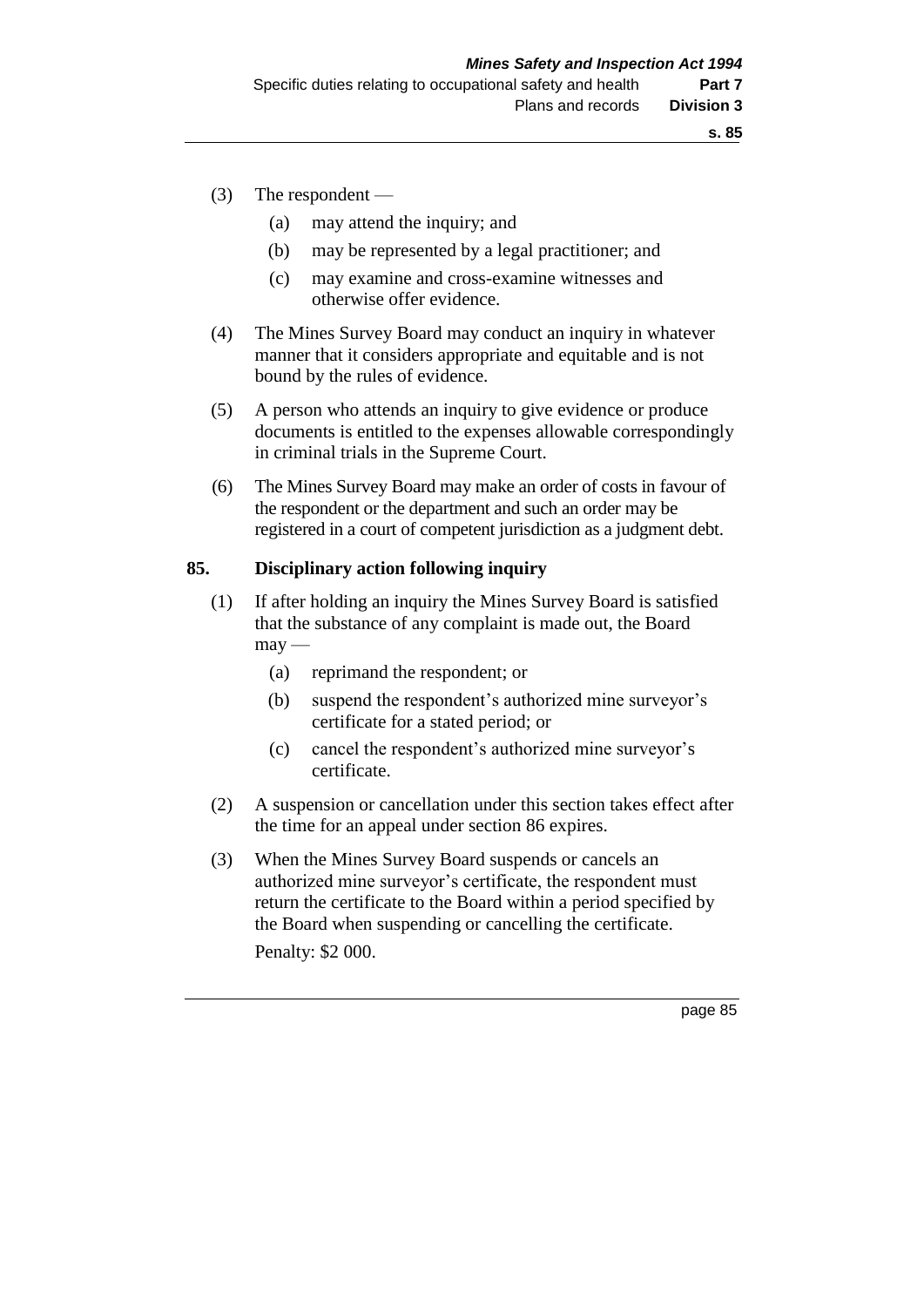#### **86. Appeal to Minister**

- (1) A person whose authorized mine surveyor's certificate is suspended or cancelled by the Mines Survey Board may appeal in writing to the Minister within 30 days of receiving notice of the suspension or cancellation.
- (2) If an appeal is lodged, the suspension or cancellation does not take effect pending determination of the appeal unless the Minister orders otherwise.
- (3) The Minister may dismiss the appeal or may make any decision in relation to the matter of the appeal that the Mines Survey Board might have made.

### **87. Plans to be furnished**

- (1) The manager of a mine must procure and keep in the office of the mine accurate plans of the mine that —
	- (a) in accordance with the regulations, are kept up to date; and
	- (b) are prepared on a scale that accords with good engineering practice; and
	- (c) contain the particulars required by the regulations.
- (2) The manager of a mine must provide to the State mining engineer free of charge copies of the plans referred to in subsection (1) in accordance with the regulations.
- (3) If the State mining engineer has reason to believe that a plan provided under this section is inaccurate or incomplete, the State mining engineer may direct the principal employer to have a check survey conducted at the principal employer's own cost and the principal employer must comply with such a direction without delay.
- (4) The plans referred to in subsection (1) must be produced by the manager at the mine to an inspector, an assistant inspector, or any other person authorized for the purpose in writing by the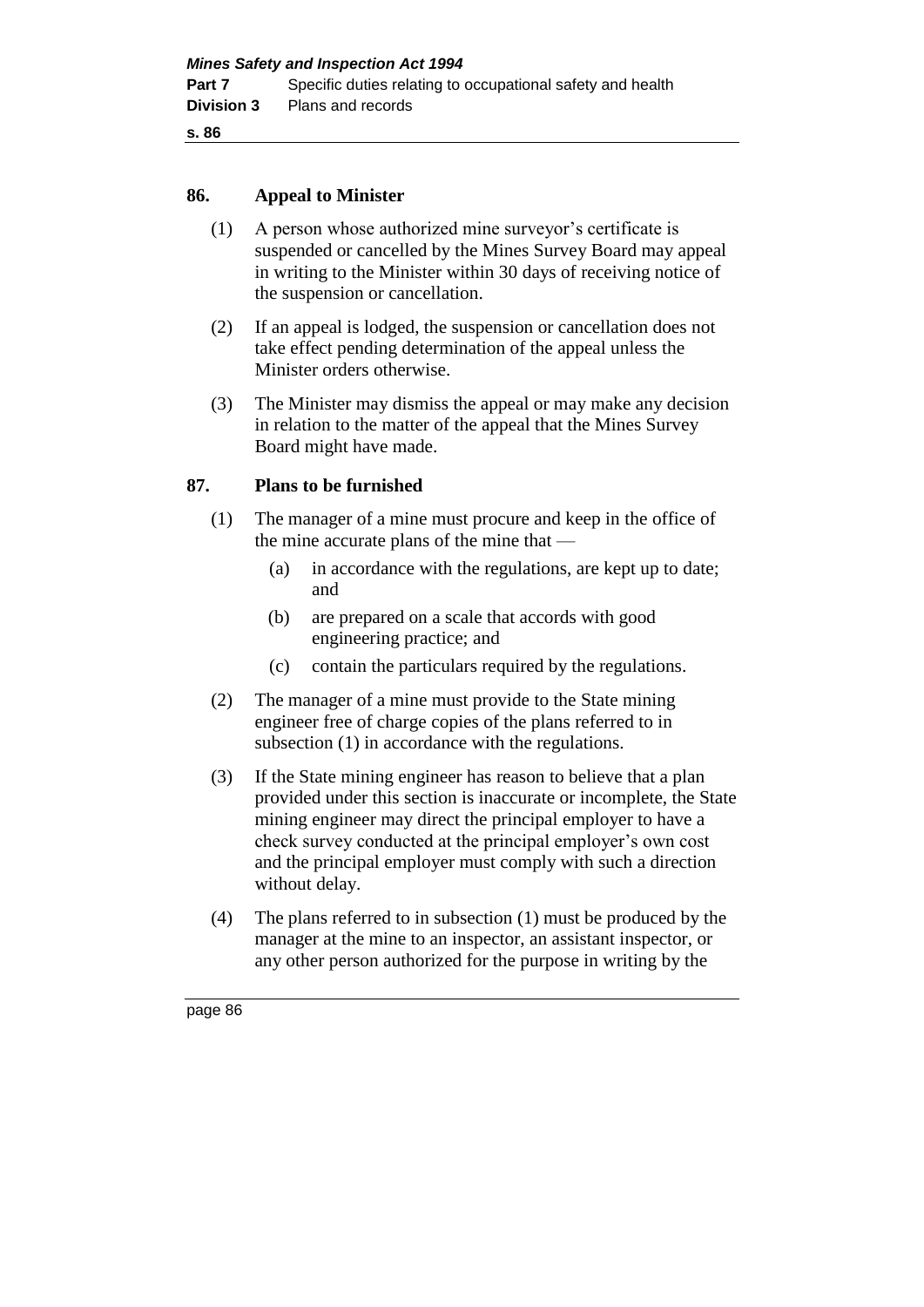State mining engineer, and the manager must, if requested by that inspector, assistant inspector, or other person, mark on such plans the progress of the operations of the mine up to the time the plans are produced to the inspector, assistant inspector, or other person, and must allow that person to examine and take a copy of those plans.

- (5) A person who contravenes subsection  $(1)$ ,  $(2)$ ,  $(3)$ , or  $(4)$ commits an offence.
- (6) A manager who knowingly causes or permits to be omitted from any plan prepared for the purposes of this section any part of the workings of a mine commits an offence.
- (7) This section does not apply to mines at which the mining operations consist only of exploration operations.

#### **88. Plans for abandonment or suspension**

- (1) Where mining operations are about to be abandoned or suspended, the principal employer, or if a receiver has been appointed in respect of a principal employer, that receiver, or the manager must cause to be prepared to the satisfaction of the district inspector for the region in which the mine is situated an accurate plan or plans of the mining operations to the time of abandonment or discontinuance and must furnish that plan or those plans to the State mining engineer in accordance with the regulations before the mining operations are abandoned or suspended.
- (2) A principal employer, receiver, or manager who contravenes subsection (1) commits an offence.

#### **89. Record books**

- (1) Where a record book or a log book is required under this Act to be kept at a mine or any other place, the manager must ensure  $that -$ 
	- (a) the book is kept solely for the purpose of making the entries required under this Act; and

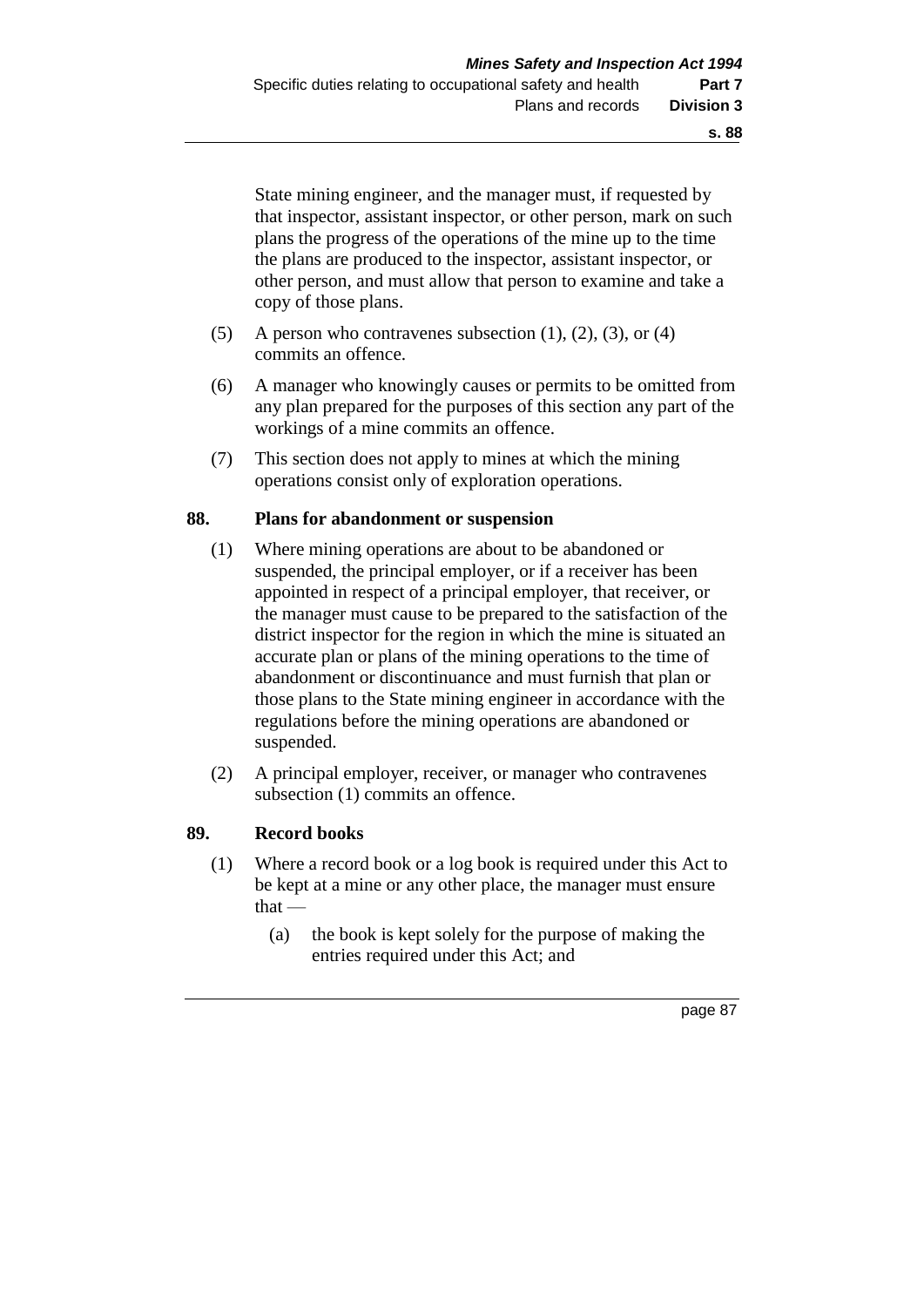- (b) every entry required to be made in the book is made in ink; and
- (c) the book is kept safely in good order and condition.

Penalty: \$5 000.

- (2) The principal employer for the time being at a mine must keep all record books and log books that have been kept under this Act in respect of the mine for so long as mining operations continue at that mine and must record in the record book the particulars, including the date, of any change in principal employer.
- (3) If mining operations are abandoned or suspended, the principal employer at the mine at that time must keep all record books and log books that have been kept under this Act in respect of the mine for a period of 6 years from the time of abandonment or suspension; and if the principal employer appears likely to go into liquidation or receivership must take steps to ensure that such record books and log books are safely kept for that period.
- (4) A principal employer or a person who was a principal employer who contravenes subsection (2) or (3) commits an offence.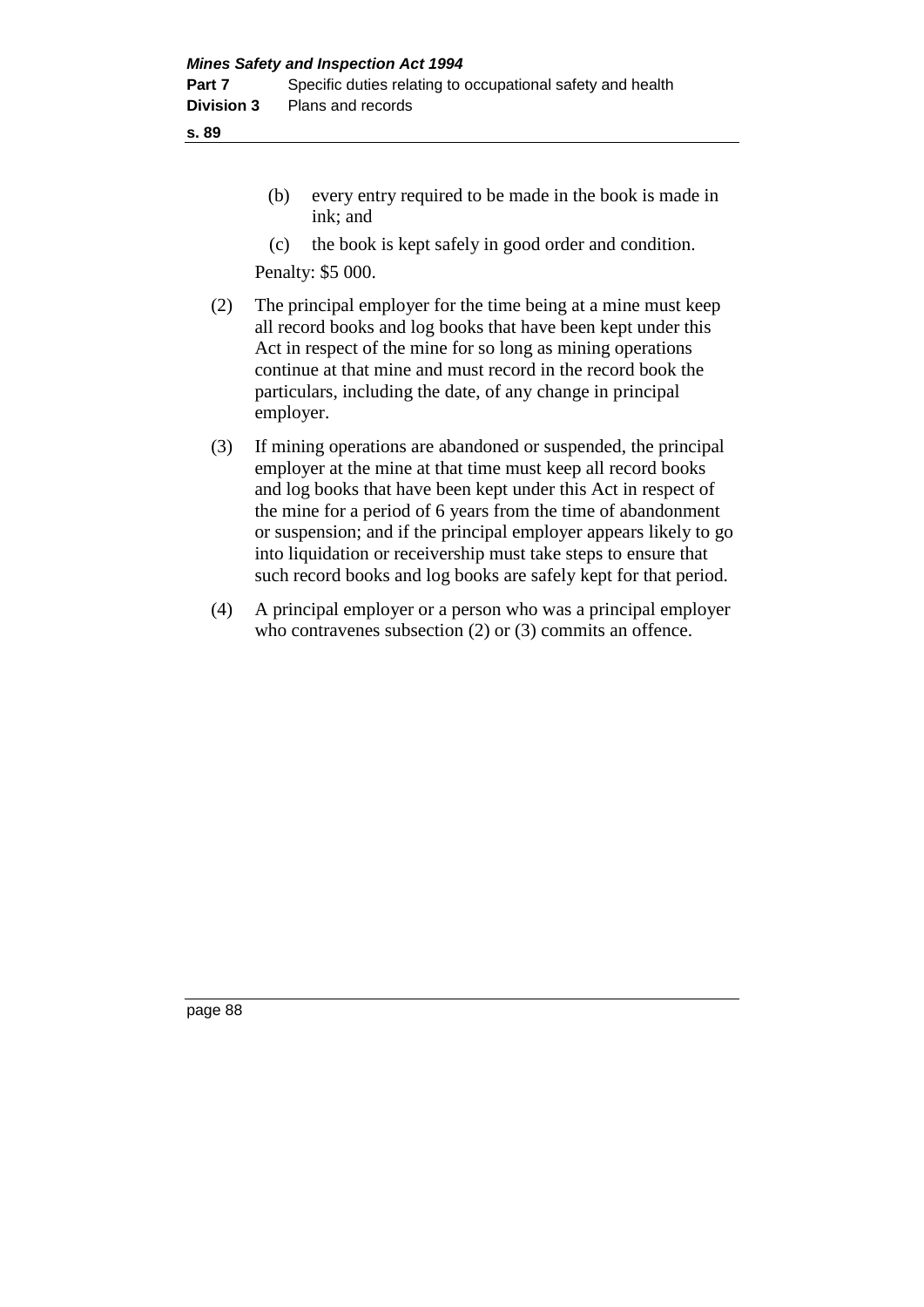# **Part 8 — Ministerial safety and health powers**

*[Heading amended by No. 30 of 1995 s.76(1).]* 

### **90. Mines Occupational Safety and Health Advisory Board**

- (1) There is to be established a Board, to be known as the Mines Occupational Safety and Health Advisory Board, which in accordance with this section and the regulations is to provide advice to the Minister on occupational safety and health in the mining industry in the State.
- (2) The Minister may in accordance with the regulations appoint such persons as the Minister thinks appropriate to be members of the Board including representatives of the department and other departments of the Public Service of the State, persons representing management of the mining industry in the State and employee groups and organizations of employees of the mining industry in the State.
- (3) The functions of the Mines Occupational Safety and Health Advisory Board are —
	- (a) to advise and make recommendations to the Minister on occupational safety and health matters concerning the mining industry in the State; and
	- (b) to inquire into and report to the Minister regarding any matter referred to the Board by the Minister relating to occupational safety and health in the mining industry in the State; and
	- (c) to make recommendations to the Minister regarding the formulation, amendment, or repeal of laws relating to occupational safety and health for which the Minister is responsible; and
	- (d) to prepare or recommend the adoption of codes of practice, guidelines, standards, specifications or other forms of guidance for the purpose of assisting employers, self-employed persons, employees or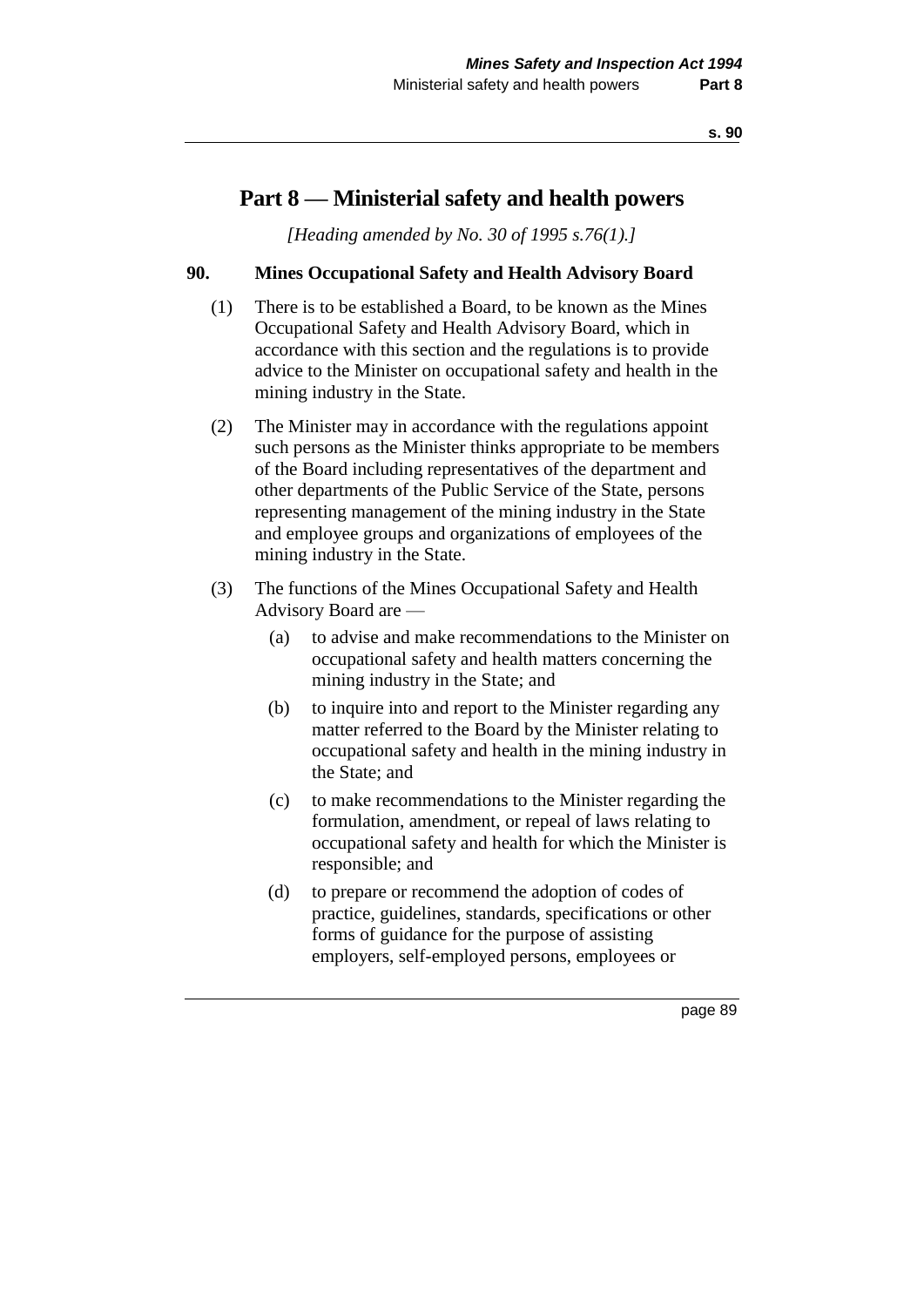manufacturers to maintain appropriate standards of occupational safety and health in the mining industry; and

- (e) to advise the Minister on education, training and training courses with respect to occupational safety and health in the mining industry; and
- (f) to advise the Minister on publications concerning occupational safety and health which are relevant to the mining industry; and
- (g) to liaise with the WorkSafe Western Australia Commission established by the *Occupational Safety and Health Act 1984* to coordinate activities on related functions and maintain parallel standards.
- (4) Except as provided in the regulations, the Mines Occupational Safety and Health Advisory Board may determine its own procedure.
- (5) Members of the Board are entitled to be paid such remuneration and travelling and other allowances as the Minister determines on the recommendation of the Minister for Public Sector Management.

*[Section 90 amended by No. 30 of 1995 s.76(1) and (2).]* 

## **91. Minister may publish report**

The Minister may cause a report prepared for the purposes of this Act by any inspector to be published at such time and in such manner as the Minister thinks appropriate.

## **92. Delegation of ministerial functions**

(1) The Minister may, either generally or as otherwise provided by the instrument of delegation, by instrument in writing delegate to any person any power or duty conferred or imposed on the Minister under this Act, other than this power of delegation.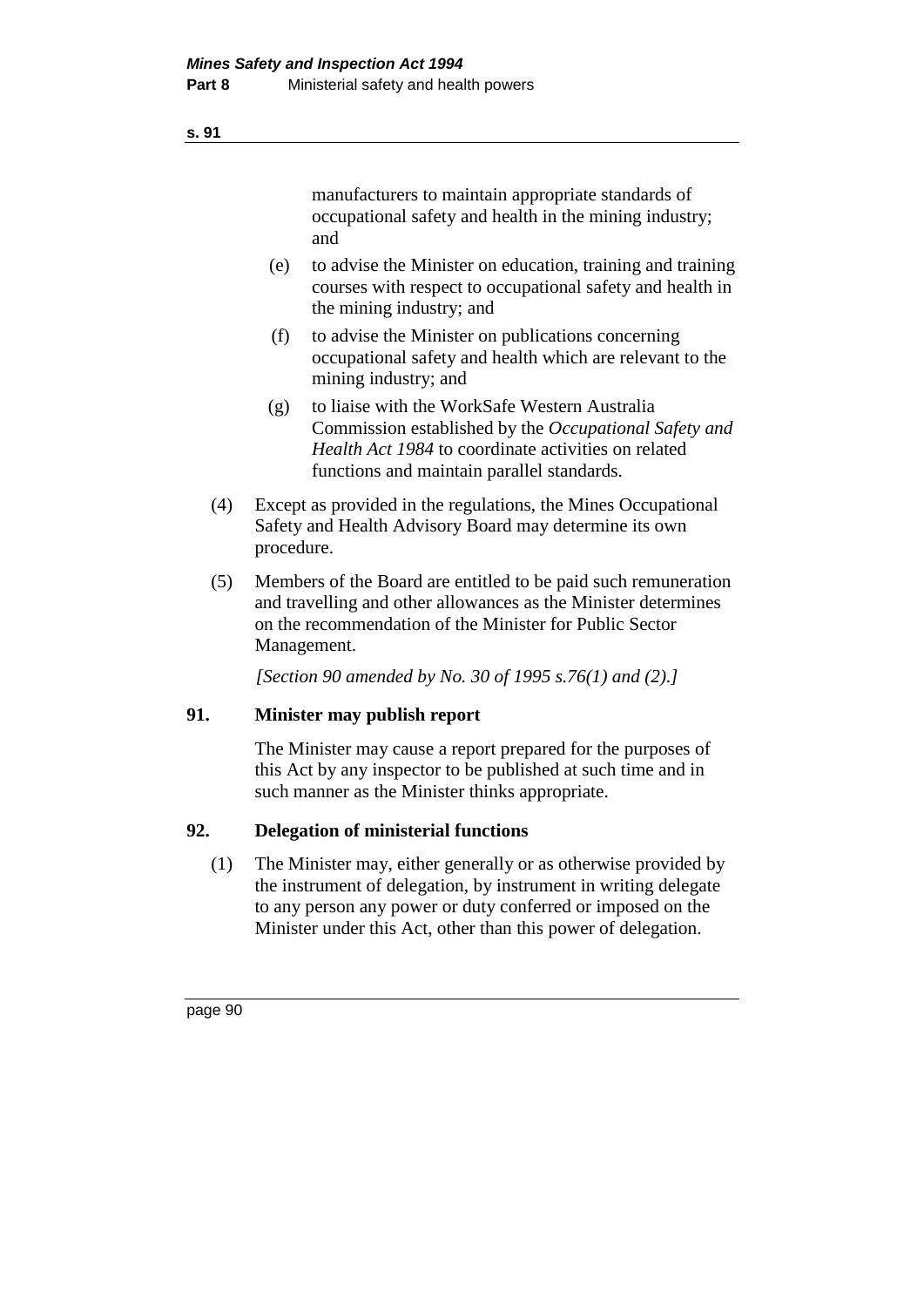(2) Any act or thing done by a delegate under a delegation under this section has the same force and effect as if it had been done by the Minister.

#### **93. Codes of practice**

- (1) The Minister may approve a code of practice which has been considered by the Mines Occupational Safety and Health Advisory Board, for the purpose of providing practical guidance to employers, self-employed persons and employees and other persons on whom a duty of care is imposed under this Act.
- (2) A code of practice may consist of any code, standard, rule, specification or provision relating to occupational safety or health that is prepared by any appropriate body and may incorporate by reference any other such document either as it is in force at the time the code of practice is approved or as it may from time to time subsequently be amended.
- (3) The Minister may approve any revision of the whole or any part of a code of practice or revoke the approval of a code of practice.
- (4) The Minister shall cause to be published in the *Gazette* notice of every approval or revocation under this section and the approval or revocation comes into force on the day of such publication.
- (5) The Minister shall cause a copy of every code of practice, and any document incorporated in it by reference, and any revision or revocation of a code of practice to be laid before each House of Parliament within 14 sitting days of such House.
- (6) The Minister shall cause a copy of every code of practice, including any revision of the code and any document incorporated in it by reference, to be made available, without charge, for public inspection.
- (7) Where it is alleged in a proceeding under this Act that a person has contravened a provision of this Act or the regulations in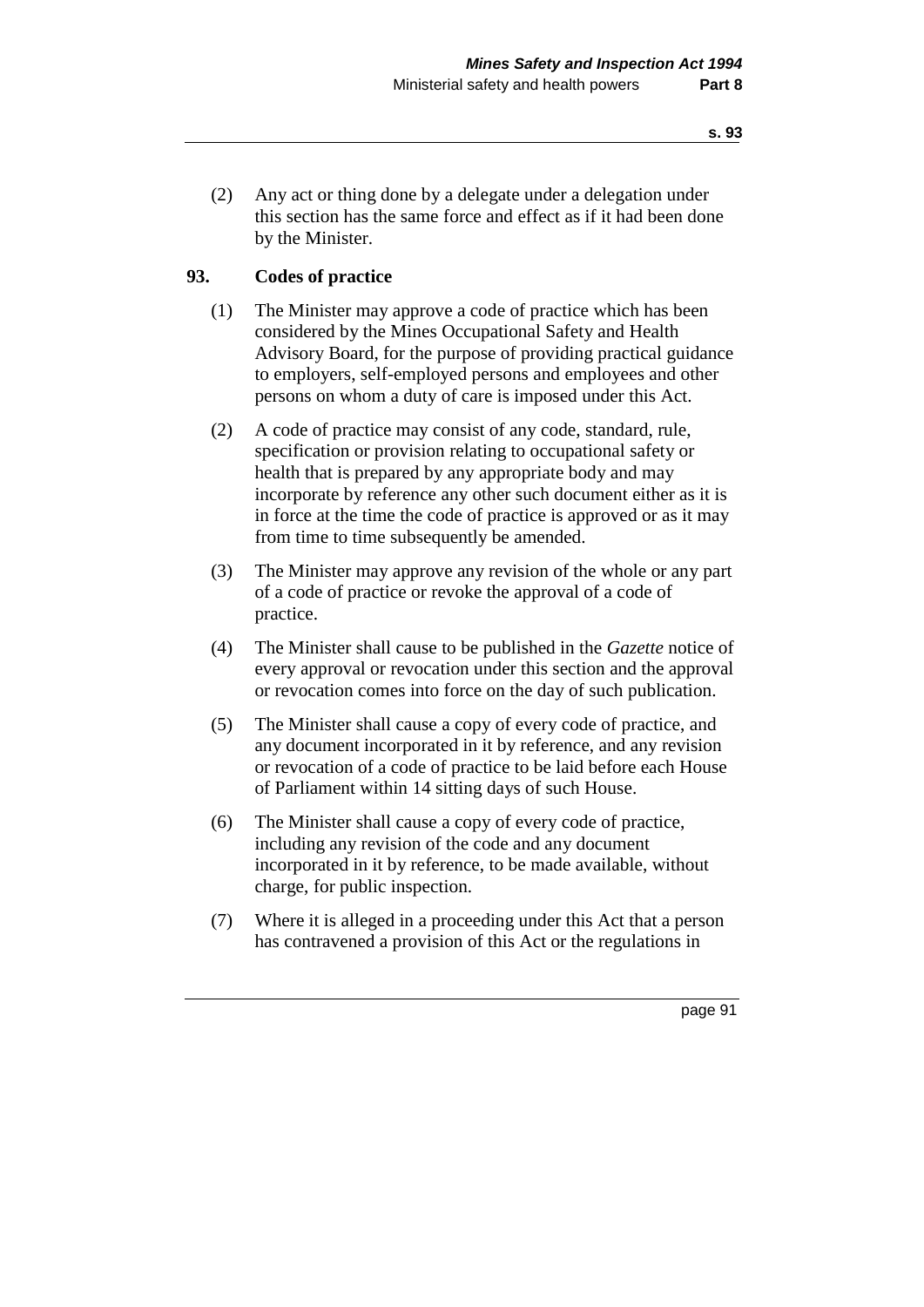relation to which a code of practice was in effect at the time of the alleged contravention —

- (a) the code of practice is admissible in evidence in that proceeding; and
- (b) demonstration that the person complied with the provision of the Act or regulations otherwise than observing that provision of the code of practice is a satisfactory defence.
- (8) A person is not liable to any civil or criminal proceeding only because the person has not complied with a provision of a code of practice.

*[Section 93 amended by No. 30 of 1995 s.76(1) and (3).]*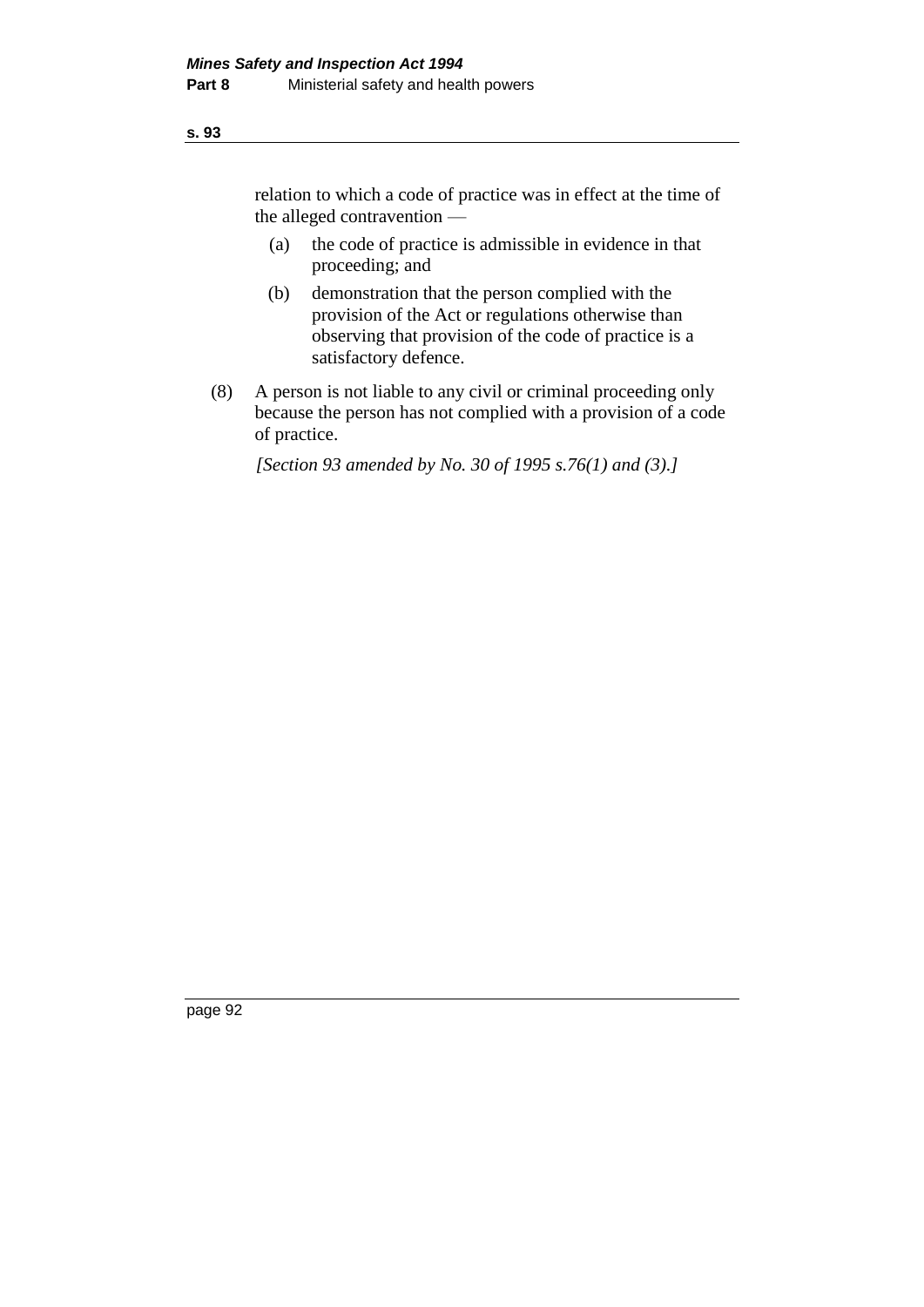# **Part 9 — Offences, penalties and legal proceedings**

### **94. General penalty**

A person who commits an offence against this Act is liable, if a penalty is not expressly provided for that offence, to a fine —

- (a) in the case of a corporation, not exceeding \$25 000; and
- (b) in the case of an individual, not exceeding \$5 000.

#### **95. Continuing offences**

- (1) Where an offence is committed by a person by reason of the contravention of a provision of this Act under which the person is required or directed to do any act or thing, or to refrain from doing any act or thing, that offence is deemed to continue so long as the act or thing so required or directed remains undone, or continues to be done, as the case may be.
- (2) Where an offence is deemed to continue, the person who committed the offence, whether by act or omission, commits an additional offence on each day during which the offence is deemed to continue and is liable to a fine not exceeding \$1 000 in the case of a corporation and \$200 in the case of an individual for every day on which the offence is so continued.

*[Section 95 amended by No. 30 of 1995 s.72.]* 

#### **96. Proceedings to be taken by inspector or authorized officer**

- (1) Every proceeding for an offence under this Act may be instituted and conducted by an inspector or by some member of the Public Service authorized in writing for the purpose by the Minister.
- (2) An inspector or officer is not to be personally responsible for any costs incurred by or awarded against the inspector or officer in connection with any proceeding for an offence under this Act.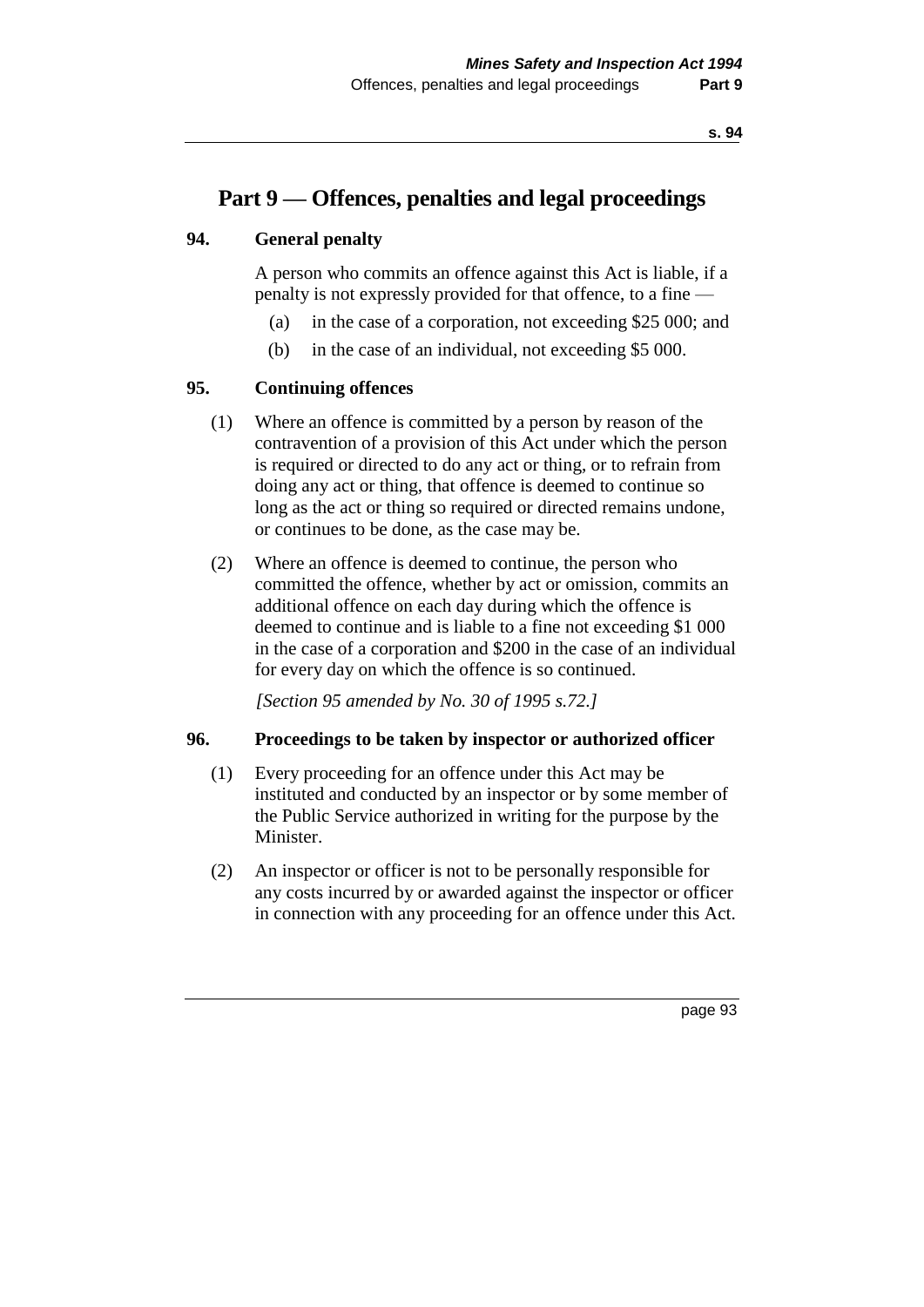#### **s. 96A**

### **96A. Proceedings to be determined by safety and health magistrate**

Every proceeding for an offence under this Act is to be heard and determined by a safety and health magistrate.

*[Section 96A inserted by No. 30 of 1995 s.73.]* 

### **97. Time limit for prosecutions**

- (1) Subject to subsection (2), every proceeding for an offence under this Act must be commenced within 12 months after the offence was committed.
- (2) A proceeding for an offence under section 14 must be commenced within 2 years after the offence was committed.

#### **98. Evidentiary provisions**

- (1) In a proceeding for an offence under this Act, an averment in the complaint that at a particular time —
	- (a) a particular place was a mine;
	- (b) a particular person was an employer of persons at a particular mine or was the principal employer at a mine;
	- (c) a particular person was the registered manager or the manager of a mine or had been appointed to and held some other position at a mine;
	- (d) a notice required under this Act to be given had been given or had not been given;
	- (e) a prescribed fee had not been paid;
	- (f) a particular person was an employee or an inspector or assistant inspector,

is deemed to have been proved in the absence of proof to the contrary.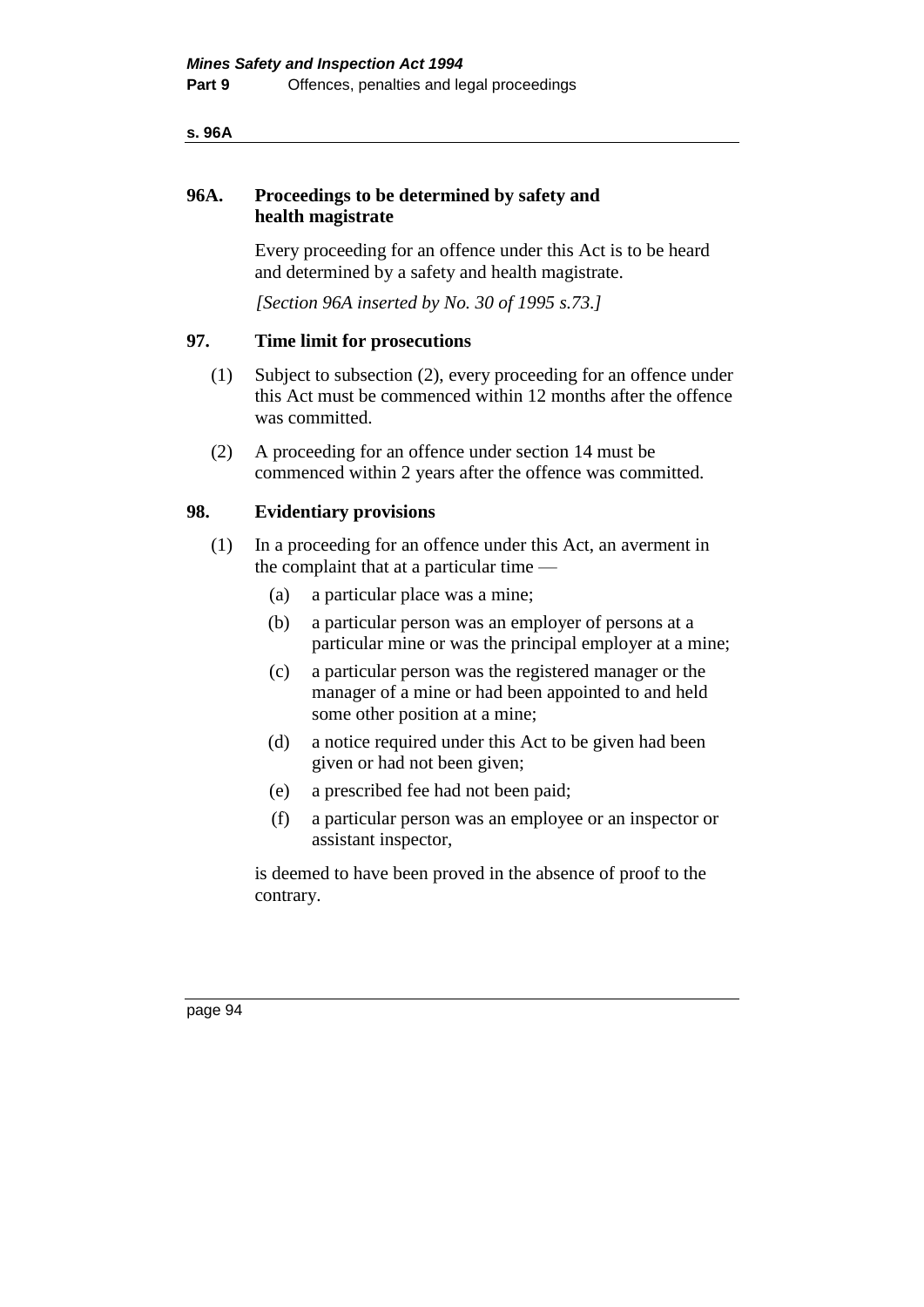- (2) In a proceeding for an offence under this Act, proof is not required as to any of the following matters, unless evidence is given to the contrary —
	- (a) a delegation by the Minister to the State mining engineer or by the State mining engineer to any person for a particular purpose or to do a particular act;
	- (b) the authority of a member of the Public Service to institute and conduct a proceeding for an offence under this Act.
- (3) In any proceeding in which it is necessary or expedient to prove the service or content of any notice or other document required or authorized to be served under this Act, the notice or document and its proper service may be sufficiently proved by the production of a purported copy of the notice or document bearing a certificate signed by a member of the Public Service authorized by the State mining engineer that the copy is a true copy of the original and that the original was served in the manner set out in the certificate.

### **99. Vicarious responsibility of employers, managers, and supervisors**

- (1) Where an offence under this Act is committed by a person and an employer or manager is proved knowingly to have permitted or employed that person to commit the offence, or where the offence is proved to have been committed with the consent or connivance of, or to be attributable to any neglect on the part of, an employer, manager or supervisor, or any person who was purporting to act in that capacity, he or she as well as the person who committed the offence commits the offence and each of them is severally liable to conviction.
- (2) In this section, **"manager"** includes underground manager, quarry manager, and their alternates and deputies, underground superintendent, foreman (in relation to an underground metal mine), and deputy (in relation to an underground coal mine).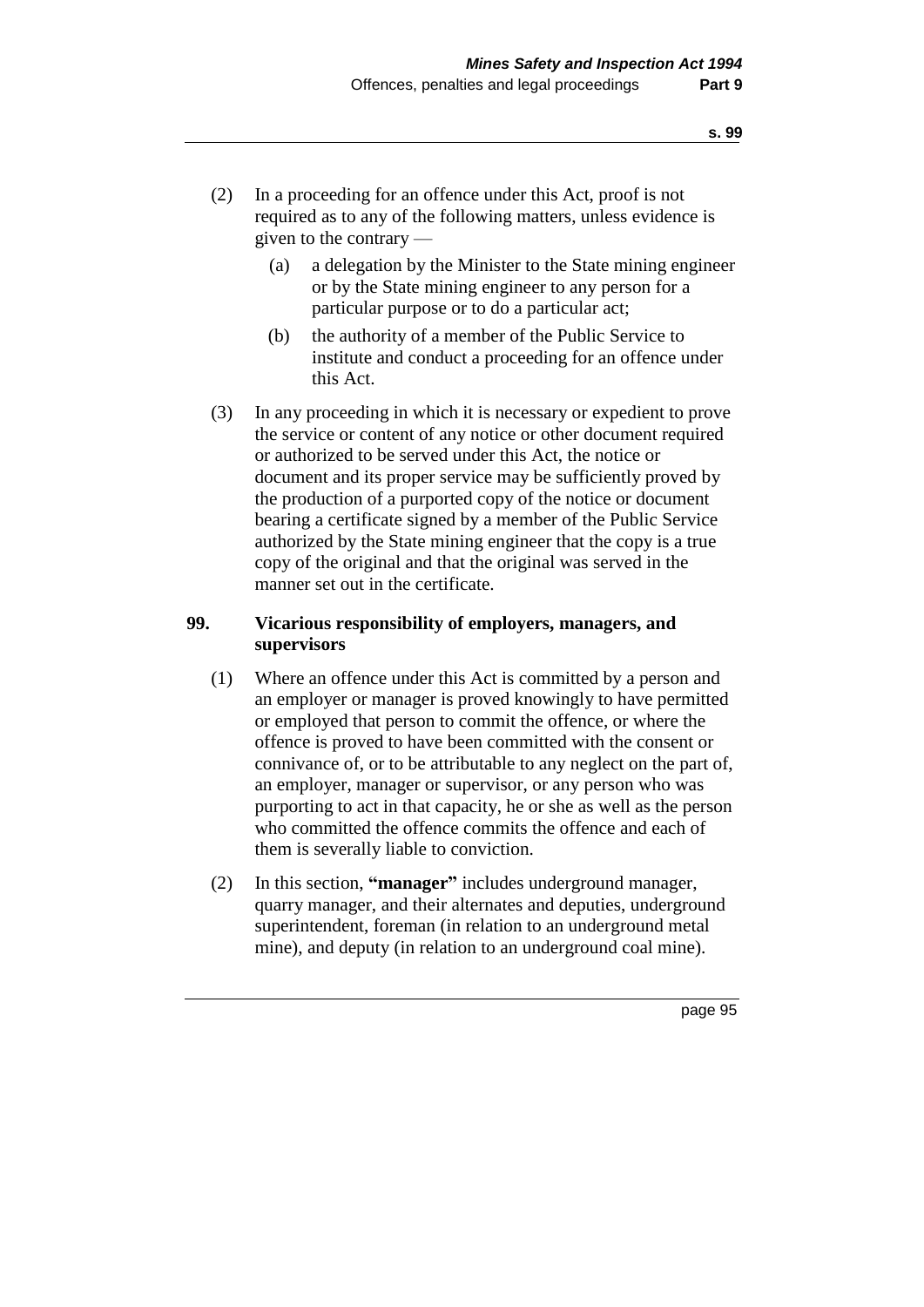#### **100. Offences by corporations**

- (1) Where a corporation commits an offence under this Act and it is proved that the offence occurred with the consent or connivance of, or was attributable to any neglect on the part of, any director, manager, secretary or other officer of the body, or any person who was purporting to act in any such capacity, that person, as well as the corporation, commits that offence.
- (2) Where the affairs of a corporation are managed by its members, subsection (1) applies in relation to the acts and defaults of a member in connection with the member's functions of management as if the member were a director of the corporation.

### **101. False or misleading information**

A person who knowingly or recklessly —

- (a) in relation to an application for a certificate of competency or an authorized mine surveyor's certificate under this Act; or
- (b) in response to a requirement, direction, inquiry, or request made by an inspector or assistant inspector for the purposes of this Act,

makes a statement, or furnishes or causes to be furnished any report, or makes an entry in a record or log book that is false or misleading because of the inclusion in the statement, report or book of false or misleading matter or of the omission from the statement, report or book of any matter that is required or may be material commits an offence.

## **102. Jurisdiction of safety and health magistrate**

- (1) Where under this Act
	- (a) a matter is capable of being referred to a safety and health magistrate, the matter may be heard and determined as if it were a matter in which jurisdiction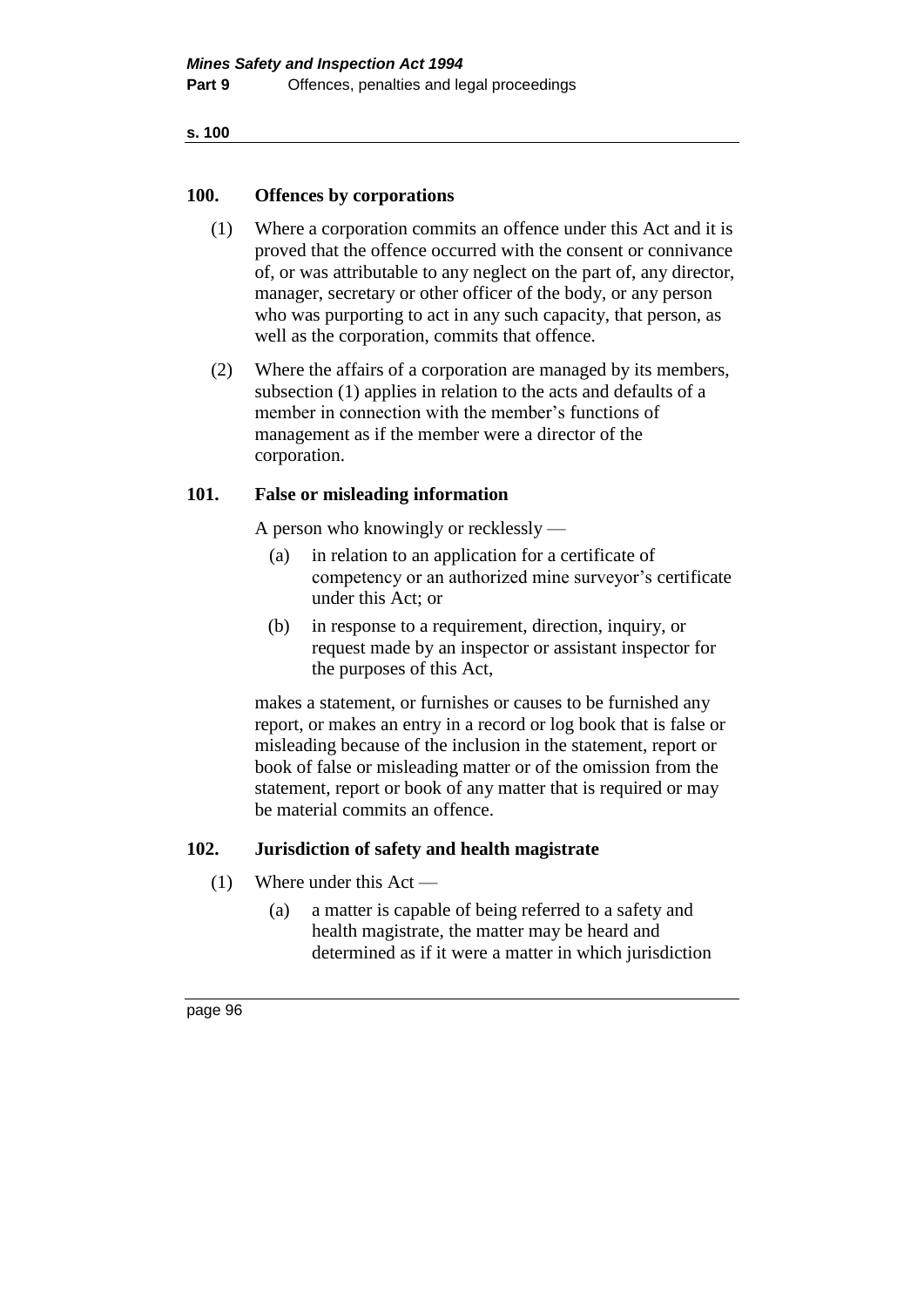were conferred on the safety and health magistrate by the *Occupational Safety and Health Act 1984*; or

(b) a proceeding for an offence is to be heard and determined by a safety and health magistrate, the proceeding may be heard and determined as if it were a proceeding in which jurisdiction were conferred on the safety and health magistrate by the *Occupational Safety and Health Act 1984*,

and that Act is, so far as it is capable of applying, to extend to the exercise of the jurisdiction of a safety and health magistrate in such matters and proceedings accordingly.

(2) A decision of a safety and health magistrate on a matter referred under this Act has effect according to its substance.

*[Section 102 inserted by No. 30 of 1995 s.74.]*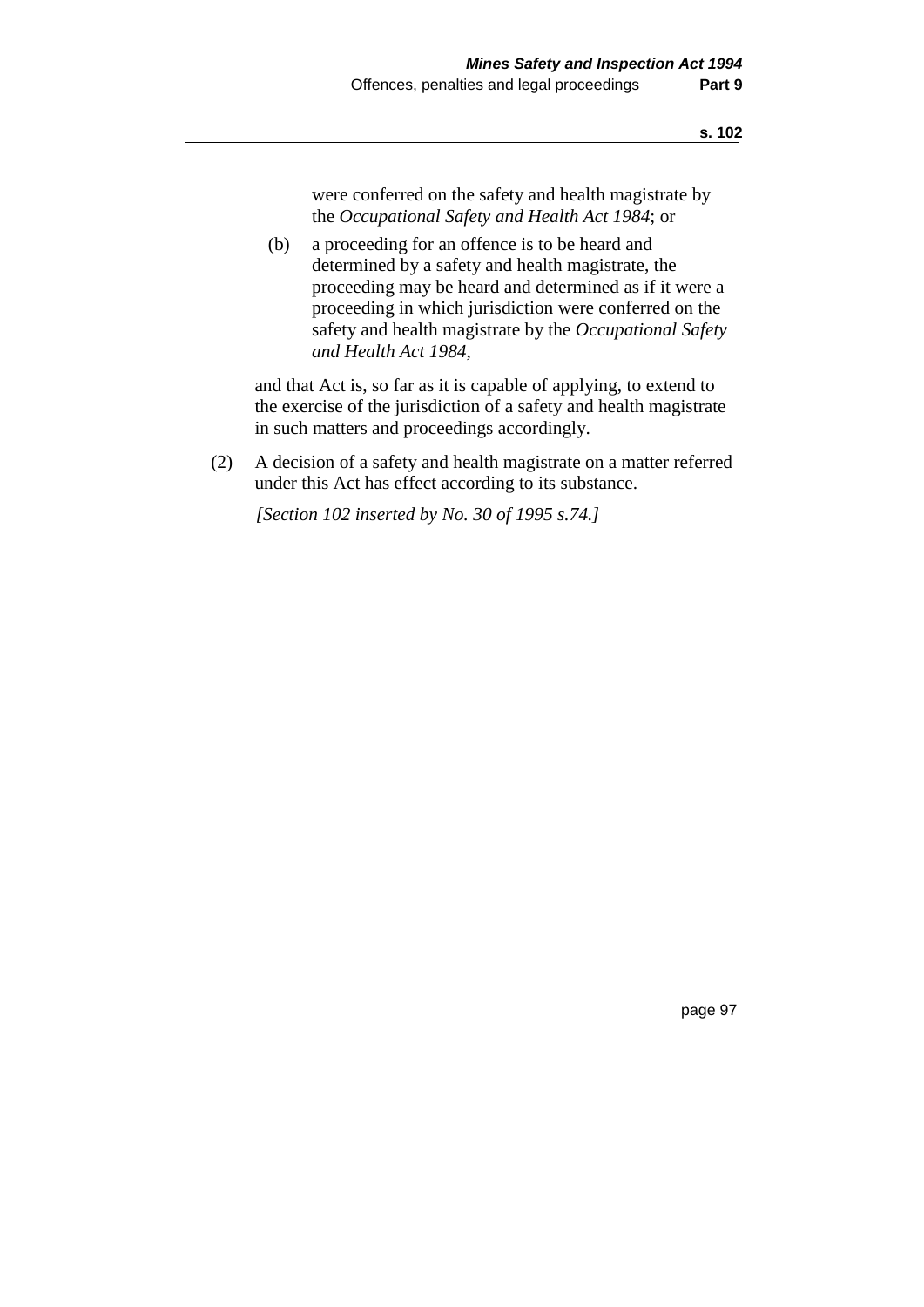# **Part 10 — Final provisions**

## **103. Exemption from personal liability**

A person who is or was the State mining engineer, the deputy of the State mining engineer, the State coal mining engineer, an inspector, or a member of the Board of Examiners, the Mines Survey Board, or the Mines Occupational Safety and Health Advisory Board, is not personally liable for any matter or thing done or omitted to be done in good faith in the intended performance of any duty or the intended exercise of any power under this Act.

*[Section 103 amended by No. 30 of 1995 s.76(1).]* 

## **104. Power to make regulations**

- (1) The Governor may make regulations prescribing all matters that are required or permitted by this Act to be prescribed, or are necessary or convenient to be prescribed, for achieving the objects and giving effect to the purposes of this Act, and in particular —
	- (a) regulating the appointment and functions of inspectors and assistant inspectors and defining the regions in which they are to carry out their duties;
	- (b) regulating methods of inspection of mines;
	- (ba) regulating the conduct of elections under this Act by secret ballot;
	- (c) dealing with and imposing duties on employers, managers, supervisors, superintendents, deputies, foremen and employees under this Act;
	- (d) regulating and otherwise dealing with
		- (i) the transport, storage, handling, use, and disposal of explosives, blasting agents, and blasting initiation systems; and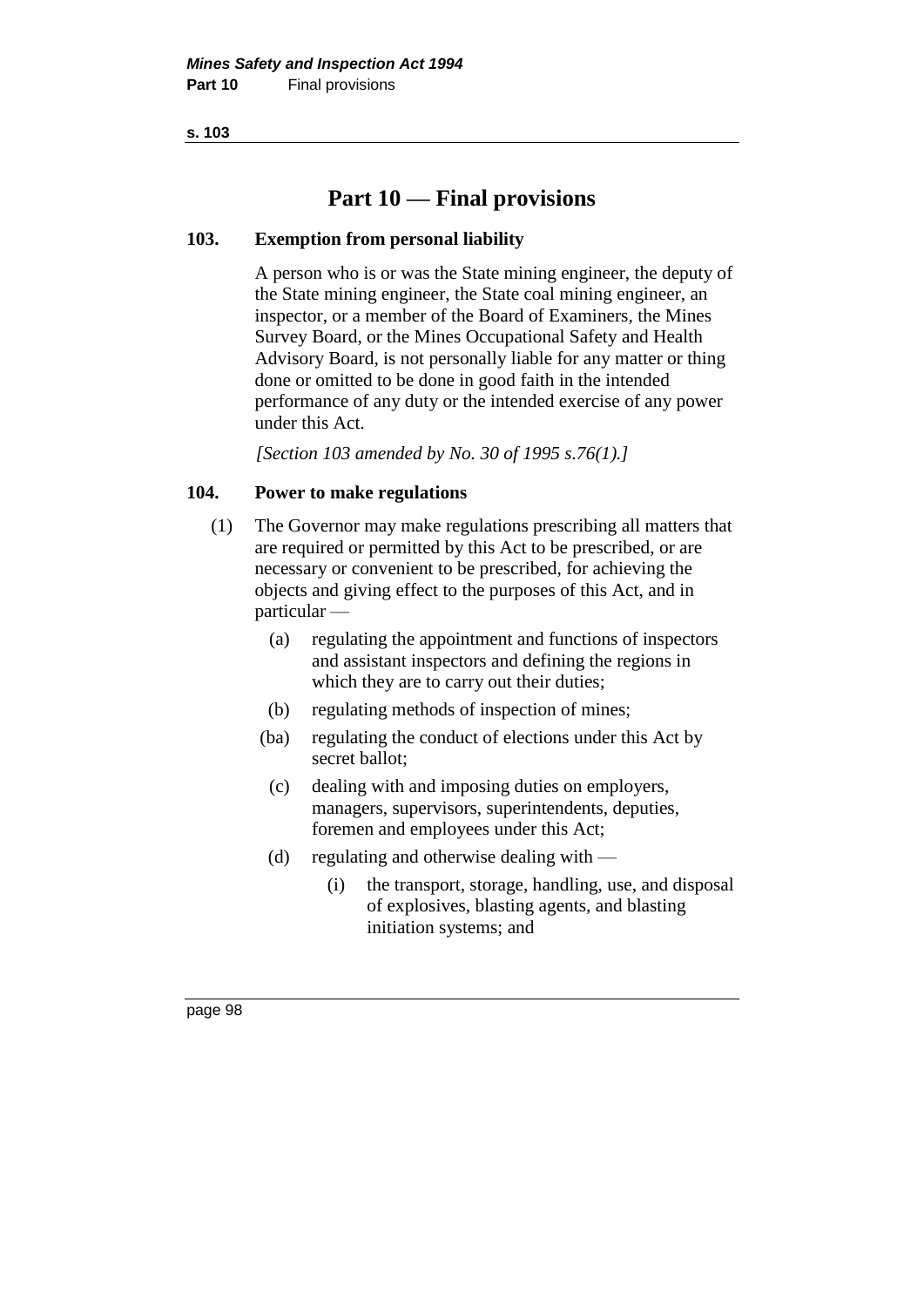- (ii) the testing and evaluation of performance of explosives, blasting agents and blasting initiation systems; and
- (iii) the assessment of and means of dealing with residual fumes from blasting;
- (e) regulating matters relating to noise at mines;
- (f) providing for the safety and health standards and procedures to be complied with —
	- (i) at any mine;
	- (ii) in the performance of any work in connection with a mine;
	- (iii) in the use, cleaning, maintenance, disposal or transportation of any plant in connection with a mine;
	- (iv) in the use, handling, treatment, removal, processing, storing, transport or disposal of any substance in connection with a mine;
	- (v) in the design, importing or supplying of any plant in connection with a mine; or
	- (vi) in the design, manufacture, importing or supplying of any substance in connection with a mine;
- (g) prescribing measures or precautions to avoid any accident or dangerous occurrence at a mine;
- (h) prescribing action to be taken in the event of any accident, injury to the person or harm to the health of any person, or dangerous occurrence in connection with a mine;
- (i) dealing with protective clothing, safety appliances and equipment for use in and about mines;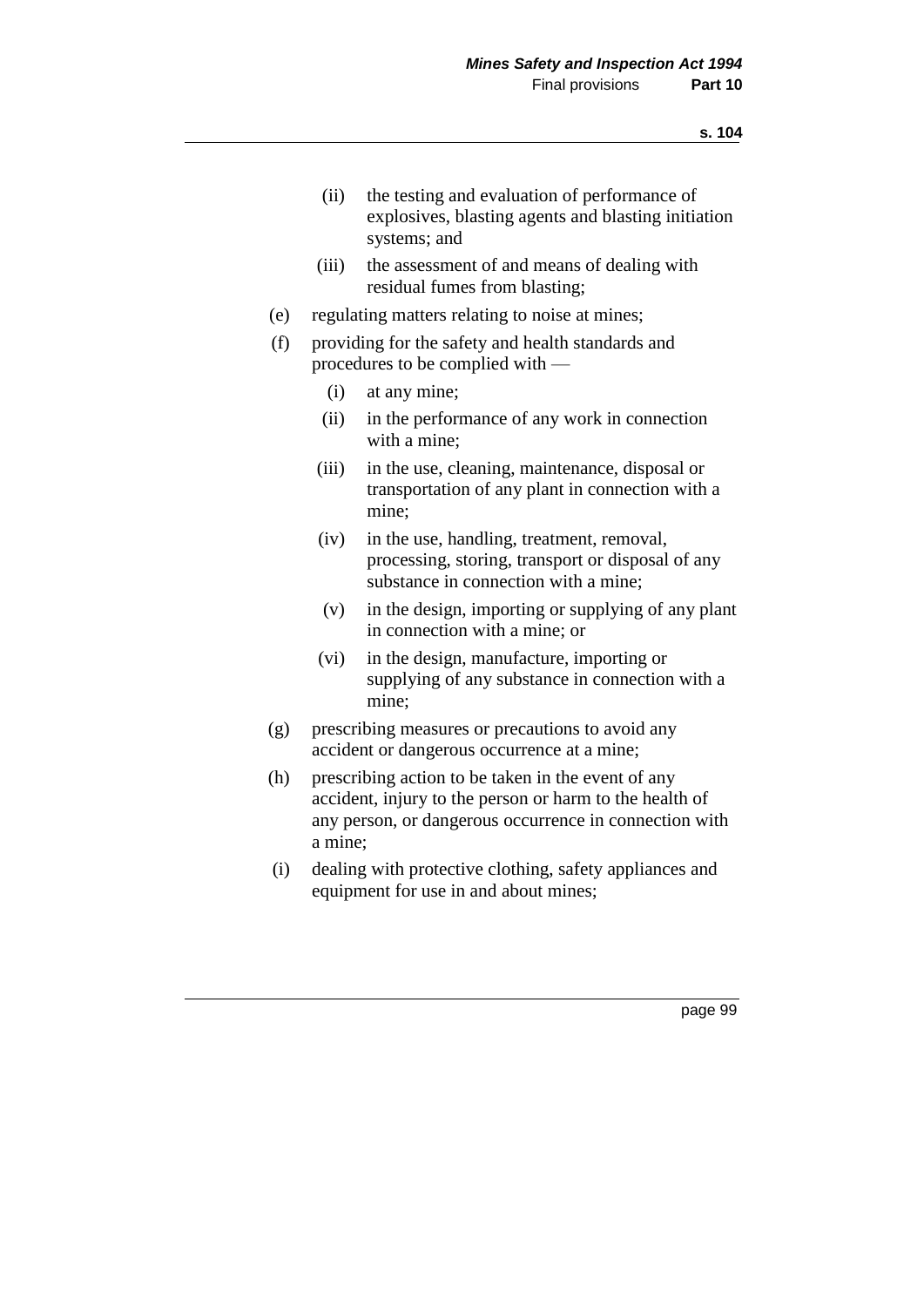| (i) | dealing with the fencing, securing and protection of     |
|-----|----------------------------------------------------------|
|     | shafts, entrances, and development openings and          |
|     | regulating matters connected with ladders and travelling |
|     | ways at mines;                                           |

- (k) regulating construction and demolition of buildings and other structures at mines;
- (l) dealing with all matters connected with winding, winding engines, signals and testing of winding ropes at mines;
- (m) dealing with the employment and training of persons having charge of winding machinery, and providing for their periodical medical examination;
- (n) dealing with cages or skips, safety hooks, safety grippers and all other matters connected with the proper and safe running of cages and skips in shafts;
- (o) dealing with matters connected with railways or other mechanical transport in or at a mine;
- (p) dealing with matters connected with dredging in mining operations;
- (q) dealing with matters connected with machinery in or at mines;
- (r) dealing with the employment, training and examination of persons having charge of machinery at mines;
- (s) providing for the classification of mines and dealing with matters connected with the issue, suspension, and cancellation of certificates, permits or other authorizations or exemptions required or permitted under this Act;
- (t) dealing with wilful damage to or unauthorized removal of timber, plant, or any other thing provided at a mine for the proper working of the mine;
- (u) dealing with the installation and use of electricity in mines and with lighting at mines;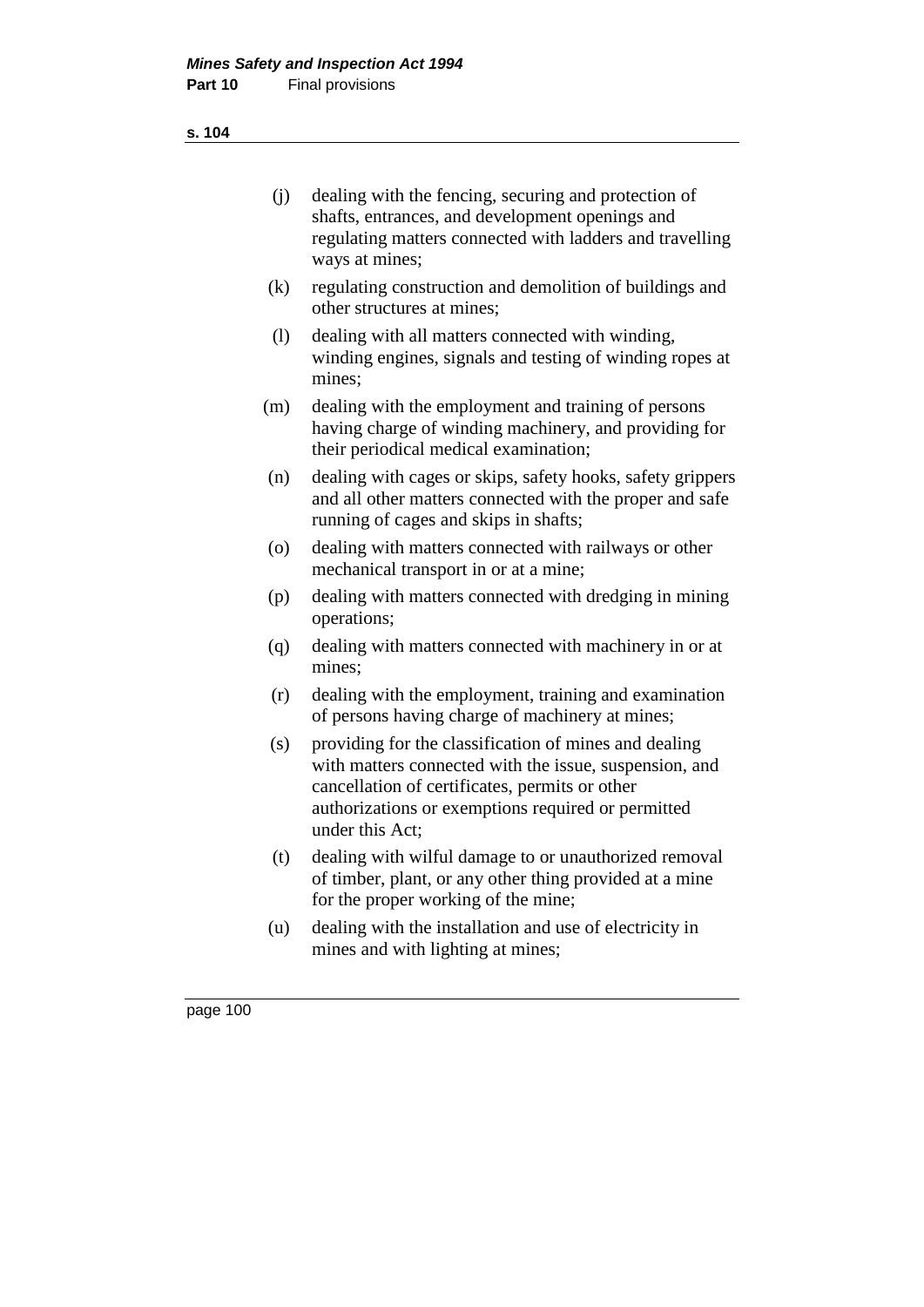- (v) regulating and otherwise dealing with the provision and control of ventilation in mines, including the quantity, quality and velocity of ventilation flows, the methods of eliminating, extracting or dealing with atmospheric contaminants, the measuring, recording and reporting of data relevant to ventilation of mines, and the use of compressed air for ventilation purposes;
- (w) prescribing measures to control and deal with spontaneous combustion and dust explosions in mines and dealing with the prevention and laying of dust in mines;
- (x) dealing with the connection of workings for ventilation purposes, including —
	- (i) the sinking of winzes in mines concurrently with shaft sinking;
	- (ii) the connection of adjoining mines by crosscuts and levels;
	- (iii) the connection of various workings in the same mine by crosscuts, levels, winzes and rises;
	- (iv) the heights to which rises may be carried and the methods to be used in rising and the distances permissible between higher and lower levels and between air connections from one level to another;
- (y) dealing with the drainage of mines, both surface and underground, the discharge of water over land adjacent to mines, the manner in which such drainage or discharge of water is to be carried out, the persons who may or must carry out, or permit the carrying out, of that drainage or discharge of water, the persons who are to be liable for the costs or part of the costs of that drainage, arbitration in respect of those costs in default of agreement and the qualifications of persons who conduct such arbitrations, and proceedings in respect of the recovery of those costs and other remedies;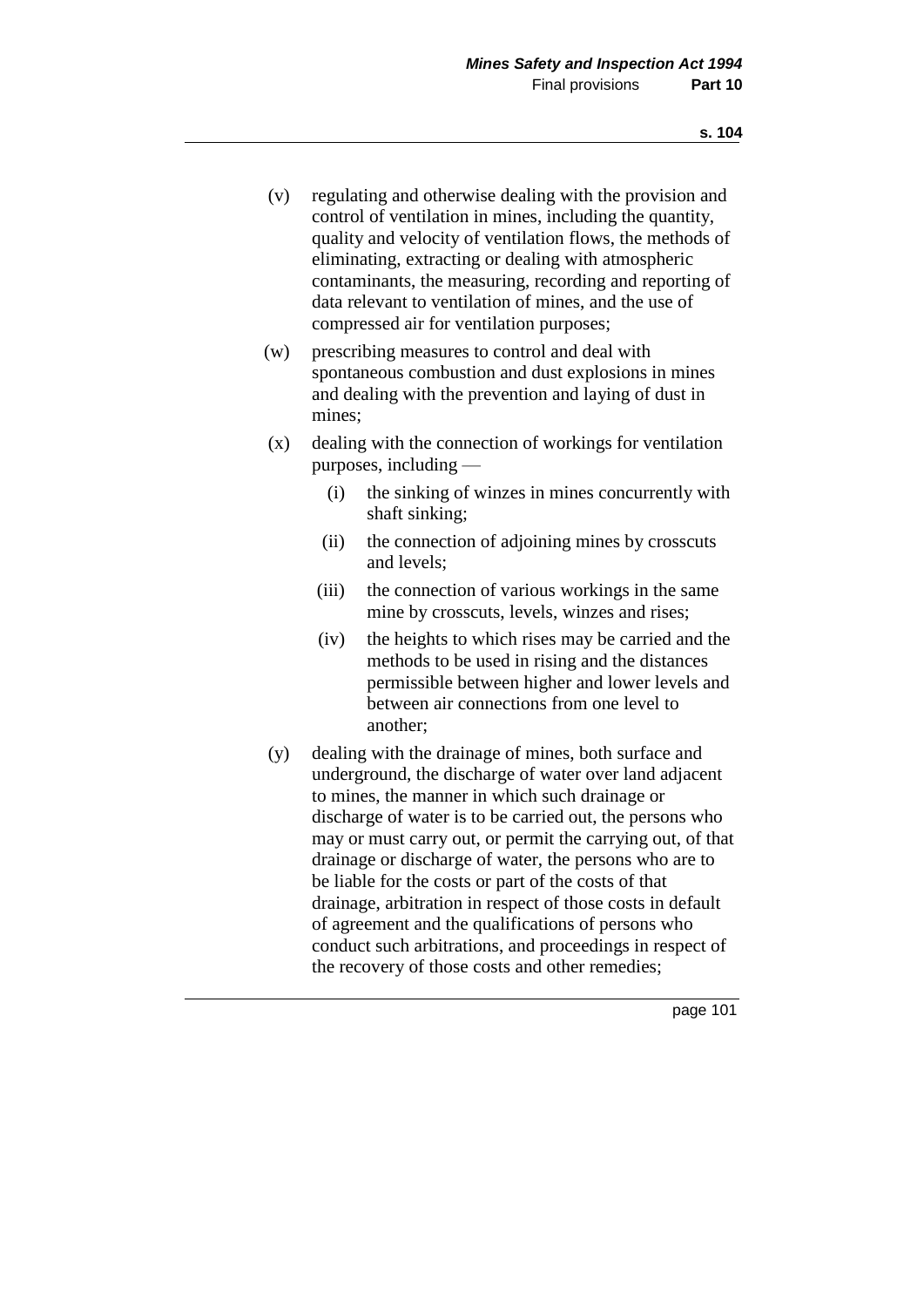- (z) dealing with the age limits of employees for certain classes of employment;
- (za) regulating and otherwise dealing with hygiene and sanitation in underground and surface mining operations, including —
	- (i) the provision of potable drinking water at underground and surface mines; and
	- (ii) the standard, location, distribution and maintenance of hygiene and sanitation facilities; and
	- (iii) the removal and disposal of waste, refuse and stagnant water;
- (zb) prohibiting the treatment, handling or use of any substance at a mine;
- (zc) regulating the surveillance of the health and the biomedical monitoring of employees at mines and providing for the keeping of records concerning the health of employees and the provision of those records to the department and providing, where required by the State mining engineer, for the medical examination of persons employed or proposed to be employed at mines;
- (zd) dealing with the provision of shelter for surface workers;
- (ze) dealing with the notification and recording of accidents;
- (zf) dealing with the provision of ambulance rooms with such attendants and such first aid facilities for use in case of accident as may be required by the State mining engineer;
- (zg) requiring and regulating the environmental rehabilitation of mine sites;
- (zh) dealing with the making of plans and surveys of mines;
- (zi) dealing with the number of hours that a person may operate a winding engine in or about a mine and dealing with the hours of work in a 24 hour period for an air leg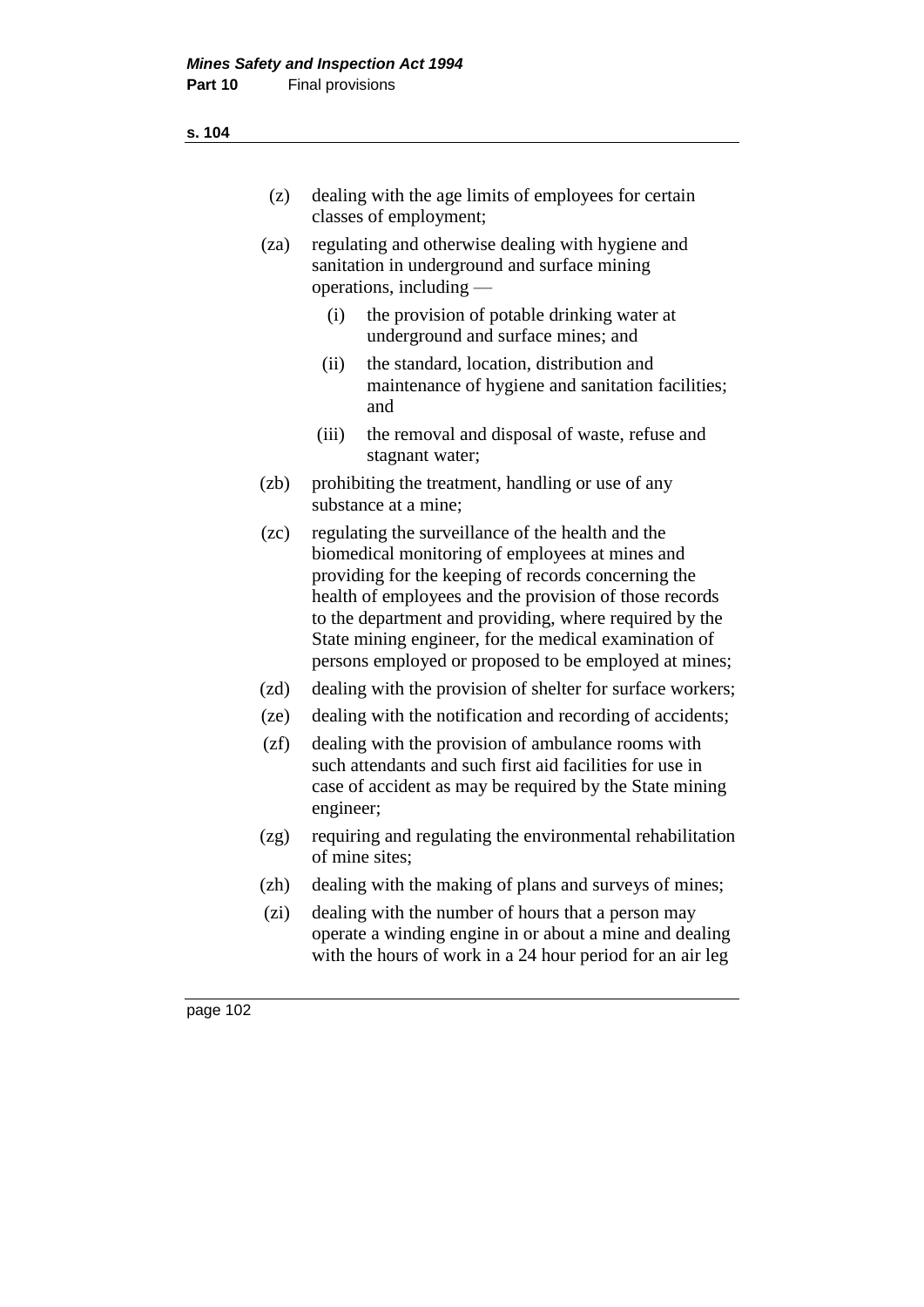miner working underground (but not so as to restrict the hours of a shift worked by a person who uses an air leg drill on an occasional basis during a shift);

- (zj) dealing with literacy and language requirements for persons working in or about mines, and in particular prescribing requirements of that kind for —
	- (i) persons employed to work in positions of responsibility in or about mines; and
	- (ii) persons employed to work underground in mines;
- (zk) dealing with radiation safety in mines, including prescribing —
	- (i) measures for the protection from radiation of employees, other persons at mines, and the members of the public; and
	- (ii) requirements and procedures for the management of radioactive waste and the establishment of waste management systems; and
	- (iii) subject to subsection (5), maximum levels of radiation to which employees, other persons at mines and members of the public may be exposed;
- (zl) prescribing
	- (i) minimum standards governing rescue operations or emergency operations for adoption at mines;
	- (ii) the number of trained rescue personnel to be available to the manager of a mine;
	- (iii) rescue training programmes and standards;
	- (iv) standard procedures for emergency response;
- (zm) prescribing the measures which must be taken before mining operations are suspended and during any period of suspension or before a mine is closed or abandoned and after closure or abandonment;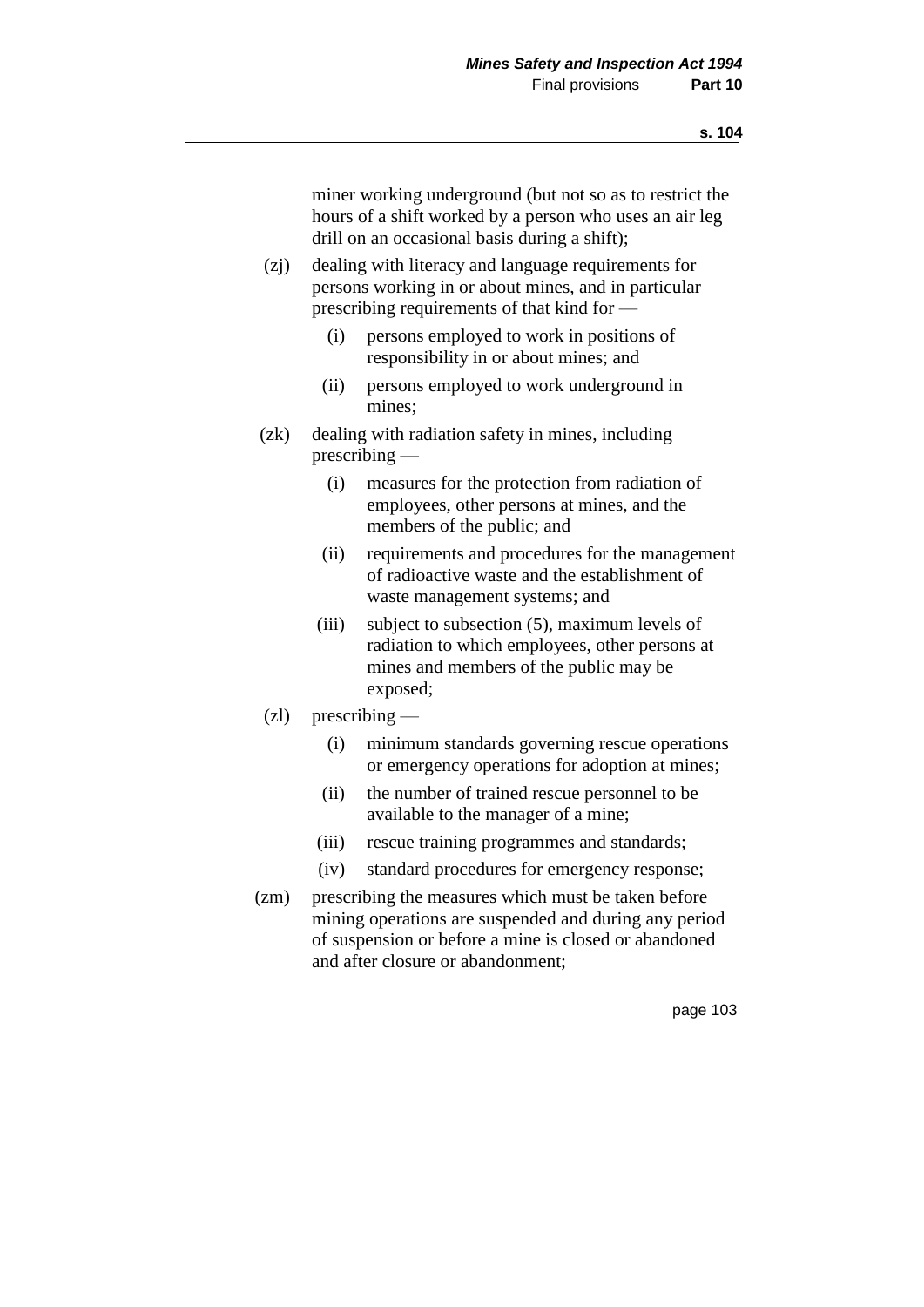**s. 104**

- (zn) making provision for the issue, unconditionally or subject to conditions, of certificates of competency in respect of metalliferous mines to persons who immediately before the commencement of this Act held certificates of competency in respect of coal mines.
- (2) Regulations may be made under this Act
	- (a) so as to apply
		- (i) generally, or in a particular class of case or in particular classes of cases or in relation to all mines, to specified mines or to mines of a particular class; or
		- (ii) at all times or at a specified time or at specified times; or
		- (iii) throughout the State or in a specified part or specified parts of the State; or
		- (iv) subject to specified exceptions; or
		- (v) in respect of a particular coal mine in order to enhance safety and health at that mine;
		- and
	- (b) so as to require a matter affected by them to be
		- (i) in accordance with a specified standard or specified requirement; or
		- (ii) as approved by, or to the satisfaction of, a specified person or body or a specified class of person or body;
		- and
	- (c) so as to confer on a specified person or body, or a specified class of person or body, a discretionary authority; and
	- (d) so as to provide that, in specified cases or a specified class of case or specified classes of cases, whether on specified conditions or unconditionally, persons or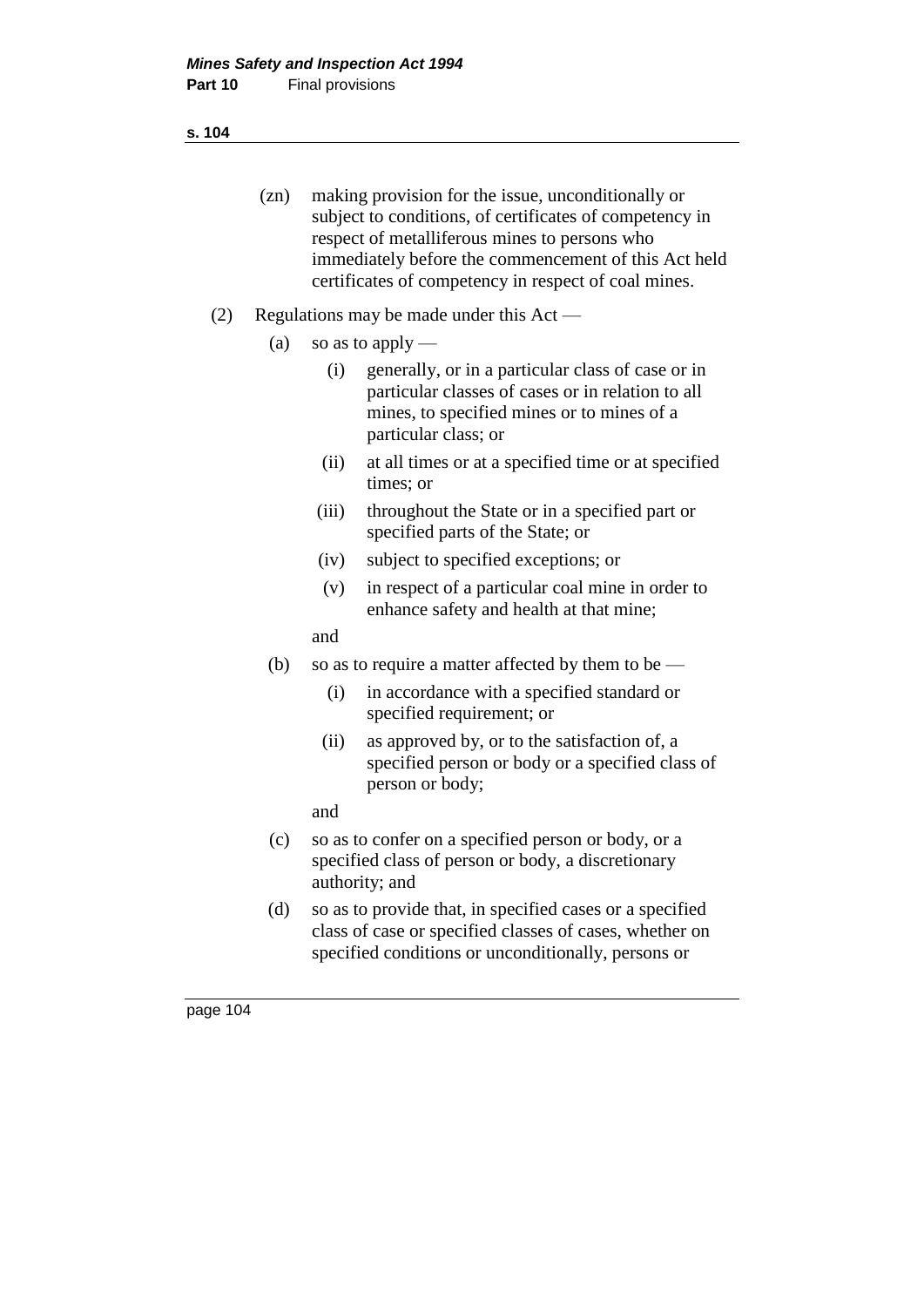things of a class or classes of persons or things may be exempted from the provisions of the regulations, either wholly or to such extent as is specified.

- (3) In subsection (2), **"specified"** means specified in the regulations.
- (4) Regulations made under this Act may provide that contravention of a regulation constitutes an offence and provide for penalties not exceeding \$25 000 for any offence in the case of a corporation and \$5 000 in the case of an individual and if the offence is a continuing one a further penalty not exceeding \$1 000 in the case of a corporation and \$200 in the case of an individual for each day or part of a day during which the offence continues after notice of the offence has been given by or on behalf of an inspector to the offender.
- (5) Regulations under subsection  $(1)(zk)$  in relation to the prescription of maximum levels of radiation to which persons may be exposed are only to be made on the recommendation of the Radiological Council established under the *Radiation Safety Act 1975*.
- (6) Regulations made under this Act may adopt either wholly or in part and either specifically or by reference, any of the standards, rules, codes or specifications of the Standards Association of Australia, and other Australian and international bodies of well established high repute.

*[Section 104 amended by No. 30 of 1995 ss.75 and 76(2) and (4).]* 

# **105. Publication of regulations at mine**

In order to make the provisions of all the regulations applicable to a mine known to all employees at a mine, the principal employer or the manager of the mine —

(a) must cause a correct copy in legible characters of all the regulations applicable to that mine to be posted up in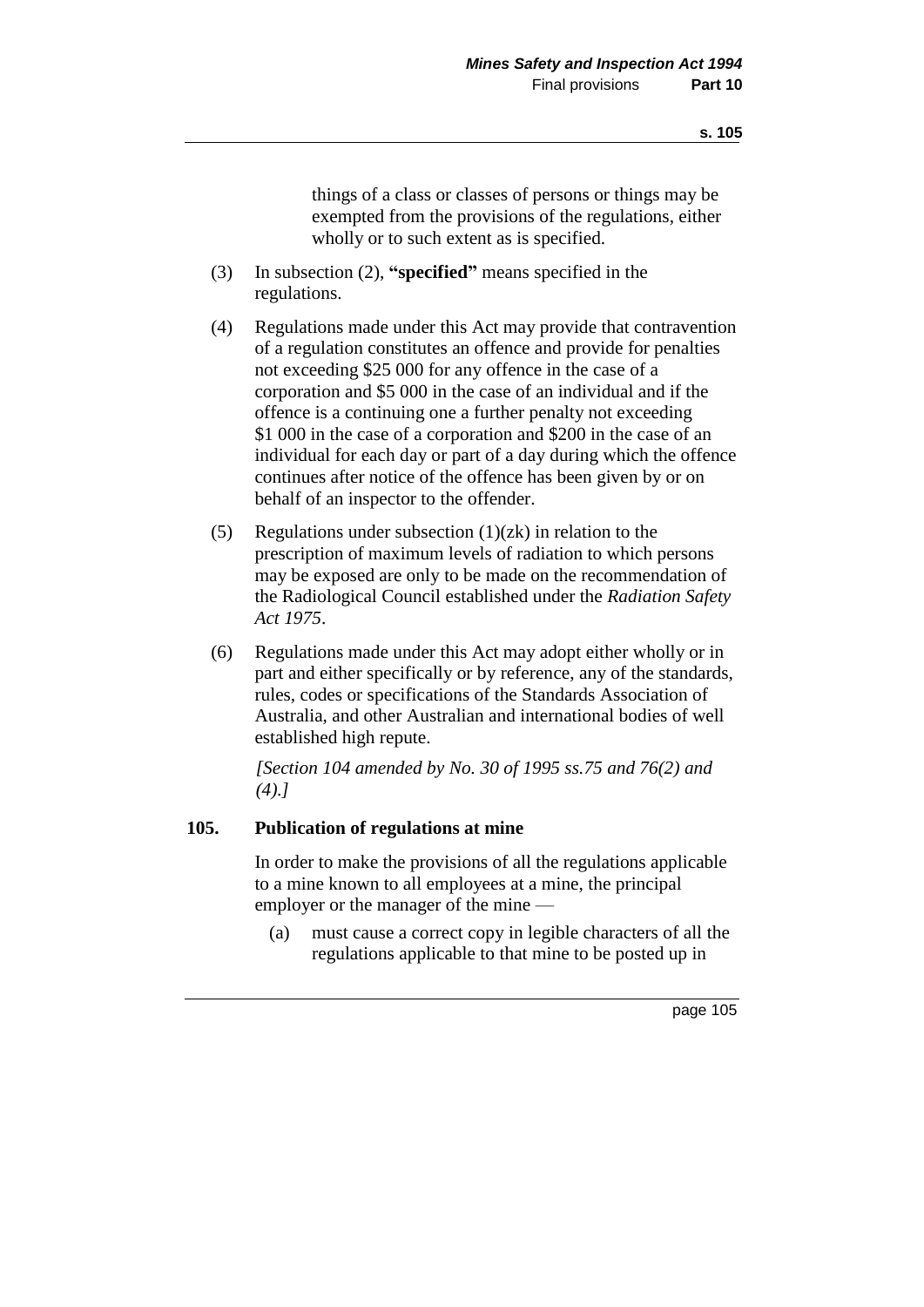some conspicuous place, or kept in some readily accessible place, at or near the mine where they may be conveniently read by the employees at the mine; and

(b) so often as the copy referred to in paragraph (a) becomes defaced, obliterated or destroyed, must cause that copy to be renewed without delay.

Penalty: in the case of a corporation \$25 000 and in the case of an individual \$5 000.

# **106. Application of regulations to self-employed persons**

Regulations made under this Act are, subject to any necessary modifications, to be construed to apply to self-employed persons who are engaged in mining operations as if they were employees.

# **107. Repeals**

The following Acts are repealed —

- (a) the *Mines Regulation Act 1946*; and
- (b) the *Coal Mines Regulation Act 1946*.

# **108. Savings and transitional**

Schedule 1 (which contains savings and transitional provisions for the purpose of the transition from the Acts repealed in section 107 to the provisions of this Act) has effect.

# **109. Consequential amendments**

*[Omitted under the Reprints Act 1984 s.7(4)(e).]*

# **110. Review of Act**

- (1) The Minister shall carry out a review of the operation and effectiveness of this Act as soon as is practicable after the expiration of 5 years from its commencement, and in the course of that review the Minister shall consider and have regard to —
	- (a) the attainment of the objects of this Act; and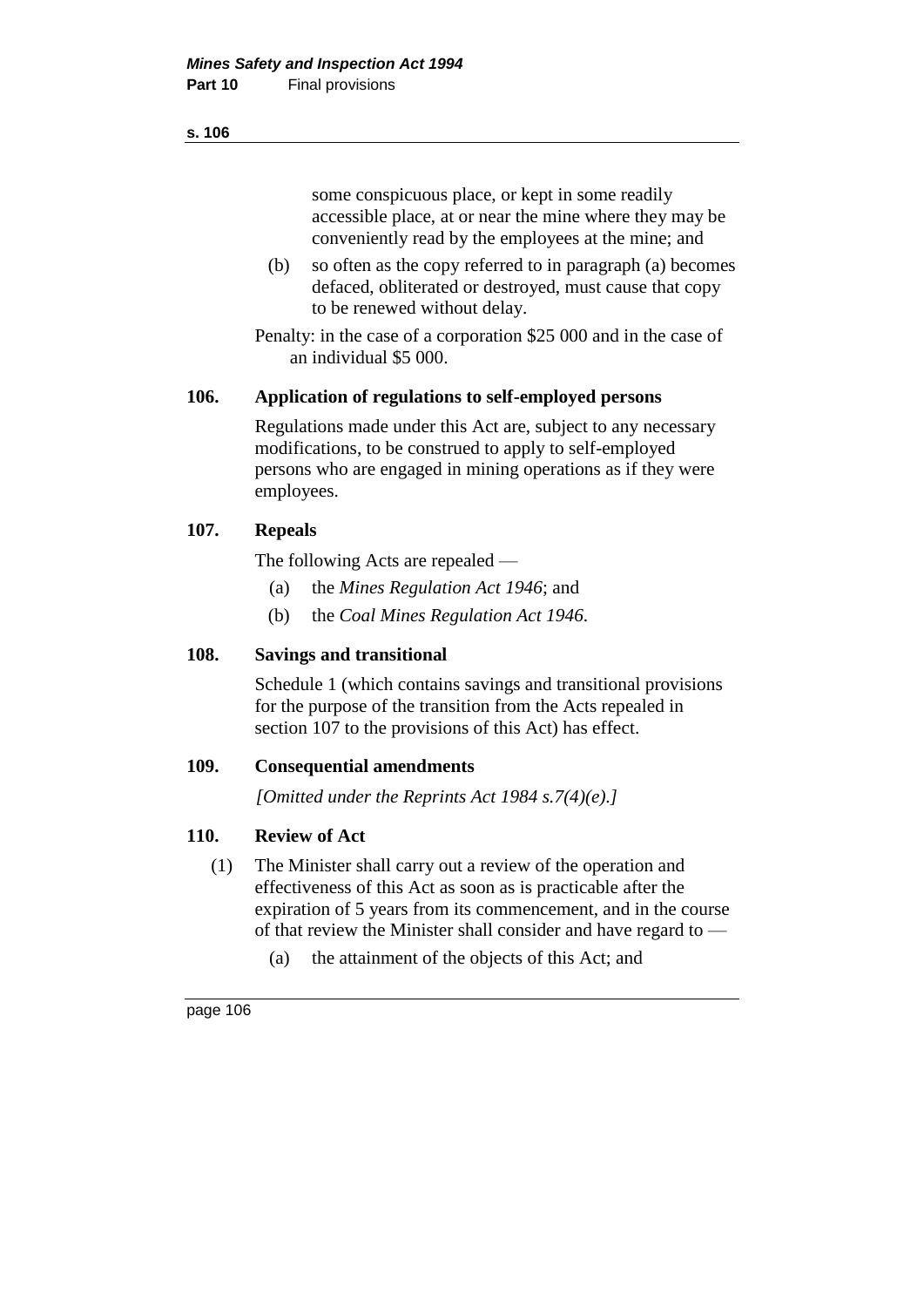- (b) the effectiveness of the operations of the department, the Mines Occupational Safety and Health Advisory Board, the Board of Examiners, and the Mines Survey Board; and
- (c) the need for the continuation of the functions of the Boards referred to in paragraph (b); and
- (d) such other matters as appear to be relevant to the operation and effectiveness of this Act.
- (2) The Minister shall prepare a report based on the review and shall, as soon as practicable after the report is prepared, cause it to be laid before each House of Parliament.

*[Section 110 amended by No. 30 of 1995 s.76(1).]*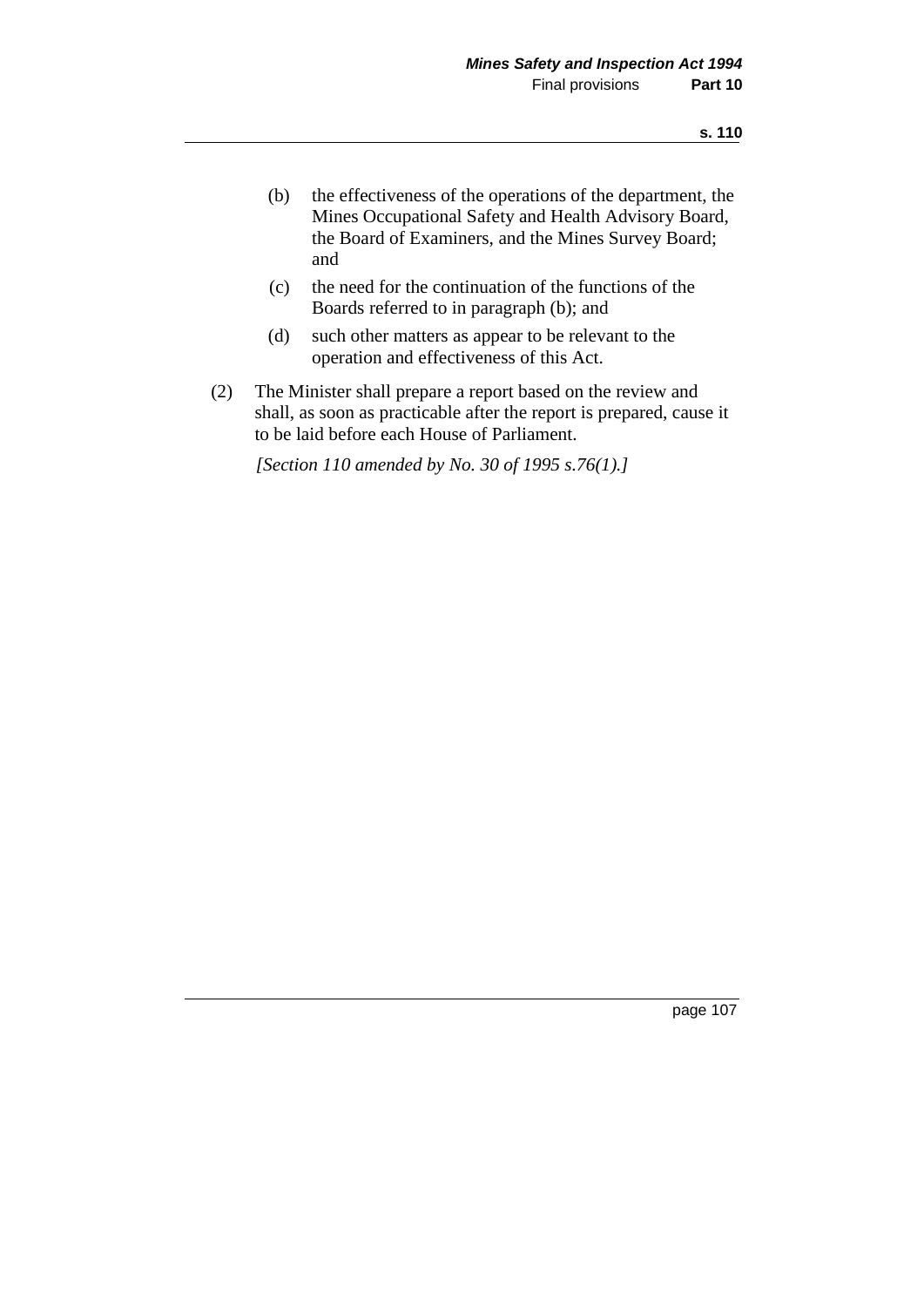#### **Schedule 1**

# **Schedule 1**

[Section 108]

# **SAVINGS AND TRANSITIONAL PROVISIONS**

#### **1. Interpretation Act not restricted**

Nothing in this Schedule is to be construed so as to restrict the operation of the *Interpretation Act 1984.*

#### **2. General transitional provision**

- (1) Except so far as is inconsistent with this Act, all persons, things and circumstances appointed, created or established under a repealed Act and having effect immediately before the commencement of this Act, are to have the same status, operation, and effect for the purposes of this Act.
- (2) Without affecting the generality of subclause (1), the commencement of this Act is not to disturb the continuity of status, operation or effect of any agreement, arbitration, direction, requisition, instruction, notice, appointment, approval, authorized mine surveyor's certificate, certificate of competency, document, charge, fee, liability, obligation, proceeding, matter or thing done, given, entered into, commenced, existing or acquired under a repealed Act and having effect immediately before the commencement of this Act unless or until the effect is altered under a provision of this Act.

#### **3. Act in substitution for repealed Acts**

For the purposes of section 16 of the *Interpretation Act 1984,* it is declared that this Act is in substitution for the repealed Acts.

#### **4. Workmen's inspectors**

A person who immediately before the commencement of this Act was a workmen's inspector under a repealed Act continues as an employee's inspector under and for the purposes of this Act as if that person had been appointed under this Act on the same terms and conditions for a term expiring 2 years after the commencement of this Act.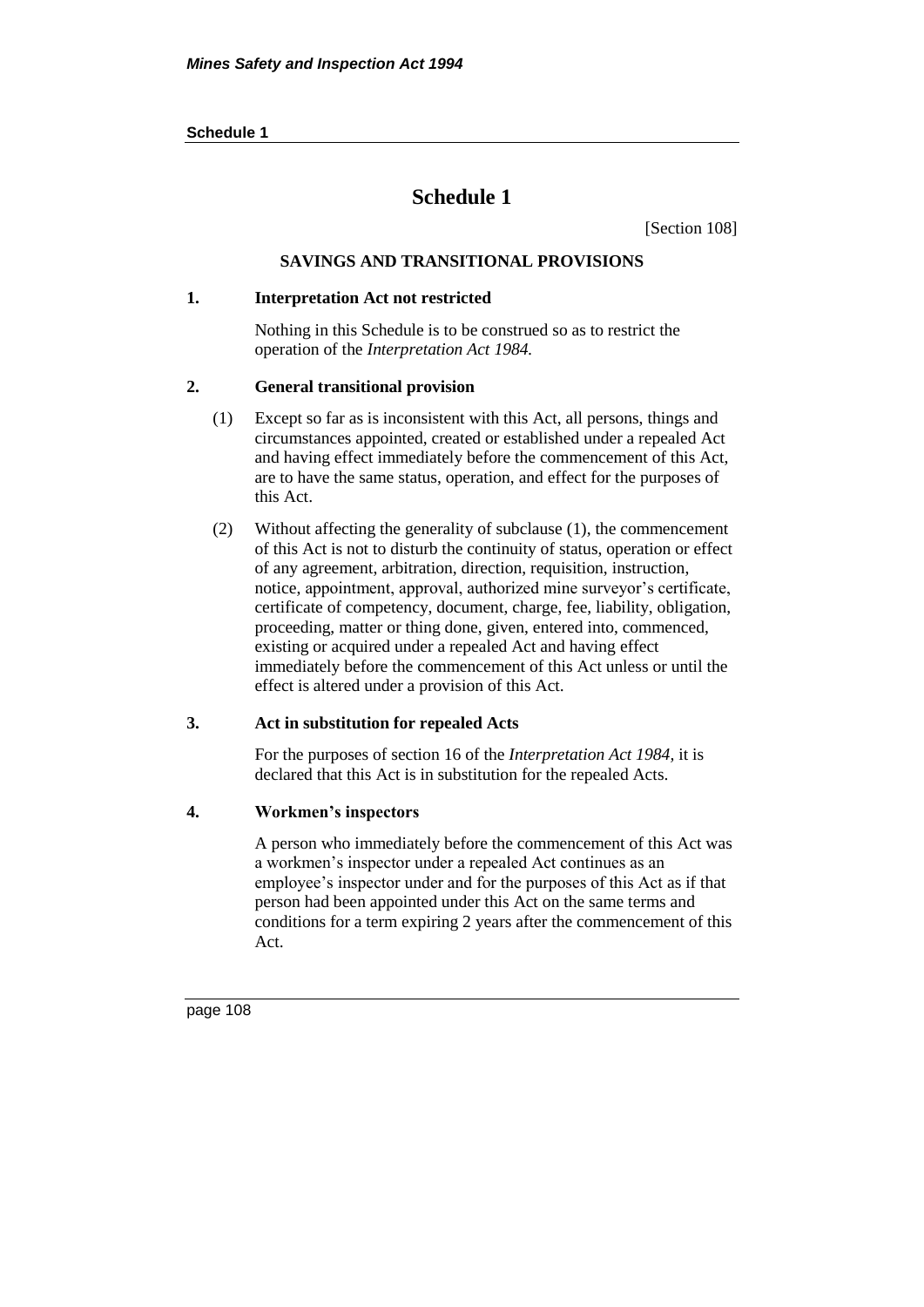### **5. Inspectors**

A person who immediately before the commencement of this Act was an inspector (other than a workmen's inspector) under a repealed Act continues as an inspector under and for the purposes of this Act as if appointed an inspector of the same category and for the same purposes under this Act.

#### **6. Board members**

A person who was a member of a Board of Examiners or the Mines Survey Board under a repealed Act immediately before the commencement of this Act continues as a member of the Board of Examiners or the Mines Survey Board, as the case may be, under and for the purposes of this Act for a term expiring on the day on which the appointment of the person would have expired under the repealed Act.

#### **7. Certificates of competency**

- (1) If, within 2 years after the commencement of this Act, the Board of Examiners is satisfied that the holder of the certificate had adequate relevant experience and a district inspector is satisfied that the holder of the certificate has an adequate understanding of the relevant regulations relating to metalliferous mining —
	- (a) an open cut mine under manager's certificate of competency issued under the *Coal Mines Regulation Act 1946* may be regarded and accepted in all respects as if it were a quarry manager's certificate of competency issued under this Act;
	- (b) a deputy's (open cut) certificate of competency issued under the *Coal Mines Regulation Act 1946* may be regarded and accepted in all respects as if it were a restricted quarry manager's certificate of competency issued under this Act;
	- (c) a first class mine manager's certificate of competency issued under the *Coal Mines Regulation Act 1946* may be regarded and accepted in all respects as if it were a first class mine manager's certificate of competency issued under this Act;
	- (d) a second class mine manager's certificate of competency issued under the *Coal Mines Regulation Act 1946* and held by the occupier of a management position in an open cut coal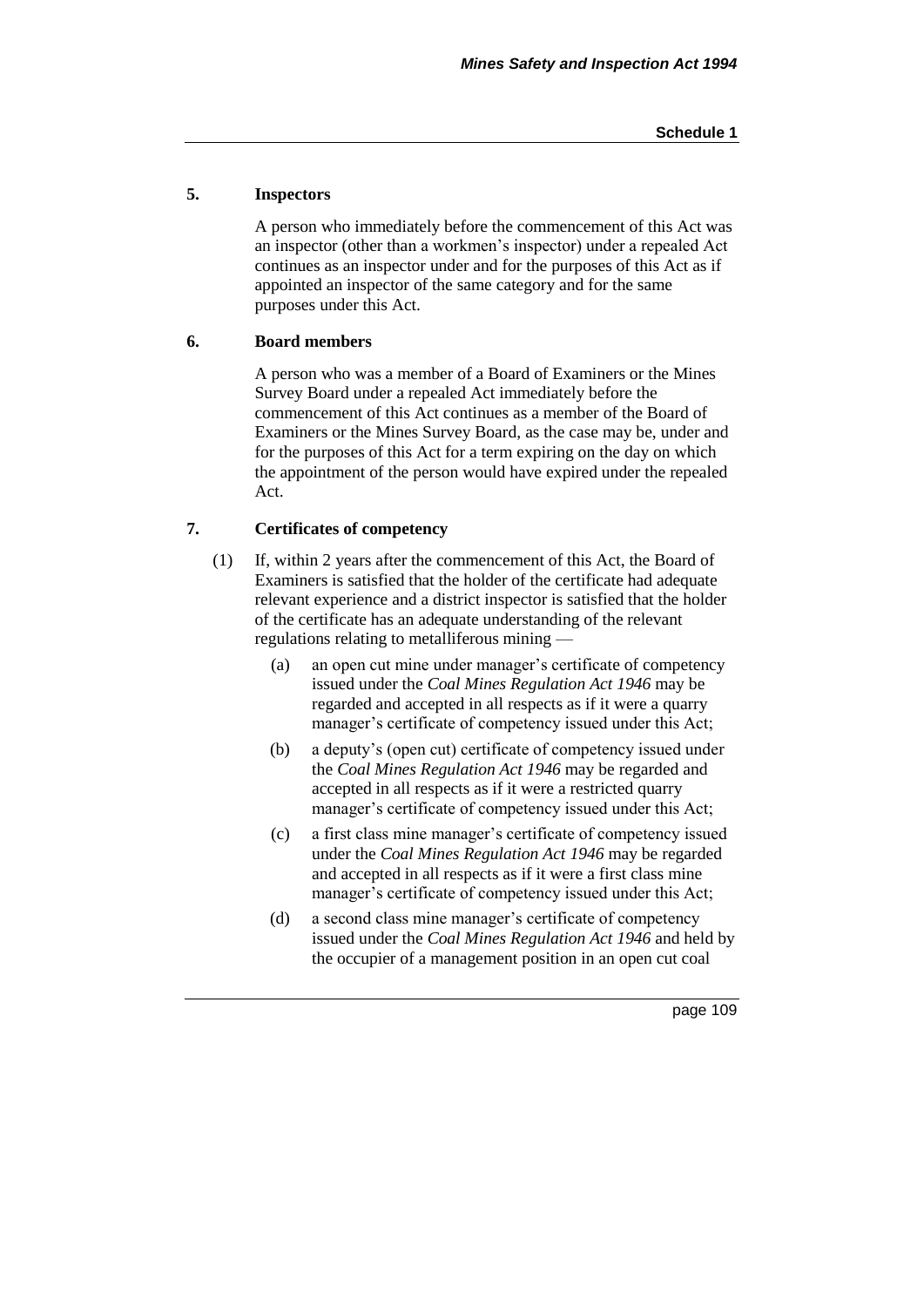#### **Schedule 1**

mine may be regarded and accepted in all respects as if it were a quarry manager's certificate issued under this Act;

- (e) a third class certificate of competency issued under the *Coal Mines Regulation Act 1946* and held by the occupier of a management position in an open cut coal mine may be regarded and accepted in all respects as if it were a restricted quarry manager's certificate issued under this Act;
- (f) a deputy's (open cut) certificate of competency issued under the *Coal Mines Regulation Act 1946* and held by the occupier of a management position in an open cut coal mine may be regarded and accepted in all respects as if it were a restricted quarry manager's certificate issued under this Act; and
- (g) a third class certificate of competency issued under the *Coal Mines Regulation Act 1946* may be regarded and accepted in all respects as if it were an underground supervisor's certificate of competency issued under this Act.
- (2) A person who immediately before the commencement of this Act holds a mine under manager's certificate of competency issued under the *Coal Mines Regulation Act 1946* may, within 2 years after the commencement of this Act, sit the examination for a first class mine manager's certificate of competency under this Act if that person would not be qualified to do so under the regulations.

# **8. Exemptions**

An exemption granted by the Governor under and in respect of a provision of a repealed Act continues to have effect according to its substance as if it had been made under section 8 in respect of an equivalent provision of this Act.

# **9. Notification of principal employer**

- (1) This clause applies to a mine that is being operated immediately before the commencement of this Act.
- (2) The name and address of the principal employer at a mine to which this clause applies must be provided in writing to the district inspector for the region where the mine is situated within 3 months after the commencement of this Act.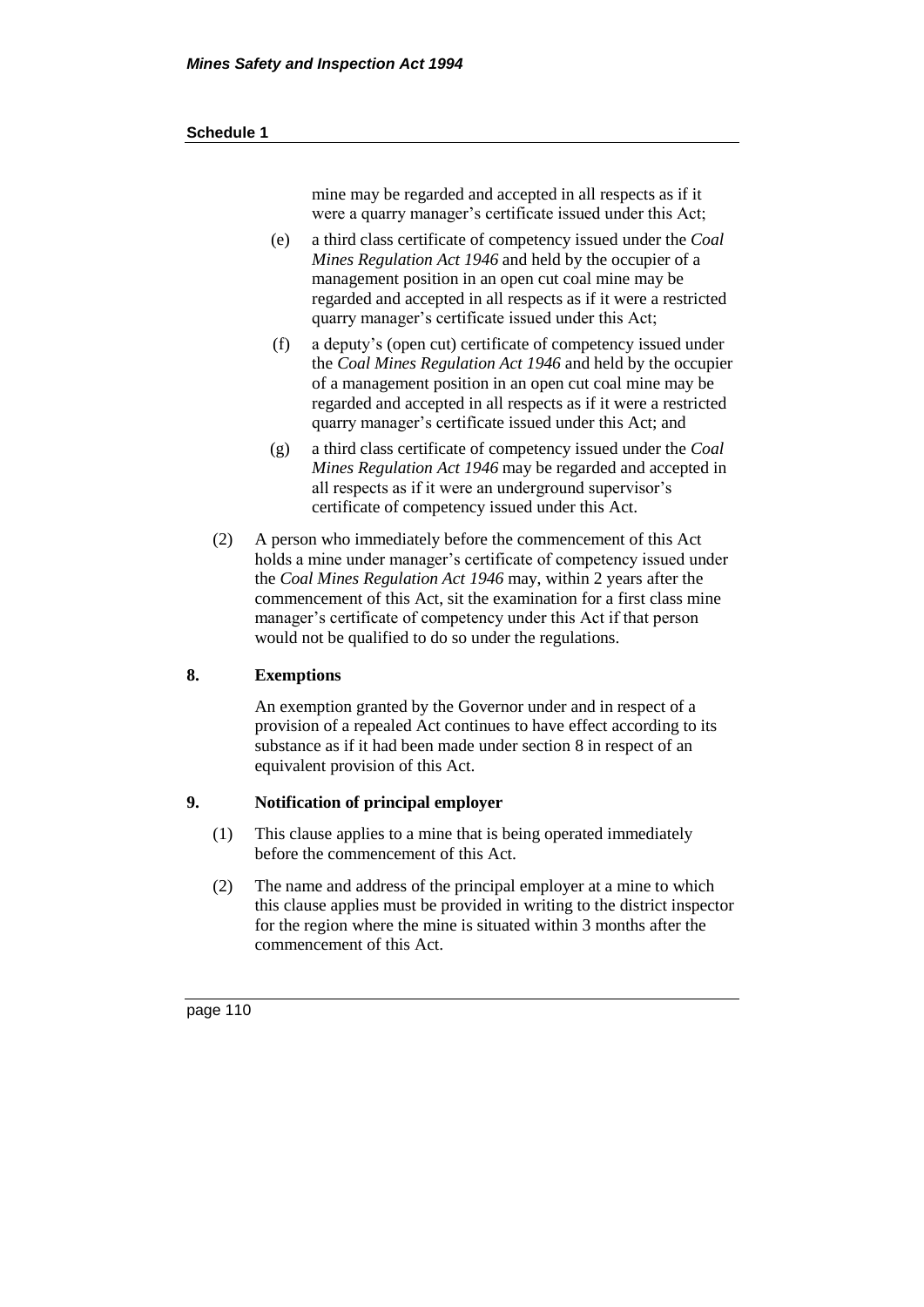- (3) Sections 32(3) and (4) apply, with appropriate changes, to this clause.
- (4) If this clause is contravened, the principal employer and the manager at the mine commit an offence.

Penalty: in the case of a corporation, \$25 000 or, in the case of an individual, \$5 000.

*[Schedule 2 omitted under the Reprints Act 1984 s.7(4)(e).]*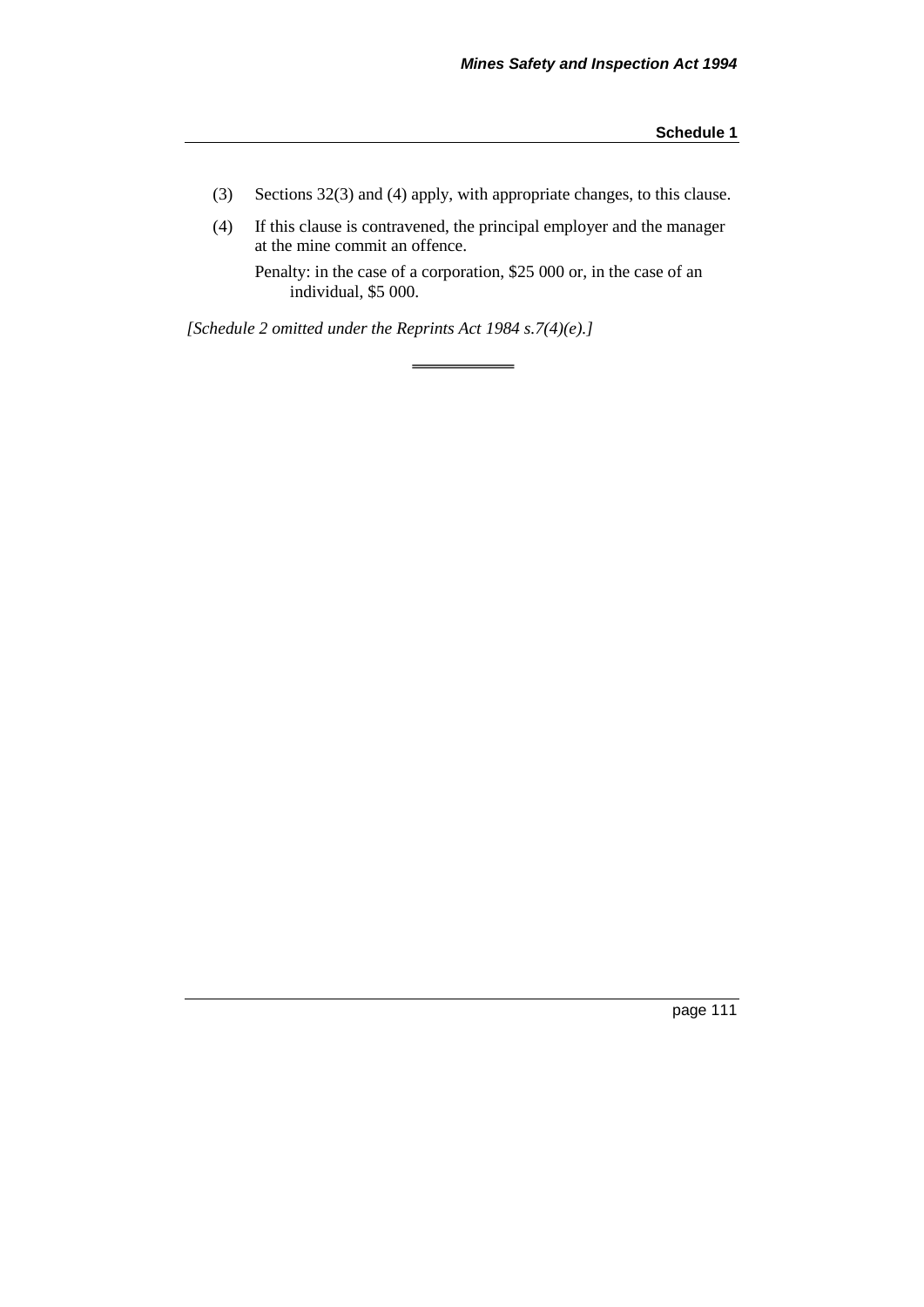# **Notes**

1. This reprint is a compilation as at 17 March 2000 of the *Mines Safety and Inspection Act 1994* and includes the amendments effected by the other Acts referred to in the following Table.

| <b>Table of Acts</b>                                                                               |                           |                      |                                                                                 |                                                                                                                                      |  |  |
|----------------------------------------------------------------------------------------------------|---------------------------|----------------------|---------------------------------------------------------------------------------|--------------------------------------------------------------------------------------------------------------------------------------|--|--|
| <b>Short title</b>                                                                                 | <b>Number</b><br>and year | <b>Assent</b>        | Commencement                                                                    | <b>Miscellaneous</b>                                                                                                                 |  |  |
| Mines Safety and<br><b>Inspection Act 1994</b>                                                     | 62 of 1994                | 7 November<br>1994   | 9 December 1995<br>(see section 2)<br>and Gazette<br>8 December 1995<br>p.5935) |                                                                                                                                      |  |  |
| Occupational<br>Safety and Health<br>Legislation<br>Amendment<br>Act 1995,<br>Part 3               | 30 of 1995                | 11 September<br>1995 | 20 January 1996<br>(see Gazette<br>19 January 1996<br>p.201)                    |                                                                                                                                      |  |  |
| <b>Industrial Relations</b><br>Legislation<br>Amendment and<br>Repeal Act 1995,<br>section $67(4)$ | 79 of 1995                | 16 January<br>1996   | 16 January 1996                                                                 |                                                                                                                                      |  |  |
| Coroners Act 1996,<br>section 61                                                                   | 2 of 1996                 | 24 May 1996          | 7 April 1997<br>(see section 2)<br>and Gazette<br>18 March 1997<br>p.1529)      | This amendment<br>did not come into<br>operation<br>because of an<br>error in the<br>reference to the<br>provision to be<br>amended. |  |  |
| <b>Local Government</b><br>(Consequential<br>Amendments)<br>Act 1996,<br>section 4                 | 14 of 1996                | 28 June 1996         | 1 July 1996<br>(see section $2(2)$ )                                            |                                                                                                                                      |  |  |

**Table of Acts**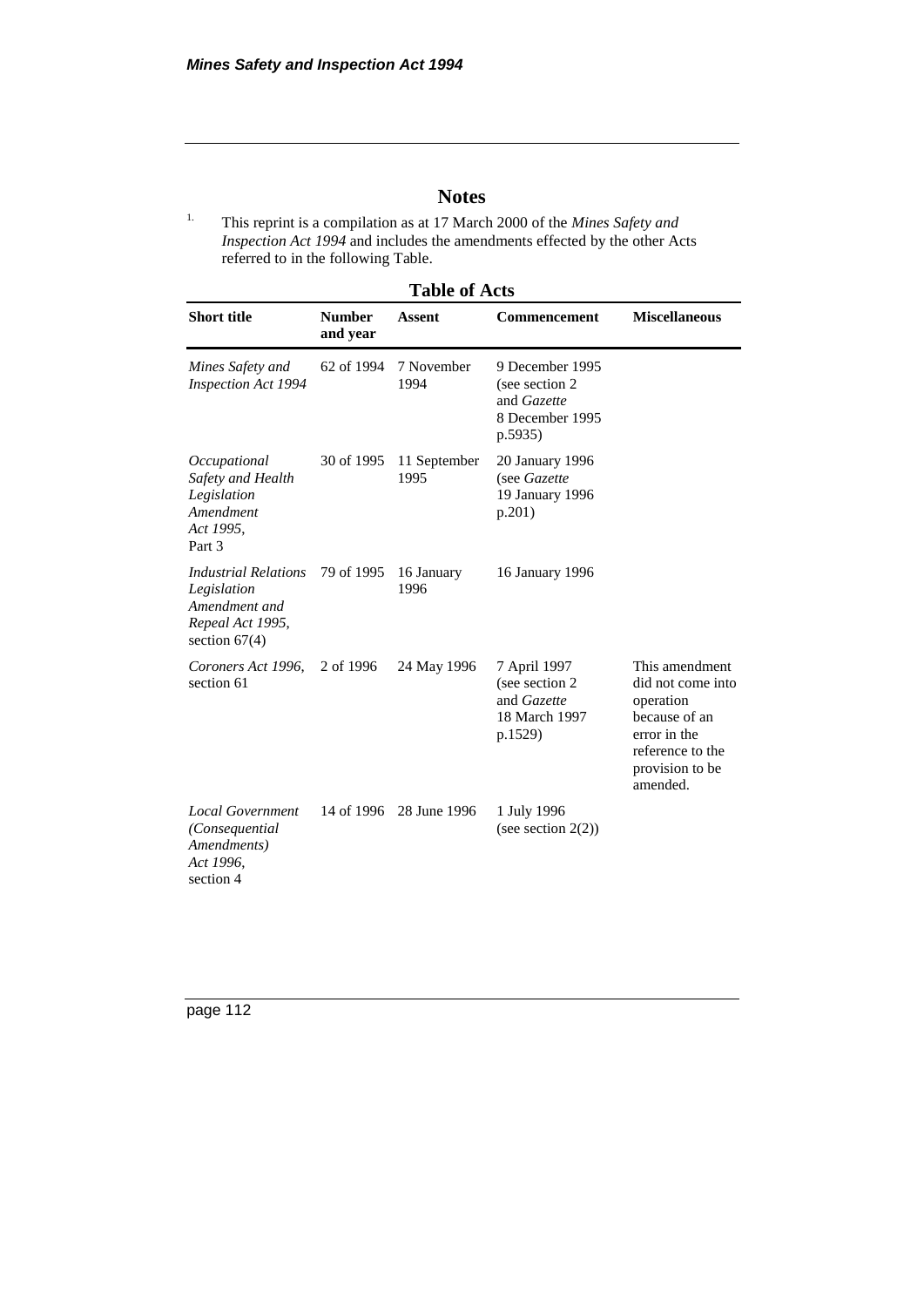|                                                                                        |                           | Assent              | <b>Commencement</b>                                                               | <b>Miscellaneous</b> |
|----------------------------------------------------------------------------------------|---------------------------|---------------------|-----------------------------------------------------------------------------------|----------------------|
| <b>Short title</b>                                                                     | <b>Number</b><br>and year |                     |                                                                                   |                      |
| <i><b>Statutes (Repeals</b></i><br>and Minor<br>Amendments)<br>Act 1997,<br>section 88 | 57 of 1997                | 15 December<br>1997 | 15 December 1997<br>(see section $2(1)$ )                                         |                      |
| <i>Statutes (Repeals</i><br>and Minor<br>Amendments)<br>Act(No. 2) 1998,<br>section 51 | 10 of 1998                | 30 April 1998       | 30 April 1998<br>(see section $2(1)$ )                                            |                      |
| Rail Safety<br>Act 1998,<br>section $64(2)$                                            | 32 of 1998                | 6 July 1998         | 3 February 1999<br>(see section 2 and<br><i>Gazette</i> 2 February<br>1999 p.351) |                      |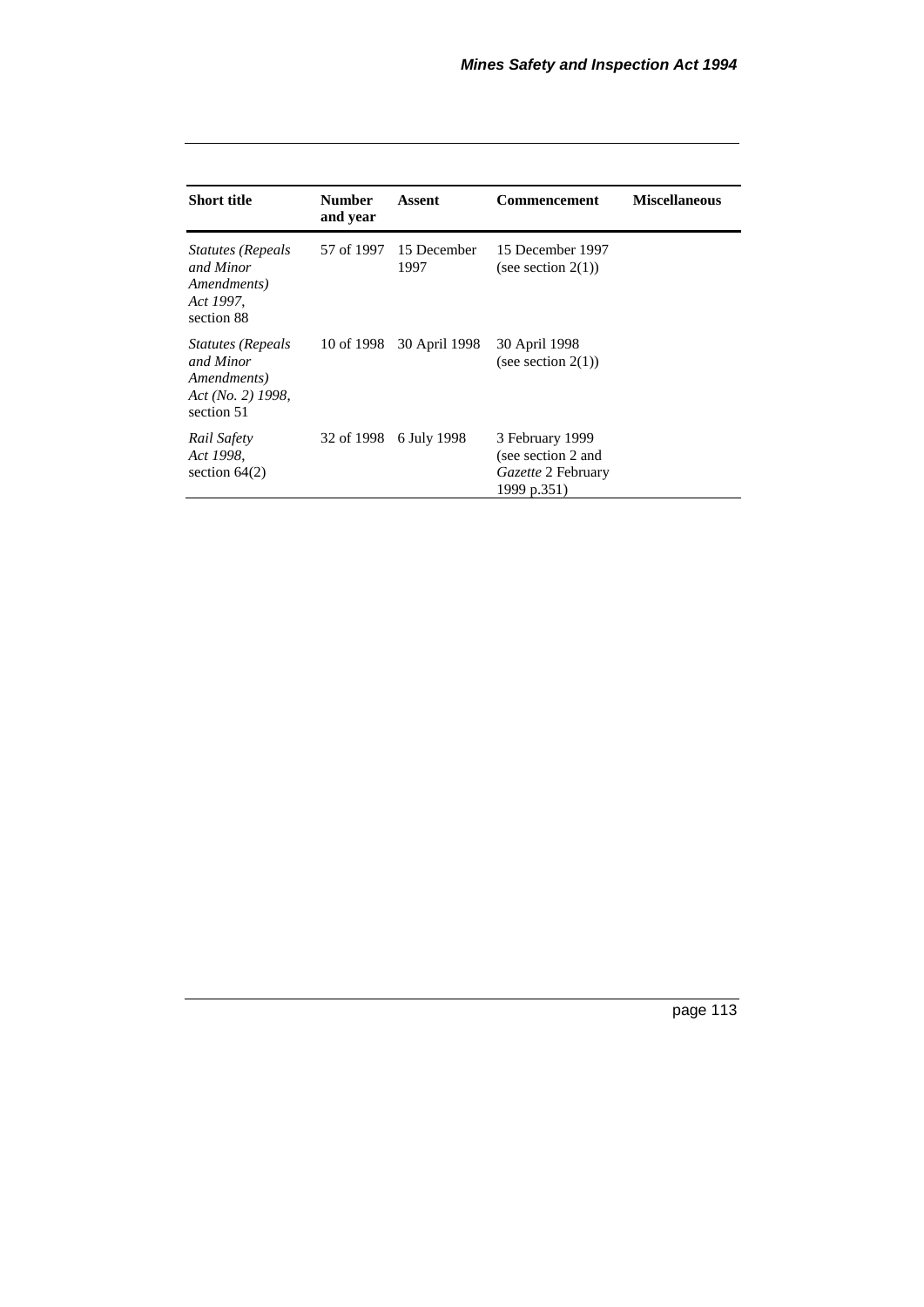# **Defined Terms**

# **Defined Terms**

[This is a list of terms defined and the provisions where they are defined. The list is not part of the law.]

| Defined Term | Provision(s) |
|--------------|--------------|
|              |              |
|              |              |
|              |              |
|              |              |
|              |              |
|              |              |
|              |              |
|              |              |
|              |              |
|              |              |
|              |              |
|              |              |
|              |              |
|              |              |
|              |              |
|              |              |
|              |              |
|              |              |
|              |              |
|              |              |
|              |              |
|              |              |
|              |              |
|              |              |
|              |              |
|              |              |
|              |              |
|              |              |
|              |              |
|              |              |
|              |              |
|              |              |
|              |              |
|              |              |
|              |              |
|              |              |
|              |              |
|              |              |
|              |              |
|              |              |